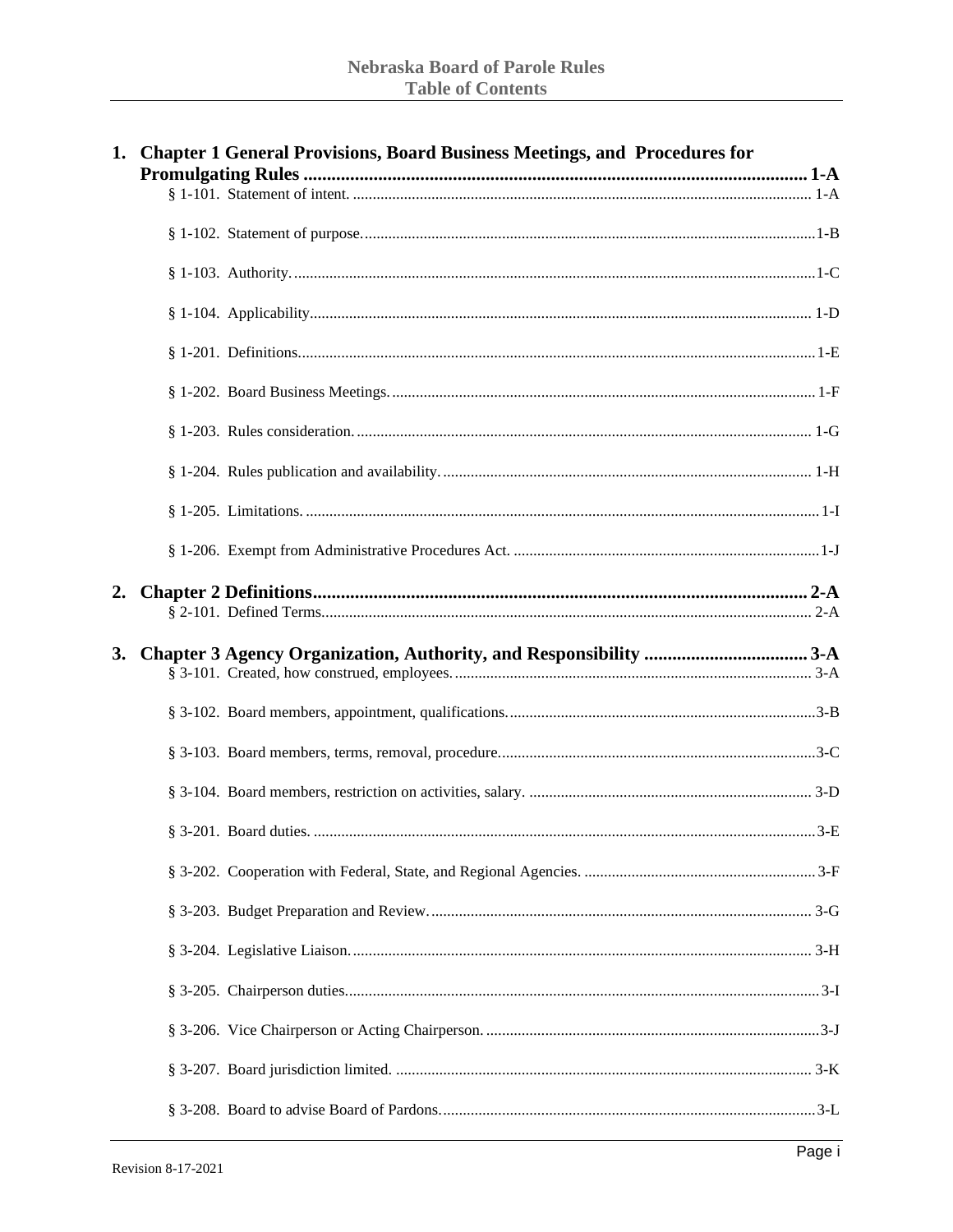# **Nebraska Board of Parole Rules Table of Contents**

| § 4-104. Forfeiture, withholding, restoration of sentence and parole term reductions.  4-D |  |
|--------------------------------------------------------------------------------------------|--|
|                                                                                            |  |
|                                                                                            |  |
|                                                                                            |  |
|                                                                                            |  |
|                                                                                            |  |
|                                                                                            |  |

 $\overline{\mathbf{4}}$ .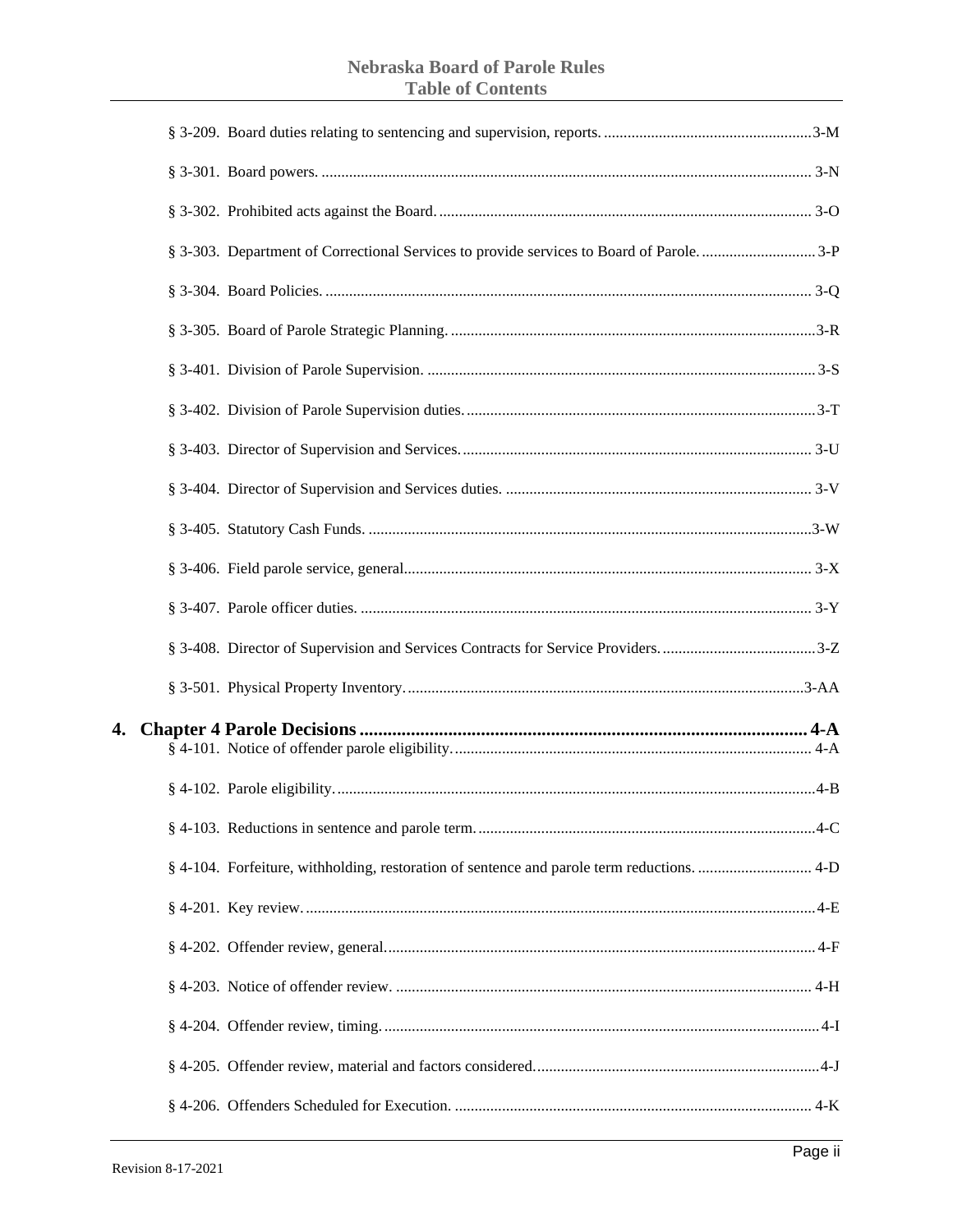### **Nebraska Board of Parole Rules Table of Contents**

| § 4-404. Parole eligibility for offenders with multiple driving under the influence violations.  4-V |  |
|------------------------------------------------------------------------------------------------------|--|
|                                                                                                      |  |
|                                                                                                      |  |
|                                                                                                      |  |
|                                                                                                      |  |
|                                                                                                      |  |
|                                                                                                      |  |
|                                                                                                      |  |
|                                                                                                      |  |
|                                                                                                      |  |
|                                                                                                      |  |
|                                                                                                      |  |
| § 4-701. Parole decisions regarding offender who was under eighteen when offense committed. 4-HH     |  |
|                                                                                                      |  |
|                                                                                                      |  |
|                                                                                                      |  |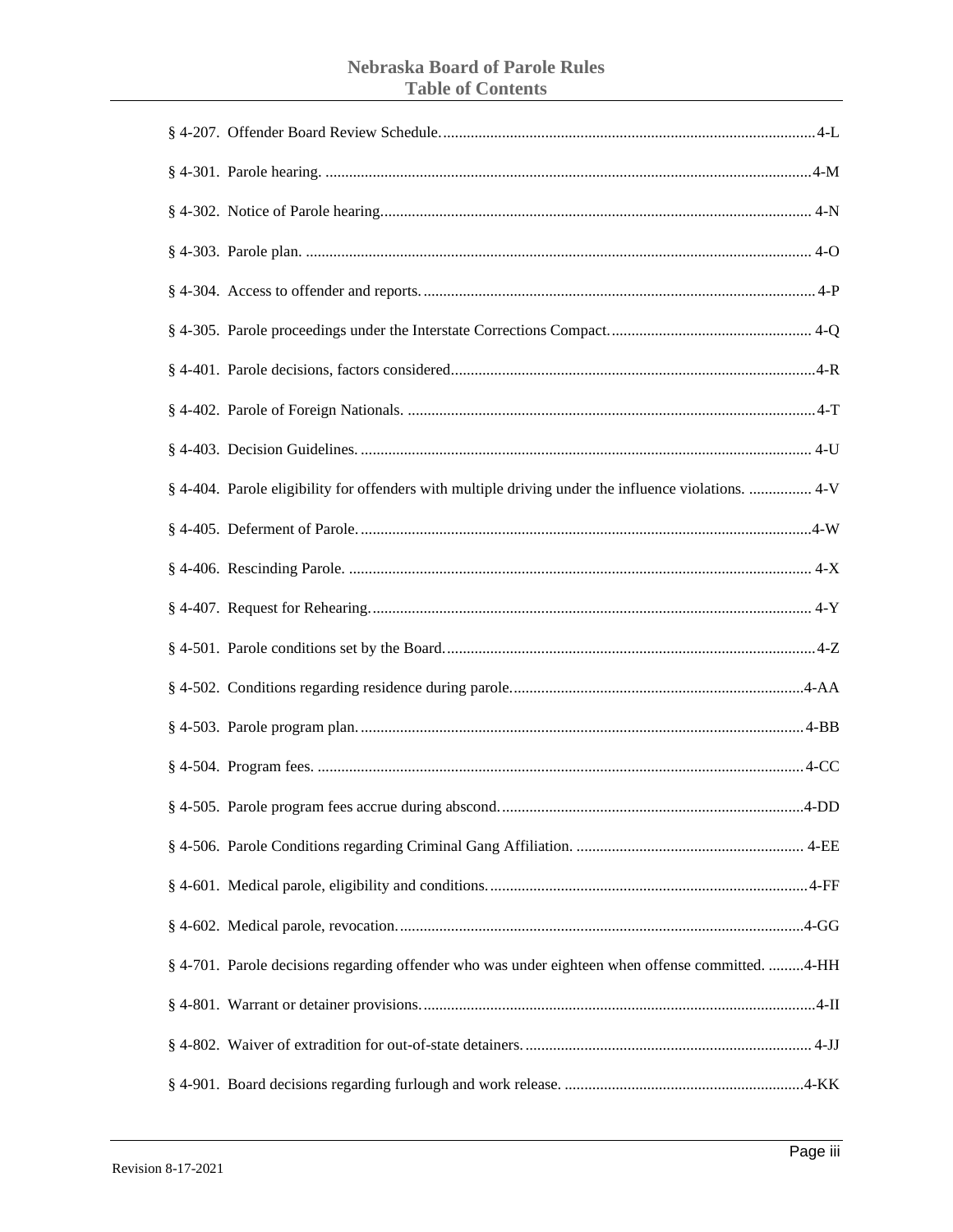| 5. |  |  |
|----|--|--|
|    |  |  |
| 6. |  |  |
|    |  |  |
|    |  |  |
|    |  |  |
|    |  |  |
|    |  |  |
|    |  |  |
|    |  |  |
|    |  |  |
|    |  |  |
|    |  |  |
|    |  |  |
|    |  |  |
|    |  |  |
|    |  |  |
| 7. |  |  |
|    |  |  |
|    |  |  |
|    |  |  |
|    |  |  |
|    |  |  |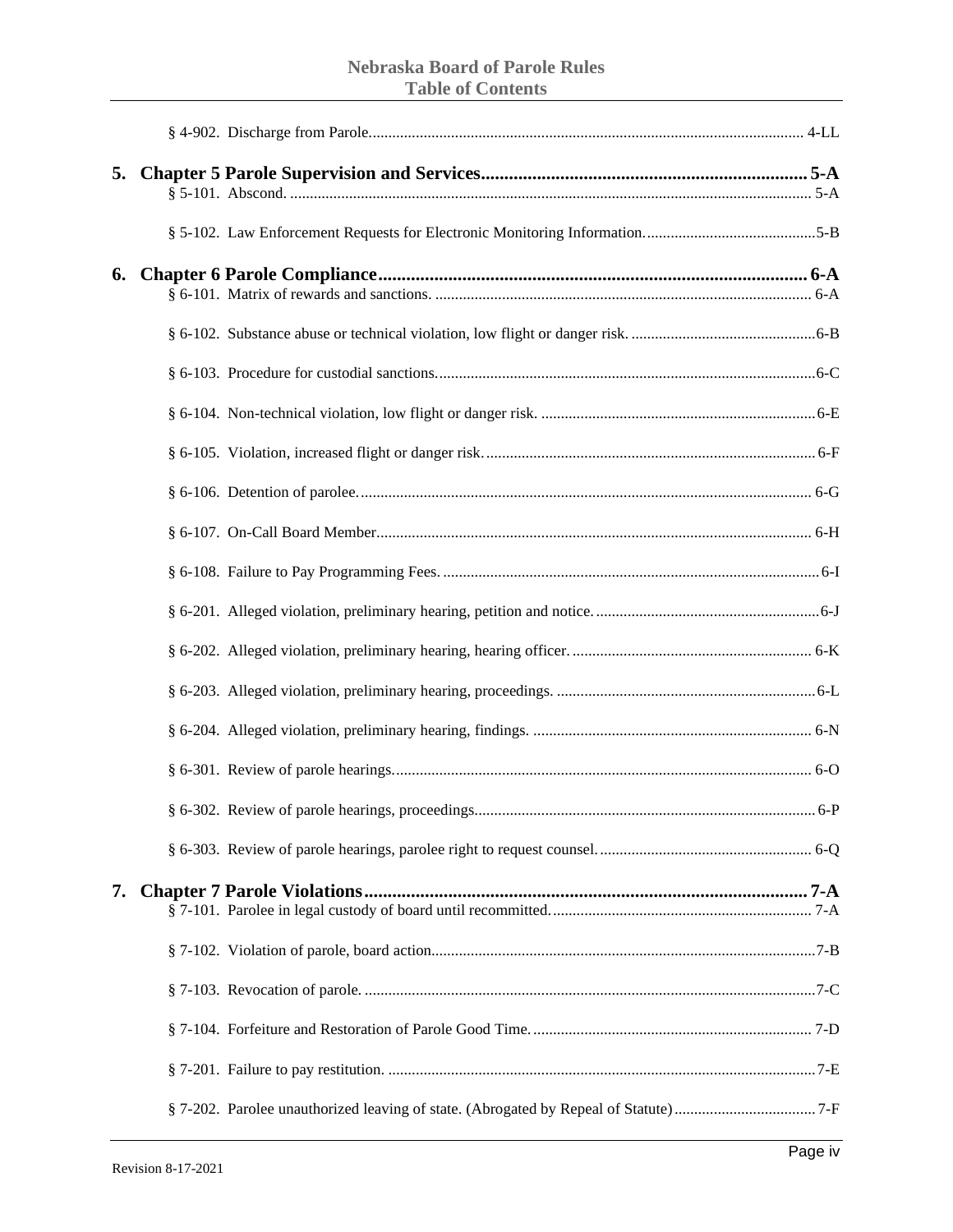| 8. |         |
|----|---------|
|    |         |
|    |         |
|    |         |
|    |         |
|    |         |
| 9. |         |
|    |         |
|    |         |
|    |         |
|    |         |
|    |         |
|    |         |
|    |         |
|    |         |
|    |         |
|    | $.10-A$ |
|    |         |
|    |         |
|    |         |
|    |         |
|    |         |
|    |         |
|    |         |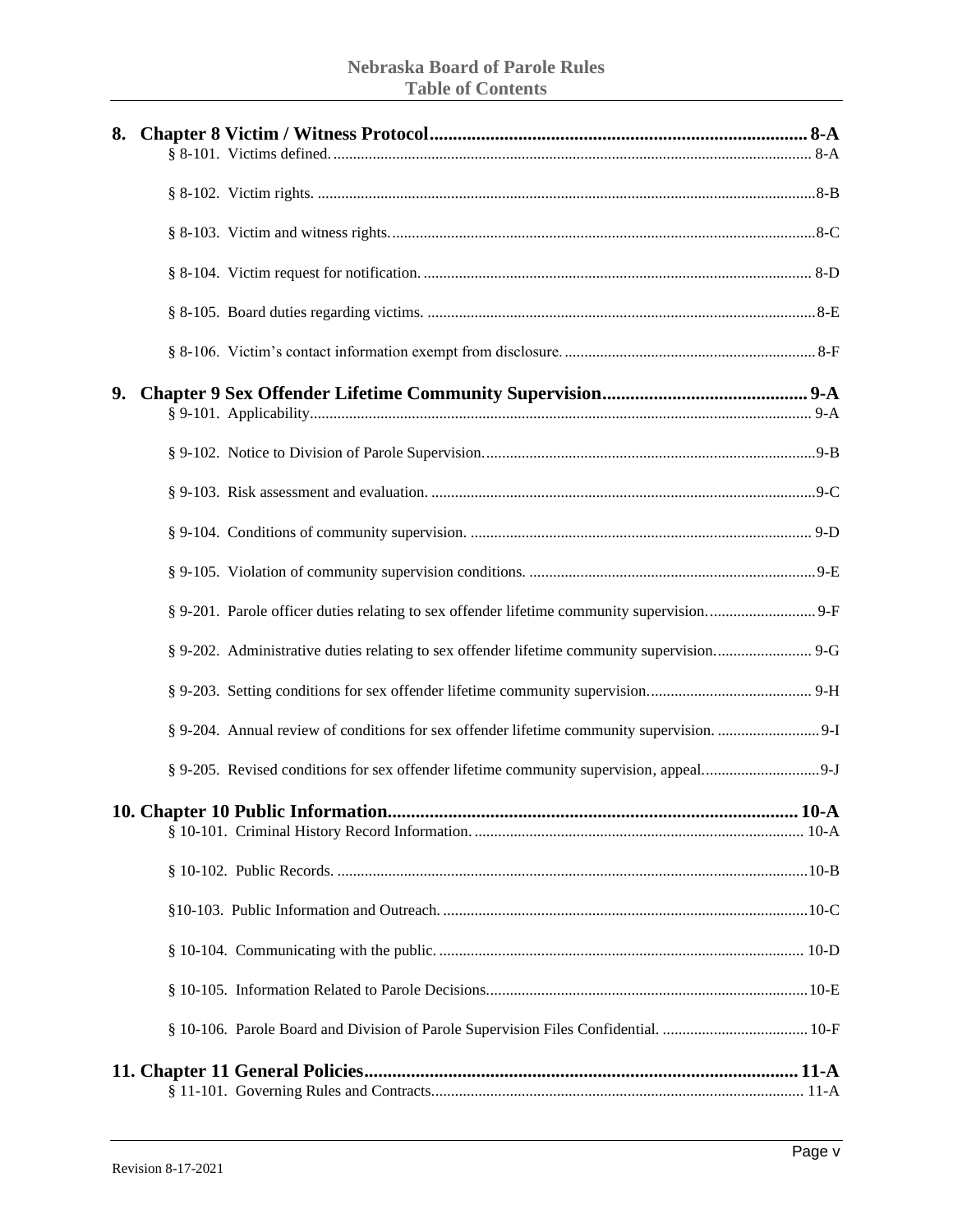### **Nebraska Board of Parole Rules Table of Contents**

| § 11-103. Acceptable Use Policy for Computer, Electronic Device, and Internet Use. 11-C |
|-----------------------------------------------------------------------------------------|
|                                                                                         |
|                                                                                         |
|                                                                                         |
|                                                                                         |
|                                                                                         |
|                                                                                         |
|                                                                                         |
|                                                                                         |
|                                                                                         |
|                                                                                         |
|                                                                                         |
|                                                                                         |
|                                                                                         |
|                                                                                         |
|                                                                                         |
|                                                                                         |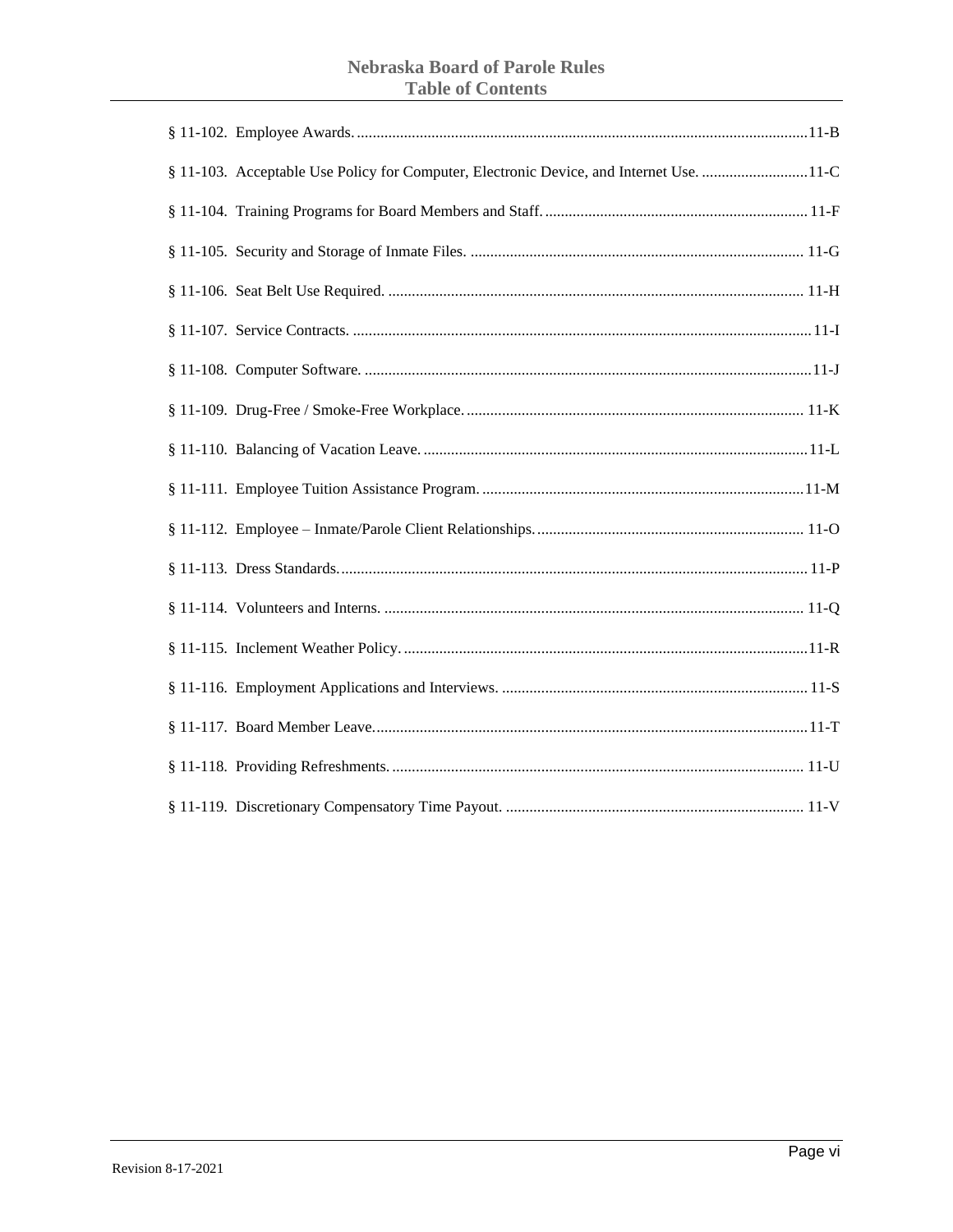# **1. Chapter 1 General Provisions, Board Business Meetings, and Procedures for Promulgating Rules**

# <span id="page-6-1"></span><span id="page-6-0"></span>**§ 1-101. Statement of intent.**

The Nebraska Legislature has affirmed the importance of parole as a program for the supervised release of inmates making the transition from confinement to responsible citizenship. The Legislature has stated its intent that committed offenders who are eligible for parole have the opportunity to complete the final stages of their sentences on parole.

STATUTORY REFERENCE: NEB. REV. STAT. §§ 83-187.01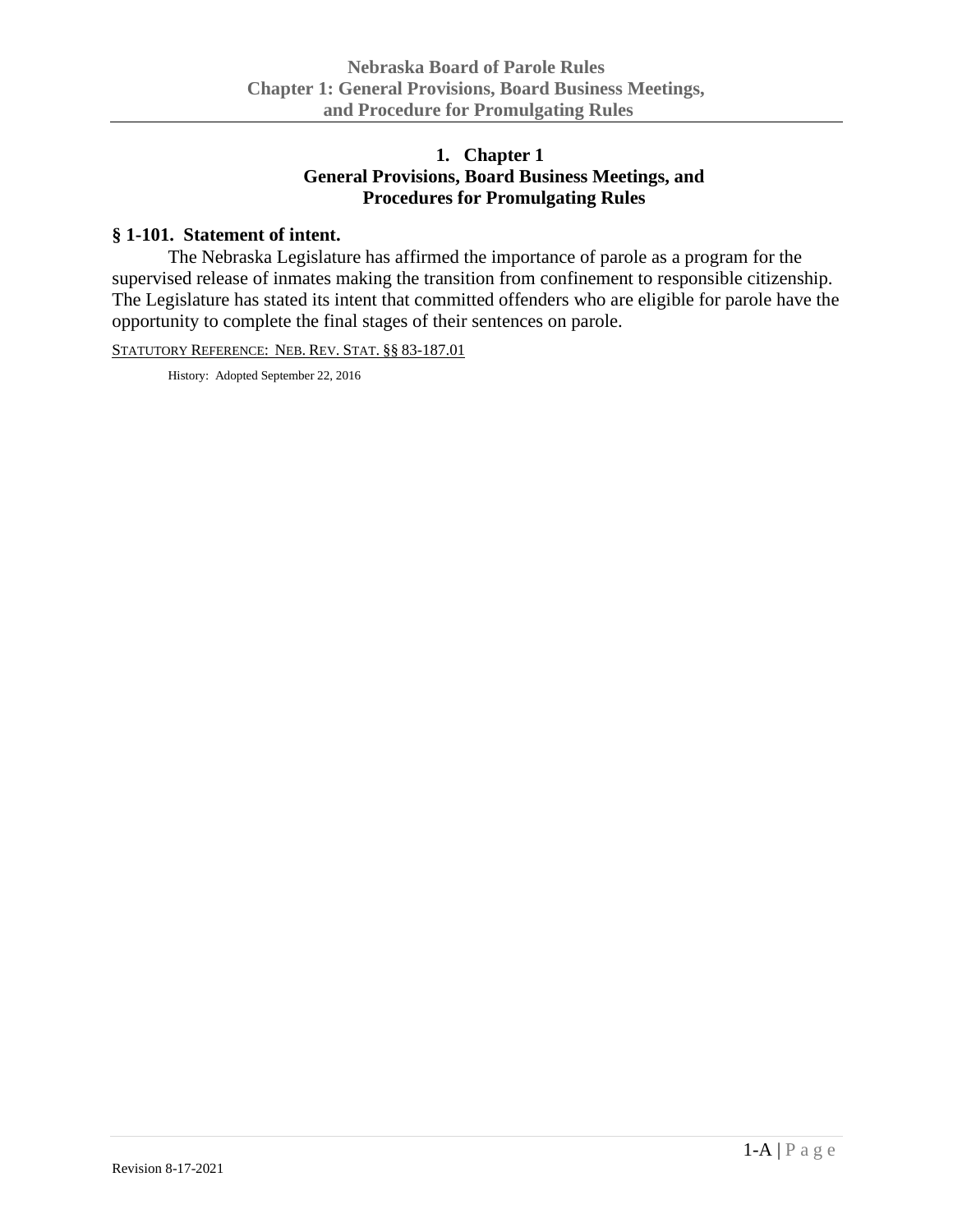### <span id="page-7-0"></span>**§ 1-102. Statement of purpose.**

These rules govern the general management of the Nebraska Board of Parole ("Board of Parole" or "Board") in its operations, including but not limited to, consideration and adoption of Board of Parole rules, and other necessary rules, covering Board of Parole practices and administration of parole supervision and services. The purpose of these rules is to ensure equal applicability of laws regarding parole decision-making to all committed adult offenders and the provision of parole supervision and services to all persons subject to the jurisdiction of the Board of Parole.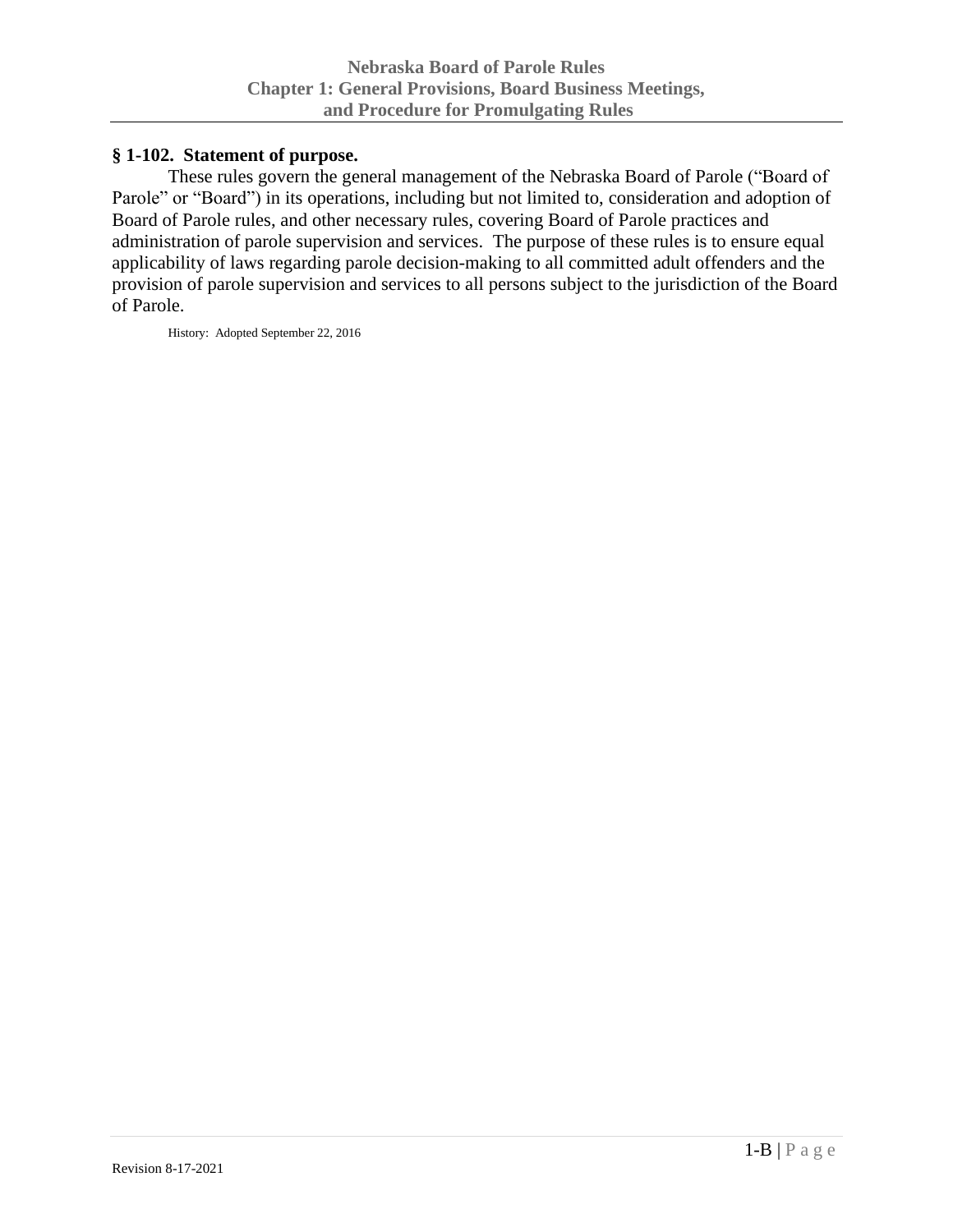# <span id="page-8-0"></span>**§ 1-103. Authority.**

The Official Parole Board Rules and Miscellaneous Parole Board Rules (collectively, "Parole Board Rules") are adopted and promulgated in accordance with Nebraska Revised Statutes sections 81-1848, 81-1850, and 83-188 through 83-1,127.01.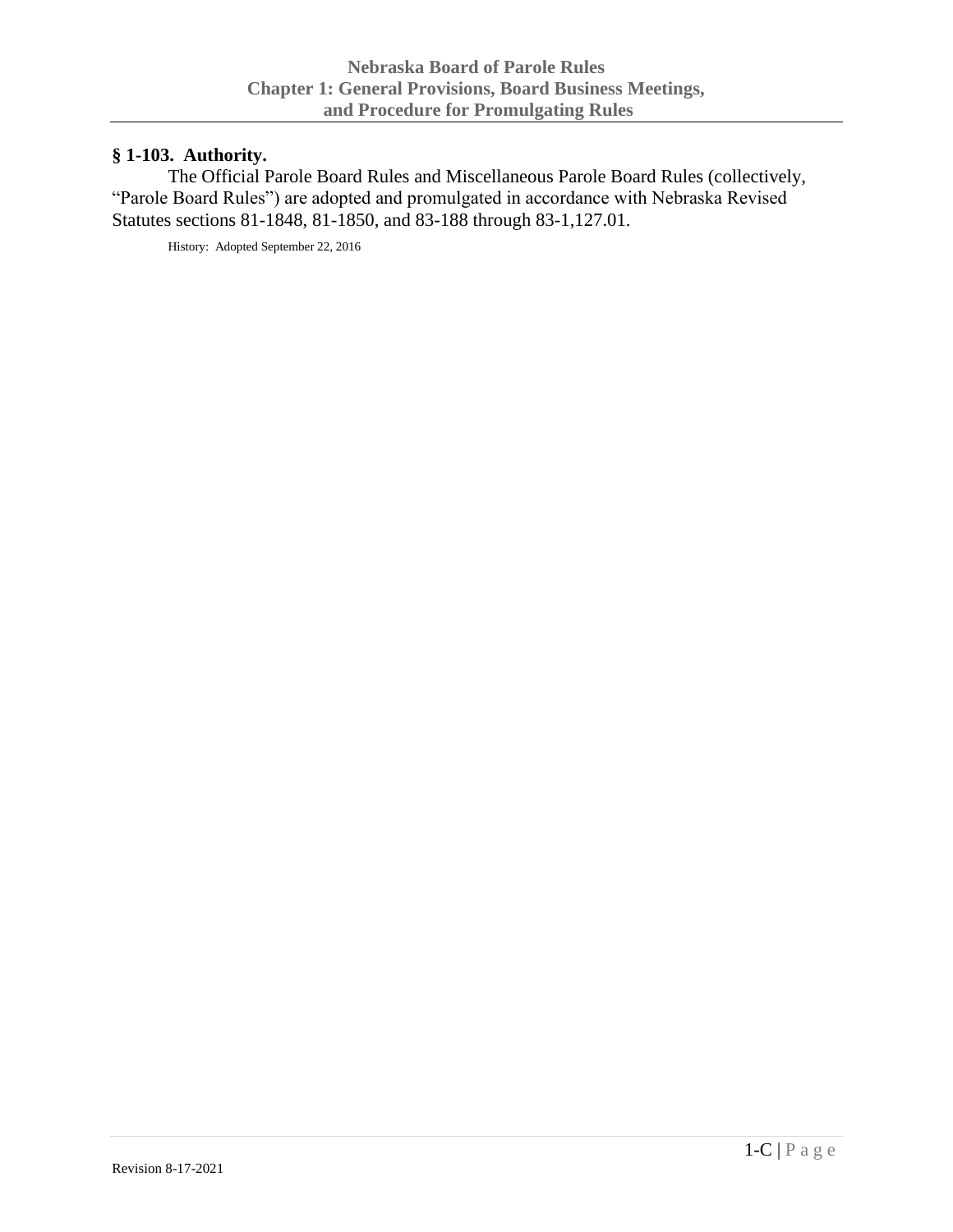# <span id="page-9-0"></span>**§ 1-104. Applicability.**

The Parole Board Rules apply to all persons committed to the Department of Corrections or under the jurisdiction of the Board of Parole. The Parole Board Rules shall not be construed as limiting in any way the power and authority of the Board of Parole to establish policies and procedures for the administration of Parole Board Rules.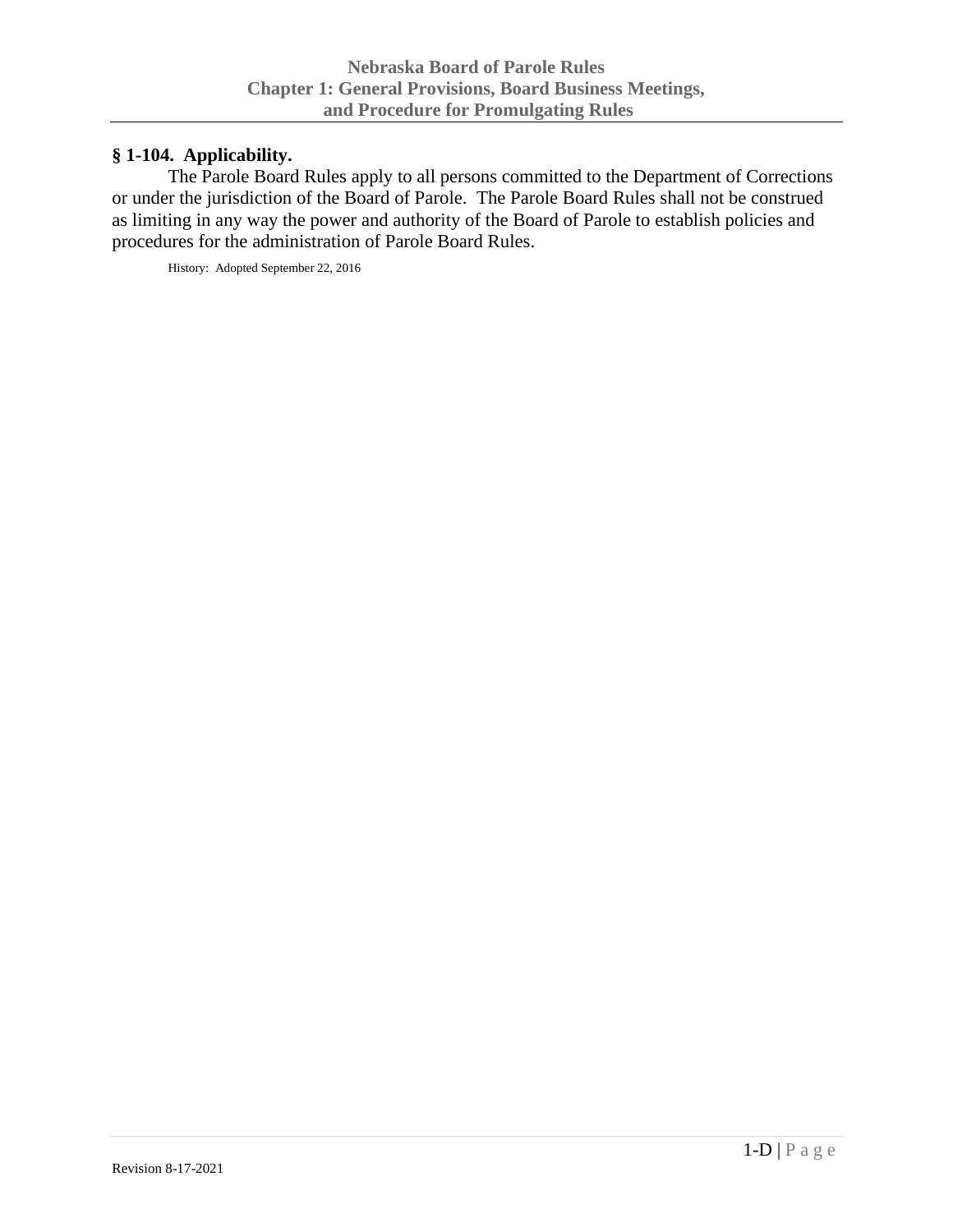#### <span id="page-10-0"></span>**§ 1-201. Definitions.**

In these rules, unless the context or subject matter otherwise dictates:

- (A) "Official Parole Board Rules" refer to the codified Nebraska Board of Parole Rules, Chapters 1 through 11, and amendments thereto.
- (B) "Miscellaneous Parole Board Rules" refer to other Board of Parole rules not part of the codified "Official Parole Board Rules" including, but not limited to, guidelines, policies, procedures, directives, and best practices, and any amendments thereto, which are of general application relating to the operation of the adult parole system and subject to the approval of the Nebraska Board of Parole.
- (C) "External Rules" refer to rules and rule amendments of other entities that may be subject to the approval of the Nebraska Board of Parole.
- (D) "Board Business Meeting" refers to meetings under the Nebraska Open Meetings Act (Neb. Rev. Stat. § 84-1407 through 84-1414) at which the Board of Parole conducts public business, takes action on matters of public policy, or exercises its rule-making authority pursuant to the Nebraska Treatment and Corrections Act (Neb. Rev. Stat. § 83-170 *et seq.*).

STATUTORY REFERENCE: NEB. REV. STAT. §§ 84-1407 THROUGH 84-1414, 83-170 *ET SEQ.*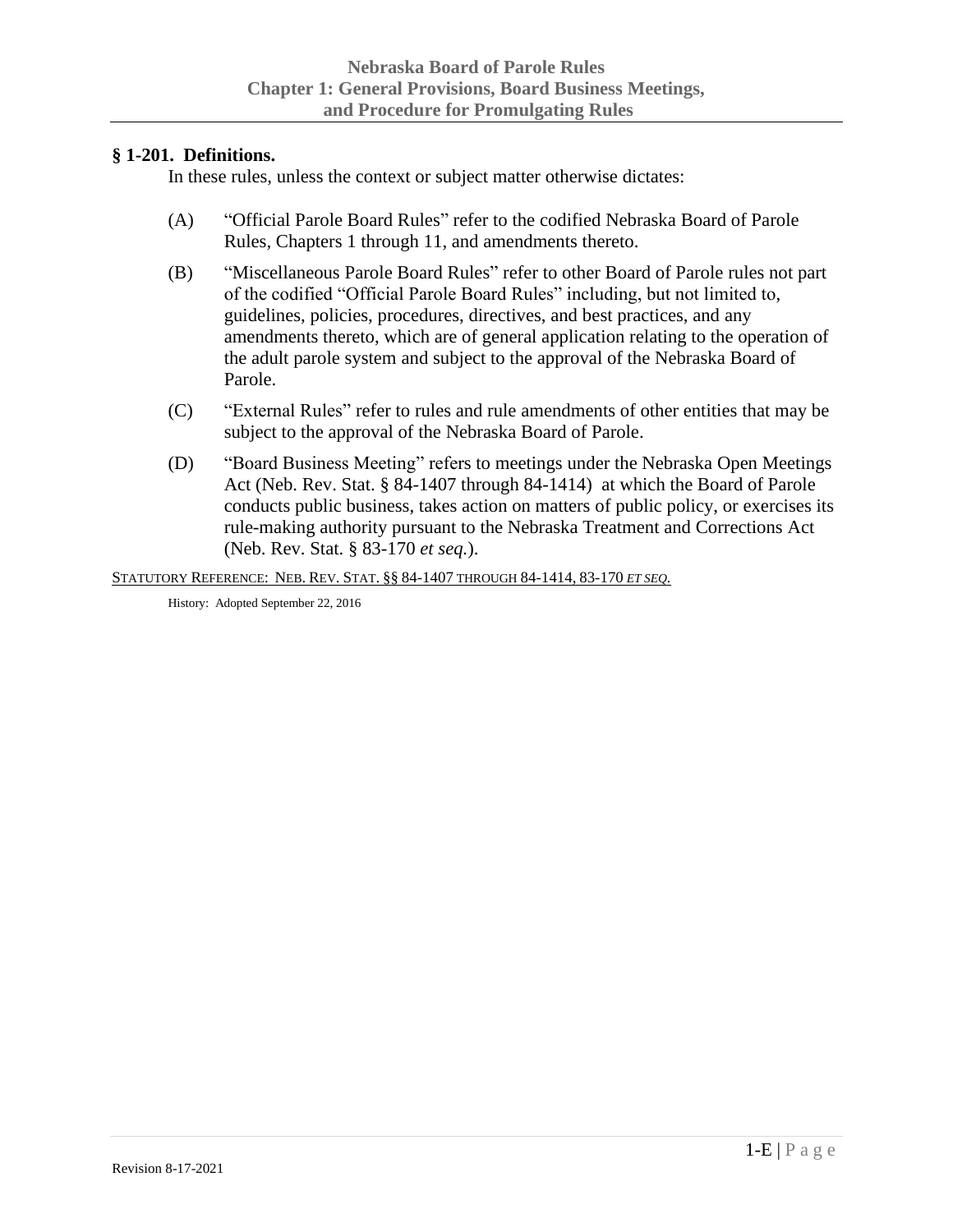### <span id="page-11-0"></span>**§ 1-202. Board Business Meetings.**

- (A) The Nebraska Board of Parole shall hold a Board Business Meeting at such times as may be requested by the Chairperson, Vice-Chairperson, or three Board members.
- (B) Except when it is necessary to hold an emergency meeting without reasonable advance publicized notice, notice of the time and place of Board Business Meetings shall be given by publication in the *Lincoln Journal-Star*, the Board of Parole website at http://www.parole.nebraska.gov/, and the Public Meeting Calendar on [www.nebraska.gov](http://www.nebraska.gov/) at least 7 days in advance of each meeting. The Board shall maintain a list of the news media entities requesting notification of Board Business Meetings and shall make reasonable efforts to provide advance notification to them of the time and place of each meeting and the subjects to be discussed at the meeting pursuant to Neb. Rev. Stat. § 84-1411(4).
- (C) The Board will release an agenda for its Board Business Meeting at least 7 days in advance. The Board Business Meeting agenda will be available on the Board of Parole website at<http://www.parole.nebraska.gov/> and also available for inspection at the offices of the Board of Parole.
- (D) Board Business Meetings are open to the public and shall be conducted in accordance with the Open Meetings Act, Neb. Rev. Stat. § 84-1407 *et seq.*
- (E) A quorum of the Board of Parole shall be required in order to hold a Board Business Meeting. Attendance by 3 voting members of the Board constitutes a quorum pursuant to Neb. Rev. Stat. § 83-196.
- (F) All motions before the Board shall require the affirmative vote of a majority of voting members present at the Board Business Meeting pursuant to Neb. Rev. Stat. § 83-196. All votes shall be taken by roll call.
- (G) The Board shall keep minutes of all Board Business Meetings showing the time, place, members present and absent, how notice was provided, the substance of all matters discussed, and all actions taken by the Board as provided in Neb. Rev. Stat. §§ 83-196 and 84-1413.

STATUTORY REFERENCE: NEB. REV. STAT. §§ 84-1407 THROUGH 84-1414, 83-196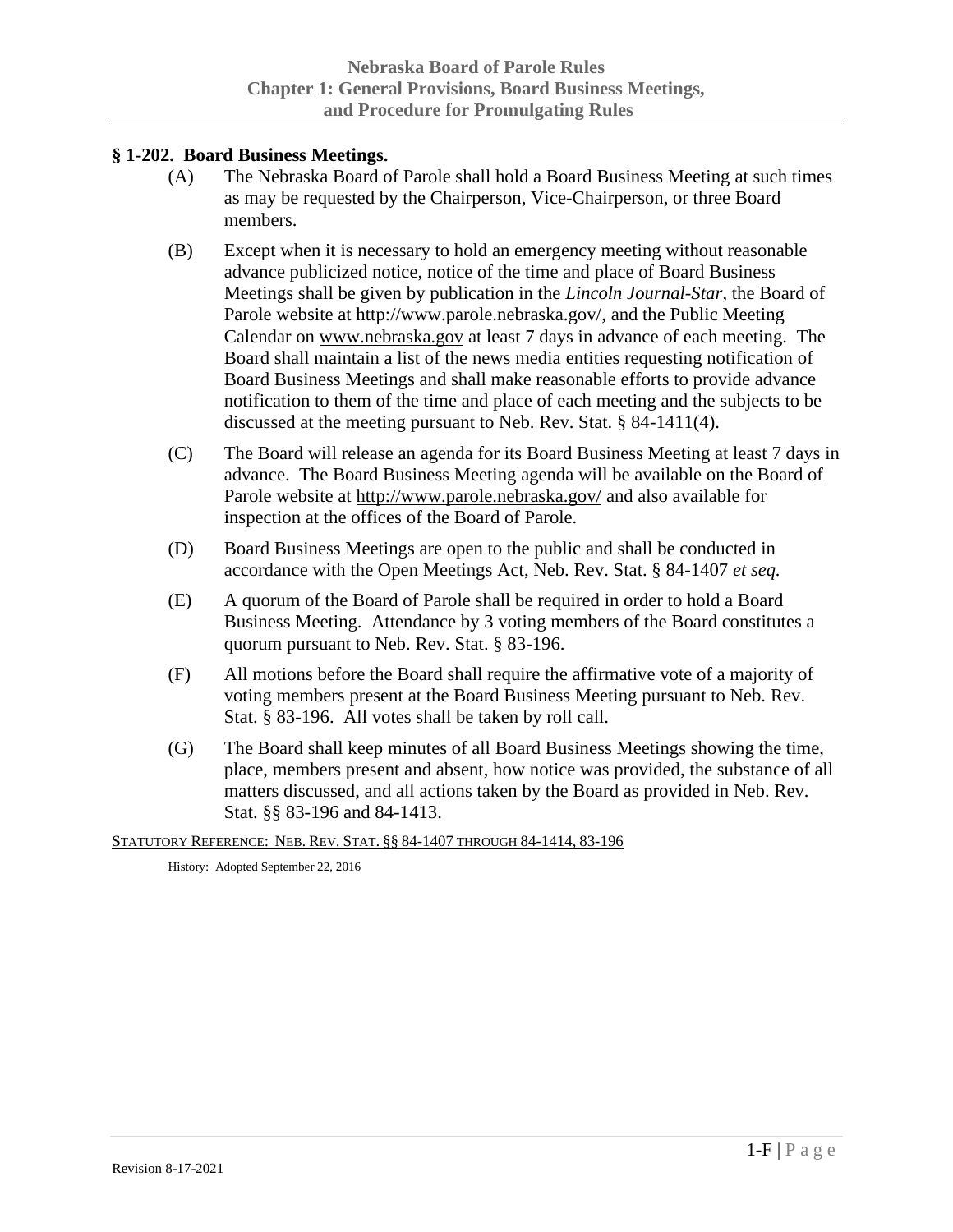#### <span id="page-12-0"></span>**§ 1-203. Rules consideration.**

- (A) Requests to consider the creation, amendment, or repeal of any rule as defined by § 1-201(A), (B), or (C) may be initiated by action of the Board of Parole or by any interested party, unless an existing rule contains specific language providing for procedure for amendment. A request from a party outside of the Board of Parole shall be submitted to the Chairperson of the Board. The proposed rule or amendment shall be submitted in a document separate from the request form, both in hard copy paper form and in electronic format as an attachment to the following e-mail address at NBOP.rulesrequest@nebraska.gov. The electronic version of a request and attachment shall be in a Microsoft Word compatible format. In the attachment containing a proposed new rule or amendment, any language that creates a rule or is to be added to a rule shall be underscored, and any language to be deleted from a rule shall be overstruck. If a request to the Chairperson fails to comply with the requirements set forth above, such request shall be rejected and returned to the requesting party.
- (B) Upon receipt of a request conforming to the requirements set forth in subsection (A) of this rule, the proposed rule or amendment shall be placed on the agenda for the next scheduled Board Business Meeting for Board action. If the request for a proposed rule or amendment is received within seven days of the next scheduled Board Business Meeting, Board action will be taken at the second Board Business Meeting following receipt of the request for proposed rule or amendment.
- (C) In the event the Board determines that additional public comment is warranted before taking action on the proposed rule or amendment, the Board may opt to allow for a formal written comment period. Notice of the proposed rule or amendment and solicitation of written comment will be publicized in the *Lincoln Journal-Star* and on the Board of Parole website at http://www.parole.nebraska.gov/. The timeframe for submitting formal written comments under this subsection shall be for the period of time specified by the Board in its notice. After the specified period for formal written comments expires, the proposed rule or amendment will be placed on the agenda for the next Board Business Meeting.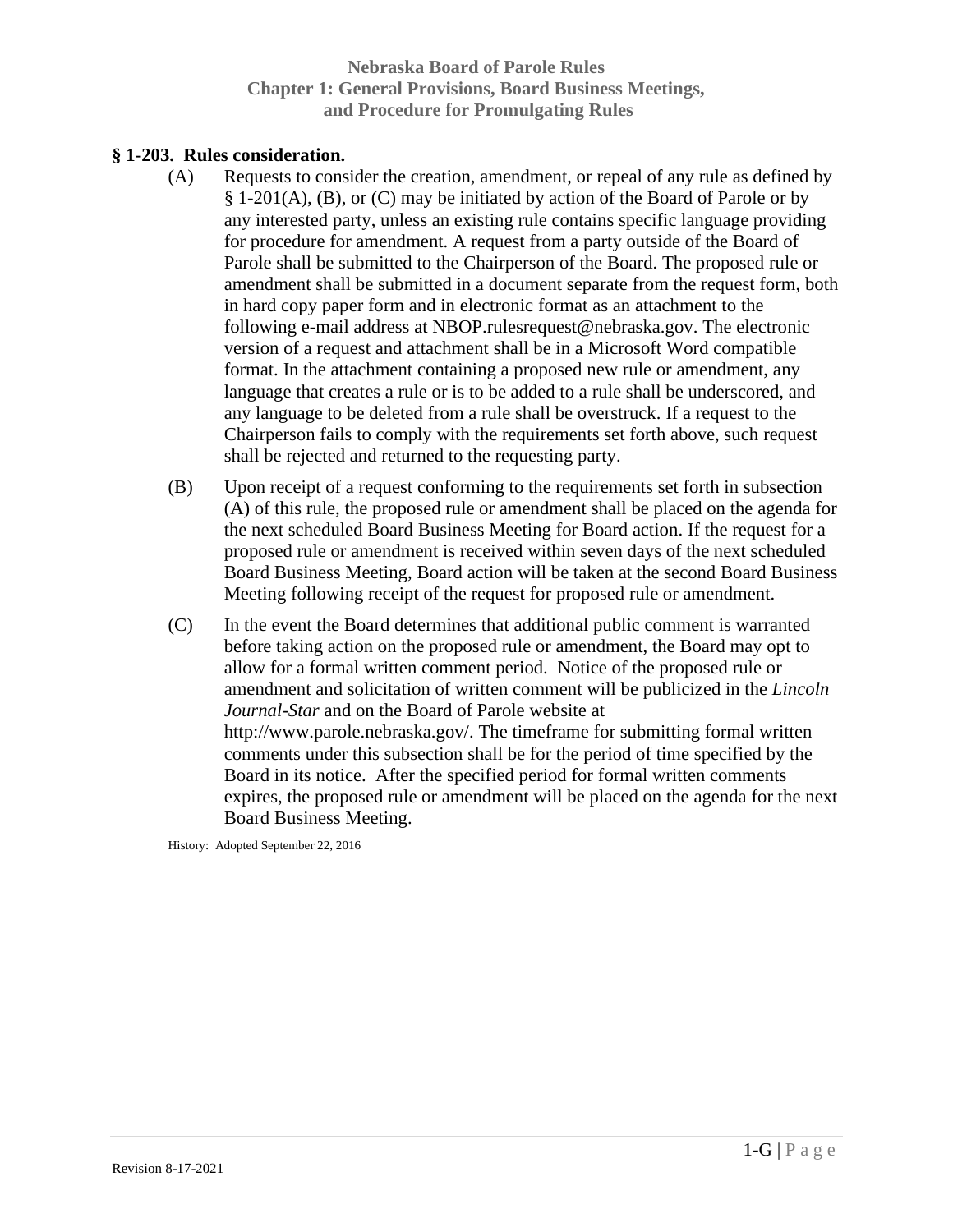### <span id="page-13-0"></span>**§ 1-204. Rules publication and availability.**

After adoption or approval by the Board of any new rule or amendment in the "Official Board of Parole Rules," "Miscellaneous Board of Parole Rules," or "External Rules," Board of Parole staff shall make any necessary and appropriate changes to the rules as maintained on the Board of Parole's website. "Official Parole Board Rules," "Miscellaneous Parole Board Rules," as well as other "External Rules," recent amendments to such rules, and proposed amendments pending for comment, shall be available on the Board's website at http://parole.nebraska.gov/. Any person requesting a complete or partial printed copy of the Board's rules from the office of the Board of Parole may be charged a fee as established by the Board and postage required for mailing such copies pursuant to Neb. Rev. Stat. §§ 84-712 and 84-712.01.

STATUTORY REFERENCE: NEB. REV. STAT. §§ 84-712 AND 84-712.01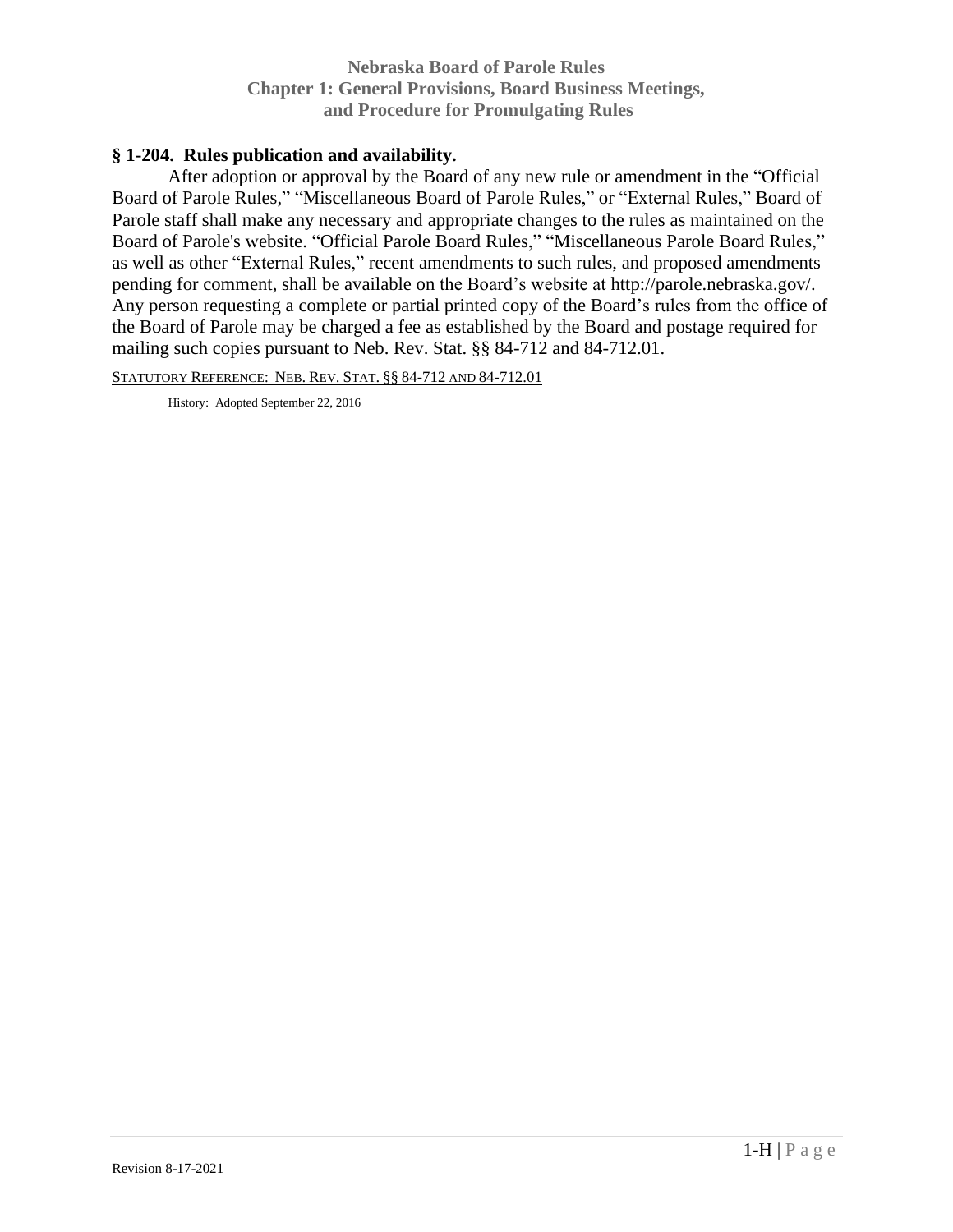# <span id="page-14-0"></span>**§ 1-205. Limitations.**

Nothing in the rules shall limit the Board of Parole from enacting such rules or adopting such procedures as it deems necessary on an emergency basis.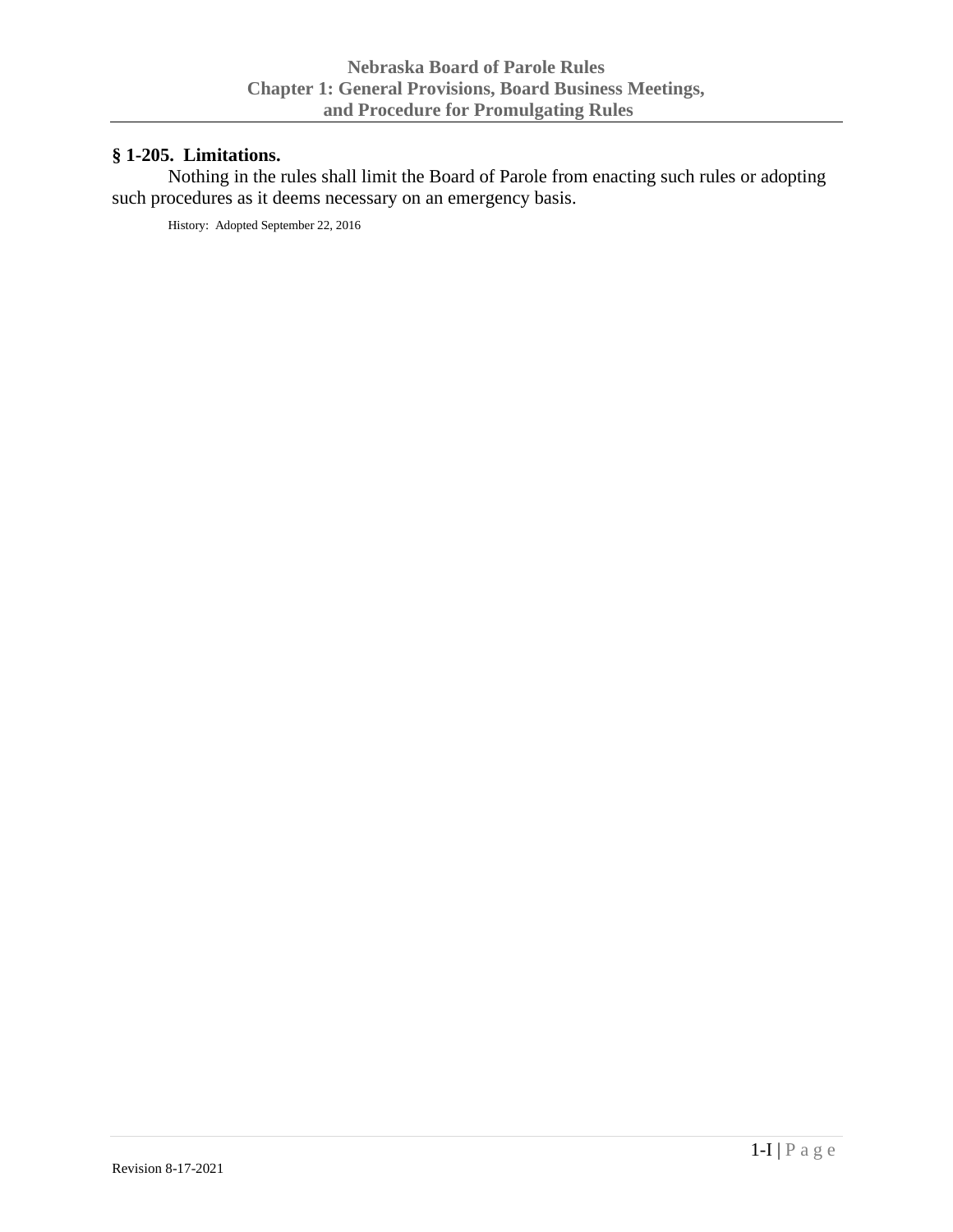# <span id="page-15-0"></span>**§ 1-206. Exempt from Administrative Procedures Act.**

The provisions of the Administrative Procedures Act shall not apply to the Board of Parole or to the exercise of its functions.

STATUTORY REFERENCE: NEB. REV. STAT. § 83-199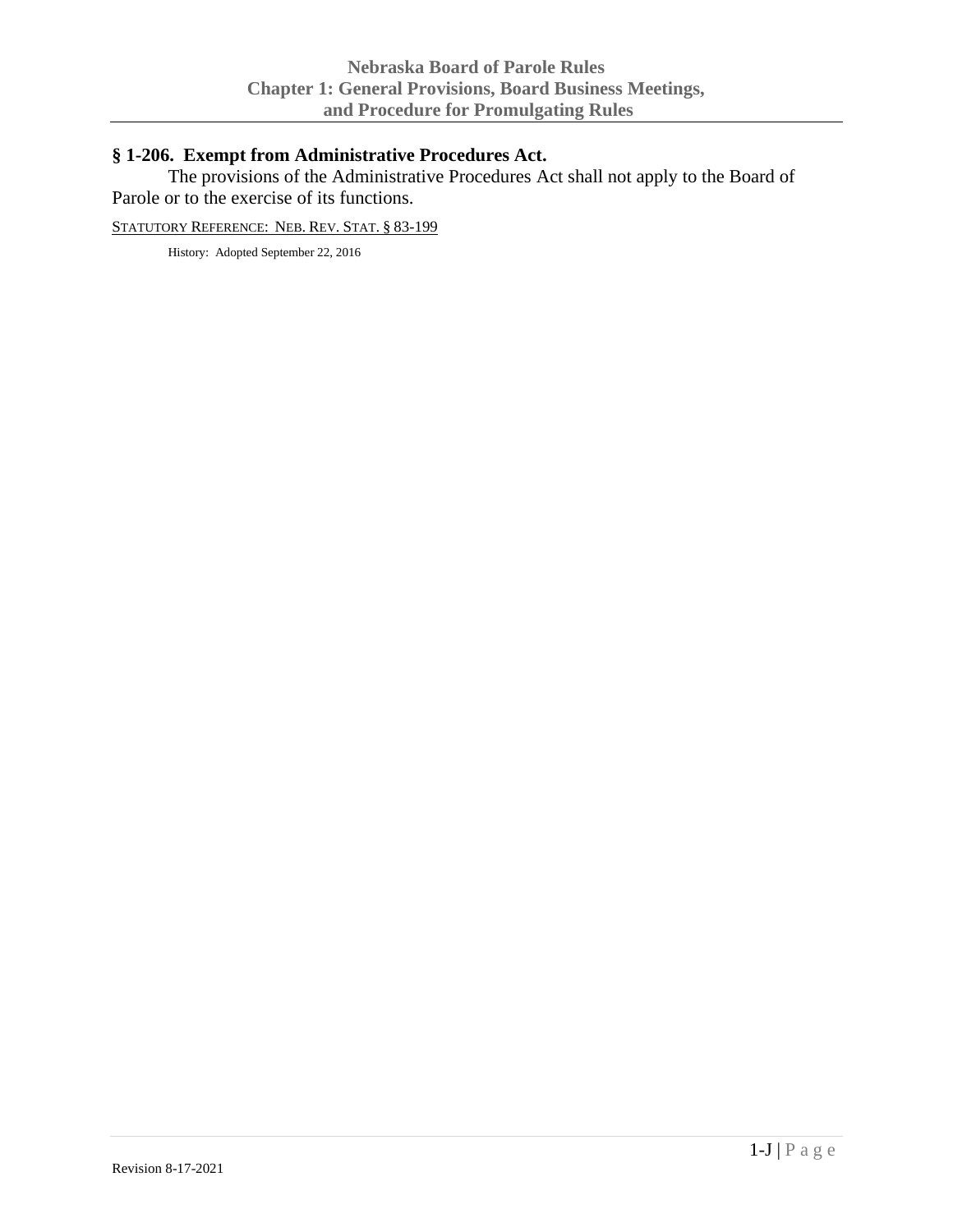### **2. Chapter 2 Definitions**

#### <span id="page-16-1"></span><span id="page-16-0"></span>**§ 2-101. Defined Terms.**

In these rules, unless the context or subject matter otherwise dictates:

- (A) Absconding parole supervision means a parolee has purposely avoided supervision for a period of at least two weeks and reasonable efforts by a parole officer and staff to locate the parolee in person have proven unsuccessful;
- (B) Administrative Sanction means additional parole requirements imposed upon a parolee by his or her parole officer, with the full knowledge and consent of the parolee, designed to hold the parolee accountable for substance abuse or technical violations of conditions of parole, including, but not limited to:
	- 1. Counseling or reprimand by the Division of Parole Supervision;
	- 2. Increased supervision contact requirements;
	- 3. Increased substance abuse testing;
	- 4. Referral for substance abuse or mental health evaluation or other specialized assessment, counseling, or treatment;
	- 5. Imposition of a designated curfew for a period to be determined by the division; and
	- 6. Travel restrictions to stay within his or her county of residence or employment unless otherwise permitted by the division;
- (C) Board means the Board of Parole;
- (D) Committed offender means any person who, under any provision of law, is sentenced or committed to a facility operated by the department or is sentenced or committed to the department other than a person adjudged to be as described in subdivision  $(1)$ ,  $(2)$ ,  $(3)(b)$ , or  $(4)$  of section 43-247 by a juvenile court;
- (E) Custodial sanction means confinement in a correctional facility or contract facility as a consequence for violating a condition of parole;
- (F) Department means the Department of Correctional Services;
- (G) Director of DPS means the Director of Parole Supervision and Services appointed pursuant to section 83-1,101;
- (H) Director of NDCS means the Director of Correctional Services;
- (I) Facility means any prison, reformatory, training school, reception center, community guidance center, group home, or other institution operated by the Department;
- (J) Good time means any reduction of sentence or custodial sanction granted pursuant to sections 47-502, 83-1,107(2)(a), 83-1,107(2)(b), and 83-1,108;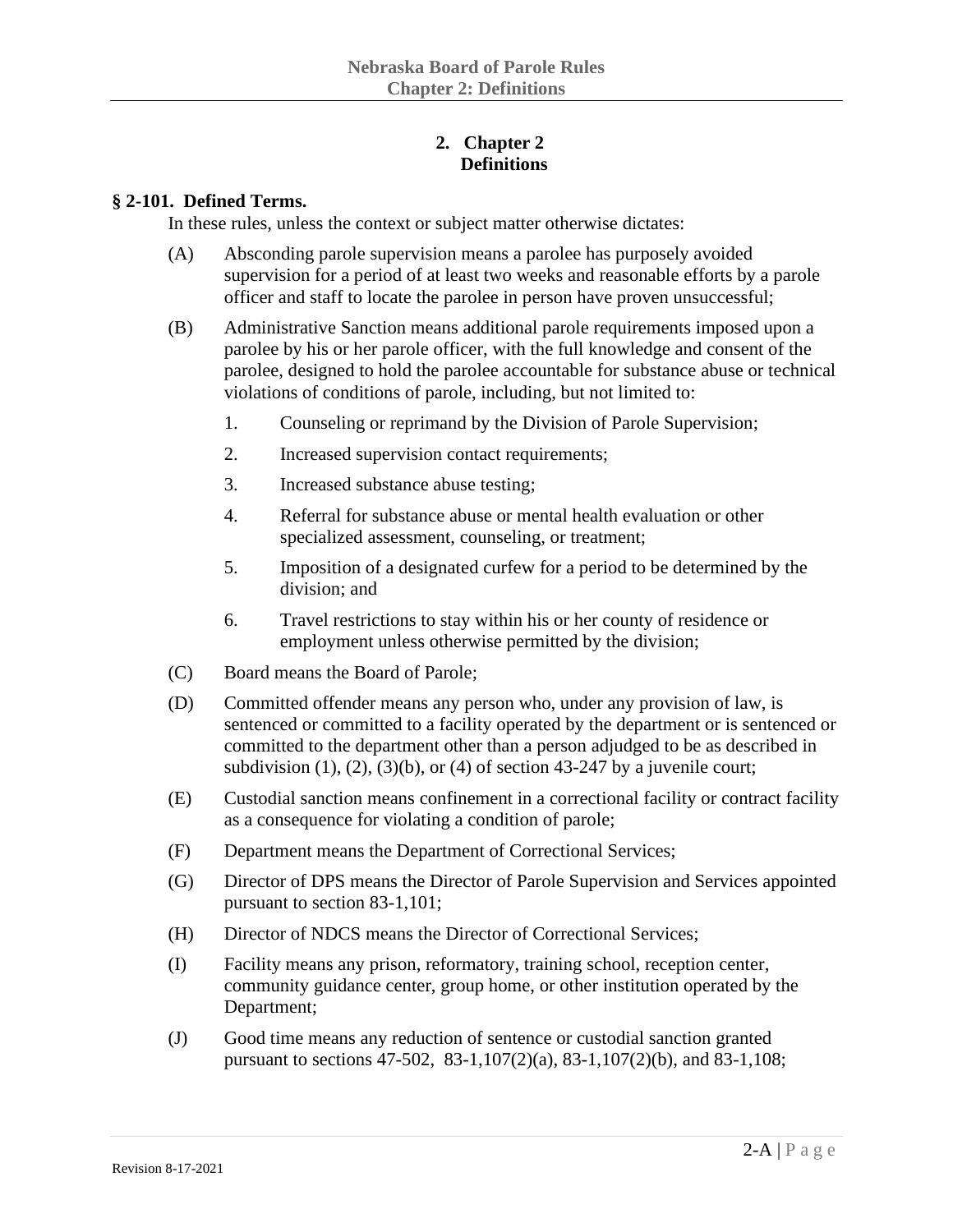- (K) Levels of supervision means the determination of the following for each person on parole:
	- 1. Supervision contact requirements, including the frequency, location, methods, and nature of contact with the parole officer;
	- 2. Substance abuse testing requirements and frequency;
	- 3. Contact restrictions;
	- 4. Curfew restrictions;
	- 5. Access to available programs and treatment, with priority given to moderate-risk and high-risk parolees; and
	- 6. Severity of graduated responses to violations of supervision conditions;
- (L) Maximum term means the maximum sentence provided by law or the maximum sentence imposed by a court, whichever is shorter;
- (M) Minimum term means the minimum sentence provided by law or the minimum sentence imposed by a court, whichever is longer;
- (N) Pardon authority means the power to remit fines and forfeitures and to grant respites, reprieves, pardons, or commutations;
- (O) Parole term means the time from release on parole to the completion of the maximum term, reduced by good time;
- (P) Person committed to the Department means any person sentenced or committed to a facility with the Department;
- (Q) Restrictive housing means conditions of confinement that provide limited contact with other offenders, strictly controlled movement while out of cell, and out-ofcell time of less than twenty-four hours per week;
- (R) Risk and needs assessment means an actuarial tool that has been validated in Nebraska to determine the likelihood of the parolee engaging in future criminal behavior;
- (S) Solitary confinement means the status of confinement of an inmate in an individual cell having solid, soundproof doors and which deprives the inmate of all visual and auditory contact with other persons
- (T) Substance abuse violation means a parolee's activities or behaviors associated with the use of chemical substances or related treatment services resulting in a violation of an original condition of parole, including:
	- 1. Positive breath test for the consumption of alcohol if the parolee is required to refrain from alcohol consumption;
	- 2. Positive urinalysis for the illegal use of drugs
	- 3. Failure to report for alcohol testing or drug testing; and
	- 4. Failure to appear for or complete substance abuse of mental health treatment evaluations or inpatient or outpatient treatment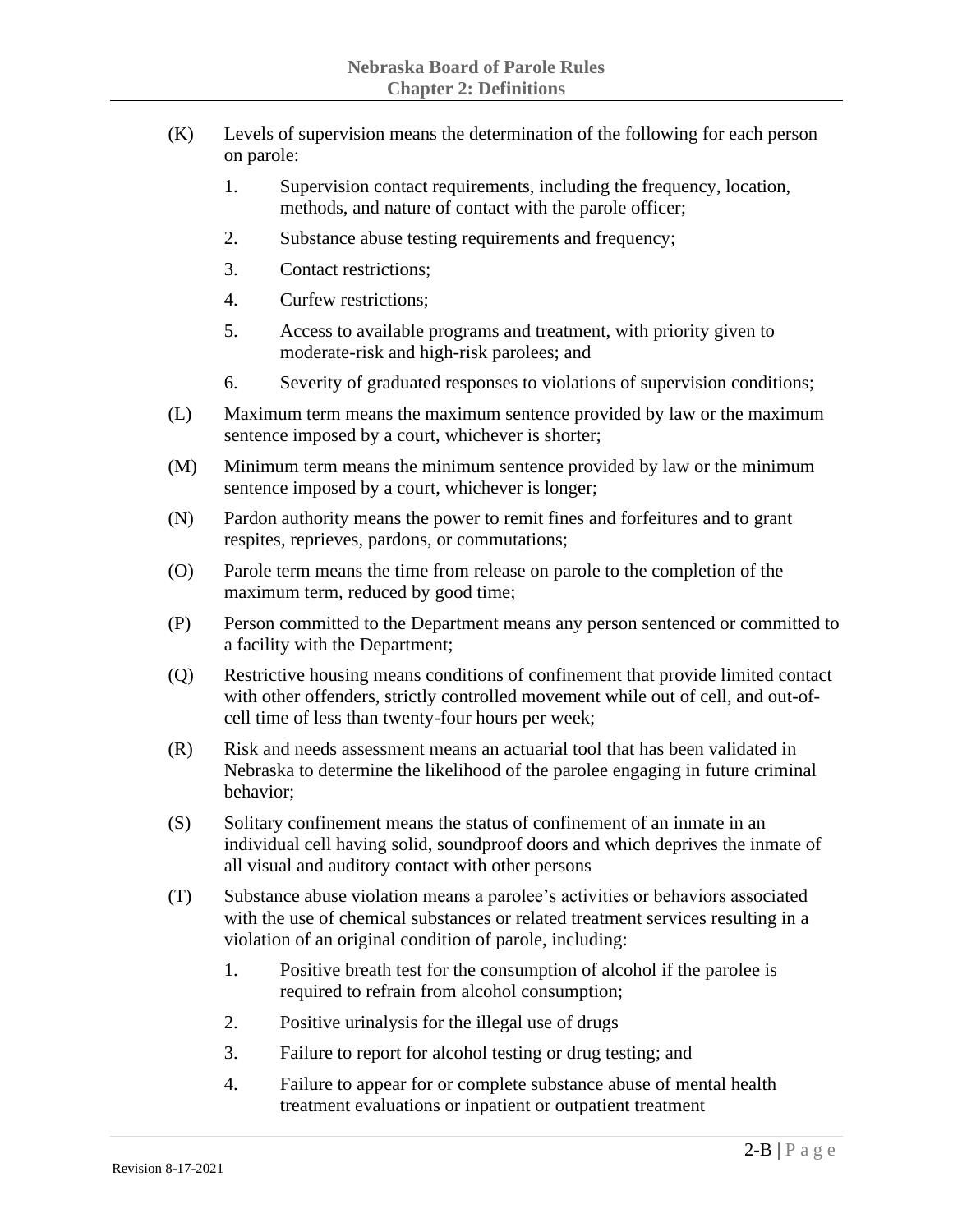- (U) Technical violation, which does not include absconding parole supervision, means a parolee's activities or behaviors which create the opportunity for re-offending or diminish the effectiveness of parole supervision resulting in a violation of an original condition of parole and includes:
	- 1. Moving traffic violations;
	- 2. Failure to report to his or her parole officer;
	- 3. Leaving the state without permission of the Board of Parole;
	- 4. Failure to work regularly or attend training or school;
	- 5. Failure to notify his or her parole officer of change of address or employment;
	- 6. Frequenting places where controlled substances are illegally sold, used, distributed, or administered; and
	- 7. Failure to pay fines, court costs, restitution, or any fees imposed pursuant to section 83-1,107.01 as directed.

STATUTORY REFERENCE: NEB. REV. STAT. §§ 83-170, 83-1,100.02, AND 83-1,119

History: Adopted September 22, 2016 Amended October 23, 2018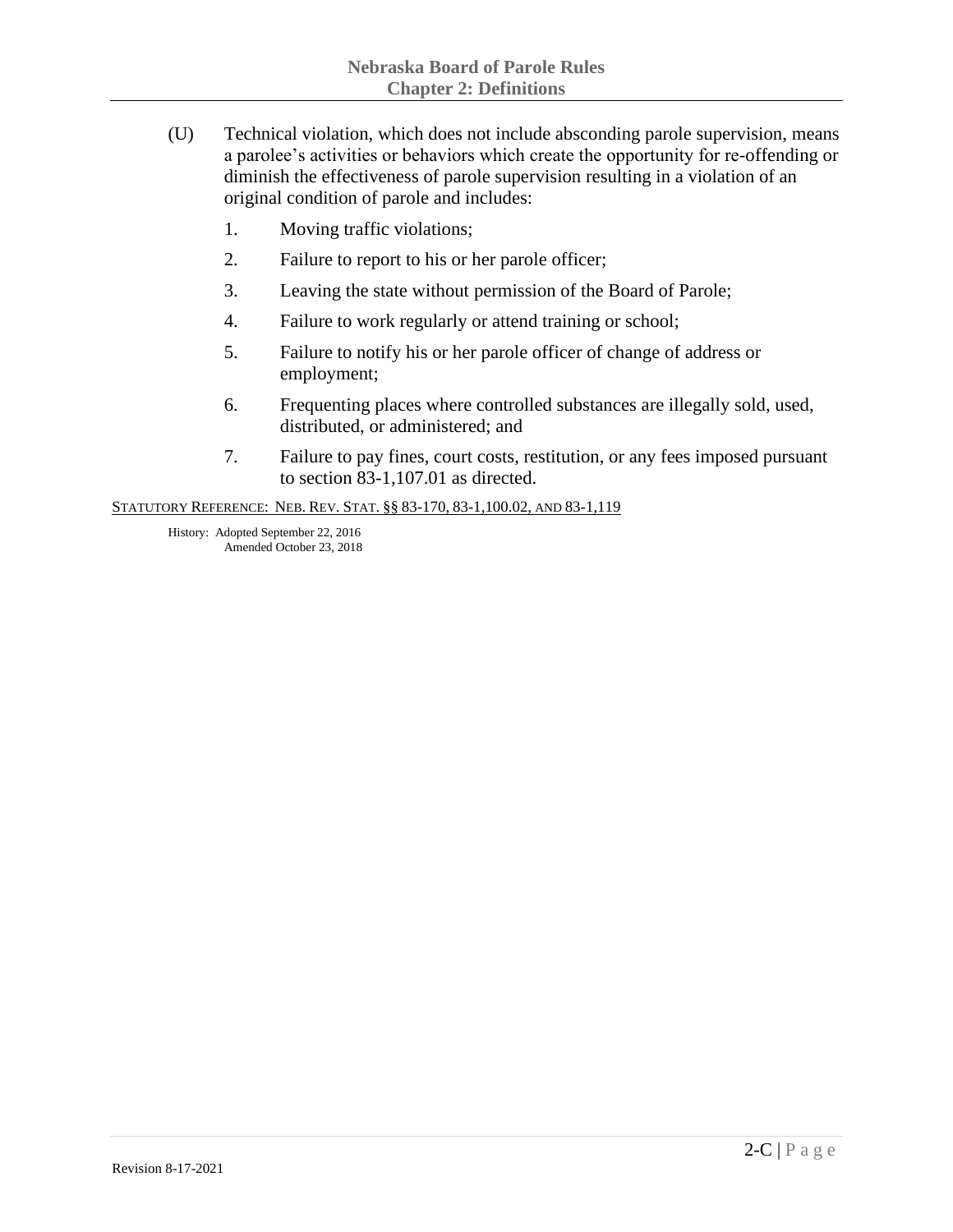# **3. Chapter 3 Agency Organization, Authority, and Responsibility**

### <span id="page-19-1"></span><span id="page-19-0"></span>**§ 3-101. Created, how construed, employees.**

- (A) Pursuant to article IV, section 13 of the Nebraska State Constitution, the Legislature created the Board of Parole in Neb. Rev. Stat. § 83-188. For administrative purposes only, the board shall be with the Board of Pardons. Nothing in the Nebraska Treatment and Corrections Act shall be construed to give the Director or the Board of Pardons any authority, power, or responsibility over the Board of Parole, its employees, or the exercise of its functions under the provisions of the act. The employees of the Board of Parole shall be covered by the State Personnel System.
- (B) Employees of the Board of Parole shall consist of the following:
	- 1. The administrative staff necessary to assist the Board with parole reviews, revocations, and hearings;
	- 2. At least one legal counsel;
	- 3. At least one fiscal analyst, policy analyst, or data analyst; and
	- 4. At least one staff member to assist with the daily supervision and training of employees of the Board.

STATUTORY REFERENCE: NEB. REV. STAT. § 83-188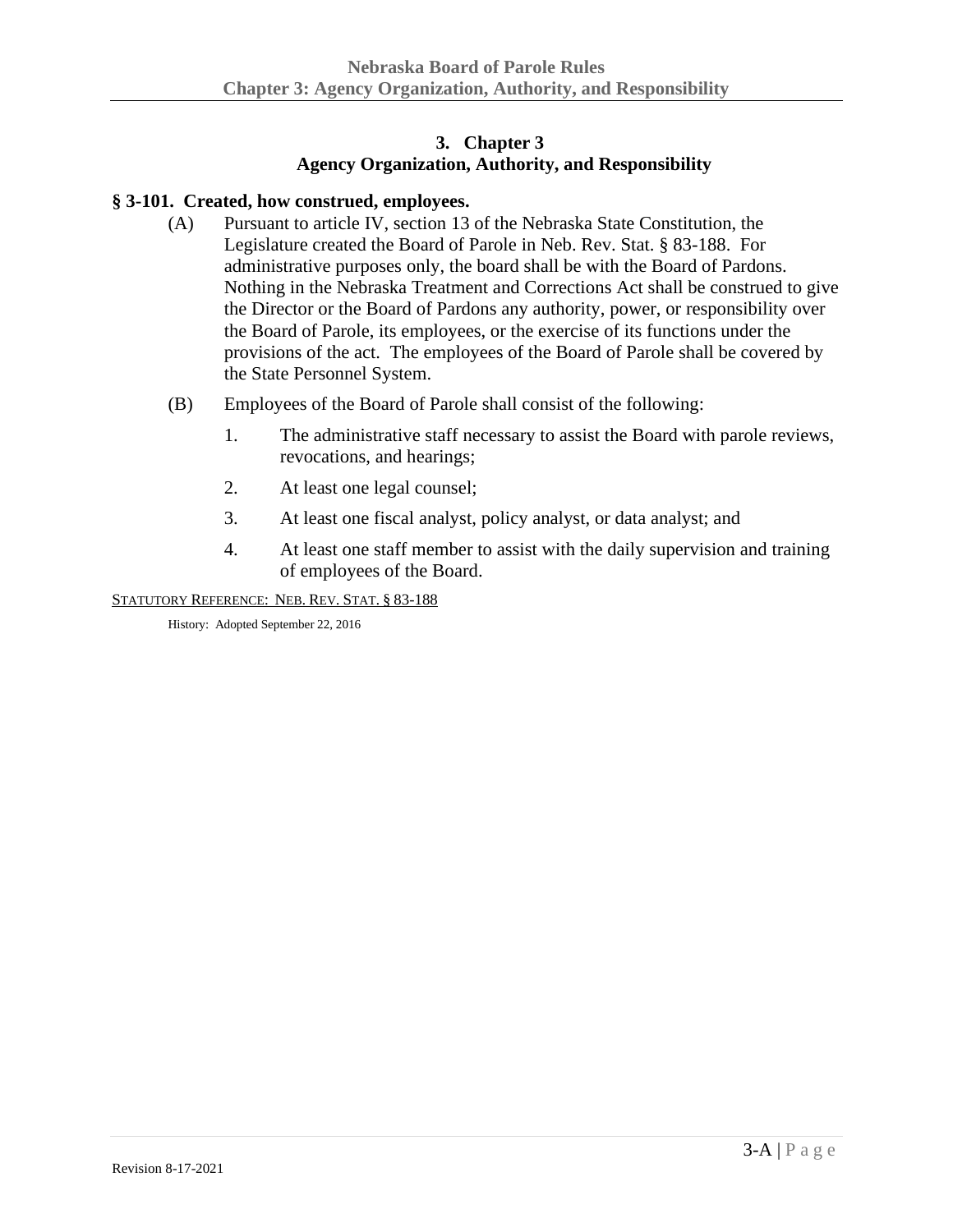# <span id="page-20-0"></span>**§ 3-102. Board members, appointment, qualifications.**

The Board of Parole shall consist of five full-time members to be appointed by the Governor. The members of the Board shall be of good character and judicious temperament. The members of the Board shall have all the powers and duties of the Board members commencing on the date of appointment. The appointments shall be subject to the confirmation by the Legislature at its next regular session following the appointments. At least one member of the Board shall be of an ethnic minority group, at least one member shall be female, and at least one member shall have a professional background in corrections.

One of the five members of the Board shall be designated as chairperson by the Governor. In addition to the chairperson's duties as a member of the Board as prescribed in subsection (1) of section 93-192, he or she shall supervise the administration and operation of the Board and shall carry out the duties prescribed in subsection (2) of such section.

STATUTORY REFERENCE: NEB. REV. STAT. § 83-189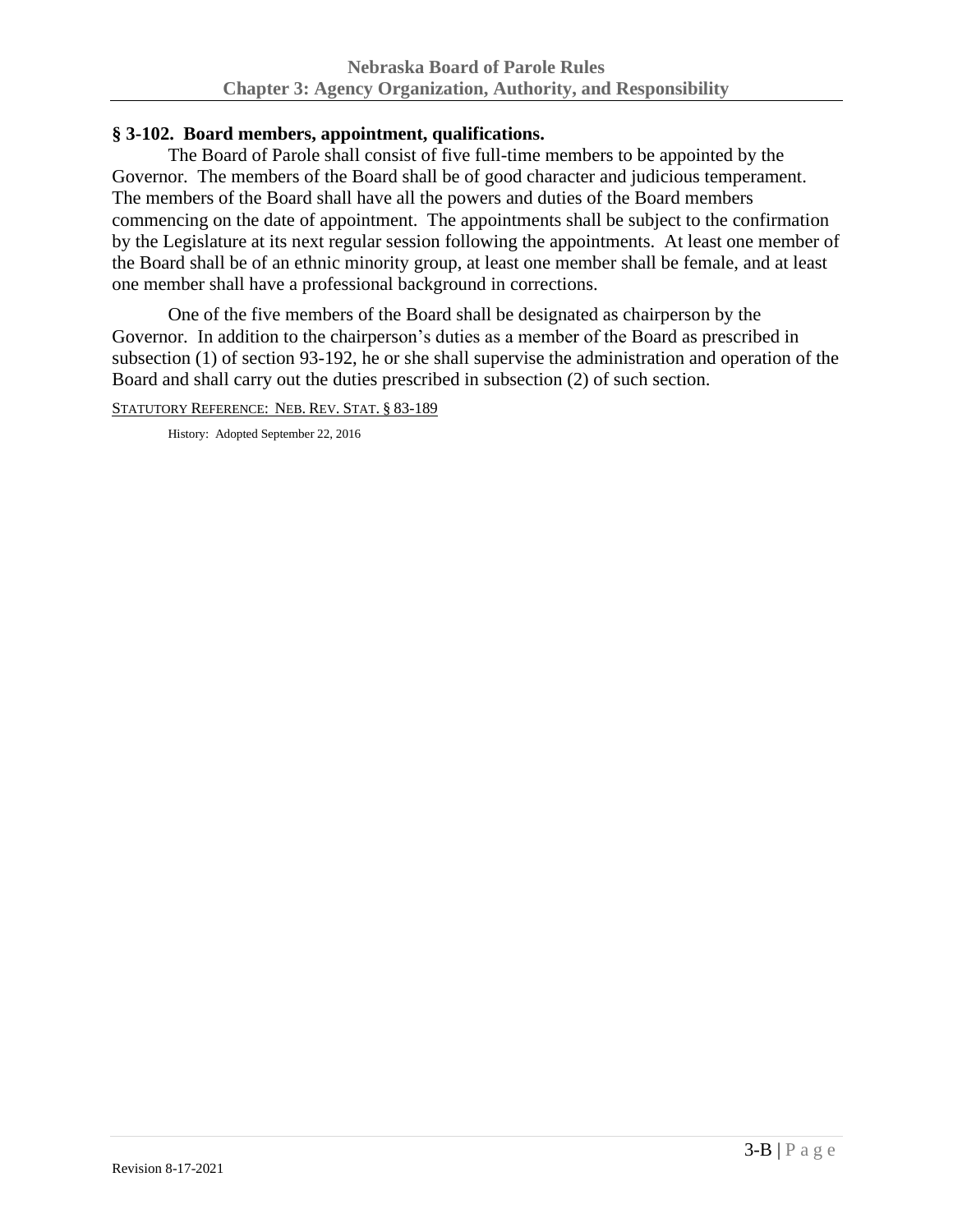# <span id="page-21-0"></span>**§ 3-103. Board members, terms, removal, procedure.**

The members of the Board of Parole shall have terms of office of six years and until their successors are appointed. The successors shall be appointed in the same manner as provided for the members first appointed, and a vacancy occurring before expiration of a term of office shall be similarly filled for the unexpired term. A member of the Board may be reappointed. The member of the Board may be removed only for disability, neglect of duty, or malfeasance in office by the Board of Pardons after a hearing. The Board of Pardons shall promptly file in the office of the Secretary of State a complete statement of the charges, its findings and disposition, and a complete record of the proceedings.

STATUTORY REFERENCE: NEB. REV. STAT. § 83-190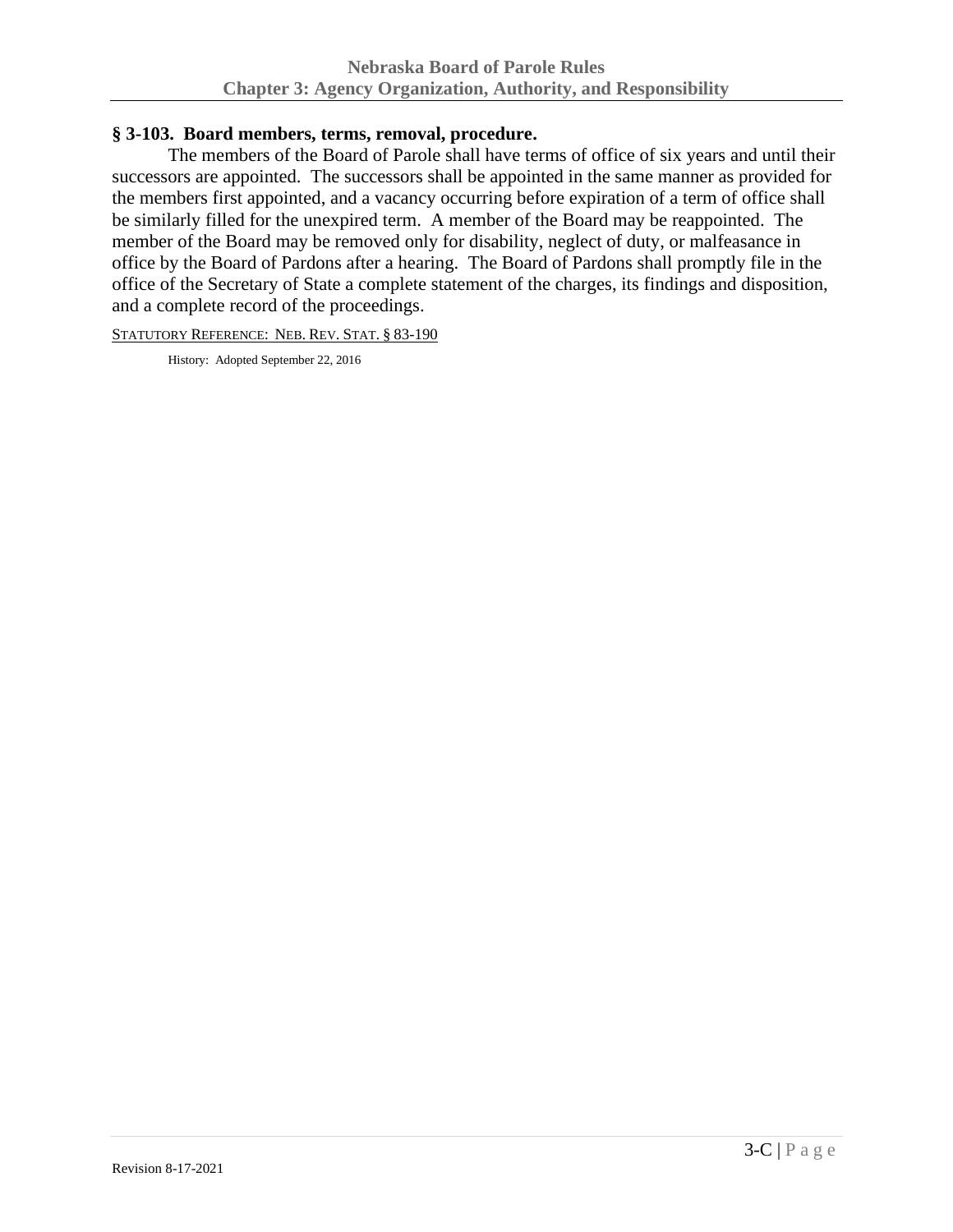# <span id="page-22-0"></span>**§ 3-104. Board members, restriction on activities, salary.**

The members of the Board of Parole shall devote full time to their duties with such Board and shall not engage in any other business or profession or hold any other public office. No member shall, at the time of his or her appointment or during his or her tenure, serve as the representative of any political party or of any executive committee or governing body thereof or as an executive officer or employee of any political party, organization, association, or committee. A member shall resign from the Board upon filing as a candidate for any elective public office. Each member of the Board shall receive an annual salary to be fixed by the Governor and, according to statute, such salaries shall be paid in equal monthly portions.

Pursuant to the Nebraska Political Accountability and Disclosure Act, Neb. Rev. Stat. § 49-1493, Board Members shall file with the Nebraska Accountability and Disclosure Commission a statement of financial interest on or before April 1 of each year, for the preceding calendar year in which the Member served on the Parole Board. The statement of financial interest shall be on a form prescribed by the Nebraska Accountability and Disclosure Commission and contain the information required by Neb. Rev. Stat. § 49-1496.

STATUTORY REFERENCE: NEB. REV. STAT. § 83-191; NEB. REV. STAT. §§ 49-1493 AND 49-1496.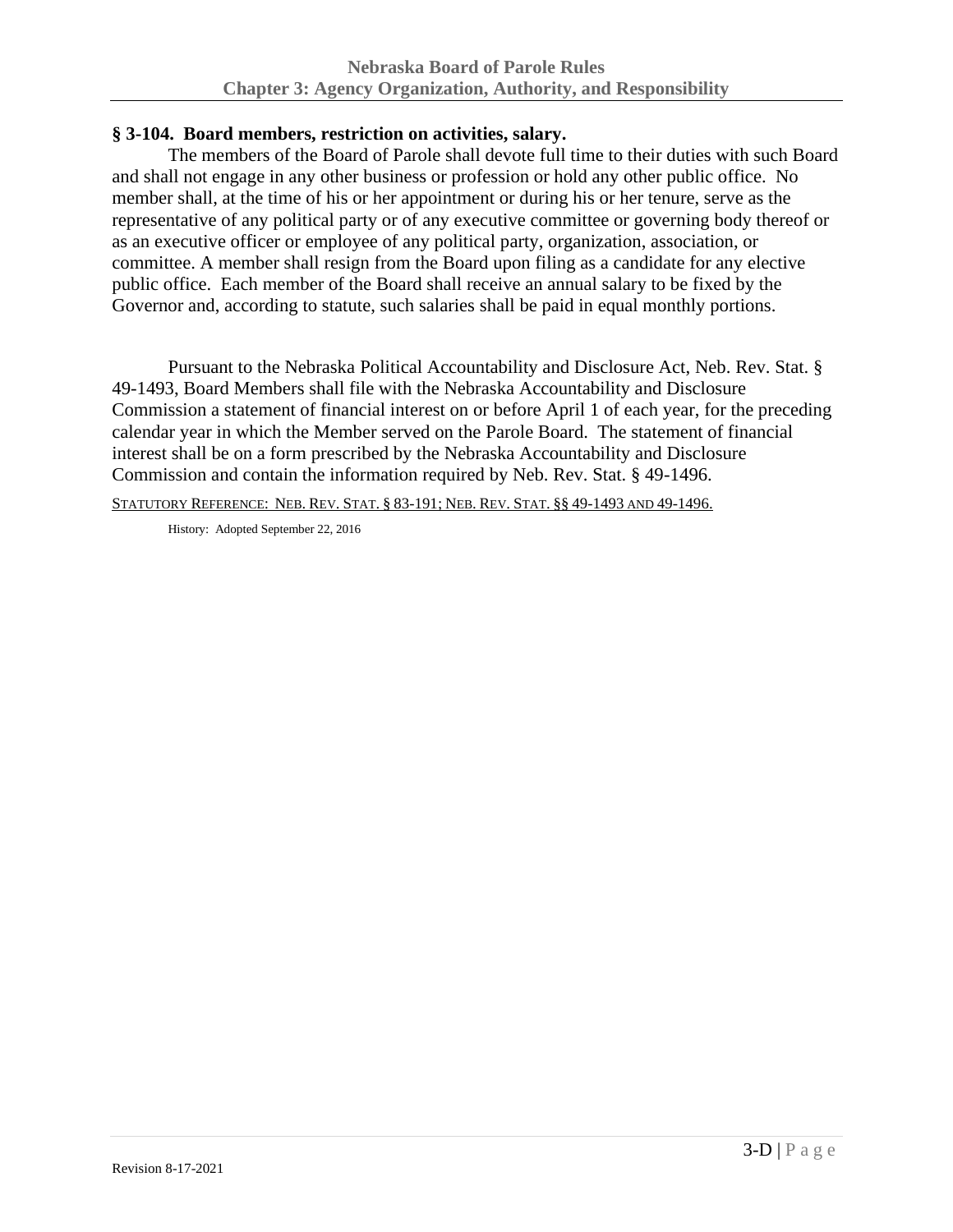### <span id="page-23-0"></span>**§ 3-201. Board duties.**

The Board of Parole shall:

- (A) Determine the time of release on parole of committed offenders eligible for release;
- (B) Fix the conditions of parole, revoke parole, issue or authorize the issuance of warrants for the arrest of parole violators, and impose other sanctions short of revocation for violation of conditions of parole;
- (C) Determine the time of mandatory discharge from parole;
- (D) Visit and inspect any facility, state or local, for the detention of persons charged with or convicted of an offense and for the safekeeping of such other persons as may be remanded to such facility in accordance with the law.
- (E) Implement the utilization of a validated risk and needs assessment in coordination with the Department of Correctional Services and the Division of Parole Supervision. The assessment shall be prepared and completed by the department or the division for use by the board in determining release on parole;
- (F) Review the record of every parole-eligible committed offender annually when he or she is within three years of his or her earliest parole eligibility date.
- (G) Appoint and remove all employees of the Board as prescribed by the State Personnel System and delegate appropriate powers and duties to them, except that the Director of Supervision and Services is hereby delegated the power to appoint and remove employees within the Division of Parole Supervision in accordance with applicable rules, regulations, and labor contracts under the State Personnel System;
- (H) Adopt and promulgate rules and regulations;
- (I) Exercise all powers and perform all duties necessary and proper in carrying out its responsibilities under the Nebraska Treatment and Corrections Act.
- (J) Keep a record of its acts and notify the Director of Correctional Services of its decisions relating to offenders who are or have been committed; and,
- (K) Recommend in appropriate cases that a committed offender be authorized for furlough, work release, or community-based treatment and programming privileges pursuant to Neb. Rev. Stat. § 83-184.

STATUTORY REFERENCE: NEB. REV. STAT. §§ 83-184 AND 83-192

History: Adopted September 22, 2016 Amended October 23, 2018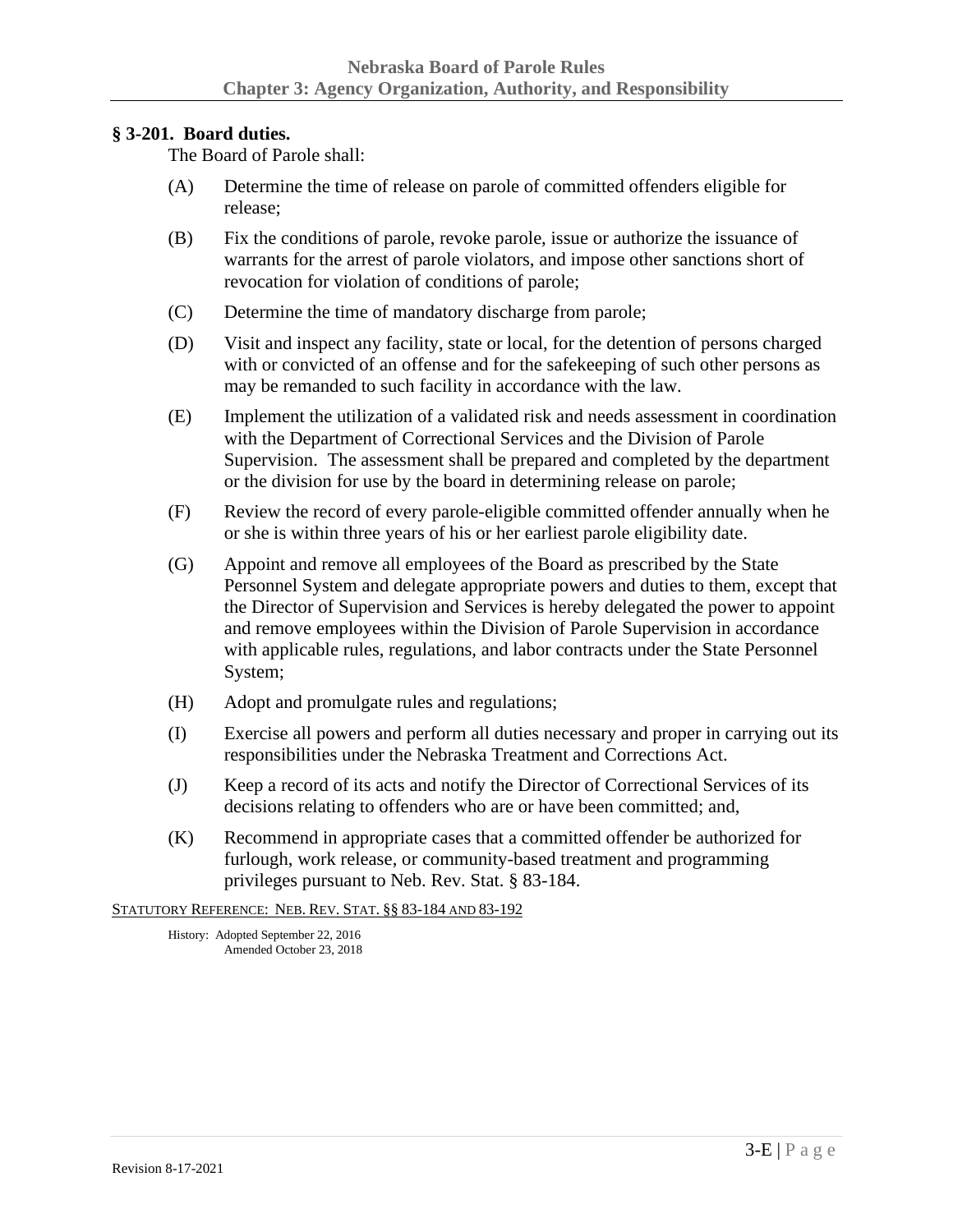### <span id="page-24-0"></span>**§ 3-202. Cooperation with Federal, State, and Regional Agencies.**

The Board of Parole will cooperate with federal, state, and regional criminal justice planning efforts. This cooperation may include, but is not limited to, participation in organizations such as the Association of Parole Authorities International, American Probation and Parole Association, and the Nebraska Correctional Association.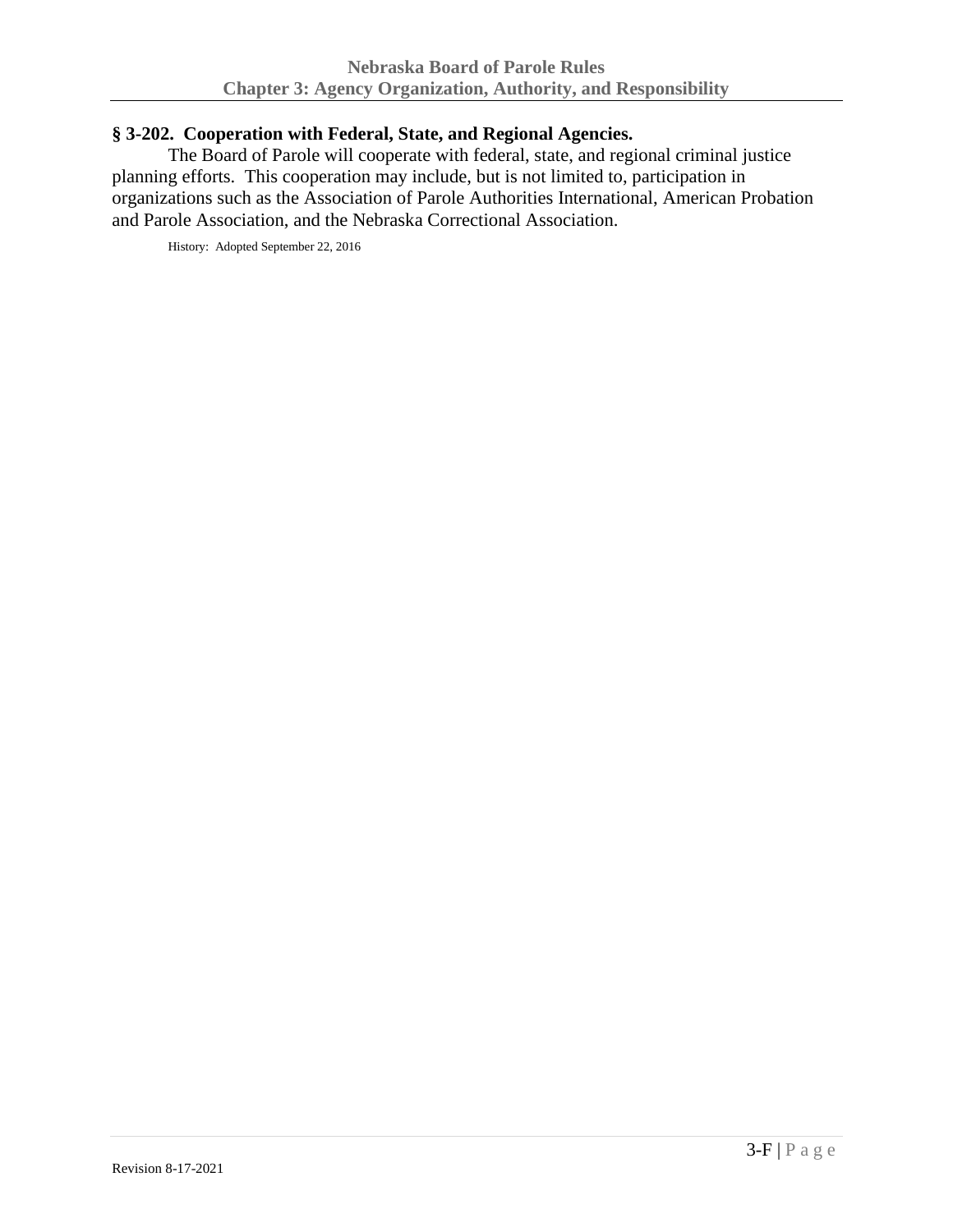### <span id="page-25-0"></span>**§ 3-203. Budget Preparation and Review.**

The Board shall be informed on matters relating to the budget. Budget discussions and approval of the budget will occur during Board Business Meetings. The Chairperson shall be responsible for testifying to the Legislature on budget matters and may designate other Board employees to provide and present testimony as needed.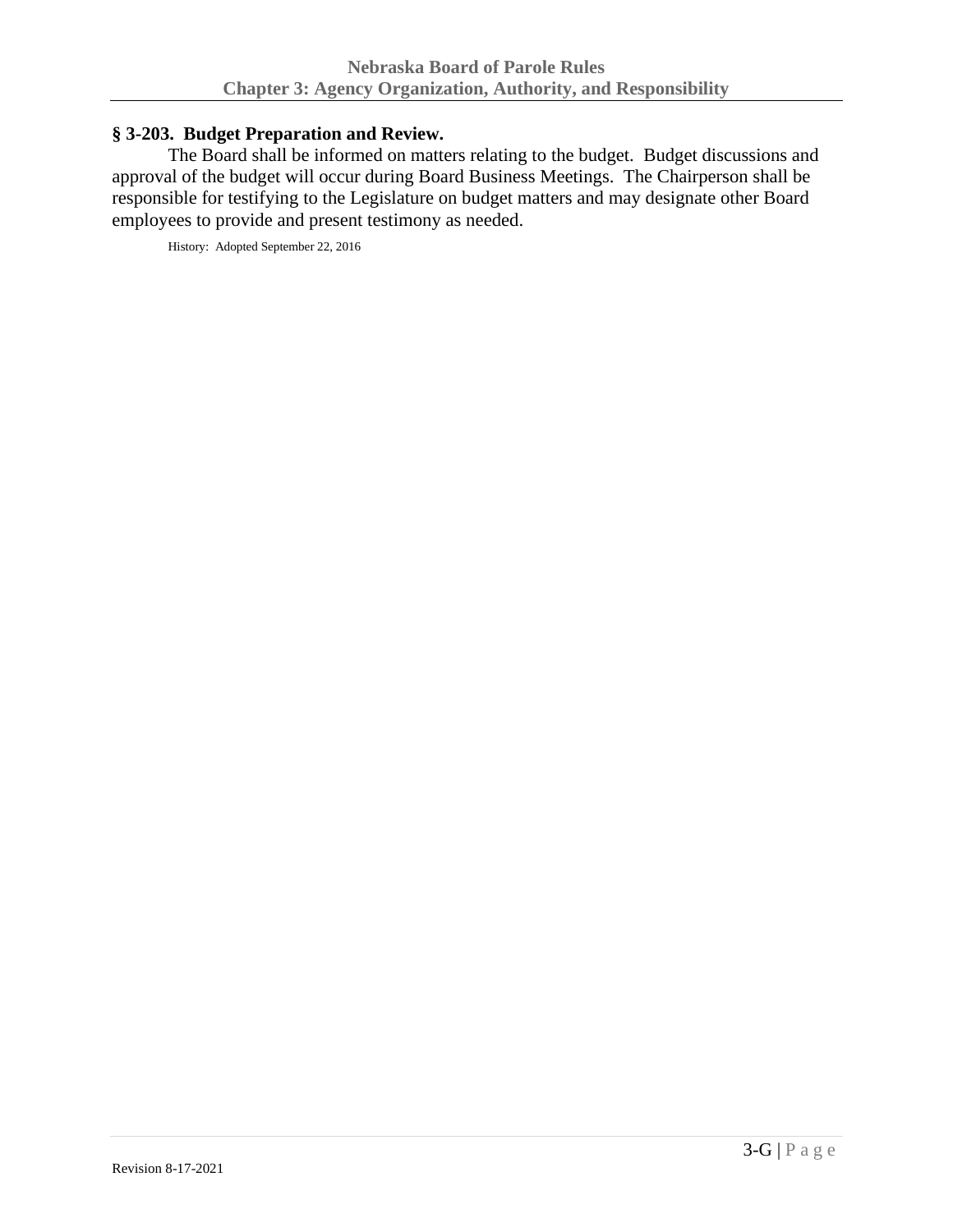# <span id="page-26-0"></span>**§ 3-204. Legislative Liaison.**

Every Board Member shall cooperate to the fullest extent with the Legislature on any proposed legislation that pertains to the Board of Parole. Requests for information or testimony at Legislative hearings shall be treated as a high priority by Board Members and Board employees. The Chairperson shall appear and testify in person at Legislative hearings when necessary to represent the Board. The Chairperson may designate another member of the Board, Legal Counsel for the Board, or the Director of Supervision and Services to testify at Legislative hearings.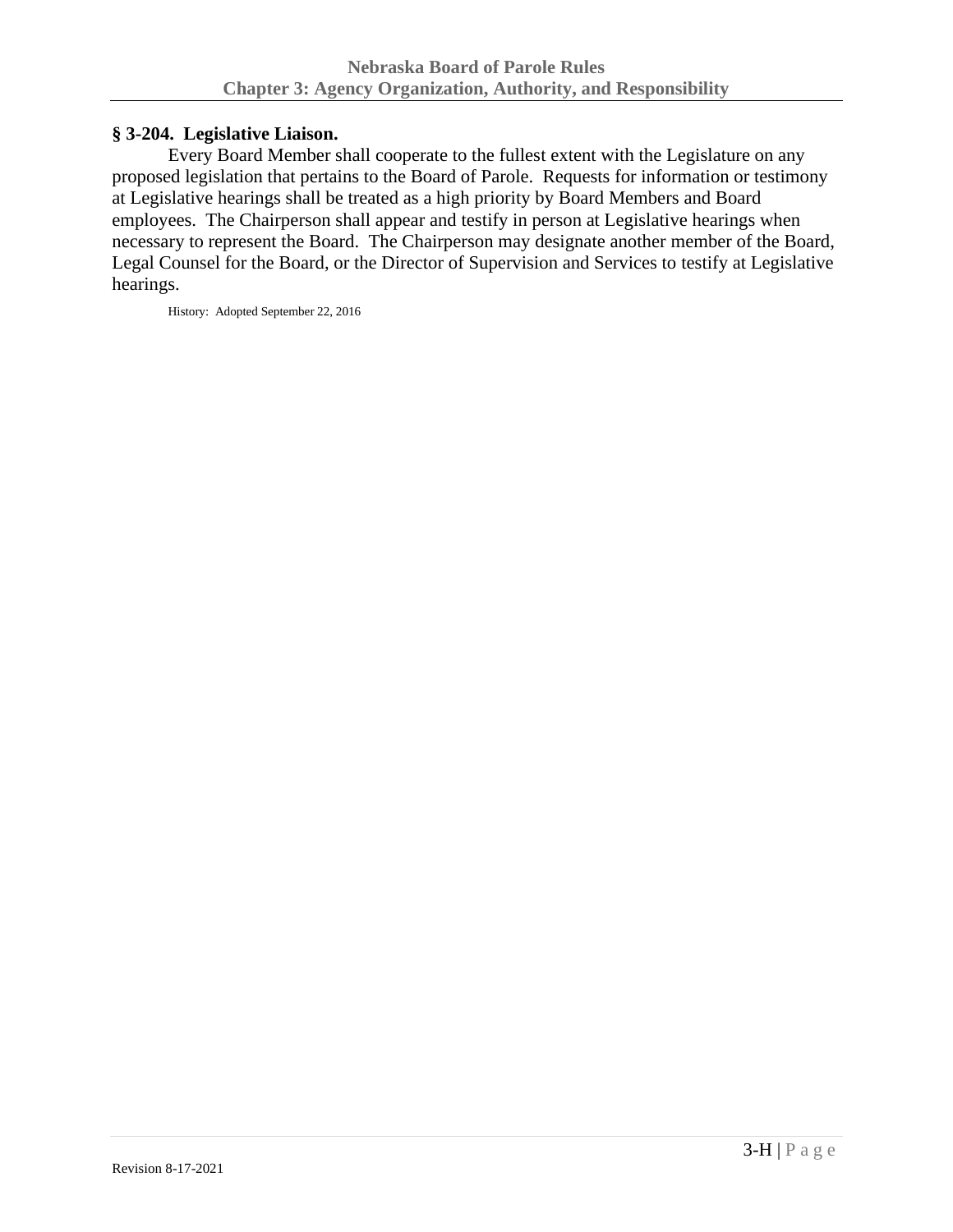#### <span id="page-27-0"></span>**§ 3-205. Chairperson duties.**

The chairperson of the Board shall:

- (A) Supervise the administration and operation of the Board;
- (B) Serve in an advisory capacity to the Director of NDCS in administering parole services within any facility;
- (C) Interpret the parole program to the public with a view toward developing a broad base of public support;
- (D) Conduct research for the purpose of evaluating and improving the effectiveness of the parole system;
- (E) Recommend parole legislation to the Governor;
- (F) Adopt and promulgate rules and regulations for the administration and operation of the board; and
- (G) Exercise all other powers and perform all other duties necessary and proper in carrying out his or her responsibilities as chairperson.

STATUTORY REFERENCE: NEB. REV. STAT. § 83-192

History: Adopted September 22, 2016 Amended October 23, 2018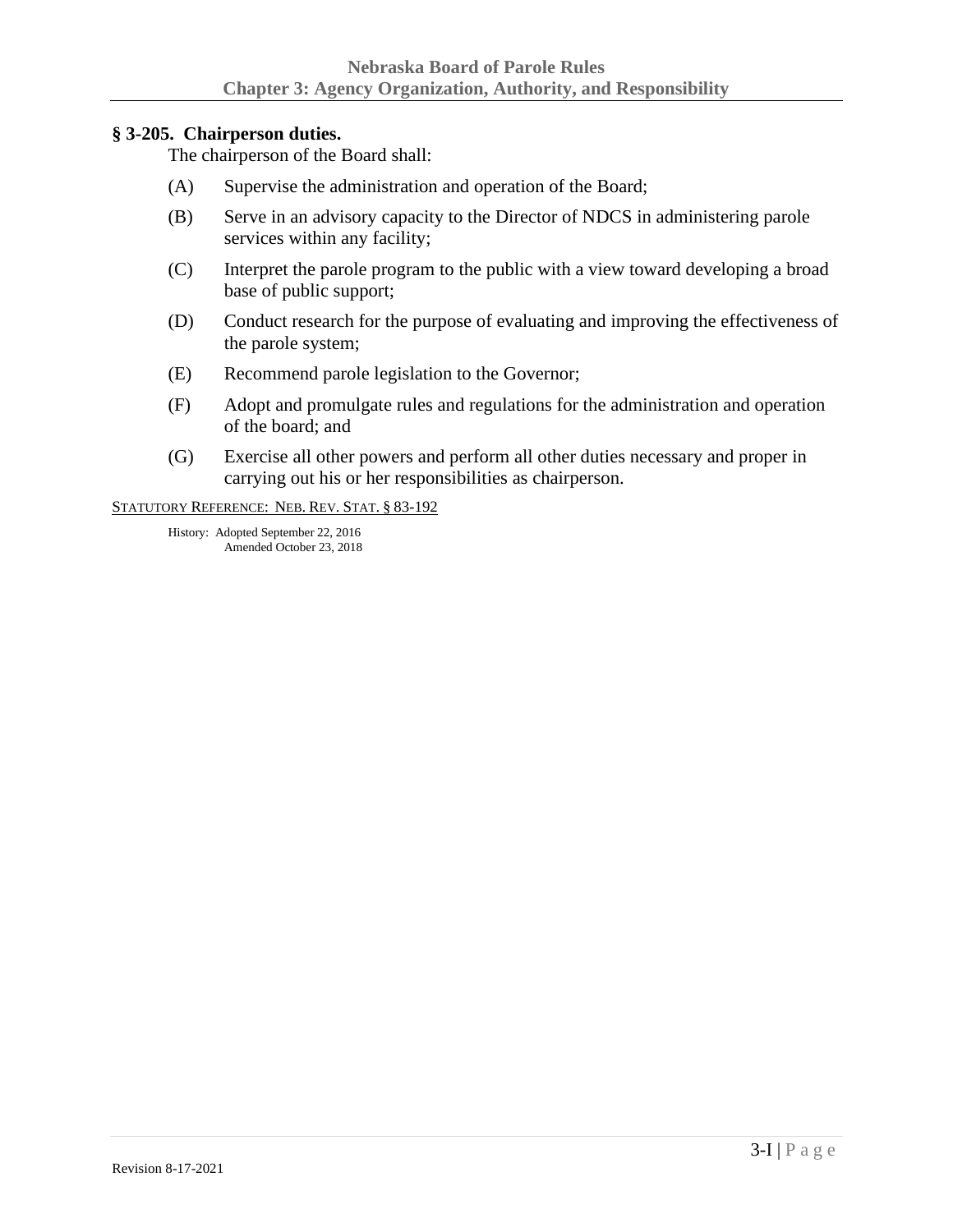# <span id="page-28-0"></span>**§ 3-206. Vice Chairperson or Acting Chairperson.**

The Chairperson of the Board shall designate another Board Member as Vice Chairperson. In the absence of the Chairperson, the Vice Chairperson shall conduct hearings and Board Business Meetings. The Chairperson or the Vice Chairperson shall be present at all Parole Hearings and Review of Parole Hearings. At other hearings or Board Business Meetings, if the Chairperson and the Vice Chairperson are both absent, the Chairperson may designate another Board Member as Acting Chairperson.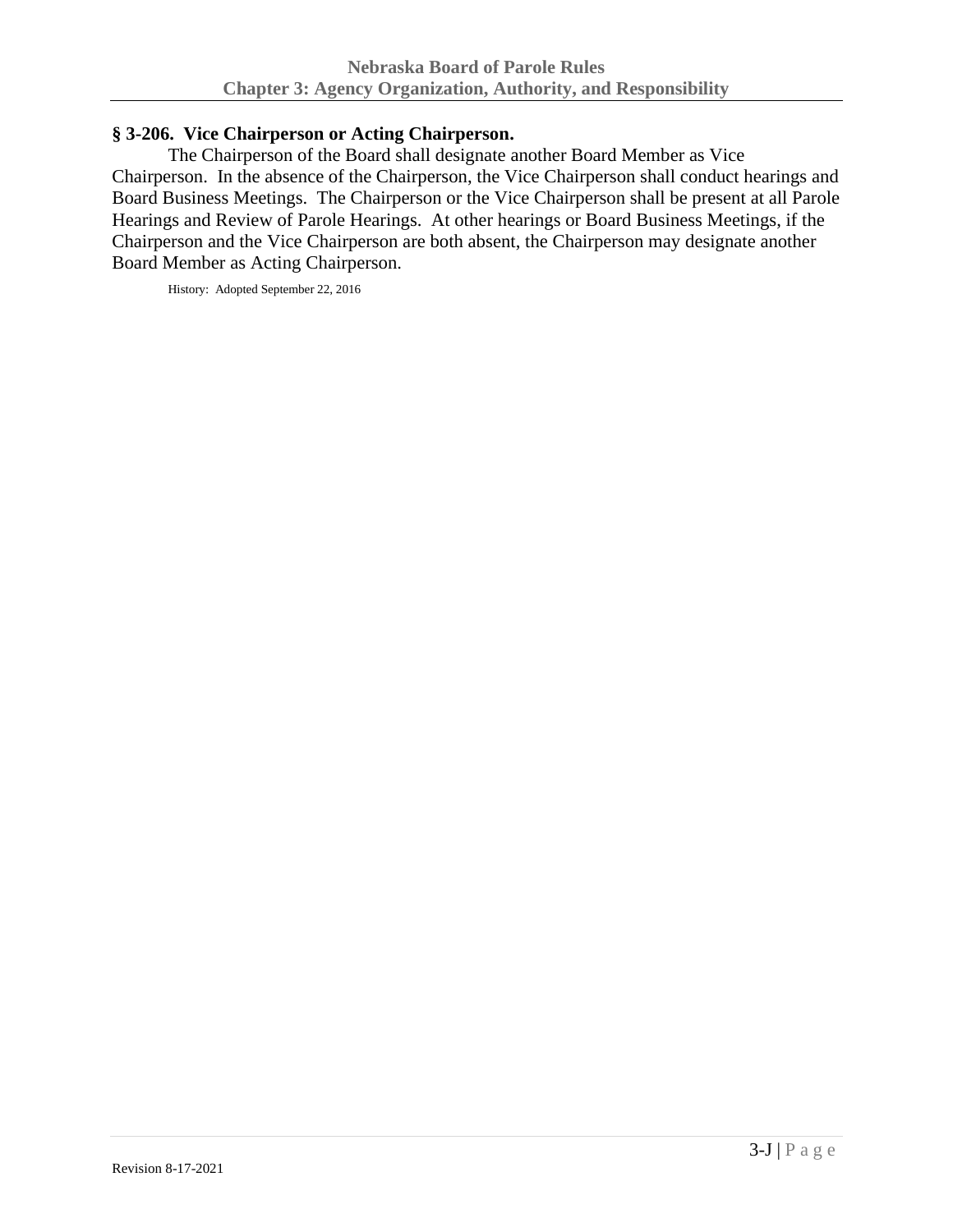# <span id="page-29-0"></span>**§ 3-207. Board jurisdiction limited.**

The Board of Parole shall not have jurisdiction over persons who are committed to the Department of Correctional Services after being found neglected, dependent, delinquent or in need of special supervision in accordance with the provisions of Chapter 43, article 2.

STATUTORY REFERENCE: NEB. REV. STAT. § 83-193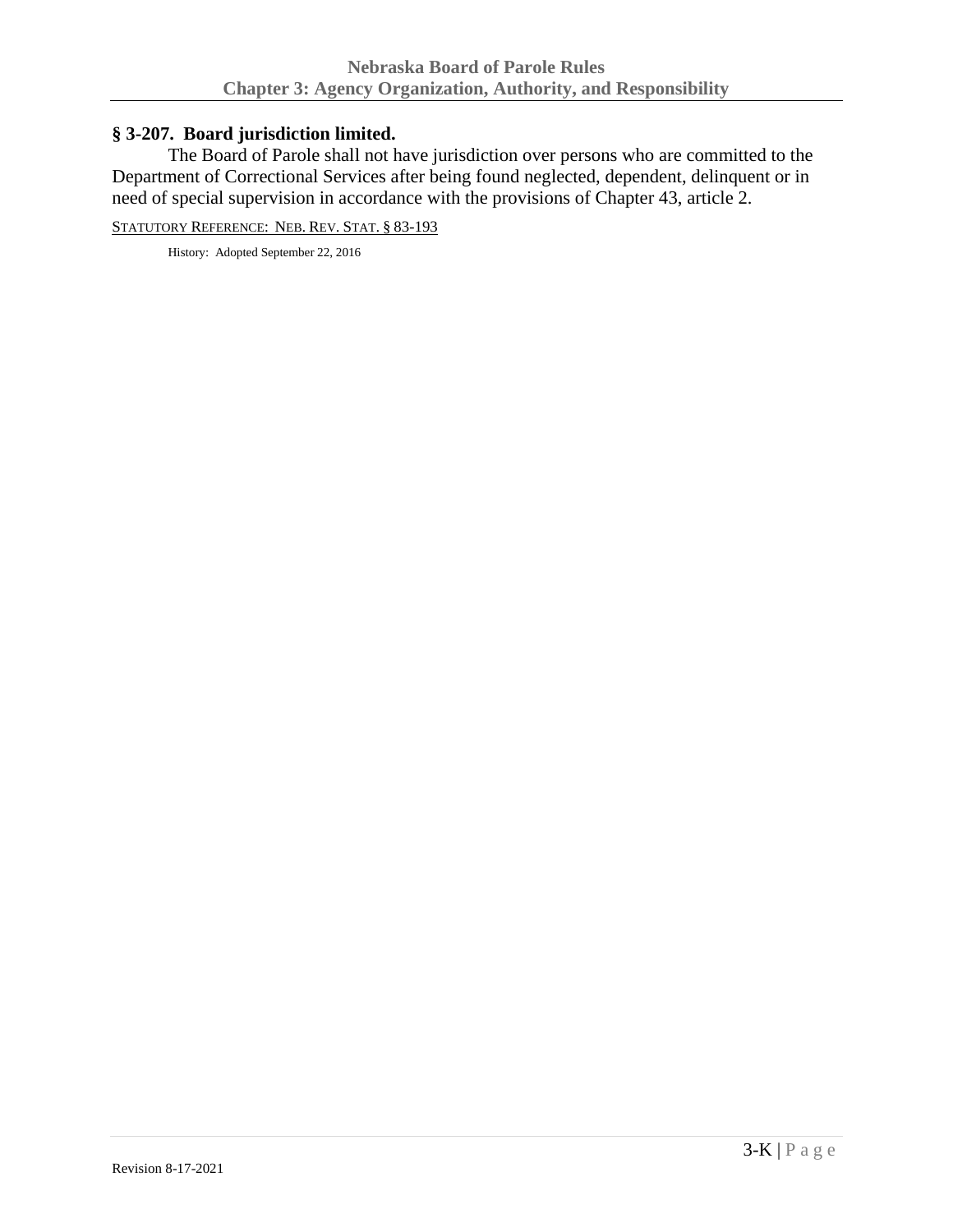# <span id="page-30-0"></span>**§ 3-208. Board to advise Board of Pardons.**

- (A) The Board of Parole shall, when requested by the Board of Pardons, advise the Pardons Board concerning applications requesting the exercise of pardon authority and shall make such investigation and collect such records as may bear on such applications.
- (B) It is the policy of the Board of Parole to advise the Board of Pardons concerning pardon applications only upon request from the Board of Pardons.
- (C) It is the policy of the Board of Parole to advise the Board of Pardons concerning commutations of sentences only upon request from the Board of Pardons.
- (D) Offenders seeking early discharge from parole must apply to the Board of Pardons. If the parolee has successfully completed one (1) year of parole supervision, the Board of Parole may advise the Board of Pardons concerning early discharge from parole upon request from the Board of Pardons.

STATUTORY REFERENCE: NEB. REV. STAT. § 83-194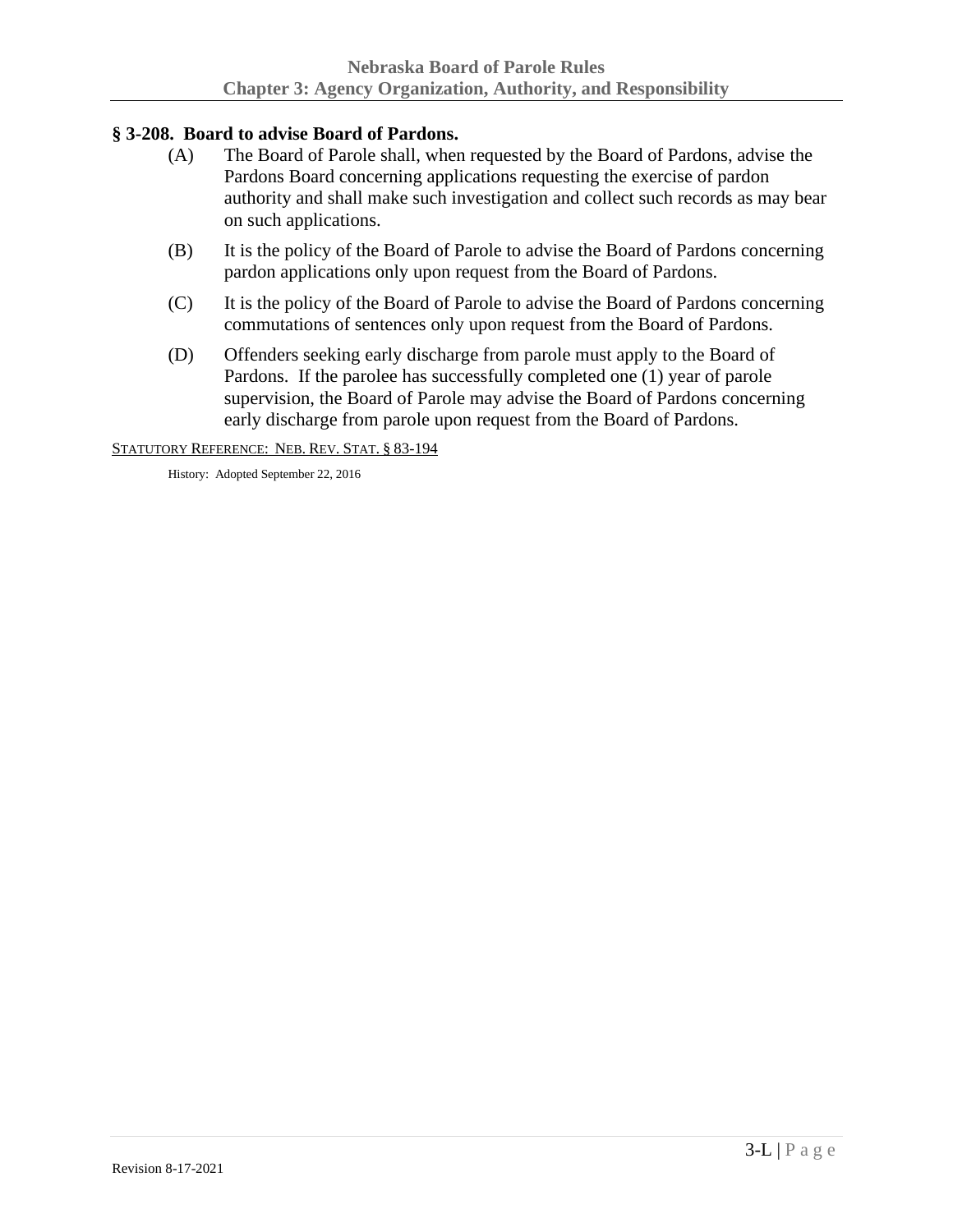# <span id="page-31-0"></span>**§ 3-209. Board duties relating to sentencing and supervision, reports.**

- (A) The Board, in consultation with the department, shall adopt and promulgate rules and regulations to reduce the number of inmates under the custody of the department who serve their entire sentence in a correctional facility and are released without supervision. The rules and regulations shall establish clear guidelines and procedures to ensure that each parolee is subject to a minimum of nine months of supervision and shall place priority on providing supervision lengths that enable meaningful transition periods for all offenders. The rules and regulations shall ensure that each inmate eligible for parole is assessed for risk of reoffending using a validated risk and needs assessment provided by the department and shall incorporate into the release decision an inmate's assessed risk of reoffending, past criminal history, program completion, institutional conduct, and other individual characteristics related to the likelihood of reoffending into parole release decisions.
- (B) By February 1 of each year, the Board and the department shall submit a report to the Legislature, the Supreme Court, and the Governor that describes the percentage of offenders sentenced to the custody of the department who complete their entire sentence and are released with no supervision. The report shall document characteristics of the individuals released without supervision, including the highest felony class of conviction, offense type of conviction, most recent risk assessment, status of the individualized release or reentry plan, and reasons for the release without supervision. The report also shall provide recommendations from the department and board for changes to policy and practice to meet the goal of achieving a reduction in the number of inmates under the custody of the department who serve their entire sentence in a correctional facility and are released without supervision. The report to the Legislature shall be submitted electronically.

STATUTORY REFERENCE: NEB. REV. STAT. § 83-1,100.03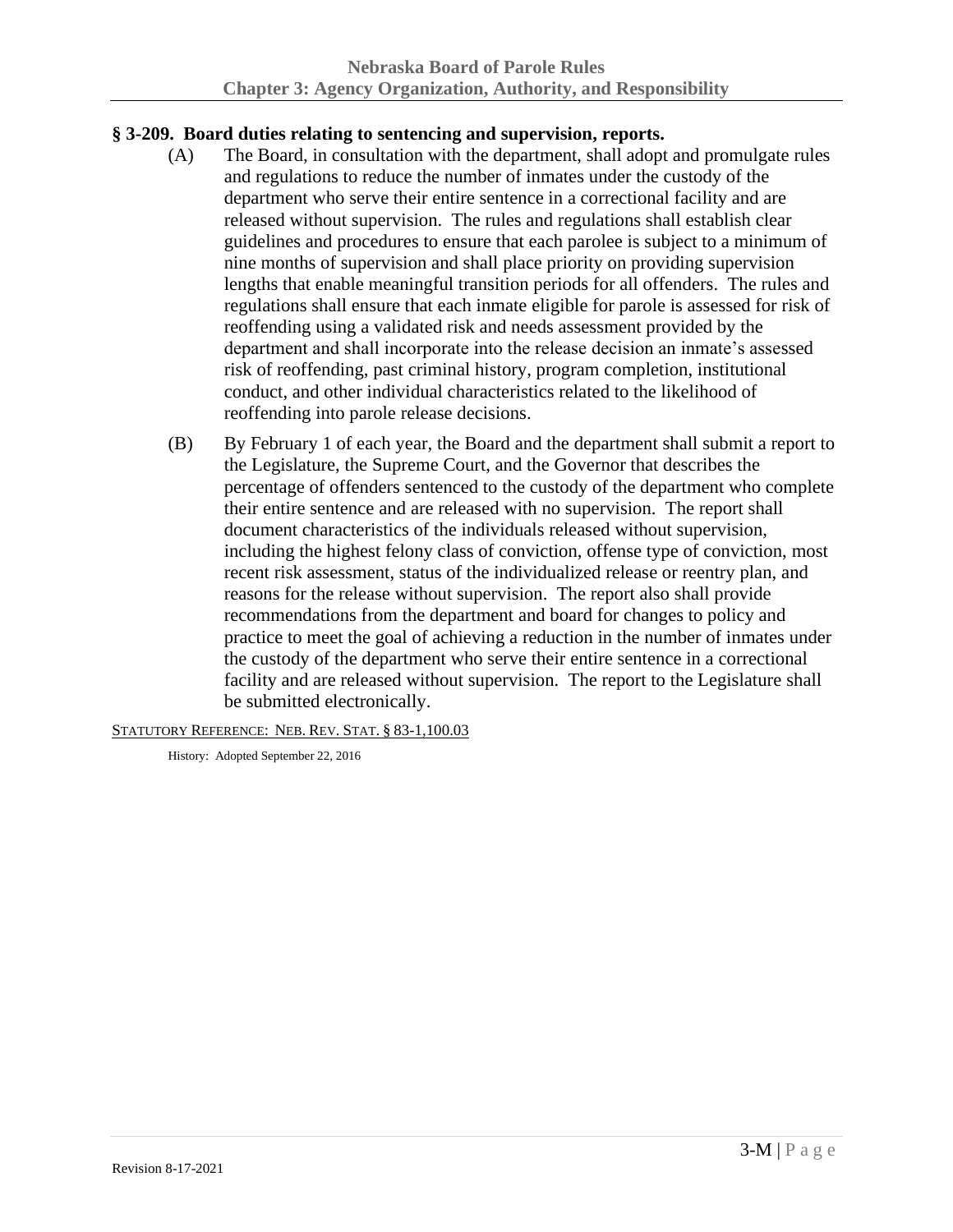# <span id="page-32-0"></span>**§ 3-301. Board powers.**

- (A) In the performance of its duties, the Board of Parole, or any member thereof, shall have the power to issue subpoenas, to compel the attendance of witnesses and the production of books, papers, and other documents pertinent to the subject of an inquiry, and to administer oaths and take the testimony of persons under oath. Subpoenas so issued may be served by any sheriff, constable, police officer, or peace officer in the same manner as similar process in the district court. Any person who knowingly testifies falsely, submits any false affidavit or deposition, fails to appear when subpoenaed, or fails or refuses to produce such material pursuant to the subpoena shall be subject to the same orders and penalties to which a person before the district court is subject. Any district court of this state, upon application by the Board, may compel the attendance of such witnesses, the production of such material, and the giving of testimony before the Board by an attachment for contempt or otherwise in the same manner as production of evidence may be compelled before such court. Every person shall attend as a witness when subpoenaed anywhere within the state and shall be entitled to the same fees, if requested, as a witness in the district court and mileage as provided in section 81-1176 for state employees. Fees, mileage, and actual expense, if any, necessarily incurred in securing the attendance of witnesses shall be paid by the Board.
- (B) The Board of Parole shall have the power to direct the Director of Correctional Services to keep records concerning committed offenders which the Board deems pertinent to its functions.

STATUTORY REFERENCE: NEB. REV. STAT. §§ 83-195 AND 83-197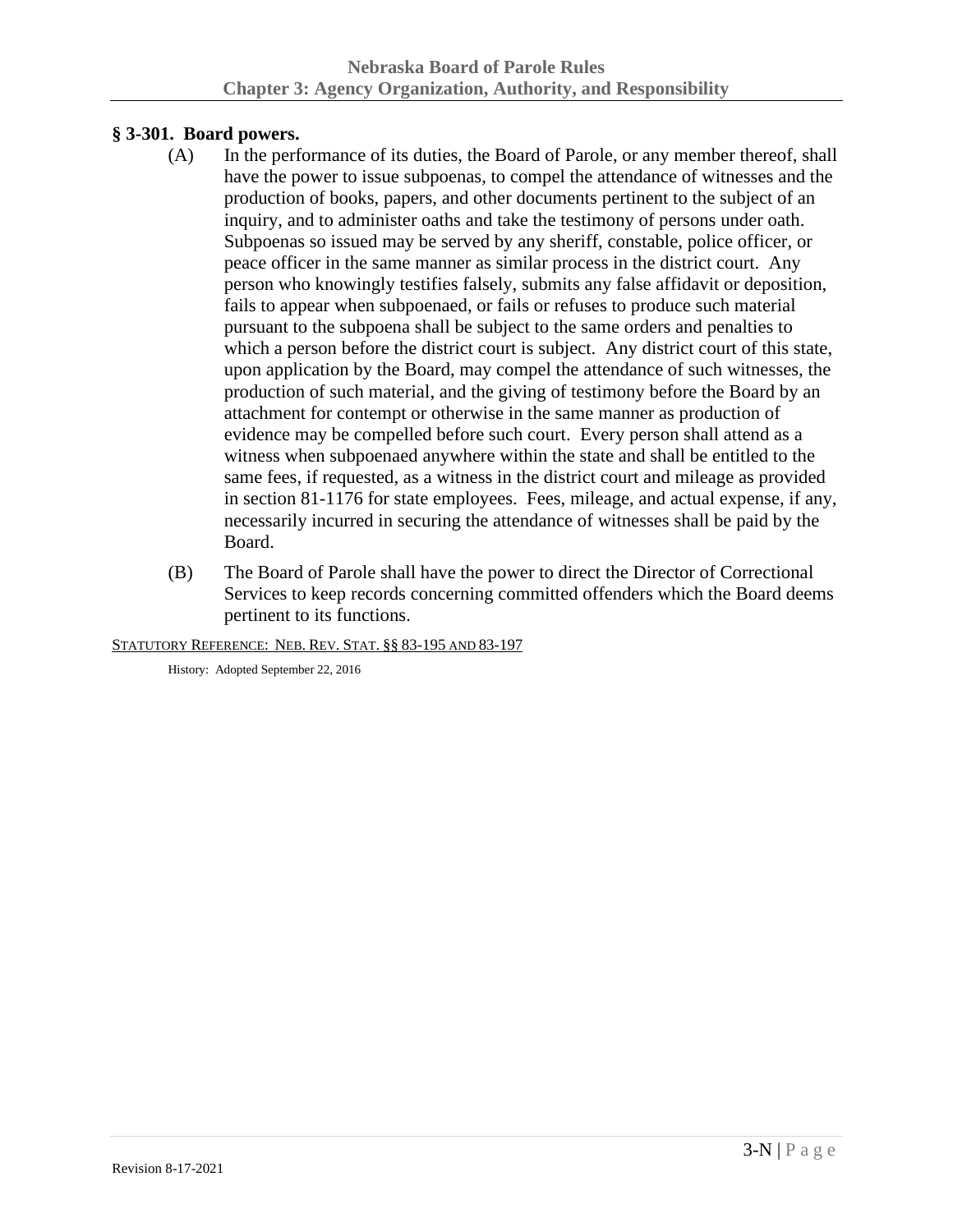### <span id="page-33-0"></span>**§ 3-302. Prohibited acts against the Board.**

A person shall be guilty of a Class IV felony if he or she threatens or attempts to threaten harm to a member or an employee of the Board of Parole with the purpose to influence a decision, an opinion, a recommendation, a vote or any other exercise of discretion as a member or employee of the Board or if he or she privately addresses to any member or employee of the Board any representation, entreaty, argument or other communication designed to influence the outcome of any matter which is or may come before the board on the basis of considerations other than those authorized by law.

STATUTORY REFERENCE: NEB. REV. STAT. § 83-198

History: Adopted September 22, 2016 Amended October 23, 2018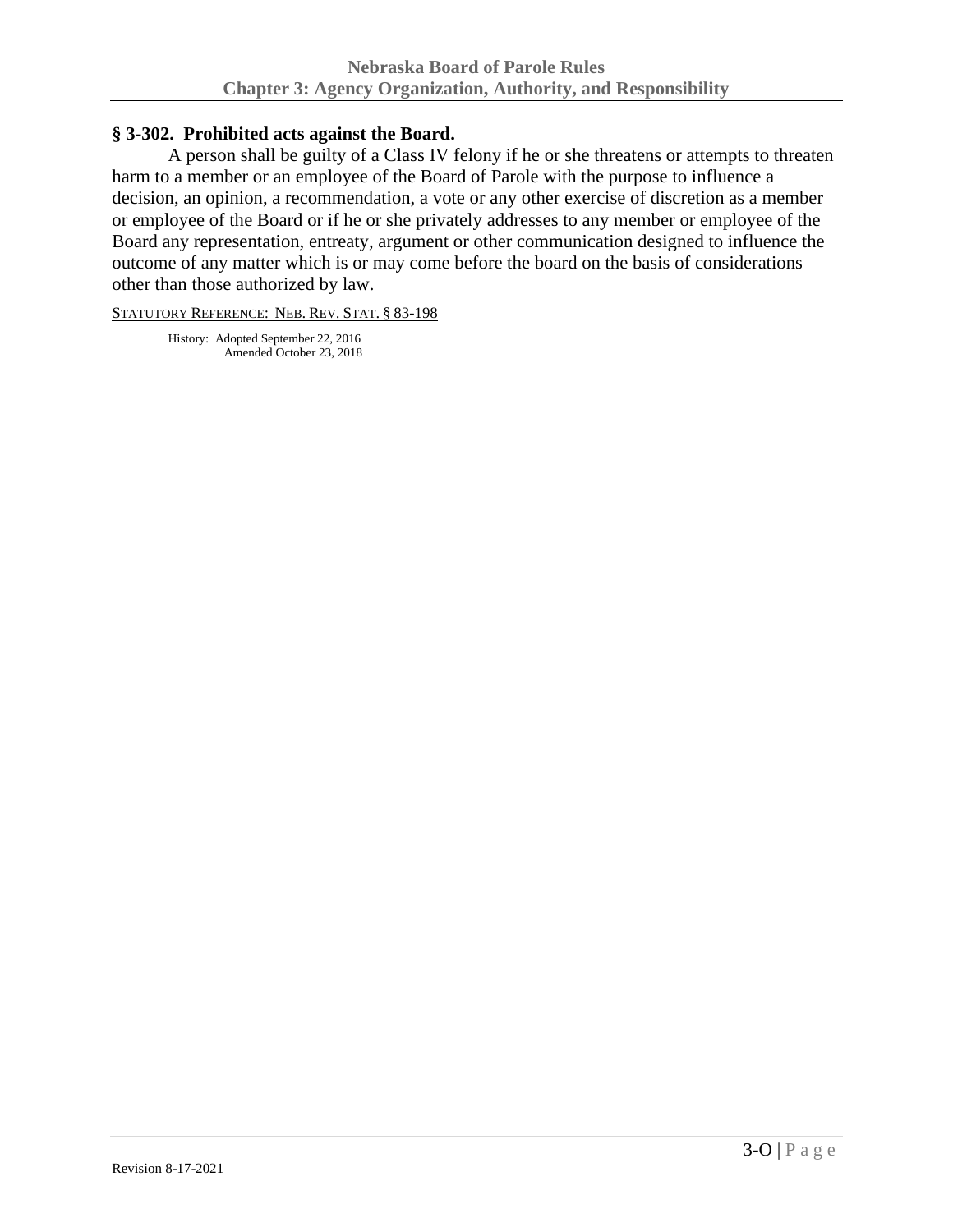# <span id="page-34-0"></span>**§ 3-303. Department of Correctional Services to provide services to Board of Parole.**

The department, subject to available resources, shall provide all accounting, budgeting, and payroll services to the Board of Pardons and the Board of Parole at no expense to such boards.

STATUTORY REFERENCE: NEB. REV. STAT. 83-1,127.01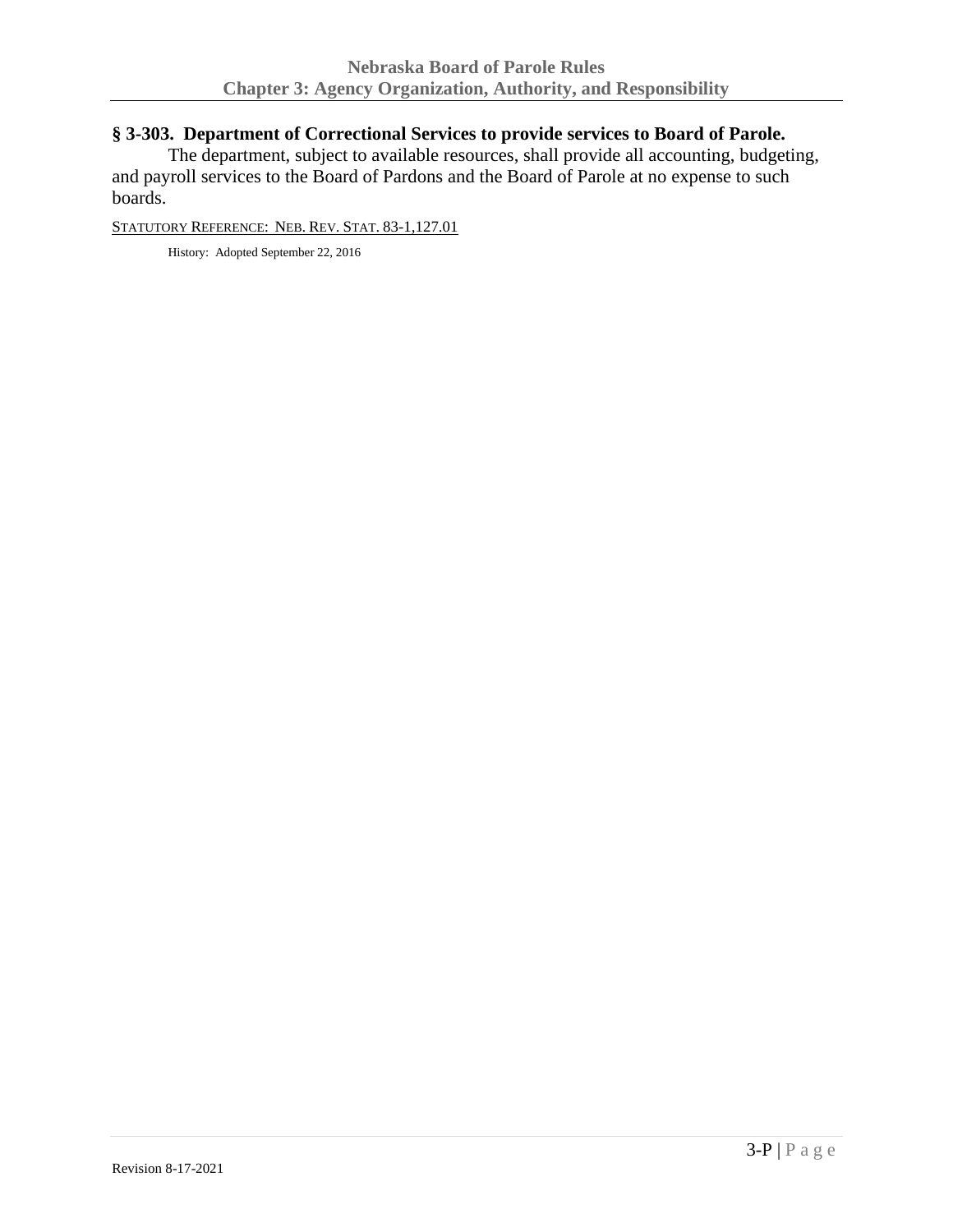### <span id="page-35-0"></span>**§ 3-304. Board Policies.**

Formulation of public policy will take place at Board Business Meetings pursuant to the Open Meetings Act. All policy and procedure decisions shall be by a majority vote of the Board and shall specify an effective date. If no effective date is specified, the new policy or procedure shall be effective on the date approved.

Board policies shall be maintained and kept current on the Board's website and shall be available for inspection at the Board's office.

STATUTORY REFERENCE: NEB. REV. STAT. §§ 84-1407 THROUGH 84-1414.

History: Adopted September 22, 2016 Amended October 23, 2018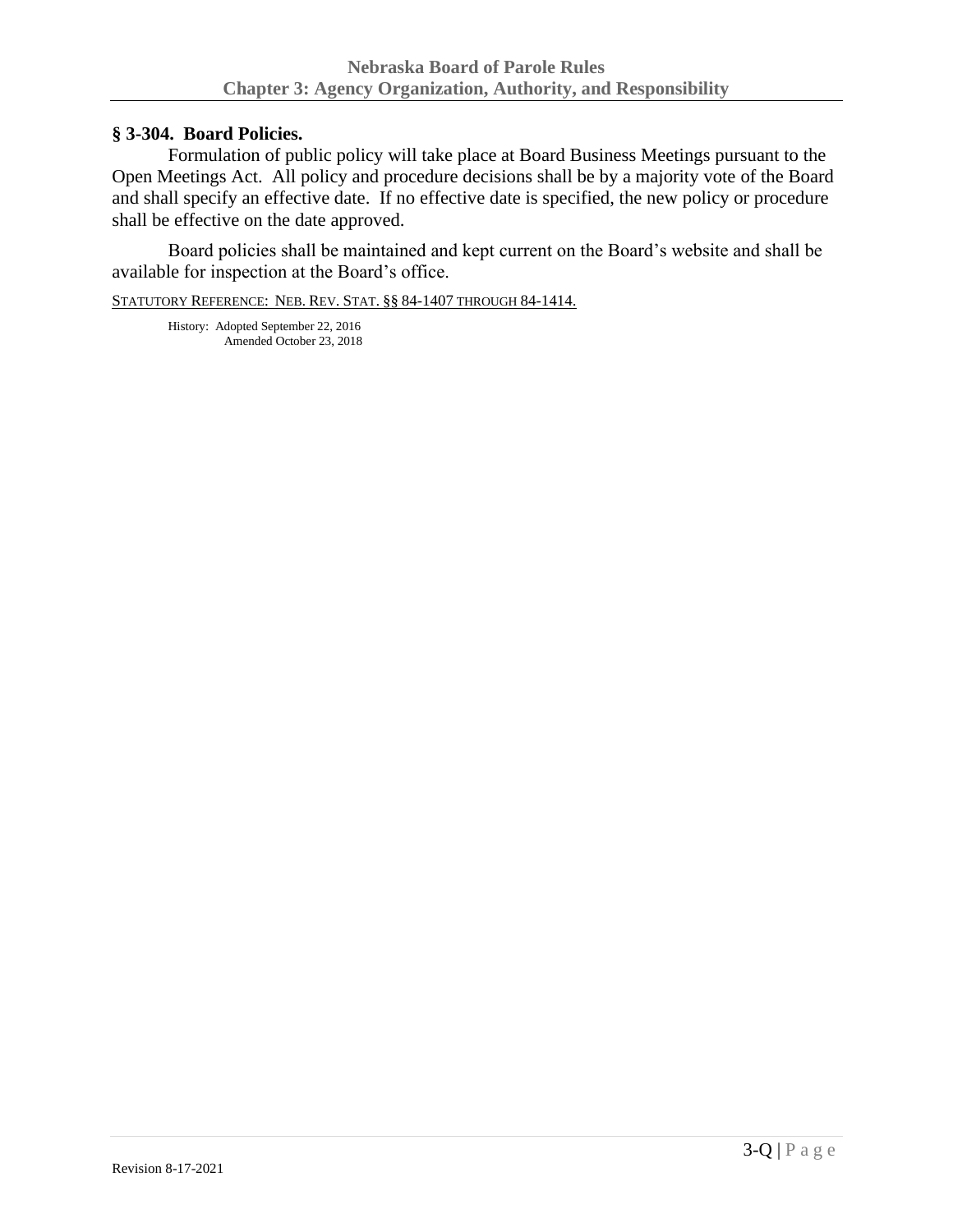# **§ 3-305. Board of Parole Strategic Planning.**

The Chairperson shall designate times through the year when the Board Members and staff shall meet and plan for publication of the Board's annual report.

History: Adopted April 5, 2017 Amended October 23, 2018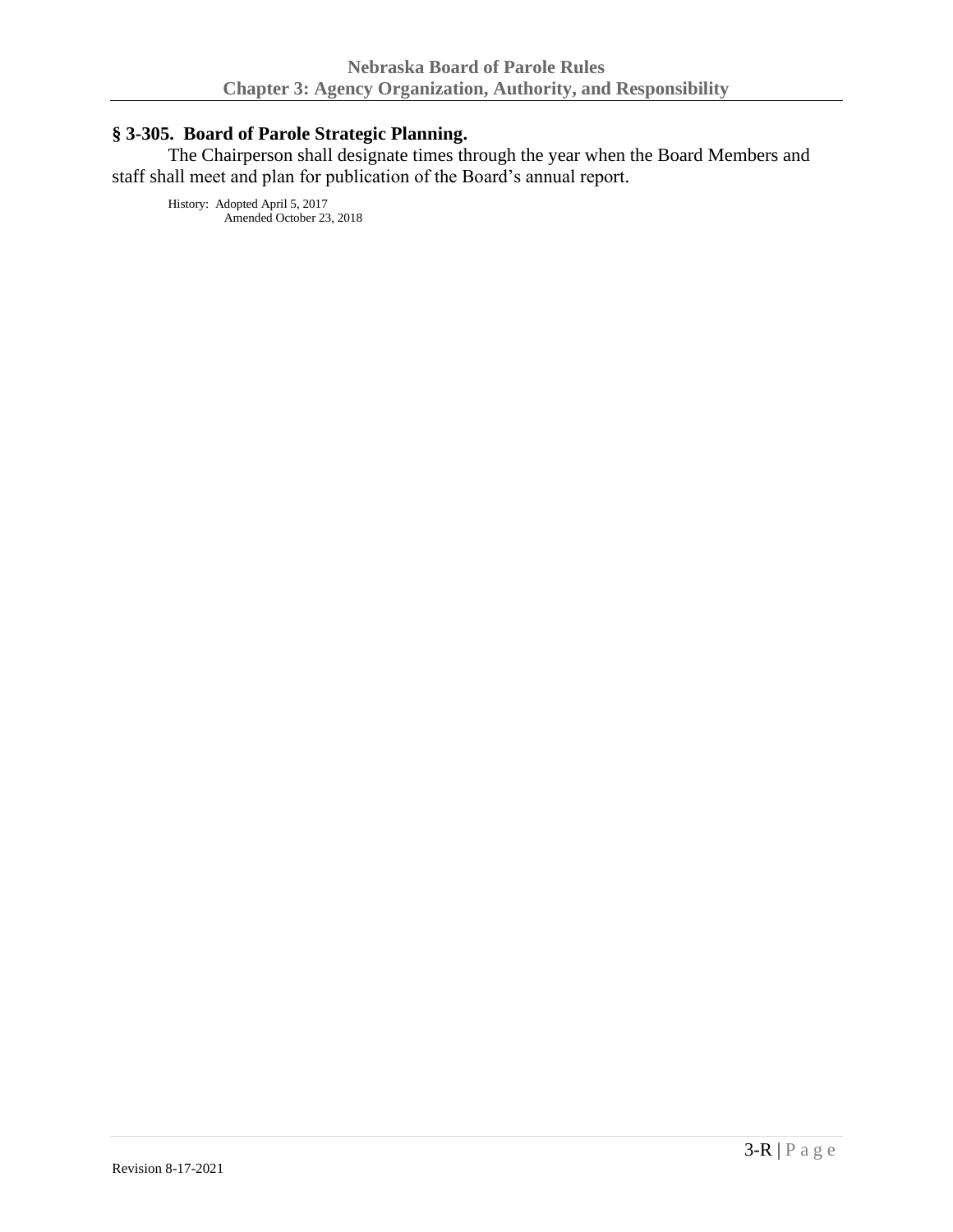# **§ 3-401. Division of Parole Supervision.**

- (A) Pursuant to Neb. Rev. Stat. § 83-1,100, the Nebraska Legislature created the Division of Parole Supervision. The employees of the division shall consist of the Director of Supervision and Services, the field parole service officers, and all other division staff. The division shall be responsible for the following:
	- 1. The administration of parole services in the community;
	- 2. The maintenance of all records and files associated with the Board of Parole;
	- 3. The daily supervision and training of staff members of the division, including training regarding evidence-based practices in supervision pursuant to section 83-1,100.02; and
	- 4. The assessment, evaluation, and supervision of individuals who are subject to parole supervision, including lifetime community supervision pursuant to section 83-174.03.
- (B) Parole officers shall be compensated with salaries substantially equal to other state employees who have similar responsibilities, including employees of the Office of Probation Administration. This subsection shall apply only to field parole service officers and support staff and shall not apply to the Director of Supervision and Services or any other management-level position.
- (C) This section does not prohibit the division from maintaining daily records and files associated with the Board of Pardons.

STATUTORY REFERENCE: NEB. REV. STAT. § 83-1,100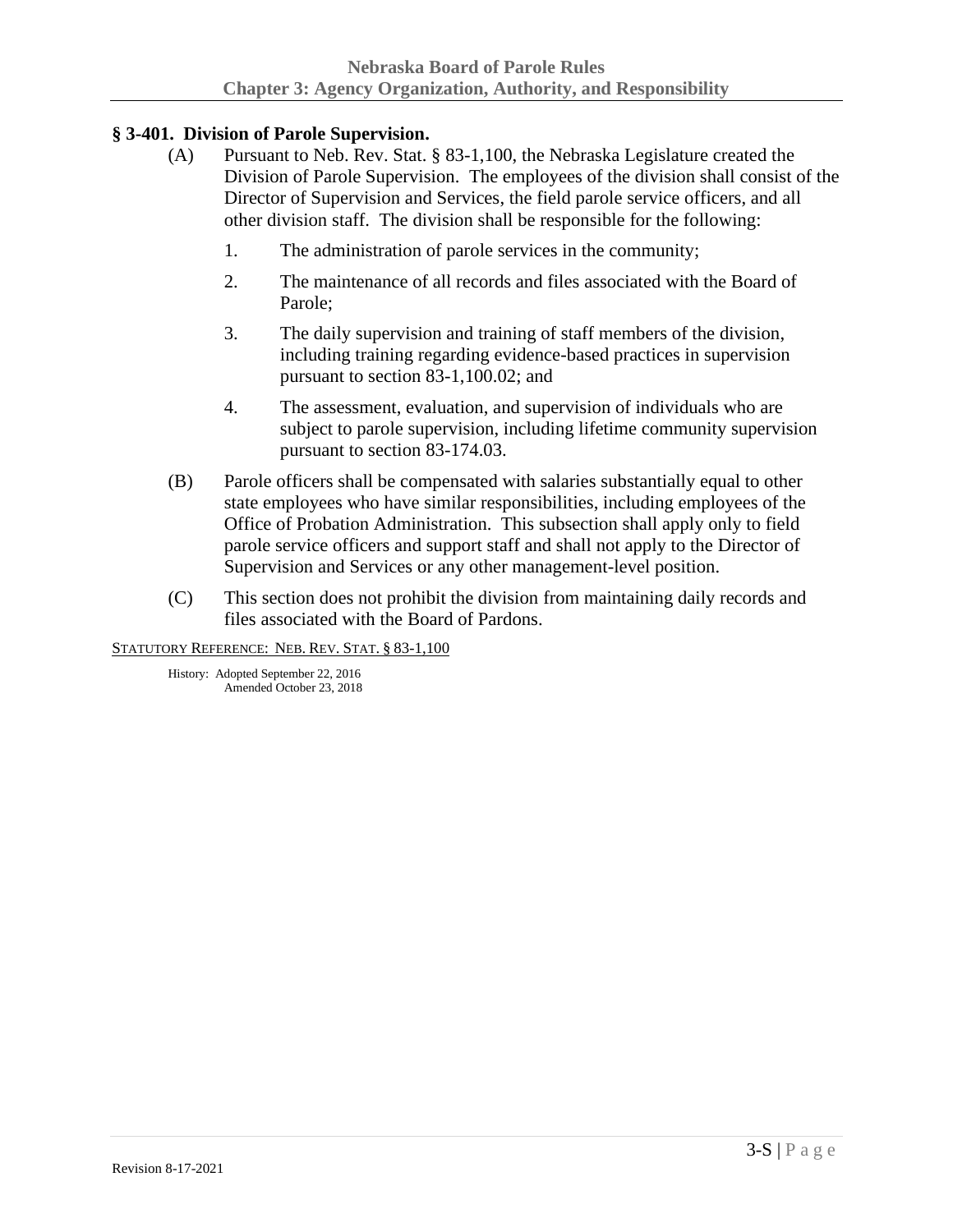# **§ 3-402. Division of Parole Supervision duties.**

- (A) The Division of Parole Supervision shall establish an evidence-based process that utilizes a risk and needs assessment to measure criminal risk factors and specific individual needs.
- (B) The risk and needs assessment shall be performed at the commencement of the parole term and every six months thereafter by division staff trained and certified in the use of the risk and needs assessment.
- (C) The validity of the risk and needs assessment shall be tested at least every five years.
- (D) Based on the results of the risk and needs assessment, the division shall target parolee criminal risk and need factors by focusing sanction, program, and treatment resources on moderate-risk and high-risk parolees.
- (E) The division shall provide training to its parole officers on use of a risk and needs assessment, risk-based supervision strategies, relationship skills, cognitive behavioral interventions, community-based resources, criminal risk factors, targeting criminal risk factors to reduce recidivism, and proper use of a matrix of administrative sanctions, custodial sanctions and rewards developed pursuant to section 83-1,119. All parole officers employed on August 30, 2015, shall complete the training requirements set forth in this subsection on or before January 1, 2017. Each parole officer hired on or after August 30, 2015 shall complete the training requirement set forth in this subsection within one year after his or her hire date.
- (F) The division shall provide training for chief parole officers to become trainers so as to ensure long-term and self-sufficient training capacity in the state.

STATUTORY REFERENCE: NEB. REV. STAT. § 83-1,100.02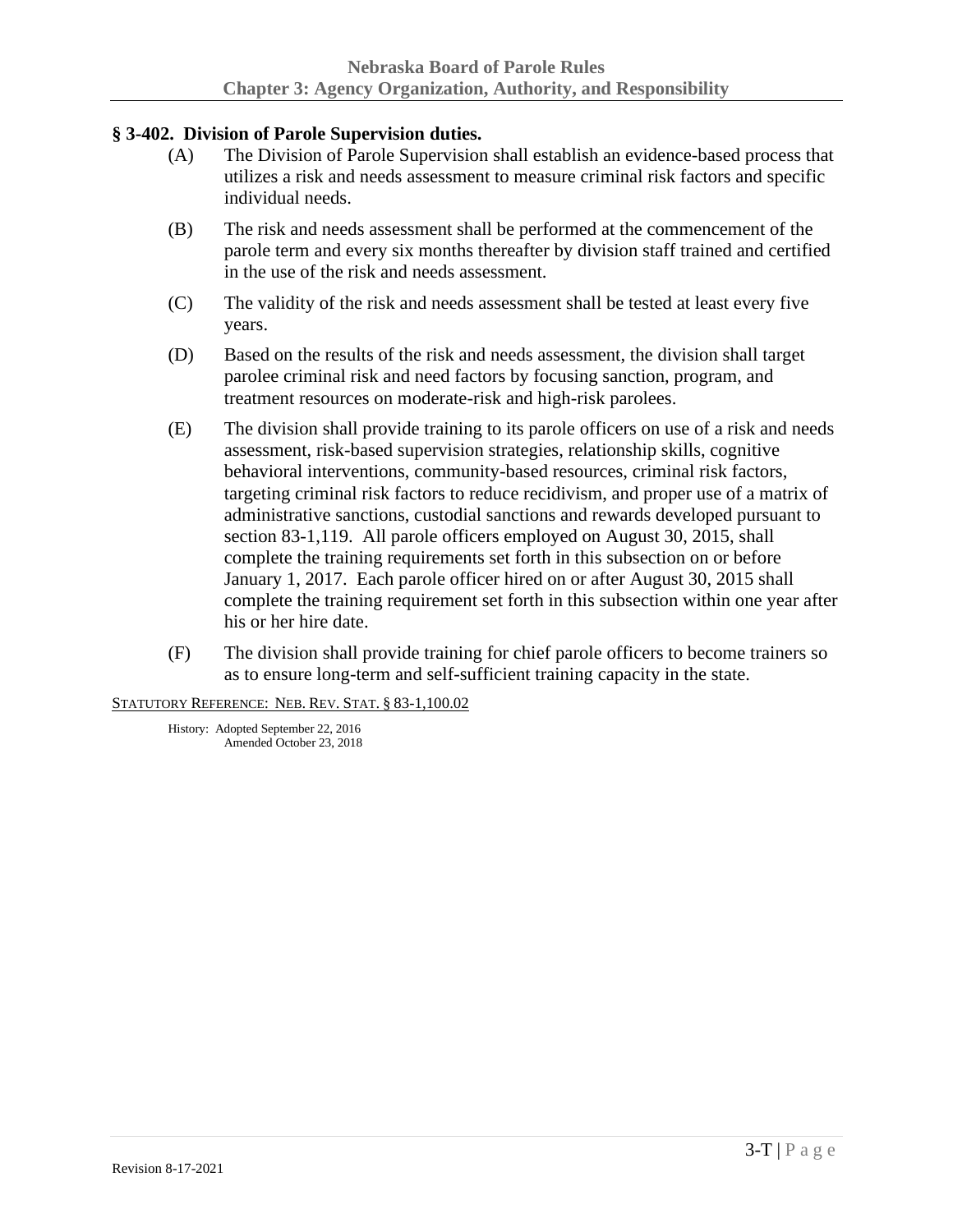### **§ 3-403. Director of Supervision and Services.**

The Board of Parole shall appoint a Director of Supervision and Services who shall be a person with appropriate experience and training including, but not limited to, familiarity with the implementation of evidence-based processes for utilizing risk and needs assessments to measure criminal risk factors and specific individual needs.

The Director of Supervision and Services shall report to the full Board at Board Business Meetings; participate in board subcommittees as needed, and meet individually with board members upon request.

STATUTORY REFERENCE: NEB. REV. STAT. § 83-1,101

History: Adopted September 22, 2016 Amended May 22, 2018 Amended October 23, 2018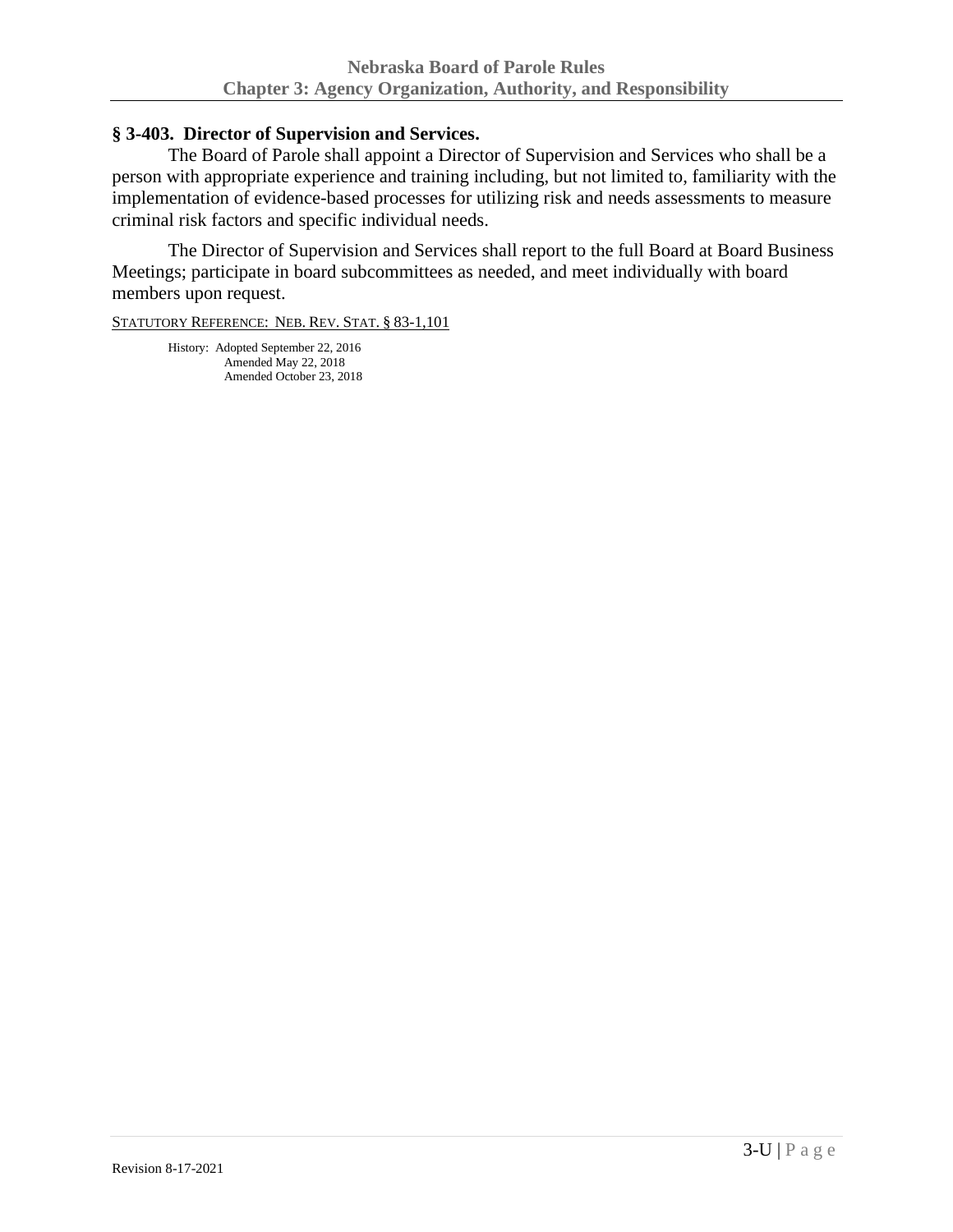#### **§ 3-404. Director of Supervision and Services duties.**

The Director of Supervision and Services shall:

- (A) Supervise and administer the Division of Parole Supervision;
- (B) Establish and maintain policies, standards, and procedures for the field parole service and the community supervision of sex offenders pursuant to section 83-174.03;
- (C) Divide the state into parole districts and appoint district parole officers and such other employees as may be required to carry out adequate parole supervision of all parolees, prescribe their powers and duties, and obtain division offices for staff in each district as may be necessary;
- (D) Cooperate with the Board of Parole, the courts, the Community Corrections Division of the Nebraska Commission on Law Enforcement and Criminal Justice, and all other agencies, public and private, which are concerned with the treatment or welfare of persons on parole;
- (E) Provide the Board of Parole and district judges with any record of a parolee which the board or judges may require;
- (F) Make recommendations to the Board of Parole or district judge in cases of violation of conditions of parole, issue warrants for the arrest of parole violators when so instructed by the Board or district judge, notify the Director of Correctional Services of determinations made by the Board, and upon instruction of the Board, issue certificates of parole and of parole revocation to the facilities and certificates of discharge from parole to parolees;
- (G) Organize and conduct training programs for the district parole officers and other employees;
- (H) Use the funds provided under section 83-1,107.02 to augment operational or personnel costs associated with the development, implementation, and evaluation of enhanced parole-based programs and purchase services to provide such programs aimed at enhancing adult parolee supervision in the community and treatment needs of parolees. Such enhanced parole-based programs include, but are not limited to, specialized units of supervision, related equipment purchases and training, and programs that address a parolee's vocational, educational, mental health, behavioral, or substance abuse treatment needs, including evidenced-based peer and family support programs;
- (I) Ensure that any risk or needs assessment instrument utilized by the system be periodically validated;
- (J) Report annually to the Governor and electronically to the Clerk of the Legislature beginning January 1, 2015, the number of parole revocations and the number of technical violations of parole; and
- (K) Exercise all powers and perform all duties necessary and proper in carrying out his or her responsibilities.

STATUTORY REFERENCE: NEB. REV. STAT. § 83-1,102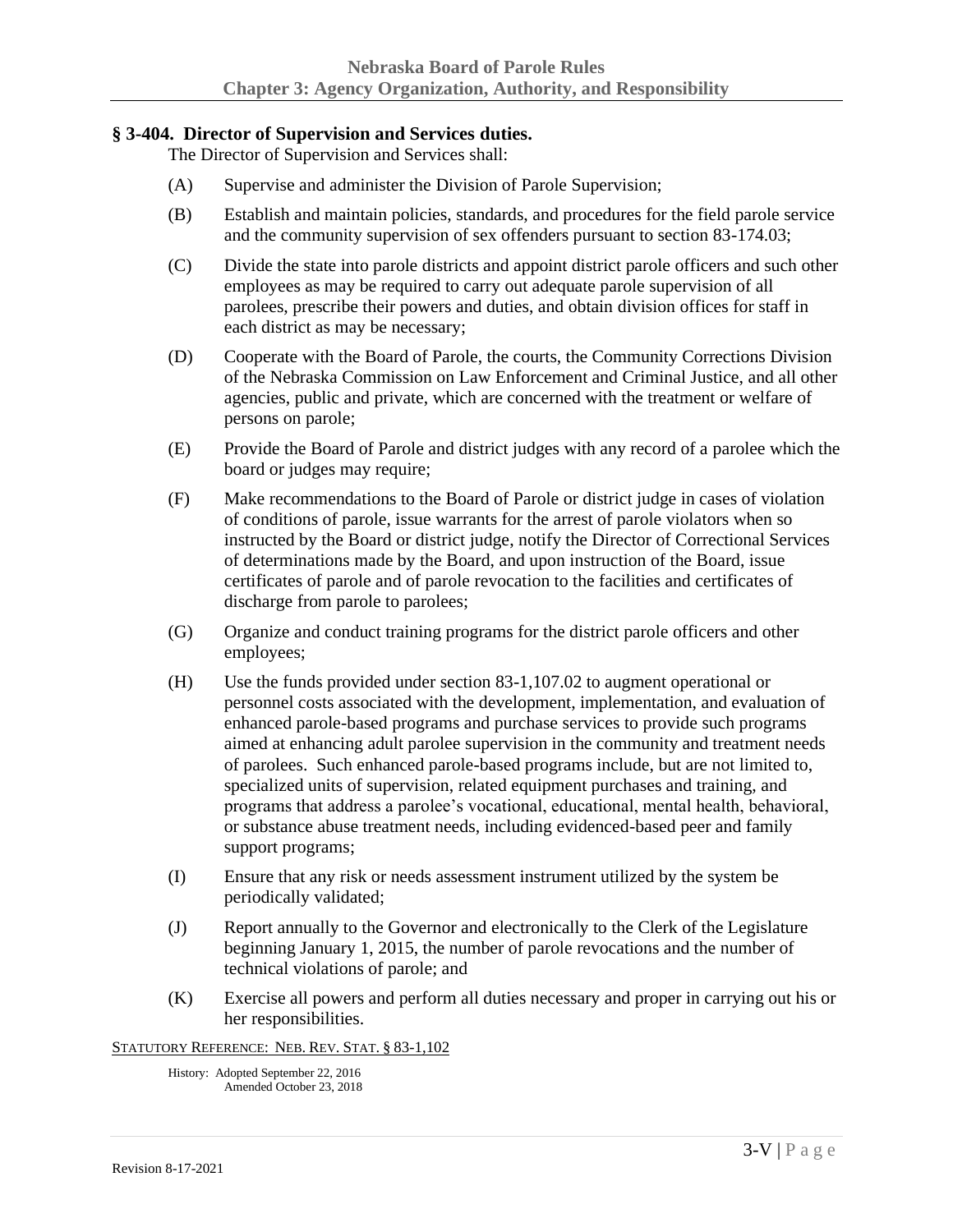# **§ 3-405. Statutory Cash Funds.**

- (A) Parole Program Cash Fund. The Parole Program Cash Fund was created pursuant to Neb. Rev. Stat. § 83-1,107.02. All funds collected pursuant to Neb. Rev. Stat. § 83-1,107.01 shall be remitted to the State Treasurer for credit to the fund. The fund shall be utilized by the Division of Parole Supervision for the purposes stated in Neb. Parole Bd. R. § 3-404(H) (Neb. Rev. Stat. § 83-1,102(8)). Any money in the fund available for investment shall be invested by the state investment officer pursuant to the Nebraska Capital Expansion Act and the Nebraska State Funds Investment Act.
- (B) Parole Grant Awards Cash Fund. The Board of Parole Grant Awards Cash Fund was created pursuant to Neb. Rev. Stat. § 83-192.01. All funds received by virtue of public grants awarded to the Board of Parole shall be remitted to the State Treasurer for credit to the fund. The fund shall be utilized by the board for the purposes stated in the individual grant applications and awards. Any money available for investment shall be invested by the state investment officer pursuant to the Nebraska Capital Expansion Act and the Nebraska State Funds Investment Act.

STATUTORY REFERENCE: NEB. REV. STAT. § 83-1,107.02 AND NEB. REV. STAT. § 83-192.01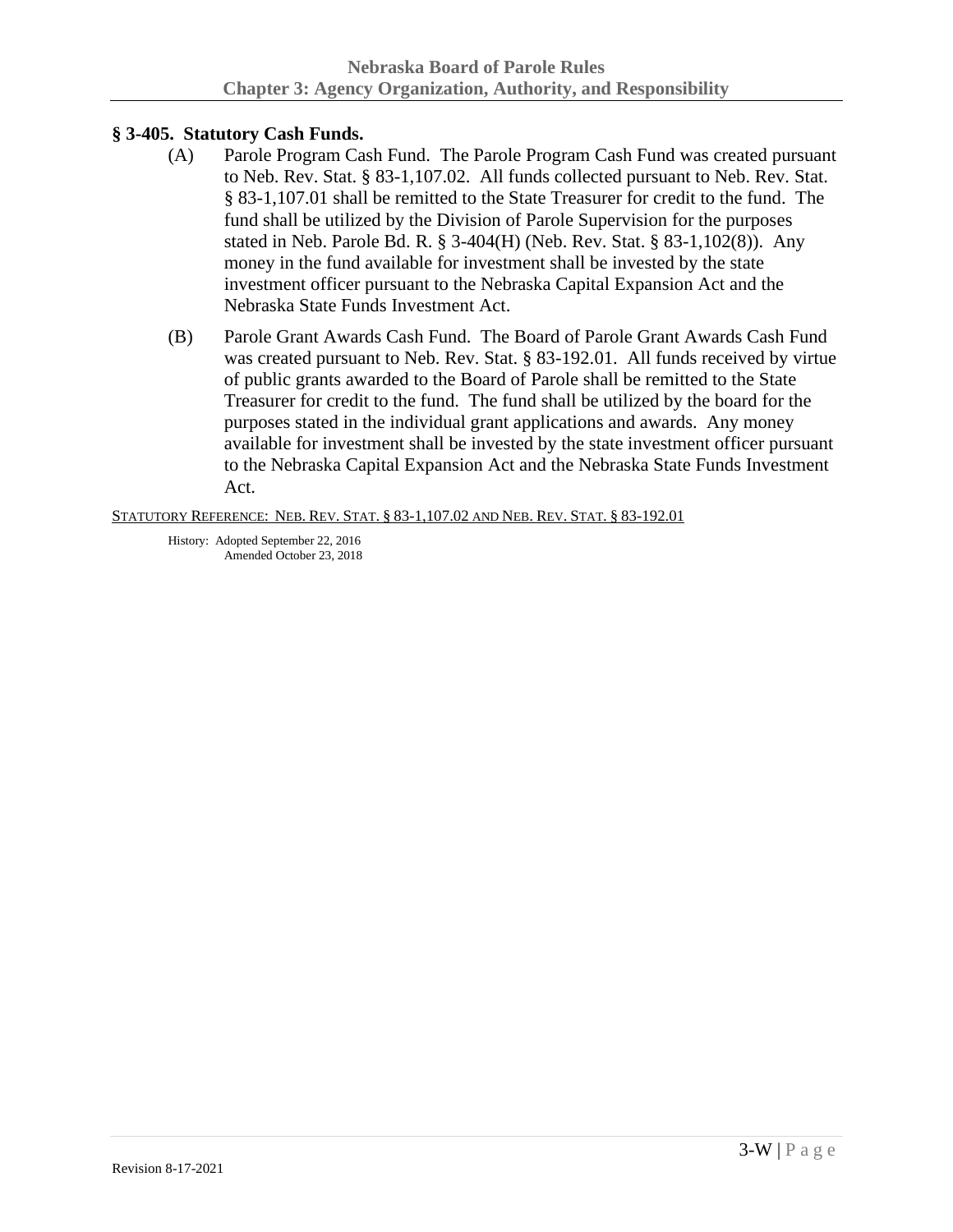## **§ 3-406. Field parole service, general.**

The field parole service, consisting of district parole officers working under the direction of the Director of Supervision and Services or district judge, shall be responsible for the investigation, supervision, and assistance of parolees, probationers, or individuals subject to community supervision under section 83-174.03. The field parole service shall be sufficient in size to assure that no district parole officer carries a case load larger than is compatible with adequate parole investigation or supervision.

STATUTORY REFERENCE: NEB. REV. STAT. § 83-1,103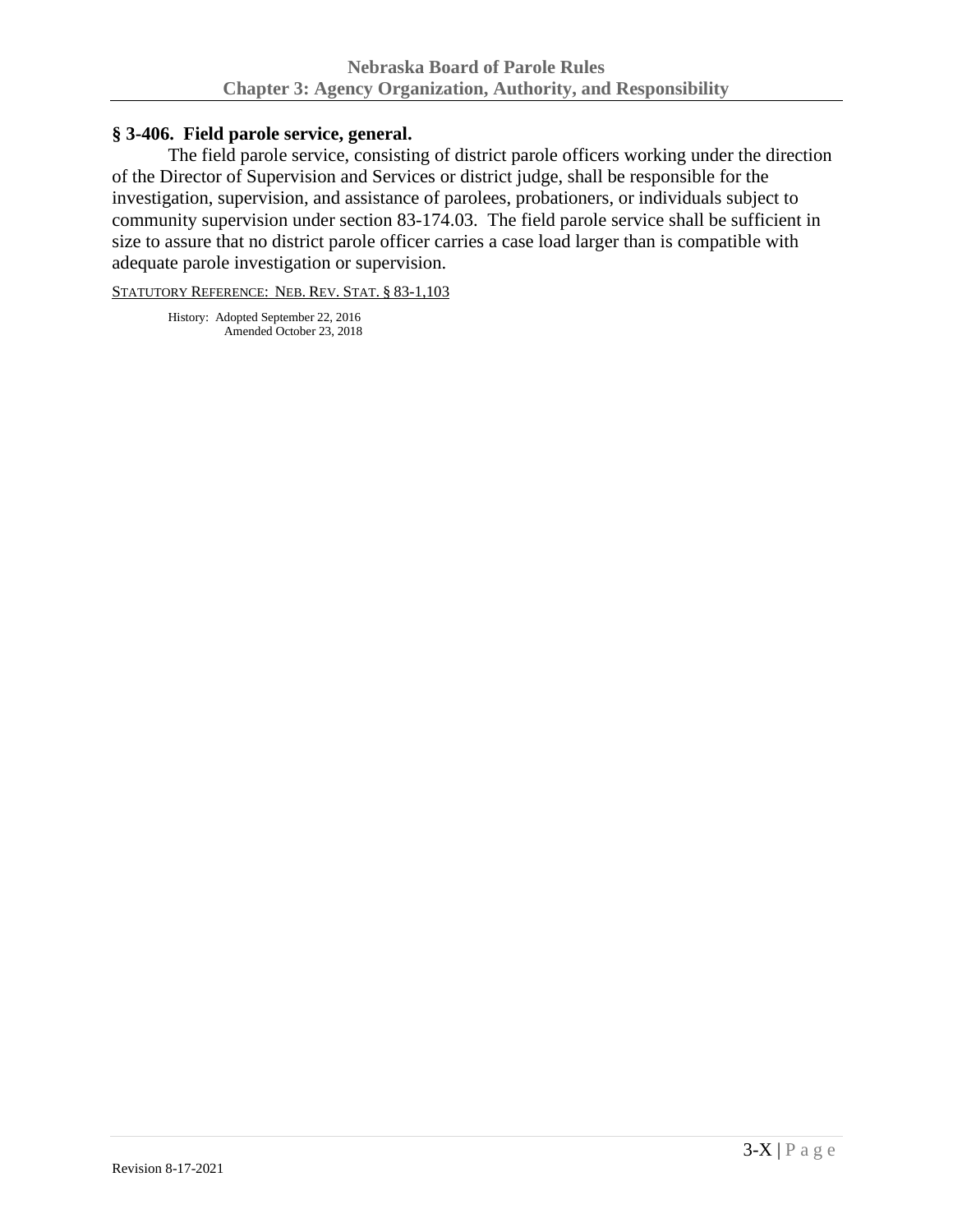# **§ 3-407. Parole officer duties.**

A district parole officer shall:

- (A) Make investigations, prior to a committed offender's release on parole, in cooperation with institutional caseworkers and the Board of Parole to determine the adequacy of parole plans and make reasonable advance preparation for release on parole;
- (B) Assist a committed offender who requests assistance prior to release or a parolee to comply with the conditions of parole and to make a successful adjustment in the community, including facilitating the transitional needs of housing and employment, access to and participation in job training services in the community, access to mental health services, assisting with application for health care coverage or ensuring that the committed offender or parolee knows how to apply for and obtain health care coverage, and assisting with enrollment in the medical assistance program established pursuant to the Medical Assistance Act, if eligible, to ensure that the committed offender or parolee has access to such program close to the time of release or soon thereafter;
- (C) Supervise parolees by keeping informed of their conduct and condition, utilizing global positioning systems and other monitoring technology as needed during the period of supervision;
- (D) Make such reports as required by the Director of Supervision and Services or district judge to determine the effectiveness of the parole system or the progress of an individual parolee;
- (E) Cooperate with social welfare agencies;
- (F) Observe the work of any parole officer under his or her supervision from time to time;
- (G) Inform the Director of Supervision and Services when, in his or her opinion, any eligible parolee's conduct and attitude warrant his or her discharge from active supervision or when any parolee's violation of the conditions of parole is of sufficient seriousness to require action by the Board of Parole or district judge and whenever necessary exercise the power of arrest as provided in section 83-1,119;
- (H) Delegate in his or her discretion any of the above responsibilities to a parole officer under his or her supervision; and
- (I) Exercise all powers and perform all duties necessary and proper in carrying out his or her responsibilities.

STATUTORY REFERENCE: NEB. REV. STAT. § 83-1,104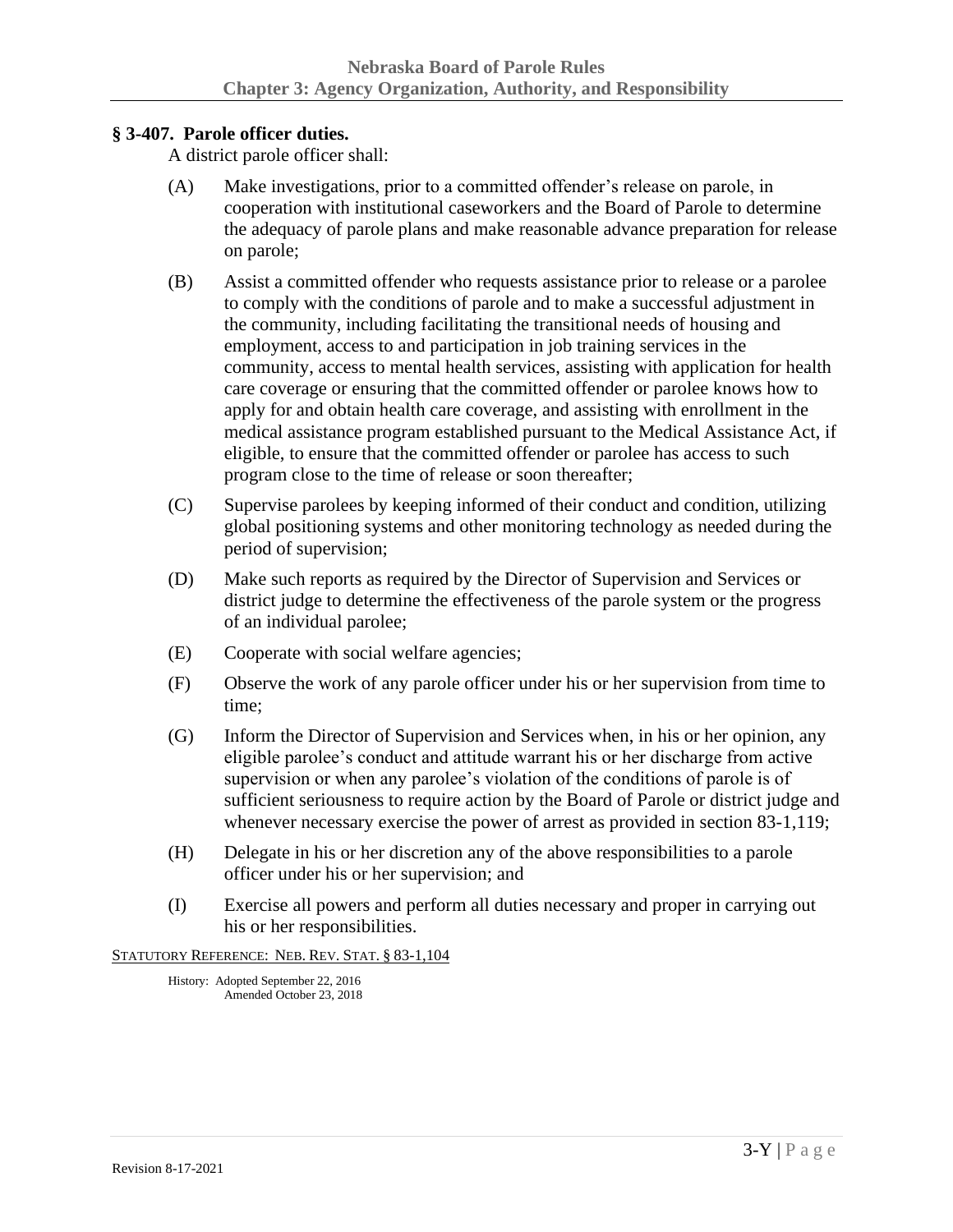## **§ 3-408. Director of Supervision and Services Contracts for Service Providers.**

The Director of Supervision and Services is given authority to enter into contracts for operational or personnel costs associated with the development, implementation, and evaluation of enhanced parole-based programs and to purchase services to provide such programs aimed at enhancing parole client supervision in the community and treatment needs of parole clients. Such enhanced parole-based programs include, but are not limited to, specialized units of supervision, related equipment purchases and training, and programs that address a parole client's vocational, educational, mental health, behavioral, or substance abuse treatment needs. The authority conferred pursuant to this Rule is limited to contracts that meet the following criteria: (1) the contract is limited to one annual term; (2) the total contract amount is less than \$50,000; and (3) the cumulative amount for all contracts does not exceed the total sum of the Legislative appropriation line item received for "Services." This authority is in addition to that which is already conferred statutorily to the Director of Supervision and Services pursuant to Neb. Rev. Stat. § 83-1,102 regarding the use of statutory Parole Program Cash Funds.

History: Adopted July 11, 2017 Amended October 23, 2018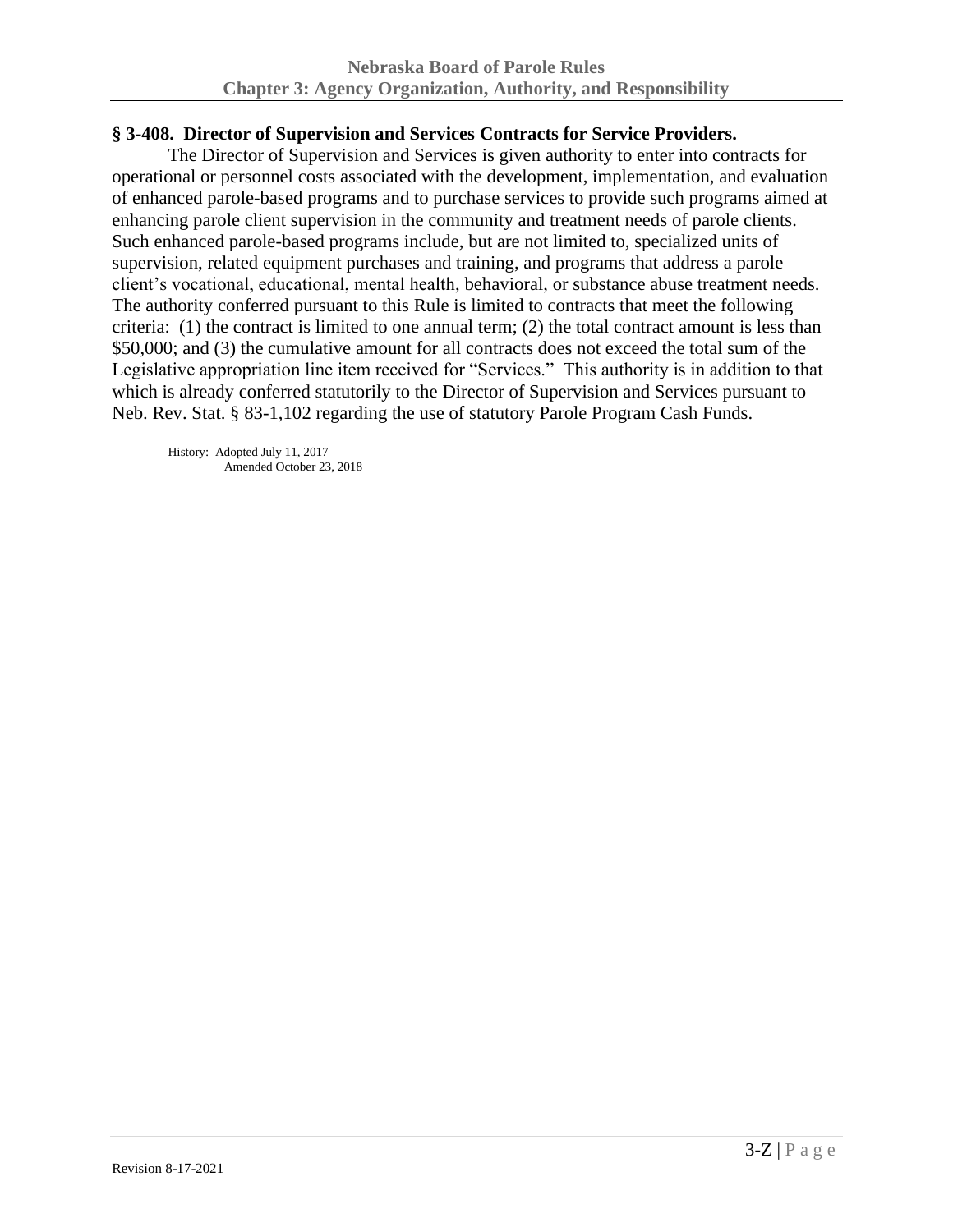# **§ 3-501. Physical Property Inventory.**

- (A) Inventory Coordinator
	- 1. Neb. Rev. Stat. § 81-1118.01 requires all agencies, boards, and commissions to keep an inventory of physical property. Accurate inventory records are essential for the maximum control and utilization of state-owned equipment. It is essential that these records be updated for each equipment acquisition, disposal, or relocation.
	- 2. The Chairperson will designate an inventory coordinator. This individual will be responsible for all additions, transfers, changes, and deletions of inventory items. All physical property inventories are maintained in the CICS computer program, Job 059, which is administered by the Department of Administrative Services-Central Data Processing.
- (B) Property Tagging Requirements
	- 1. \$1,500 or More: A \$1,500 purchase cost criteria will be used to determine if items are to be placed on the statewide inventory system. These items will be gold tagged numerically.
	- 2. Less than \$1,500: All property items of purchase cost less than \$1,500 but more than \$100 will require a silver non-numbered tag.
	- 3. A capital outlay report will give instructions on the appropriate tag to be used.
- (C) Statewide Inventory Listing
	- 1. A Statewide Inventory Listing Request must be filed with the Materiel Division Administrator by August 31st of each year. This listing is to be complete and accurate at the time of filing with DAS. A documented review of the Additions and Retirements Fixed Asset report will be completed annually.
	- 2. A physical inventory will be performed by the inventory coordinator, and validated by the immediate supervisor, at least once each year.
	- 3. A record of all updated transactions (additions, changes, transfers, deletions) will be available upon request of a History File Listing. This report should be requested by an individual other than the designated inventory coordinator periodically to insure accuracy.
- (D) Statewide Inventory Manual
- (E) All inventory control transactions, including the surplus or transfer of equipment, will be completed in accordance with the Materiel Division's Statewide Inventory Manual.

History: Adopted April 5, 2017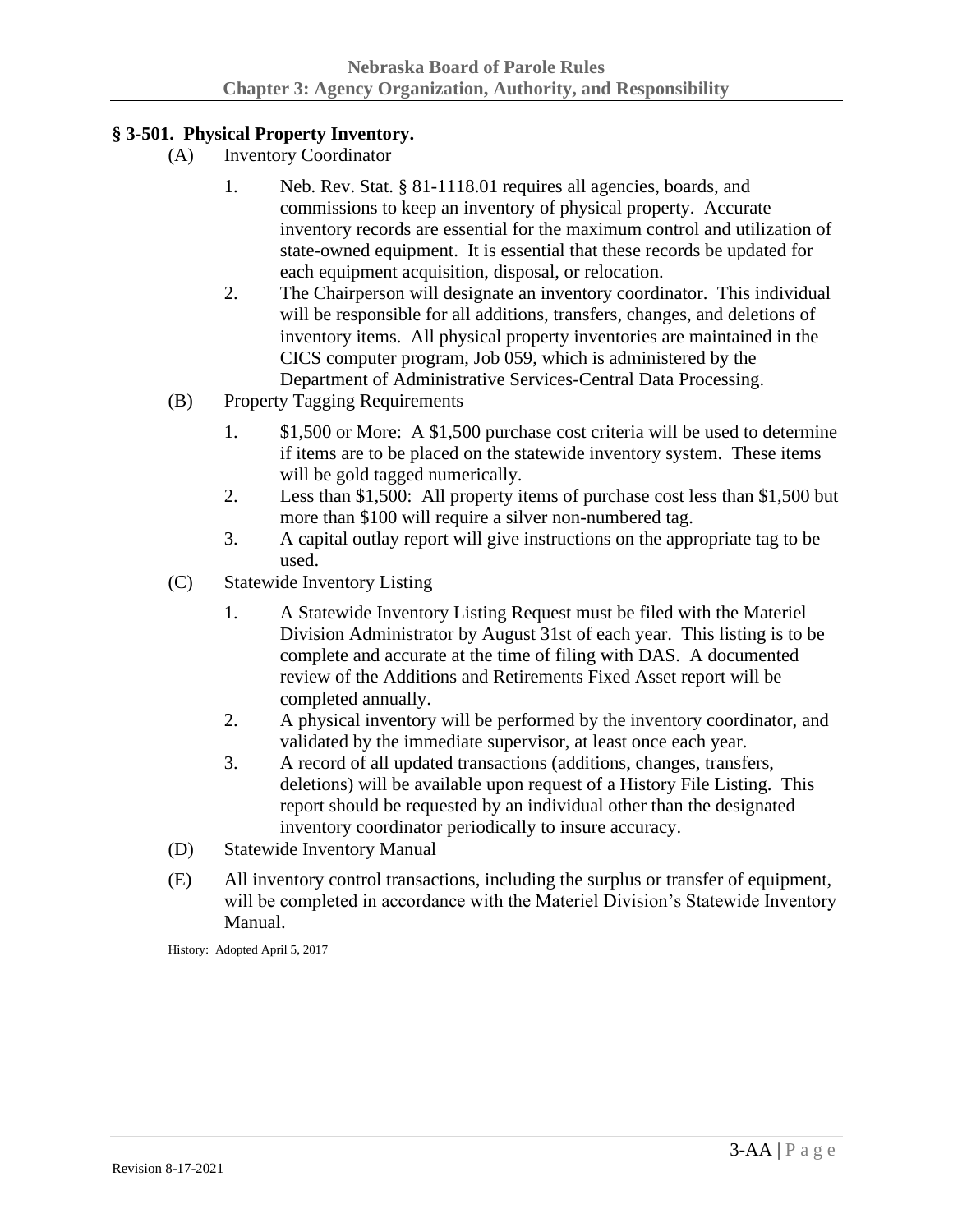#### **4. Chapter 4 Parole Decisions**

#### **§ 4-101. Notice of offender parole eligibility.**

The chief executive officer of a facility shall regularly report all good time and all forfeitures, withholdings, and restorations of good time to the director. On the basis of such report, the director shall inform the Board and the Director of Supervision and Services of all committed offenders who are expected to become eligible for release on parole within the next three months.

STATUTORY REFERENCE: NEB. REV. STAT. § 83-1,109.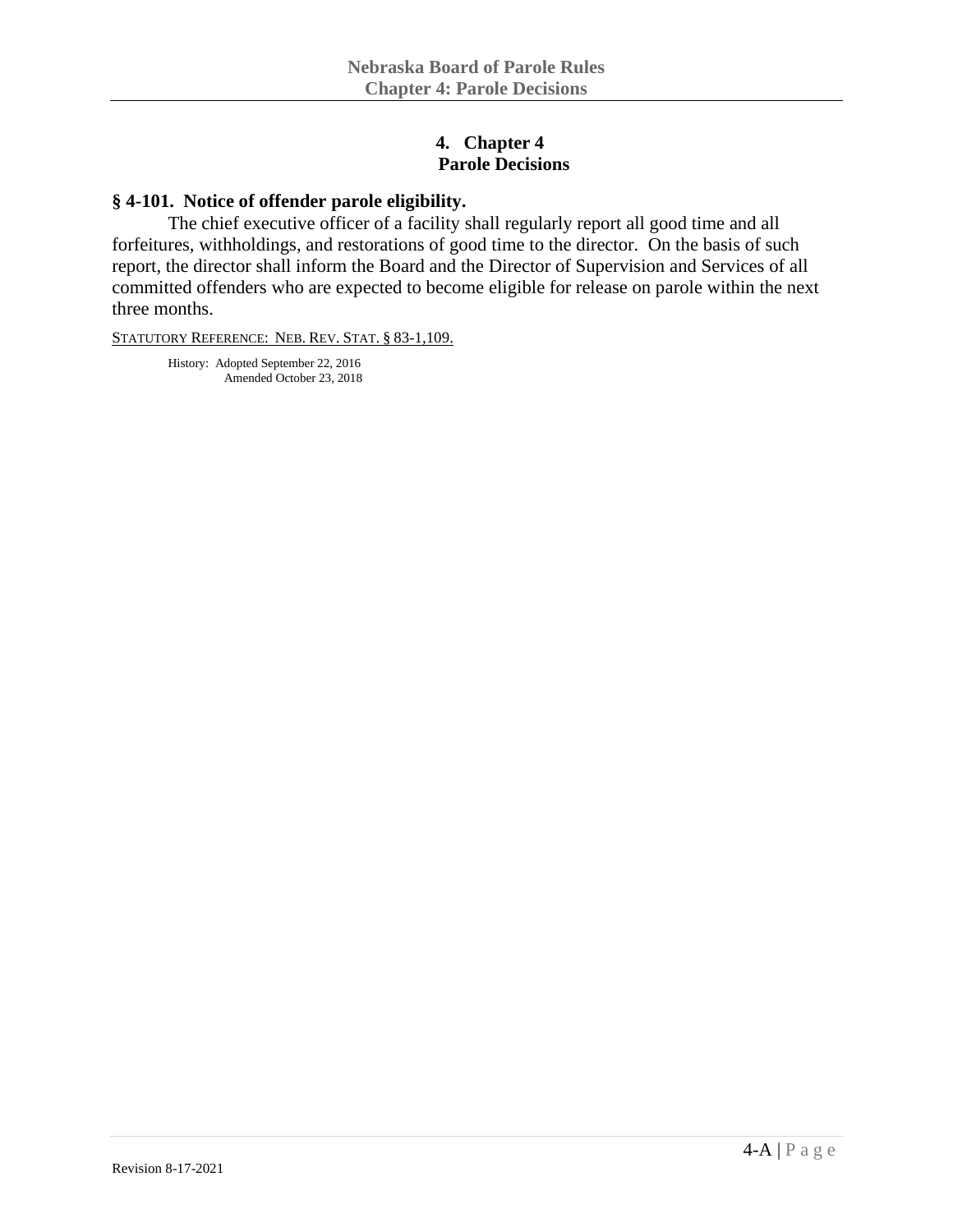# **§ 4-102. Parole eligibility.**

- (A) Every committed offender shall be eligible for parole when the offender has served one-half the minimum term of his or her sentence as provided in sections 83-1,107 and 83-1,108. The Board shall conduct a parole review not later than sixty days prior to the date the a committed offender becomes eligible for parole as provided in this subsection, except that if a committed offender is eligible for parole upon his or her commitment to the department, a parole review shall occur as early as is practical. No such reduction of sentence shall be applied to any sentence imposing a mandatory minimum term.
- (B) Every committed offender sentenced to consecutive terms, whether received at the same time or at any time during the original sentence, shall be eligible for release on parole when the offender has served the total of one-half the minimum term as provided in sections 83-1,107 and 83-1,108. The maximum term shall be added to compute the new maximum term which, less good time, shall determine the date when discharge from the custody of the state becomes mandatory.

STATUTORY REFERENCE: NEB. REV. STAT. § 83-1,110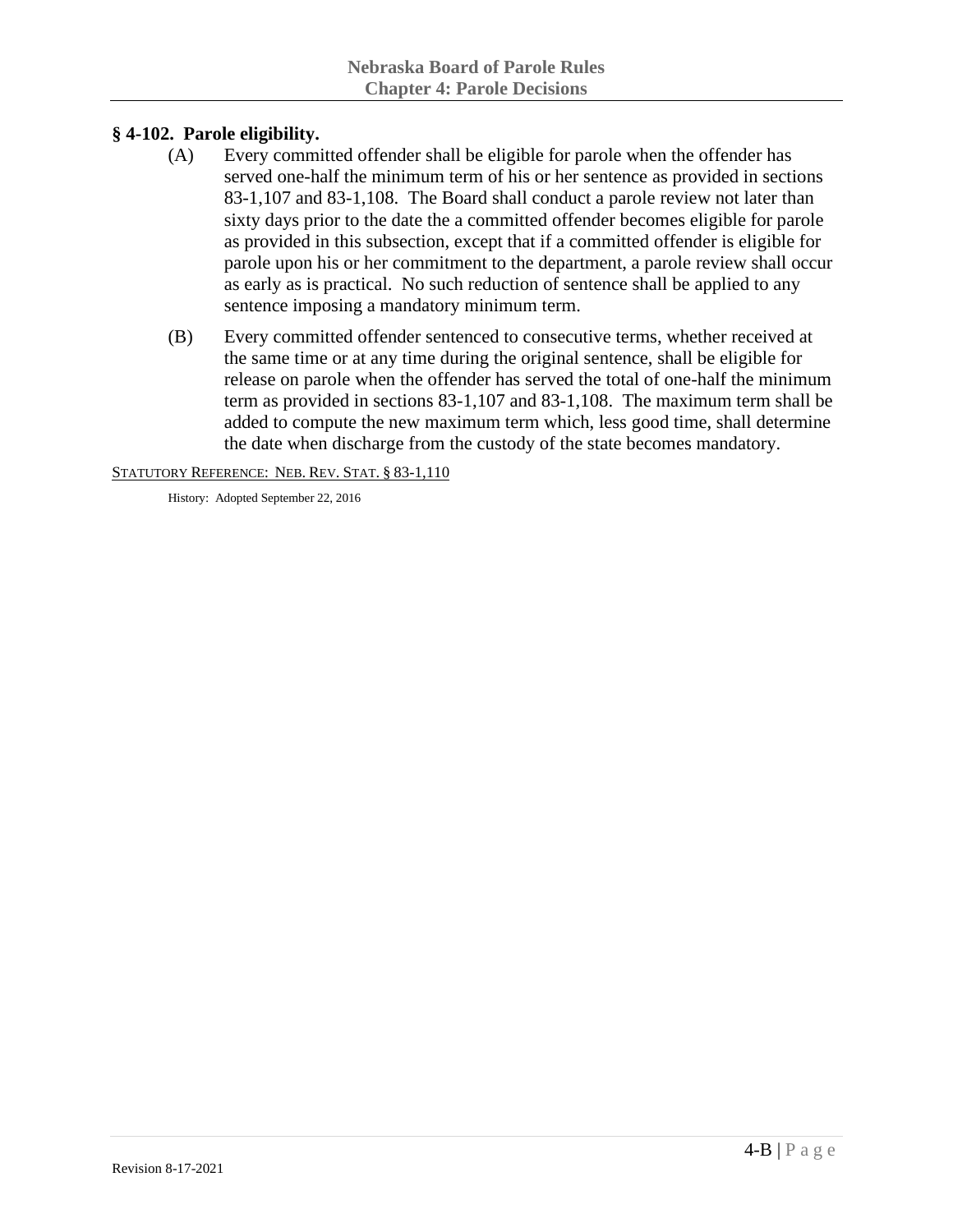# **§ 4-103. Reductions in sentence and parole term.**

- (A) Mandatory. The department shall reduce the term of a committed offender by six months for each year of the offender's term and pro rata for any part thereof which is less than a year.
- (B) Meritorious. In addition the reductions granted pursuant to Neb. Rev. Stat. § 83- 1,107(2)(a), the department shall reduce the term of a committed offender by three days on the first day of each month following a twelve-month period of incarceration within the department during which the offender has not been found guilty of (i) a Class I or Class II offense or (ii) more than three Class III offenses under the department's disciplinary code. Reductions earned under this subdivision shall not be subject to forfeit or withholding by the department.
- (C) The total reductions under subsections (A) and (B) of this section shall be credited from the date of sentence, which shall include any term of confinement prior to sentence and commitment as provided pursuant to section 83-1,106, and shall be deducted from the maximum term, to determine the date when discharge from the custody of the state becomes mandatory.
- (D) Parole. The Board shall reduce, for good conduct in conformity with the conditions of parole, a parolee's parole term by ten days for each month of such term. The total of such reductions shall be deducted from the maximum term, less good time granted pursuant to section 83-1,107, to determine the date when discharge from parole becomes mandatory.

STATUTORY REFERENCE: NEB. REV. STAT. §§ 83-1,107 AND 83-1,108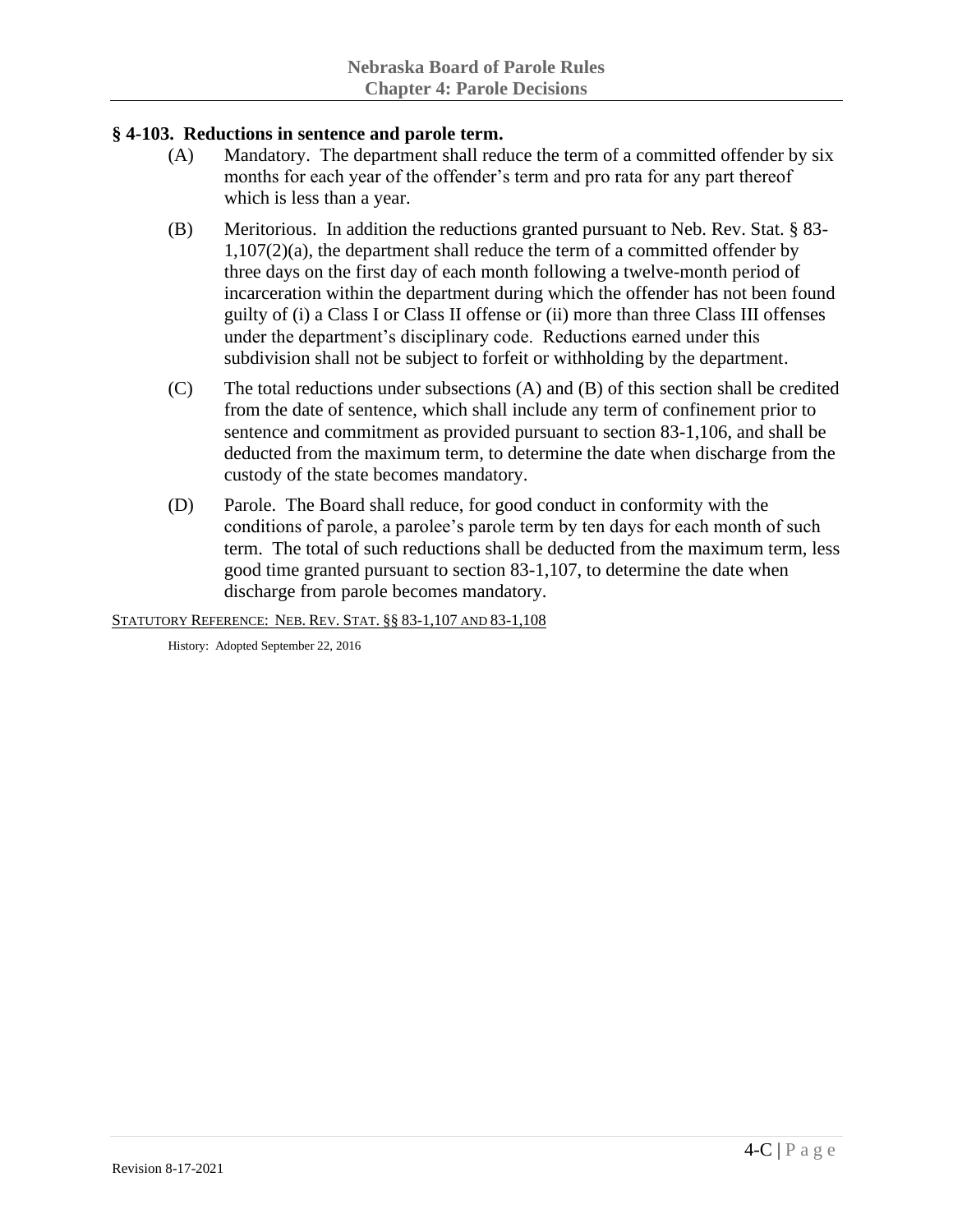### **§ 4-104. Forfeiture, withholding, restoration of sentence and parole term reductions.**

- (A) While the offender is in the custody of the department, reductions of terms granted pursuant to Neb. Rev. Stat. § 83-1,107(2)(a) may be forfeited, withheld, and restored by the chief executive officer of the facility with the approval of the director after the offender has been notified regarding the charges of misconduct.
- (B) While the offender is in the custody of the Board, reductions of terms granted pursuant to Neb. Rev. Stat. § 83-1,107(2)(a) may be forfeited, withheld, and restored by the director upon recommendation from the board after the offender has been notified regarding the charges of misconduct or breach of the conditions of parole.
- (C) Reductions of the parole terms may be forfeited, withheld, and restored by the board after the parolee has been consulted regarding any charge of misconduct or breach of the conditions of parole.

STATUTORY REFERENCE: NEB. REV. STAT. §§ 83-1,107 AND 83-1,108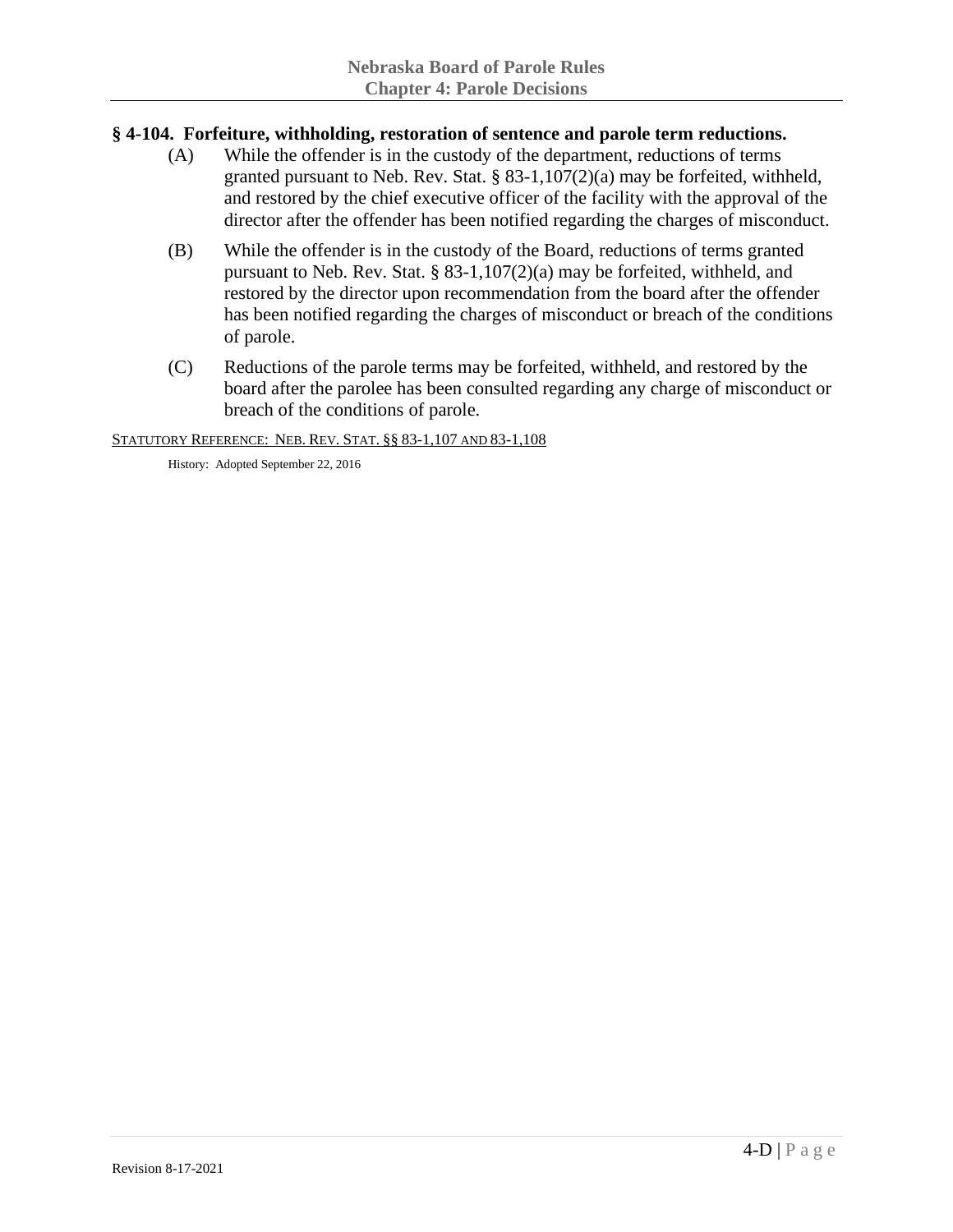### **§ 4-201. Key review.**

A review that takes place within twenty-four months (2 years) prior to a committed offender's parole eligibility date or any review that occurs after a committed offender's parole eligibility date is a Key review. At a Key review, the Board Member or person(s) conducting the review shall advise the committed offender of specific tasks, action steps and recommendations that will give the committed offender his or her best chance at being granted parole. Such tasks and steps include, but are not limited to, completion of department programming, final risk and needs assessments, behavioral and reentry planning requirements, and maintaining a clean department discipline record.

STATUTORY REFERENCE: NEB. REV. STAT. §§ 83-1,100.03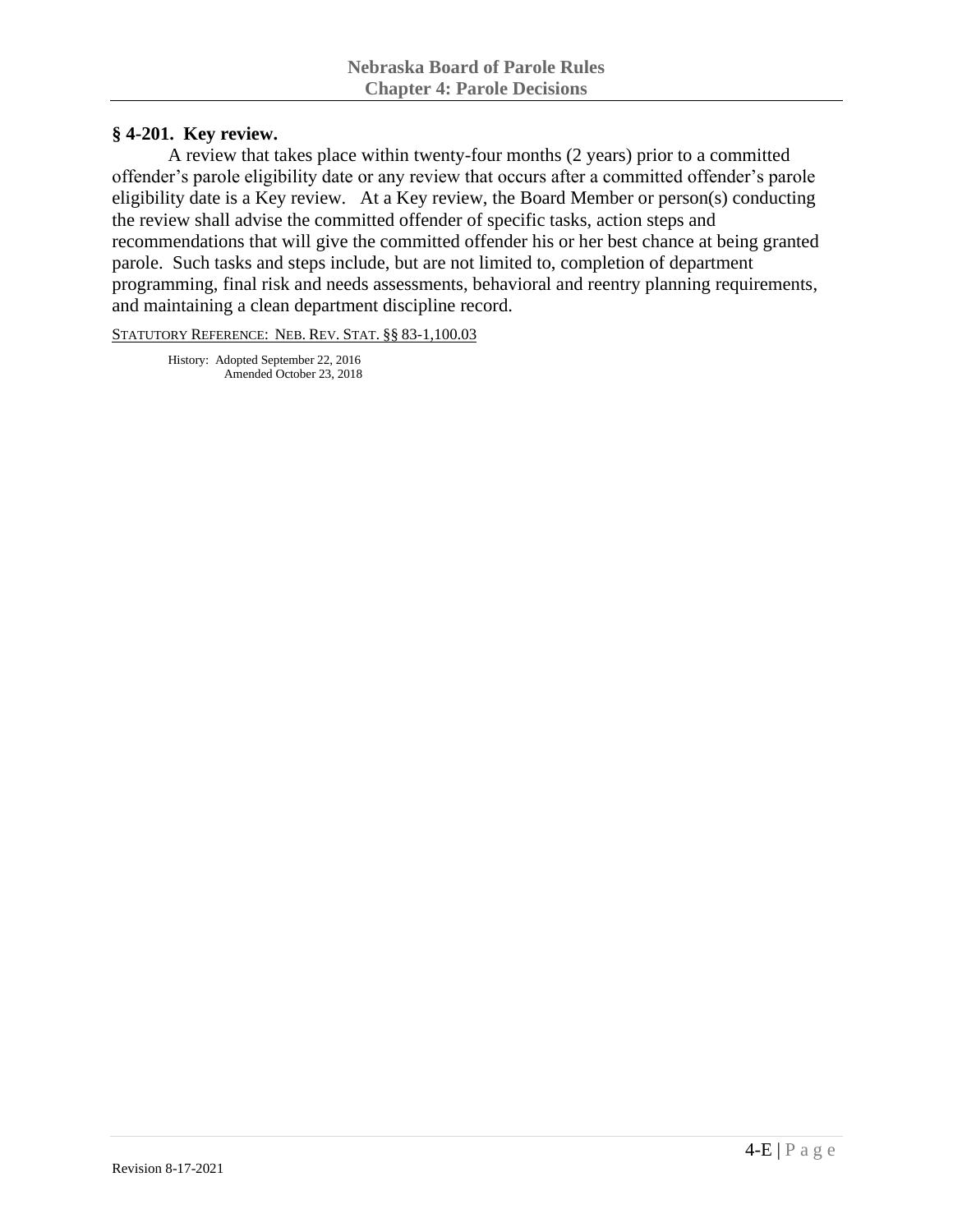# **§ 4-202. Offender review, general.**

- (A) A committed offender serving an indeterminate sentence under which he or she may become eligible for parole shall be interviewed and have his or her record reviewed by two or more members of the Board of Parole or a person designated by the Board within sixty days before the expiration of his or her minimum term less any reductions as provided in section 83-1,110.
- (B) If, in the opinion of the reviewers, the review indicates the offender is reasonably likely to be granted parole and has a potential parole term of no less than one month, the Board of Parole shall schedule a public hearing before a majority of its members. At such hearing the offender may present evidence, call witnesses, and be represented by counsel.
- (C) If, in the opinion of the reviewers, the review indicated the offender should be denied parole, the offender may request an additional review by a majority of the members of the Board.
- (D) A review by the majority of the members of the Board may be conducted not more than once annually.
- (E) Offender reviews shall be conducted in an informal manner, but a complete record of the proceedings shall be made and preserved.
- (F) The Board shall render its decision regarding the committed offender's parole status within a reasonable time after the review, not to exceed ten days. The decision shall be by majority vote of the Board and shall be based on the entire record before the Board, including the opinion of the person(s) who conducted the review.
- (G) If the Board defers the case for later consideration, the committed offender shall be afforded a parole review at least once a year until a release date is fixed. The Board may order a reconsideration of the case at any time.
- (H) The release of a committed offender on parole shall not be upon the application of the offender, but by the initiative of the Board of Parole. No application for release on parole made by a committed offender or on his or her behalf shall be entertained by the Board. The Director of Correctional Service is not prohibited, however, from recommending to the Board that it consider an individual offender for release on parole.
- (I) Offender reviews are not subject to the Open Meetings Act and are therefore not open to the public. Decisions made by the Board Member offender review team may be announced verbally at the time of the review. Written notice of the Board decision consequent to an offender review shall be sent to the offender within 14 days. Disclosure of the Board's decision to anyone other than the offender prior to the Board's written notice is prohibited.
- (J) An offender may waive the opportunity to appear and participate in the Board's offender review. A waiver form developed by the Board of Parole and signed by the offender is required. Once an offender has voluntarily signed a waiver form, the offender will not appear before the Board for an offender review. If an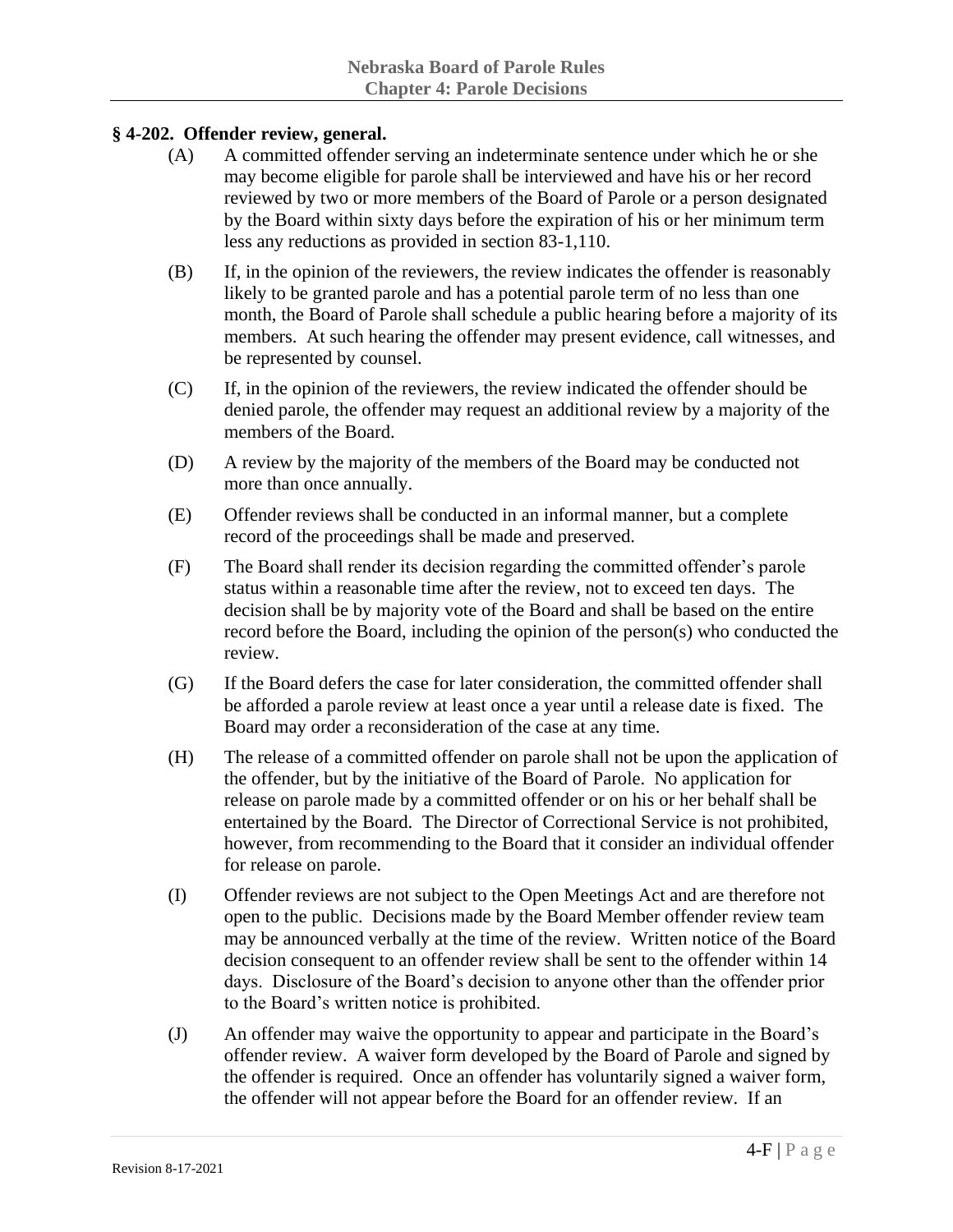offender wishes to withdraw his or her waiver, a written request must be submitted to the Board at least 14 days prior to the scheduled offender review.

(K) Offender reviews may be conducted remotely through video conferencing from the institution where an offender resides. In the event video conferencing technology malfunctions or there is a power failure, the offender review shall be rescheduled and completed at that time.

STATUTORY REFERENCE: NEB. REV. STAT. § 83-1,111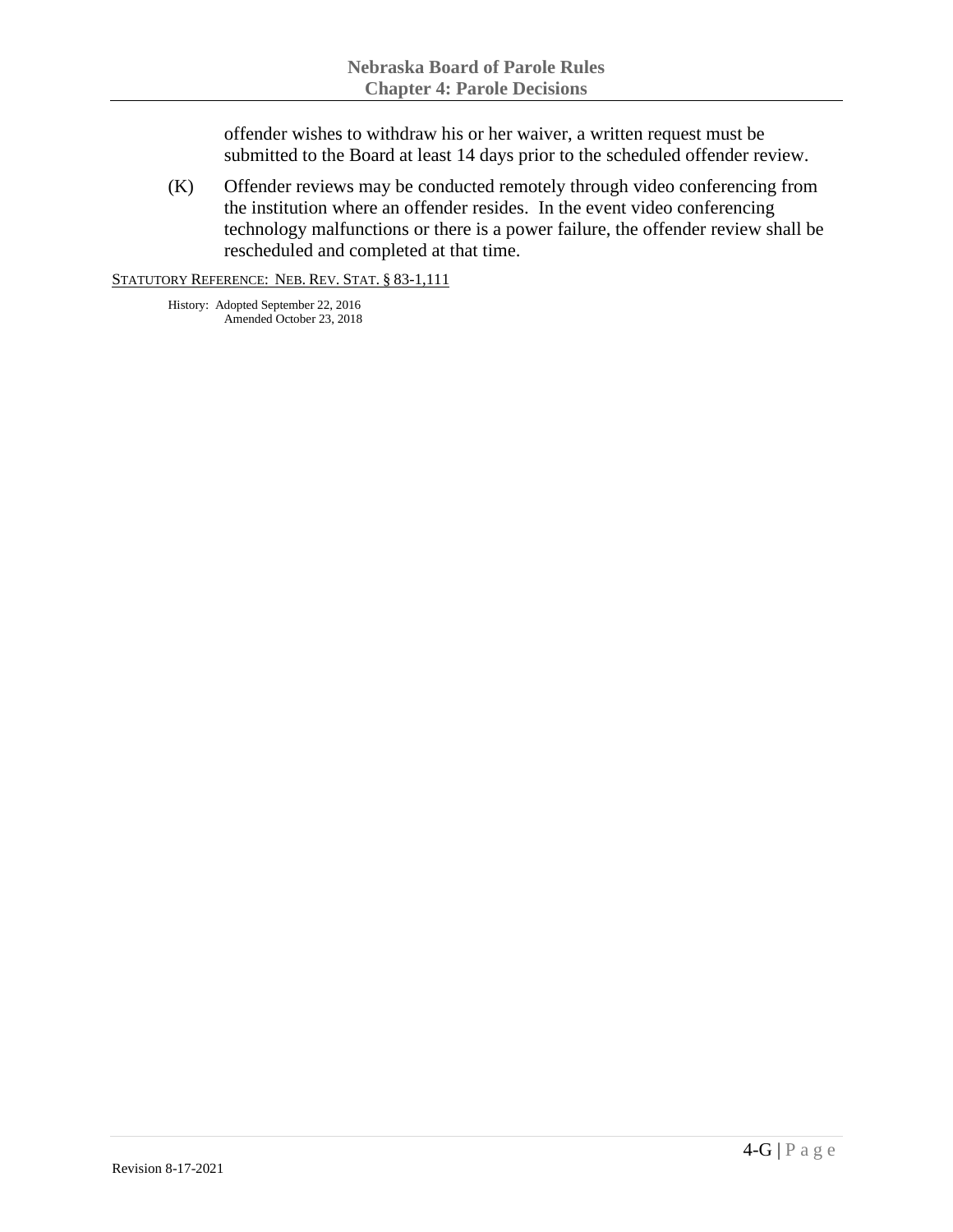## **§ 4-203. Notice of offender review.**

- (A) The Board shall set the schedule for offender reviews based on information provided by and contained in the electronic records system maintained by the Department of Correctional Services. The Board will provide notice to the offender of the scheduled offender review through the Department of Correctional Services.
- (B) The Board of Parole shall also provide notice to the Attorney General, the Nebraska State Patrol, the prosecuting county attorney, and the county attorney in the county in which such individual is incarcerated or committed within five days after scheduling a parole hearing for an individual who is required to register under section 29-4003.

STATUTORY REFERENCE: NEB. REV. STAT. § 83-174(2)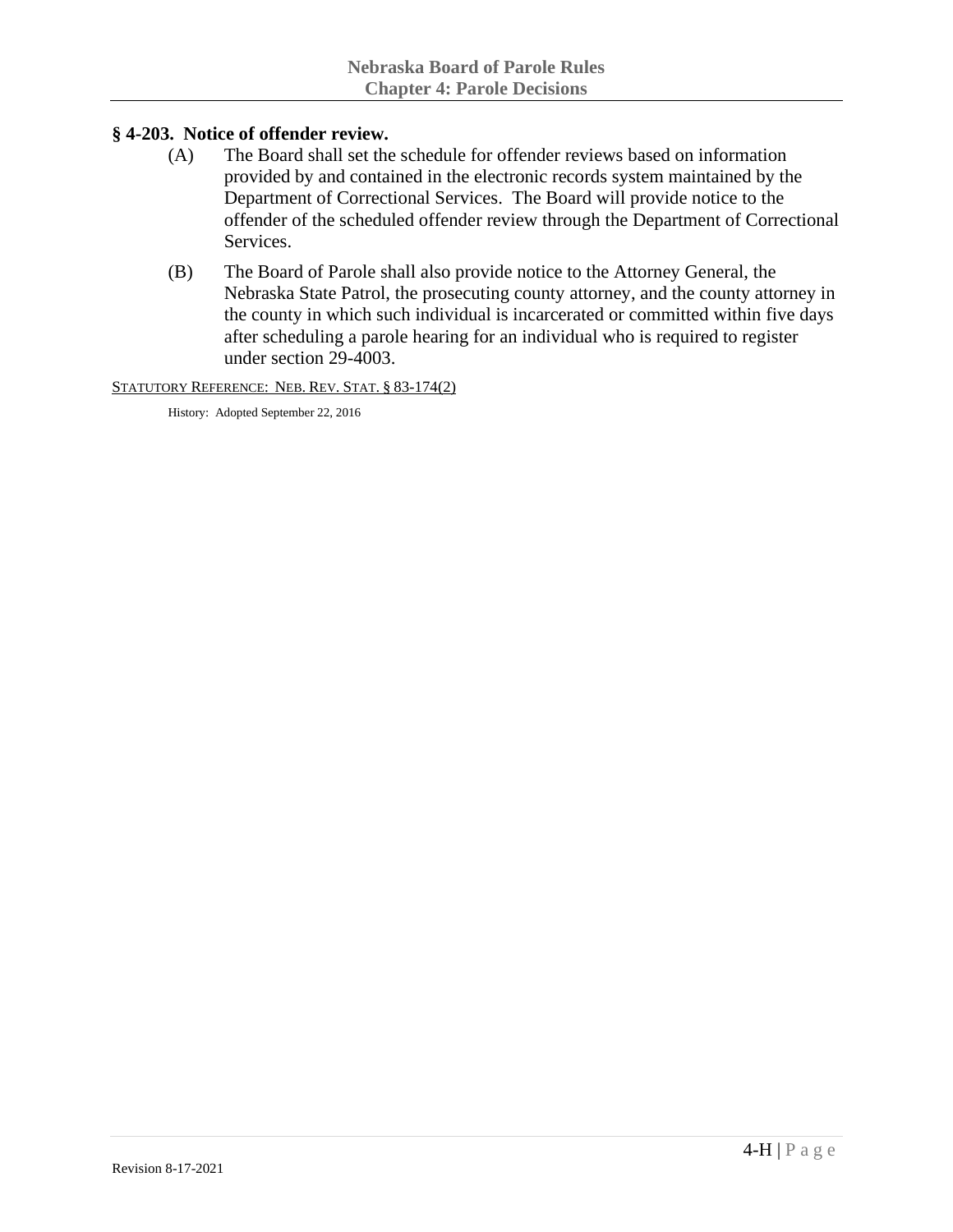#### **§ 4-204. Offender review, timing.**

- (A) The record of every parole-eligible committed offender shall be reviewed annually when he or she is within three years of his or her earliest parole eligibility date.
- (B) The review schedule shall be based on court-imposed sentences or statutory minimum sentences, whichever are greater. The Board is not required to review the record of a committed offender when the committed offender's parole eligibility date is within one month of his or her mandatory discharge date. Nothing in such schedule shall prohibit the Board from reviewing a committed offender's case at any time.
- (C) Offender reviews of newly committed offenders who are immediately parole eligible will be scheduled by the Board only after the Department of Correctional Services has completed its evaluation and classification of the offender.
- (D) If an offender is serving a determinate sentence the offender is not eligible for parole. If an offender's indeterminate sentence has a minimum term equal to the maximum term, the offender is not eligible for parole. The Board will not conduct offender reviews for inmates who are not eligible for parole.

STATUTORY REFERENCE: NEB. REV. STAT. § 83-192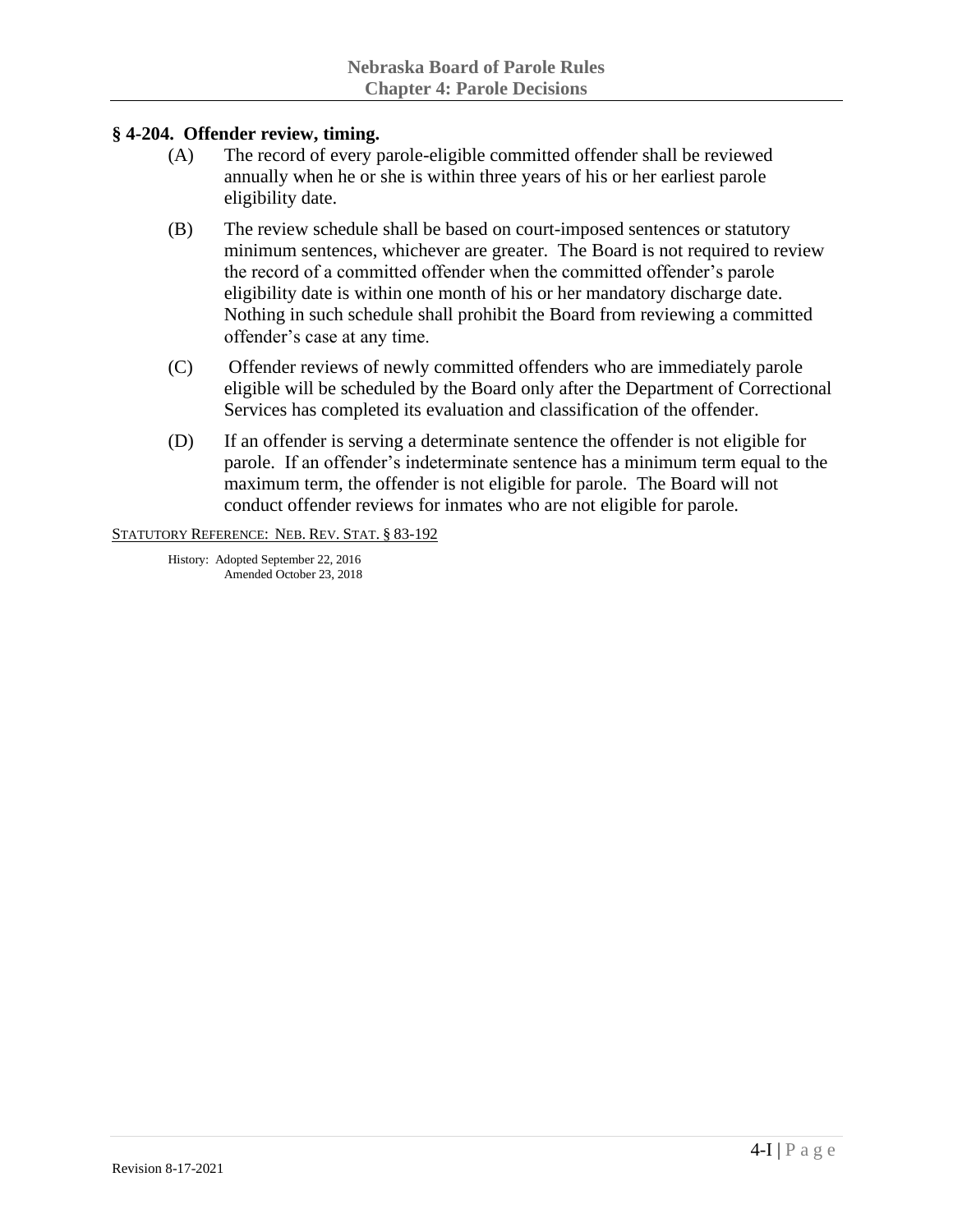## **§ 4-205. Offender review, material and factors considered.**

- (A) The Board shall use its Decision Guidelines Instrument in connection with a Key Review and, pursuant to its discretion, may consider any other permissible factor it deems relevant in conducting offender reviews.
- (B) Reports regarding the offenders conduct, employment and attitude shall be accessible to the Board through the electronic records systems maintained by the Department of Correctional Services. These reports shall be kept current for each offender who is scheduled for review and has not waived his or her appearance.
- (C) A copy of all psychological evaluations performed shall be forwarded to the Board of Parole. In the case of offenders serving sentences for first degree murder, second degree murder, or manslaughter convictions, the Board shall request a psychological evaluation of the offender from the Nebraska Department of Correctional Services – Mental Health team. Additionally, the Board may request a psychological evaluation from the Department of Correctional Services – Mental Health team in the following cases: the risk assessment indicates a level of criminally diverse and the offender is serving a sentence for a violent offense; the offender has a history of violent behavior in the institution; or the offender is serving a sentence for a violent offense. Psychological evaluations shall be requested and performed within 3 months of a Key review before scheduling the offender for a parole hearing.

STATUTORY REFERENCE: NEB. REV. STAT. § 83-192

History: Adopted September 22, 2016 Amendment deferred January 16, 2018 Amended January 30, 2018 Amended October 23, 2018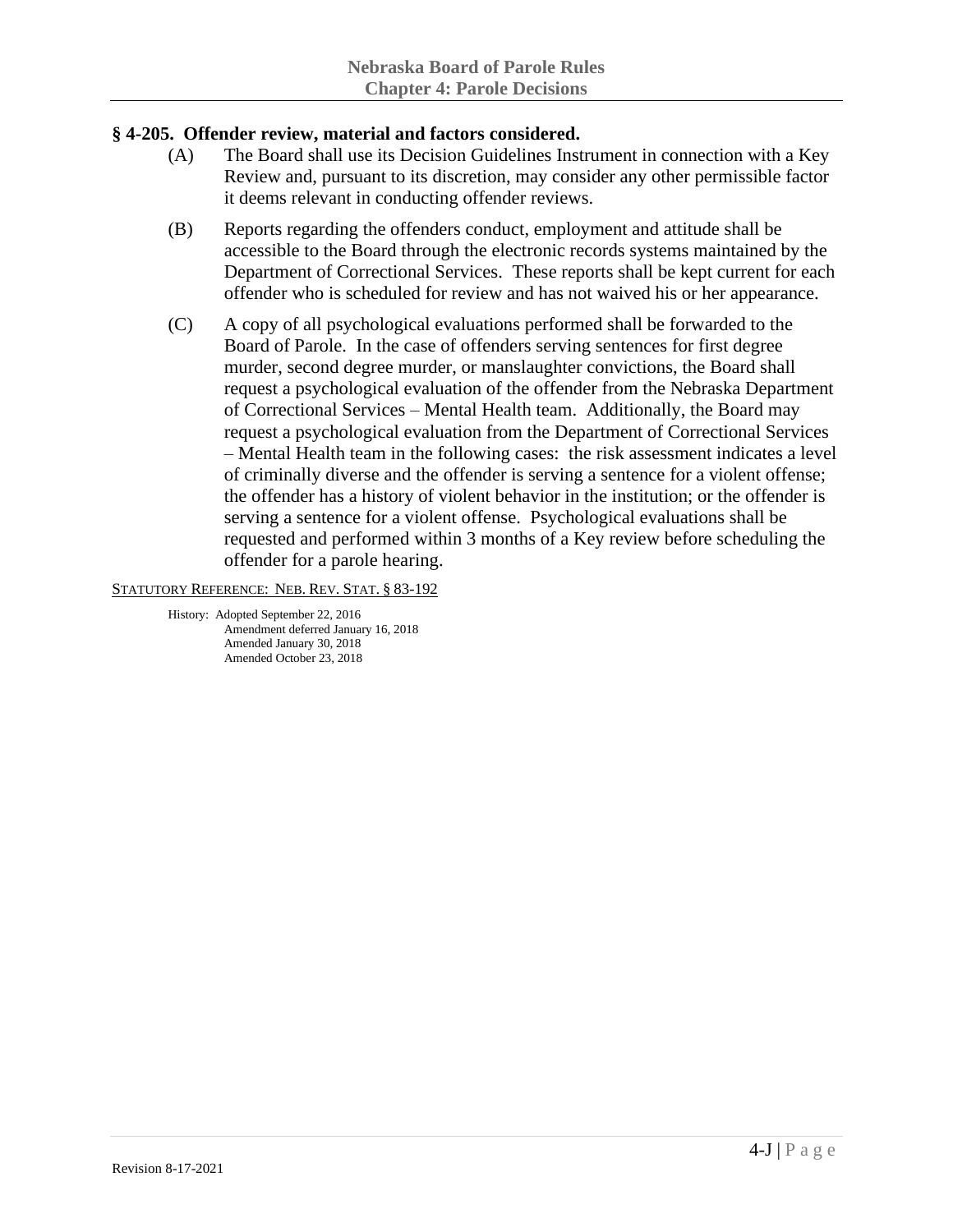# **§ 4-206. Offenders Scheduled for Execution.**

- (A) Offenders sentenced to death for conviction of First Degree Murder who have an execution date set shall be afforded an interview with the Board of Parole prior to the execution date if an interview is requested by the Board of Pardons, the offender, or the offender's legal counsel.
- (B) The interview will be held at a separate time from scheduled Offender Board Reviews or Parole Hearings. Questions may be provided by the Board of Pardons, the offender's legal counsel, and the members of the Board of Parole. Questions may include, but are not limited to, the following:
	- 1. Societal and economic background of the offender;
	- 2. Educational attainments of the offender subsequent to incarceration;
	- 3. Psychological information and profile of the offender;
	- 4. The offender's behavior and conduct while incarcerated;
	- 5. The offender's rehabilitative efforts since incarceration;
	- 6. The offender's ability to contribute meaningfully to society;
	- 7. Individuals who have had an effect on the offender since incarceration and how these individuals have influenced the offender;
	- 8. The offender's attitude and feelings about the crime for which he or she has been sentenced.
- (C) The Board of Pardons and the offender's legal counsel will be notified of the interview and the offender's legal counsel may be present at the interview. The interview will be video recorded. The video recording will be made available to the Board of Pardons and the offender's legal counsel.
- (D) The offender may waive participation in the interview.
- (E) The Board of Parole may make a recommendation for commutation or may remain silent on the issue of commutation.

History: Adopted April 5, 2017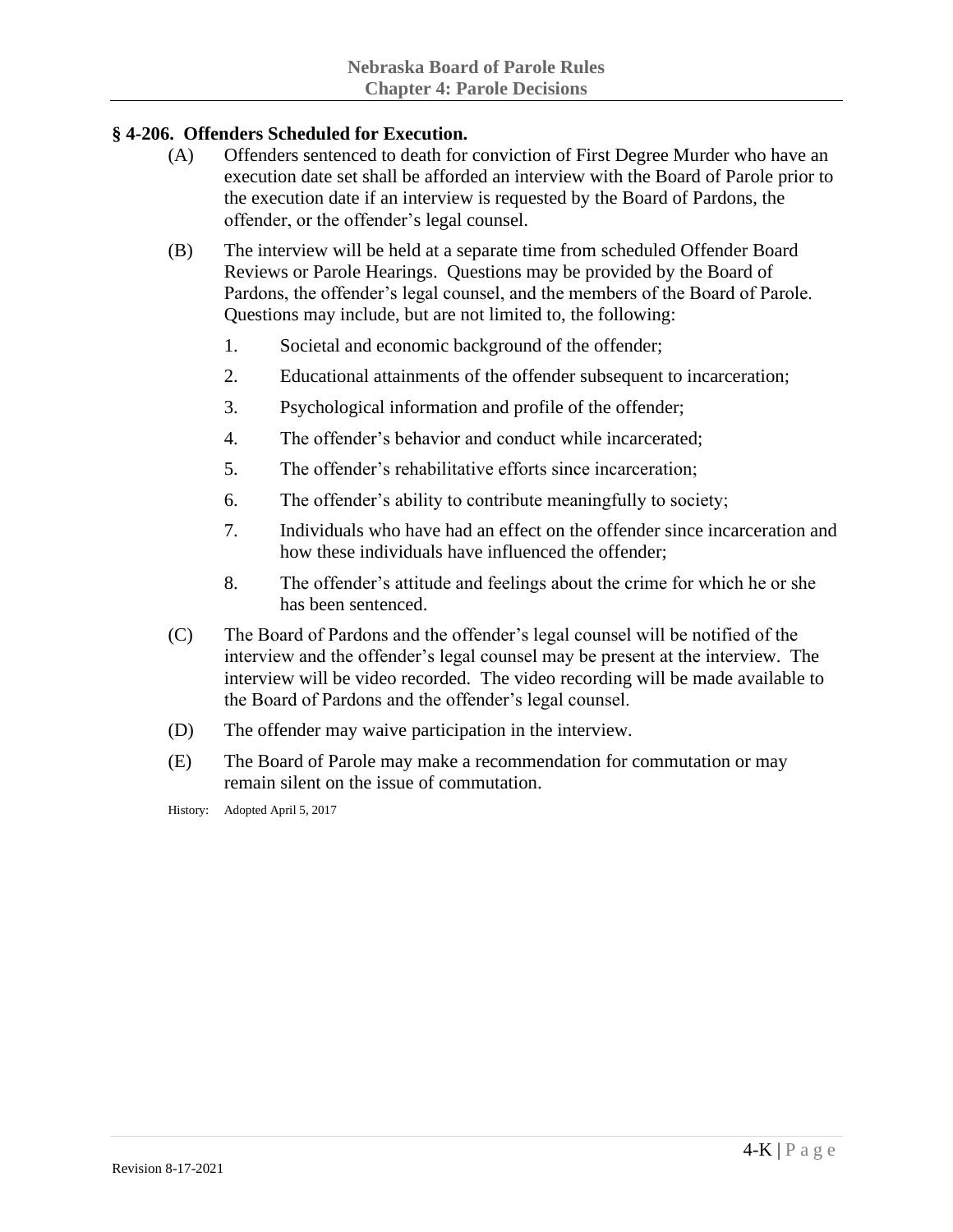# **§ 4-207. Offender Board Review Schedule.**

- (A) At the discretion of the Board, the Board may split into two (2) teams when the number of scheduled Offender Board Reviews exceeds 35 individuals at a single facility. The decision to split into teams for a single facility is based on the following factors: 1) Adequate number of Board members or designated individual(s) are present; 2) Availability of staff to assist in making an informal record of the reviews conducted; and 3) Availability of an additional room at the designated facility.
- (B) At the discretion of the Board, the Board may split into two (2) teams and conduct Offender Board Reviews at separate facilities on the same day. The decision to split into teams for separate facilities is based on the following factors: 1) Volume of Offender Board Reviews scheduled for a given month; 2) Availability of staff to assist in making an informal record of the reviews conducted; 3) Transportation needs; and 4) Availability of room(s) at the designated facilities.

History: Adopted April 5, 2017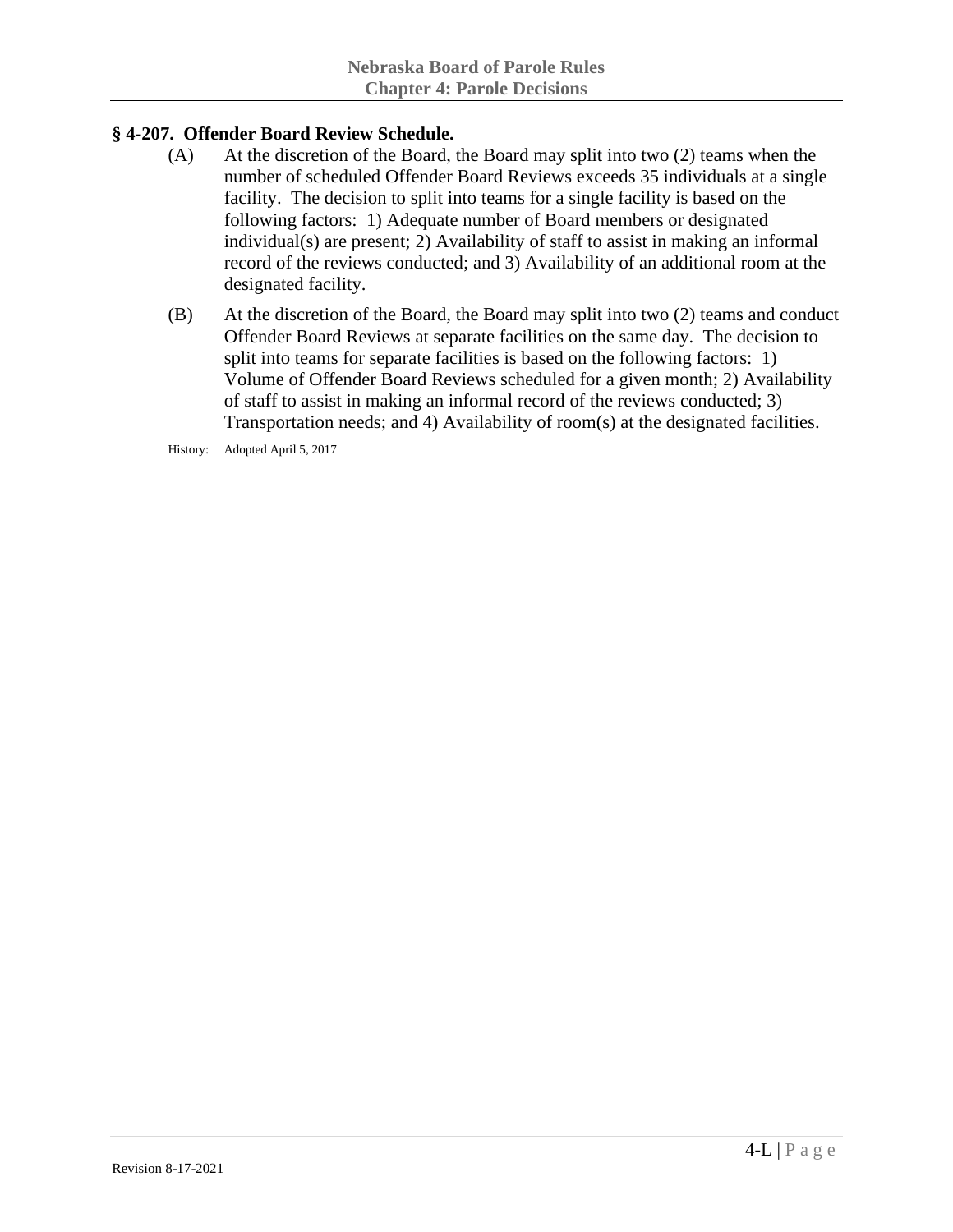## **§ 4-301. Parole hearing.**

- (A) If, in the opinion of the reviewers, the review indicates the offender is reasonably likely to be granted parole, and has a potential parole term of no less than one month, the Board of Parole shall schedule a public hearing before a majority of its members. The parole hearing will be set no sooner than 30 days from the time of review to allow the offender adequate time to develop an appropriate parole plan.
- (B) At the parole hearing, the offender may present evidence, call witnesses, and be represented by counsel.
- (C) Parole hearings shall be conducted in an informal manner, but a complete record of the proceedings shall be made and preserved.
- (D) The Board shall render its decision regarding the committed offender's release on parole within a reasonable time after the hearing. The decision shall be by a majority vote of the board. The decision shall be based on the entire record before the board, which shall include the opinion of the person(s) who conducted the review. The Board may inform the offender of its decision verbally at the time of the parole hearing with written notification to follow within 14 days.
- (E) If the Board denies parole, written notification listing the reasons for such denial and the recommendations for correcting deficiencies which cause the denial shall be given to the committed offender within thirty days following the hearing.
- (F) If the Board fixes the release date, such date shall not be more than six months from the date of the committed offender's parole hearing, or from the date of last reconsideration of his or her case, unless there are special reasons for fixing a later release date.
- (G) If the Board defers the case for later reconsideration, the committed offender shall be afforded a parole review at least once a year until a release date is fixed. The Board may order a reconsideration or a rehearing of the case at any time. A parole hearing may be deferred at the discretion of the Board.
- (H) Parole hearings are open to the public pursuant to the Open Meetings Act.
- (I) An offender may waive the opportunity to appear and participate in his or her parole hearing. A waiver form developed by the Board of Parole and signed by the offender is required. Once an offender has voluntarily signed a waiver form, the offender will not appear before the Board for a parole hearing. If an offender wishes to withdraw his or her waiver, a written request must be submitted to the Board at least 14 days prior to the scheduled parole hearing.

STATUTORY REFERENCE: NEB. REV. STAT. § 83-1,111

History: Adopted September 22, 2016 Amended April 24, 2018 Amended October 23, 2018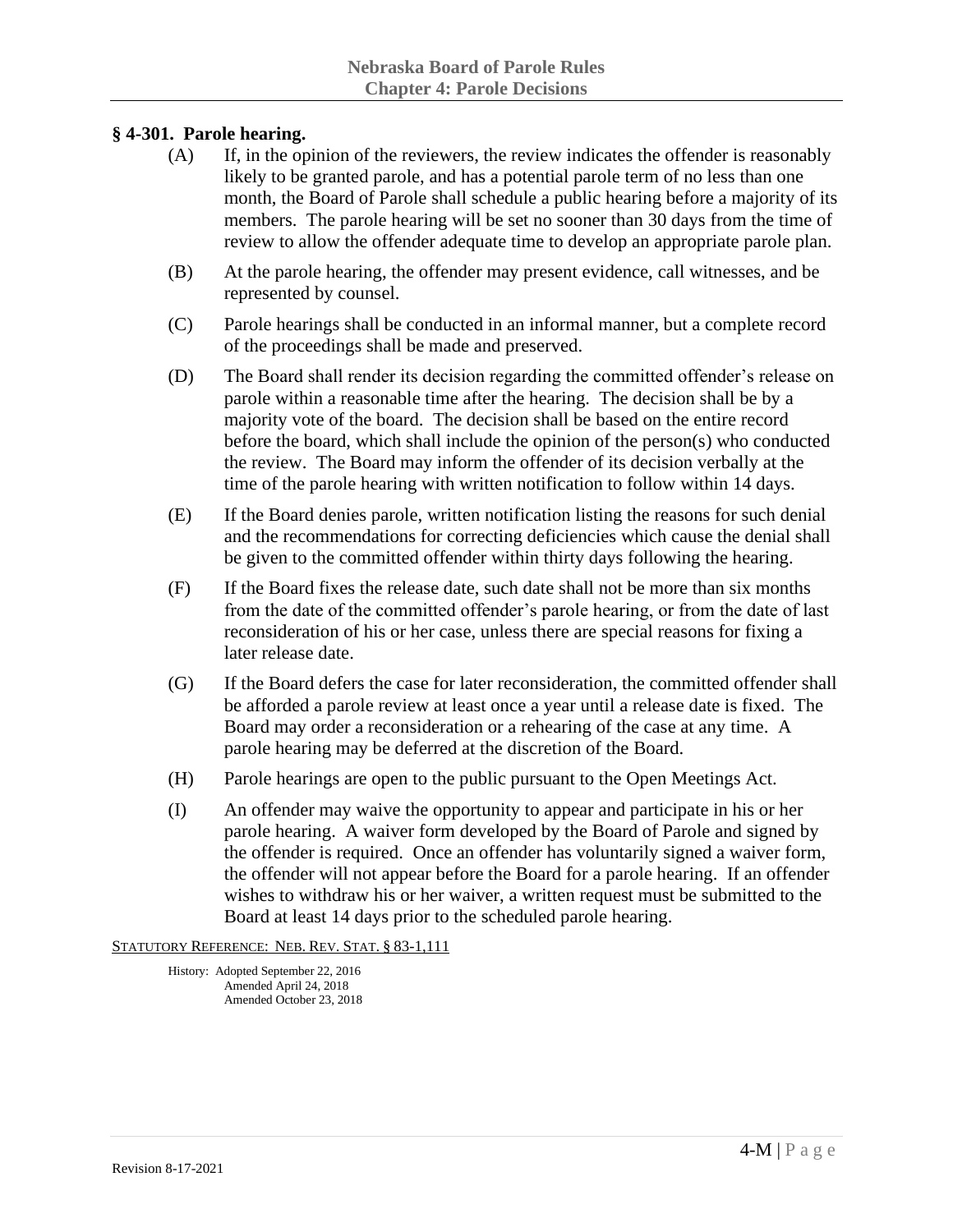# **§ 4-302. Notice of Parole hearing.**

- (A) Public notice of scheduled parole hearings shall be provided to the following at least 15 days prior to the date of the scheduled hearing: (1) county attorney's office of the sentencing court; (2) official county newspaper of the sentencing court; (3) law enforcement agencies involved in the investigation, arrest, or court proceedings of the offender; (4) victim and witness units; (5) national wire services; (6) Director of the Department of Correctional Services; and (6) any other members of the public who has requested notification.
- (B) The legal Notice of Hearing and parole hearing roster will be kept continually current and will be available for inspection at the Board of Parole offices and also on the Board's website.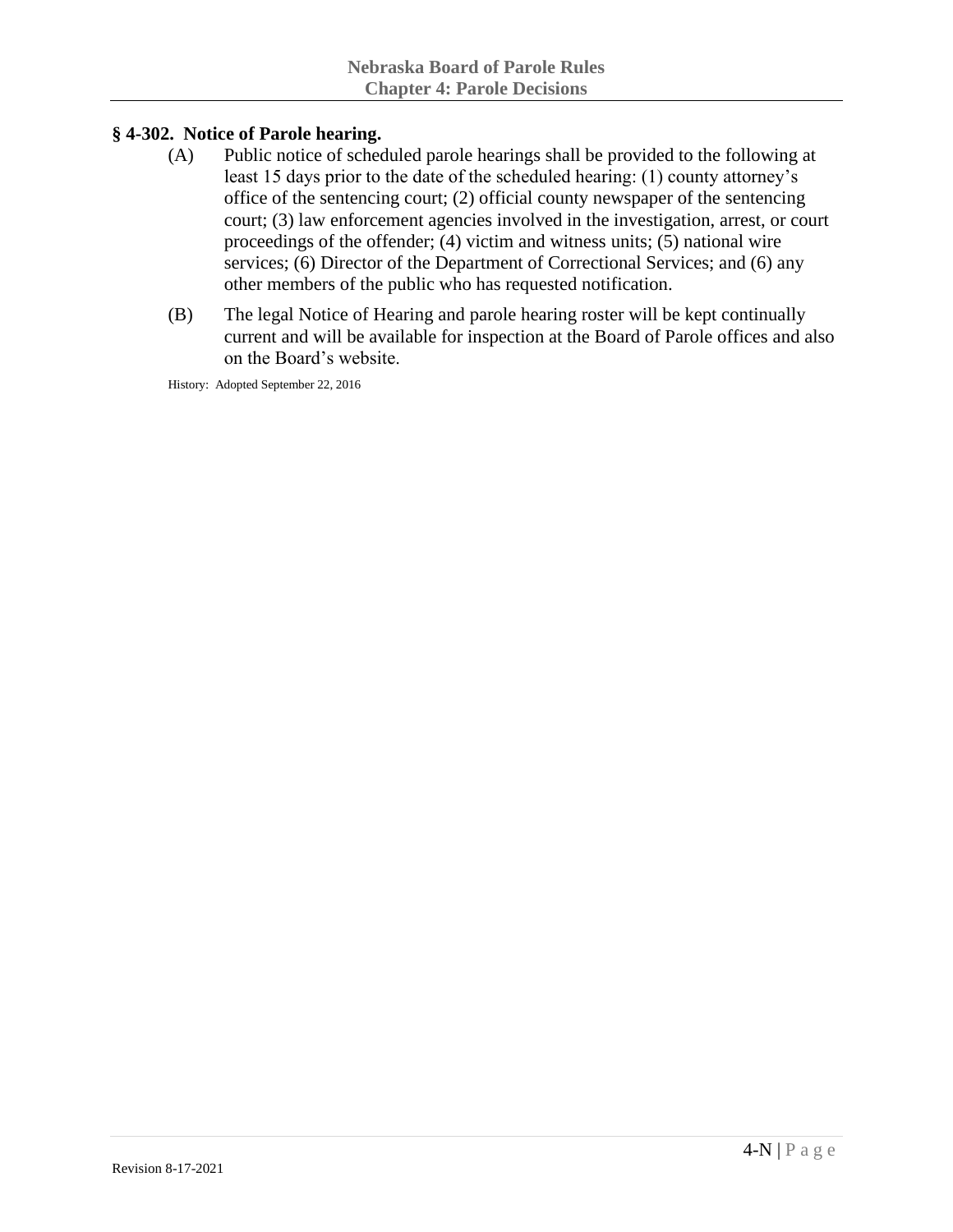# **§ 4-303. Parole plan.**

- (A) Each committed offender eligible for parole shall, in advance of his or her parole hearing, have a parole plan in accordance with the rules of the Board of Parole. Whenever the board determines that it will facilitate the parole hearing, it may furnish the offender with any information and records to be considered by it at the hearing.
- (B) The process for formulating a parole plan must commence at least 90 days before the offender's parole hearing.
- (C) The parole plan shall include, but is not limited to, the residence at which the offender plans to live, plans for employment or seeking out gainful employment, and the programming in which the offender will participate and complete while on parole.
- (D) An offender shall be permitted to advise with any person whose assistance he or she desires, including his or her own legal counsel, in preparing for a hearing before the Board of Parole.

STATUTORY REFERENCE: NEB. REV. STAT. § 83-1,112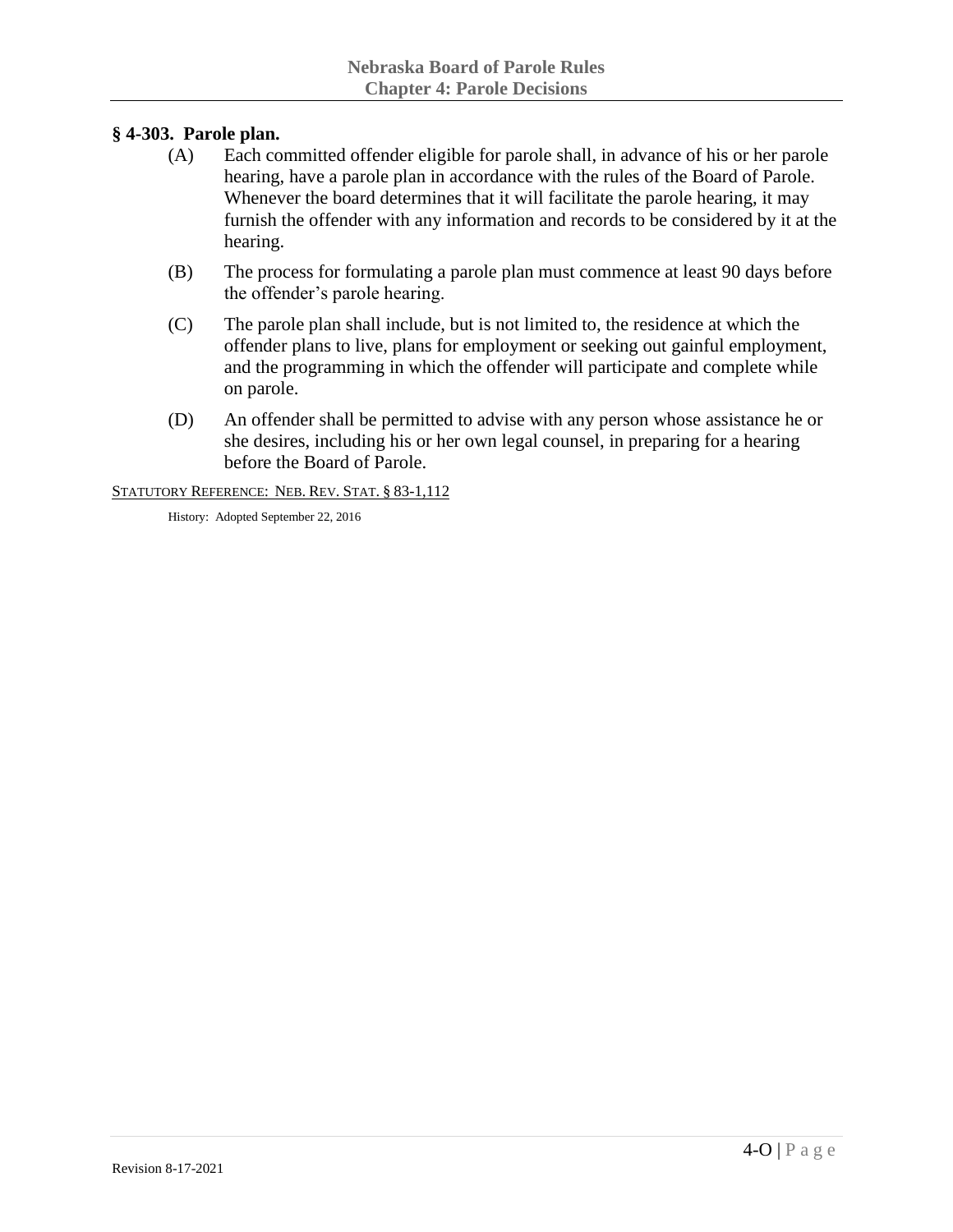#### **§ 4-304. Access to offender and reports.**

The Board of Parole and its employees shall have access at all reasonable times to any committed offender over whom the Board may have jurisdiction and shall have means provided for communication with and observing the committed offender. The Board shall be furnished such reports as it may require concerning the conduct and character of any committed offender and any other information deemed pertinent by the Board in determining whether a committed offender should be paroled.

STATUTORY REFERENCE: NEB. REV. STAT. § 83-1,113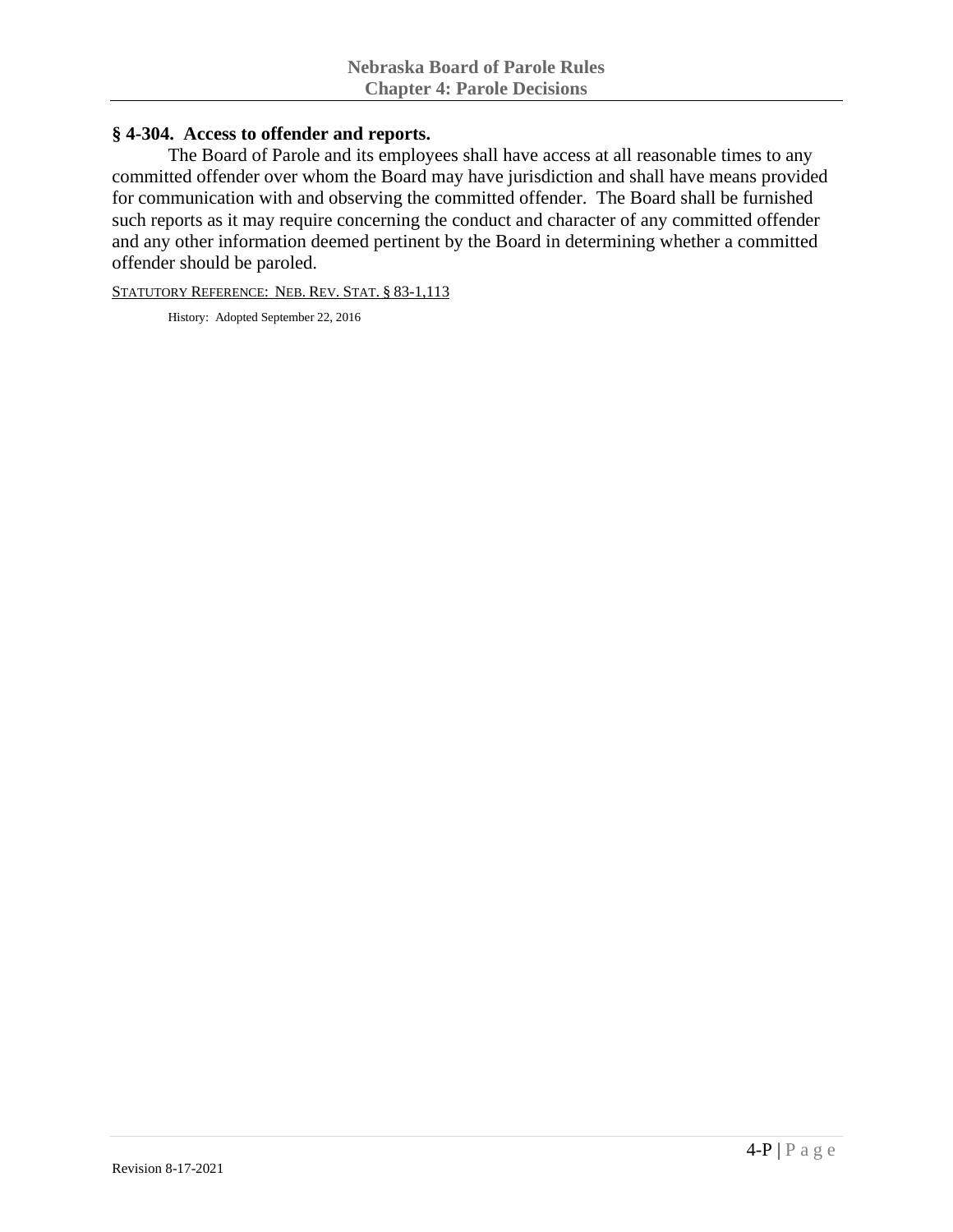# **§ 4-305. Parole proceedings under the Interstate Corrections Compact.**

Any hearing or hearings to which an inmate confined pursuant to this Compact may be entitled by the laws of the sending state may be had before the appropriate authorities of the sending State, or of the receiving State, if authorized by the sending State. The receiving State shall provide adequate facilities for such hearings as may be conducted by the appropriate officials of a sending State. In the event such hearing or hearings are had before officials of the receiving State, the governing law shall be that of the sending State and a record of the hearing or hearings as prescribed by the sending State shall be made. Said record together with any recommendations of the hearing officials shall be transmitted forthwith to the official or officials before whom the hearing would have been had if it had taken place in the sending State. In any and all proceedings had pursuant to the provisions of this subdivision, the officials of the receiving State shall act solely as agents of the sending State and no final determination shall be made in any matter except by the appropriate officials of the sending State.

STATUTORY REFERENCE: NEB. REV. STAT. § 29-3401, ART. IV (F).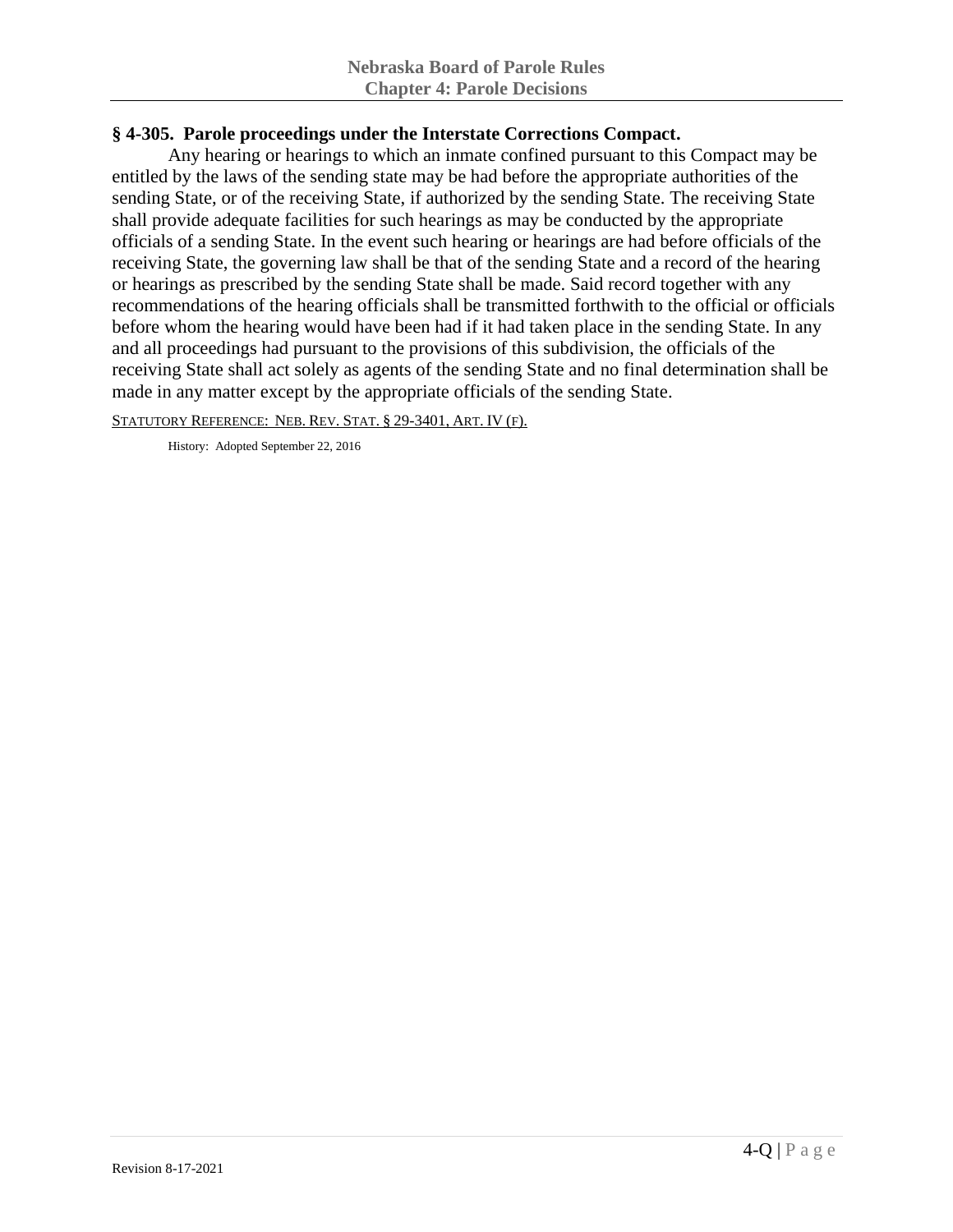# **§ 4-401. Parole decisions, factors considered.**

- (A) In making its determination regarding a committed offender's release on parole, the Board shall give consideration to is decision guidelines as set forth in its rules and regulations and shall take into account each of the following factors:
	- 1. The offender's personality, including his or her maturity, stability, and sense of responsibility and any apparent development in his or her personality which may promote or hinder his or her conformity to law;
	- 2. The adequacy of the offender's parole plan;
	- 3. The offender's ability and readiness to assume obligations and undertake responsibilities;
	- 4. The offender's intelligence and training;
	- 5. The offender's family status and whether he or she has relatives who display an interest in him or her or whether he or she has other close and constructive associations in the community;
	- 6. The offender's employment history, his or her occupational skills, and the stability of his or her past employment;
	- 7. The type of residence, neighborhood, or community in which the offender plans to live;
	- 8. The offender's past use of narcotics or past habitual and excessive use of alcohol;
	- 9. The offender's mental or physical makeup, including any disability or handicap which may affect his or her conformity to law, however, in making its parole decisions, the Board does not discriminate on the basis of any disability or handicap that will not affect an individual's conformity to law;
	- 10. The offender's prior criminal record, including the nature and circumstances, dates, and frequency of previous offenses;
	- 11. The offender's attitude toward law and authority;
	- 12. The offender's conduct in the facility, including particularly whether he or she has taken advantage of the opportunities for self-improvement, whether he or she has been punished for misconduct within six months prior to his or her hearing or reconsideration for parole release, whether any reductions of term have been forfeited, and whether such reductions have been restored at the time of hearing or reconsideration;

Reports regarding the offenders conduct in the facility as stated above shall be accessible to the Board through NICaMS / PIMS and shall be kept current for each offender who is scheduled for review and has not waived his or her appearance.

13. The offender's behavior and attitude during any previous experience of probation or parole and how recent such experience is;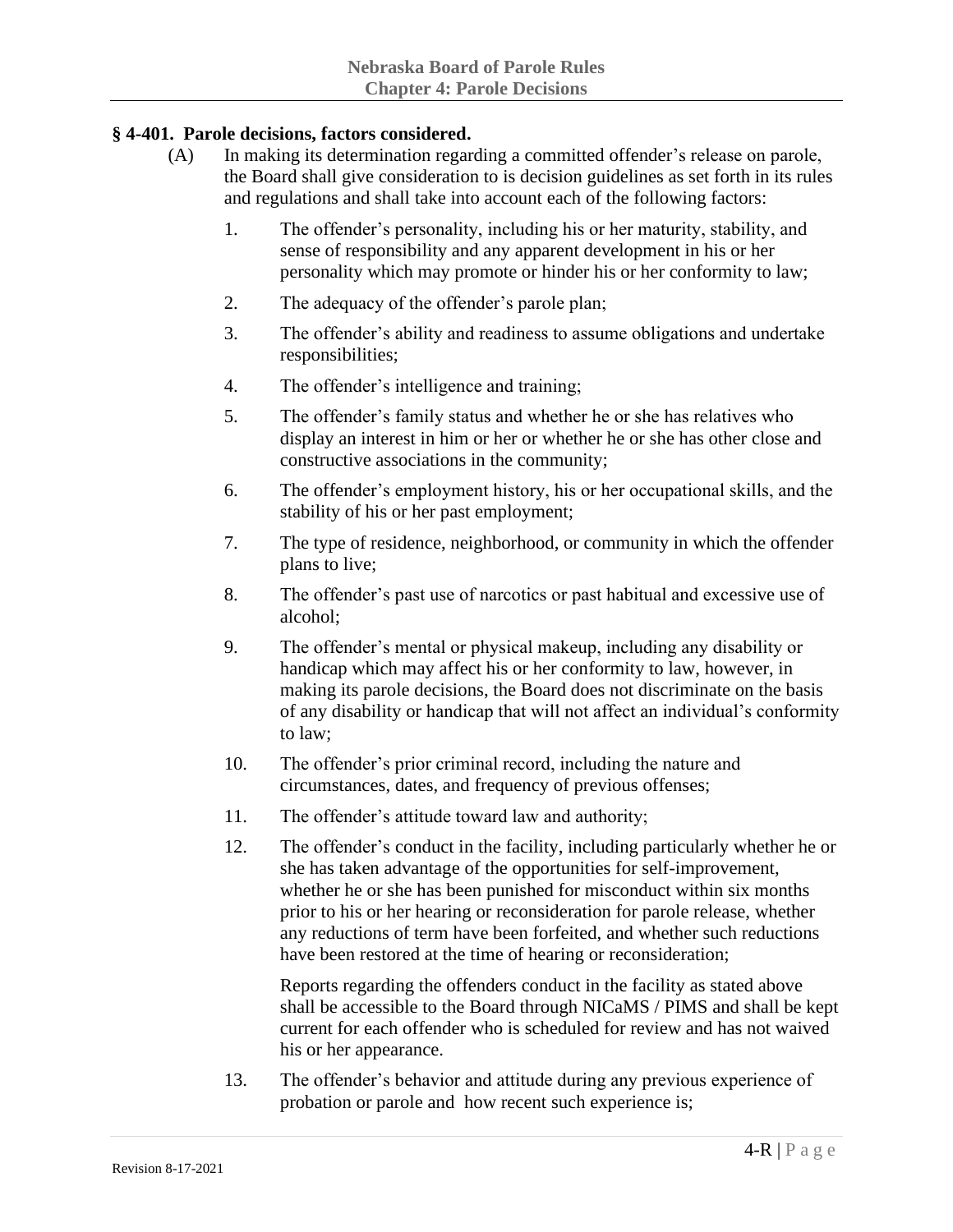- 14. The risk and needs assessment completed pursuant to section 83-192; and
- 15. Any other factors the Board determines to be relevant.
- (B) Before making a determination regarding a committed offender's release on parole, the Board of Parole shall consider the following:
	- 1. A report prepared by the institutional caseworkers relating to his or her personality, social history, and adjustment to authority, and including any recommendations which the staff of the facility make;
	- 2. All official reports of his or her prior criminal record, including reports and records of earlier probation and parole experiences;
	- 3. The presentence investigation report;
	- 4. Recommendations regarding his or her parole made at the time of sentencing by the sentencing judge;
	- 5. The reports of any physical, mental, and psychiatric examinations of the offender, including all handicap and disability information collected by or contained in the records maintained by the Department;
	- 6. Any relevant information which may be submitted by the offender, his or her attorney, the victim of his or her crime, or other persons;
	- 7. The risk and needs assessment completed pursuant to section 83-192; and
	- 8. Such other relevant information concerning the offender as may be reasonably available.
	- 9. If an offender incurs a Class I Drug / Intoxicant Abuse misconduct report after being scheduled for a parole hearing, the Department of Correctional Services' substance abuse staff shall review the facts surrounding the misconduct report and shall submit a report to the Board at least one (1) week prior to the scheduled parole hearing, setting forth any additional treatment recommendations of the staff. In the event the report is not timely received by the Board, the offender's parole hearing shall be deferred for one (1) month and rescheduled accordingly so that the Board has adequate time to review the report.
	- 10. If an offender is scheduled for a parole hearing and incurs a misconduct report for escape, the offender's parole shall be denied and will be reset to review status.

#### STATUTORY REFERENCE: NEB. REV. STAT. §§ 83-1,114 AND 83-1,115

History: Adopted September 22, 2016 Amended October 23, 2018 Amended May 21, 2019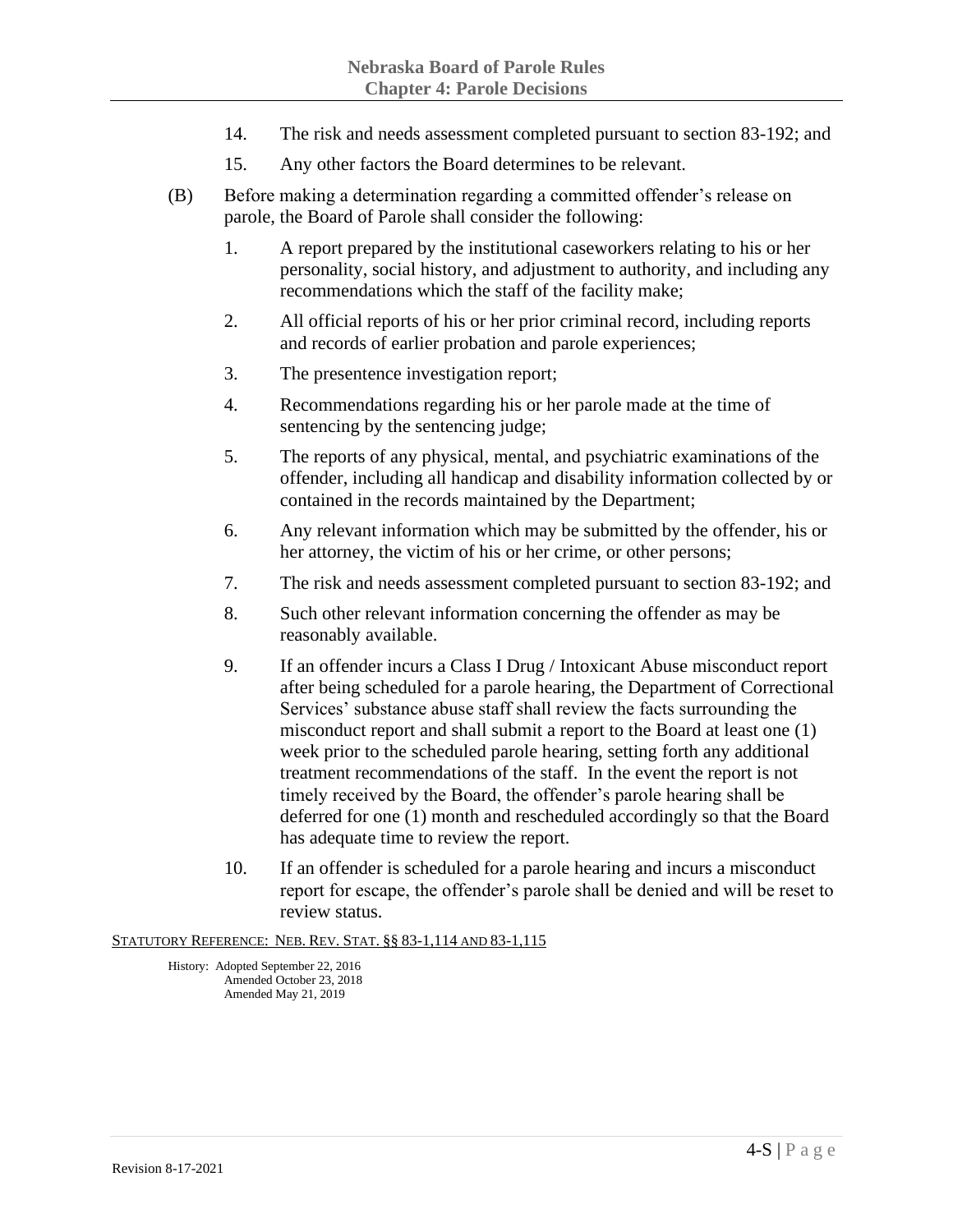### **§ 4-402. Parole of Foreign Nationals.**

- (A) Offenders who hold citizenship status in a foreign country are not precluded from parole consideration. Foreign nationals may be paroled to the offender's country of citizenship with the offender's consent.
- (B) Offenders who hold citizenship in a foreign country may also be paroled to a Federal Immigration Detainer with the Federal Government whereby the offender could be deported.
- (C) The Board of Parole will impose appropriate special conditions for offenders who parole to a foreign country or to a Federal Immigration Detainer.
	- 1. Parole to Immigration Detainer. The following special condition of parole shall be listed on the parole certificate if a residence pending deportation proceedings is approved: "After being removed from the United States pursuant to a Warrant of Deportation, you are not to be found in the United States without received the consent of the Attorney General of the United States to reapply for admission to the United States. If you are found in the United States without the proper consent, it will constitute a violation of parole and may result in your return to the State of Nebraska to complete your sentence."
	- 2. Parole to Deportation. The following special condition of parole shall be listed on the parole certificate for an offender who is being paroled for deportation only: "The Board of Parole is paroling you on the premise that you will be deported to the country listed on your certificate. If for any reason you are not deported, or are found in the United States after deportation, it will constitute a violation of parole and may result in your return to the State of Nebraska to complete your sentence."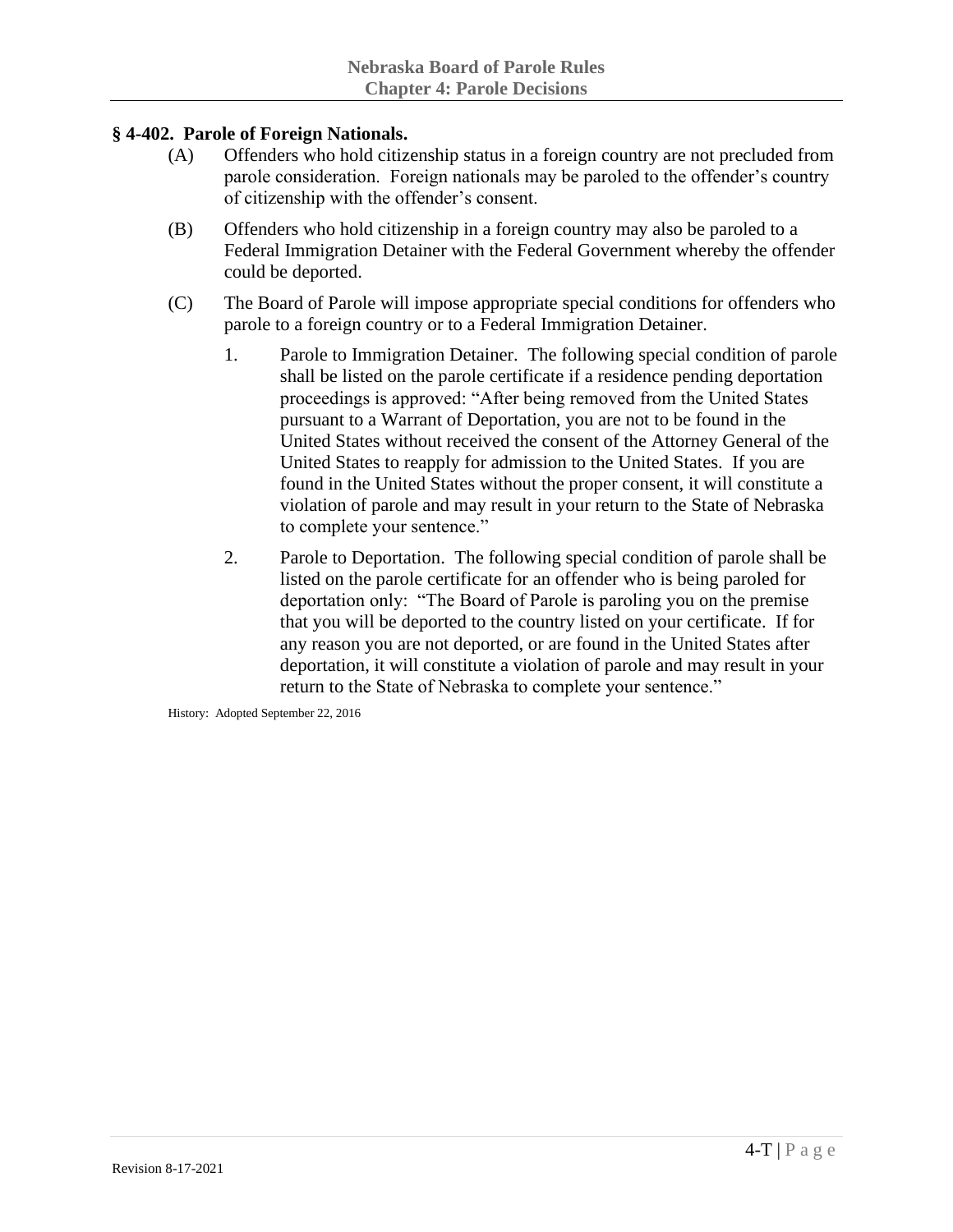## **§ 4-403. Decision Guidelines.**

- (A) Commencing April 1, 2017, the Board will use the Decision Guidelines Form (Appendix A) in connection with all Key reviews and parole hearings. The Decision Guidelines Form and process was developed by the Board members in consultation with the Council for State Government. The Decision Guidelines incorporate the following weighted factors: offense severity; risk needs assessment performed by the Department; participation in core risk-reducing programming offered by the Department; institutional behavior; and Board member discretion as allowed under Neb. Rev. Stat. § 83-1,114.
- (B) It is the Board's policy that if an offender refuses to participate in the Decision Guidelines process, he or she will not be considered for parole. The offender's refusal to participate in the Decision Guidelines process will be documented and kept in the offender's file.
- (C) An offender's Decision Guidelines score shall be strictly confidential unless disclosure of it is ordered by the court for good cause shown.

STATUTORY REFERENCE: NEB. REV. STAT. §§ 83-1,100.03

History: Adopted September 22, 2016 Amended March 7, 2017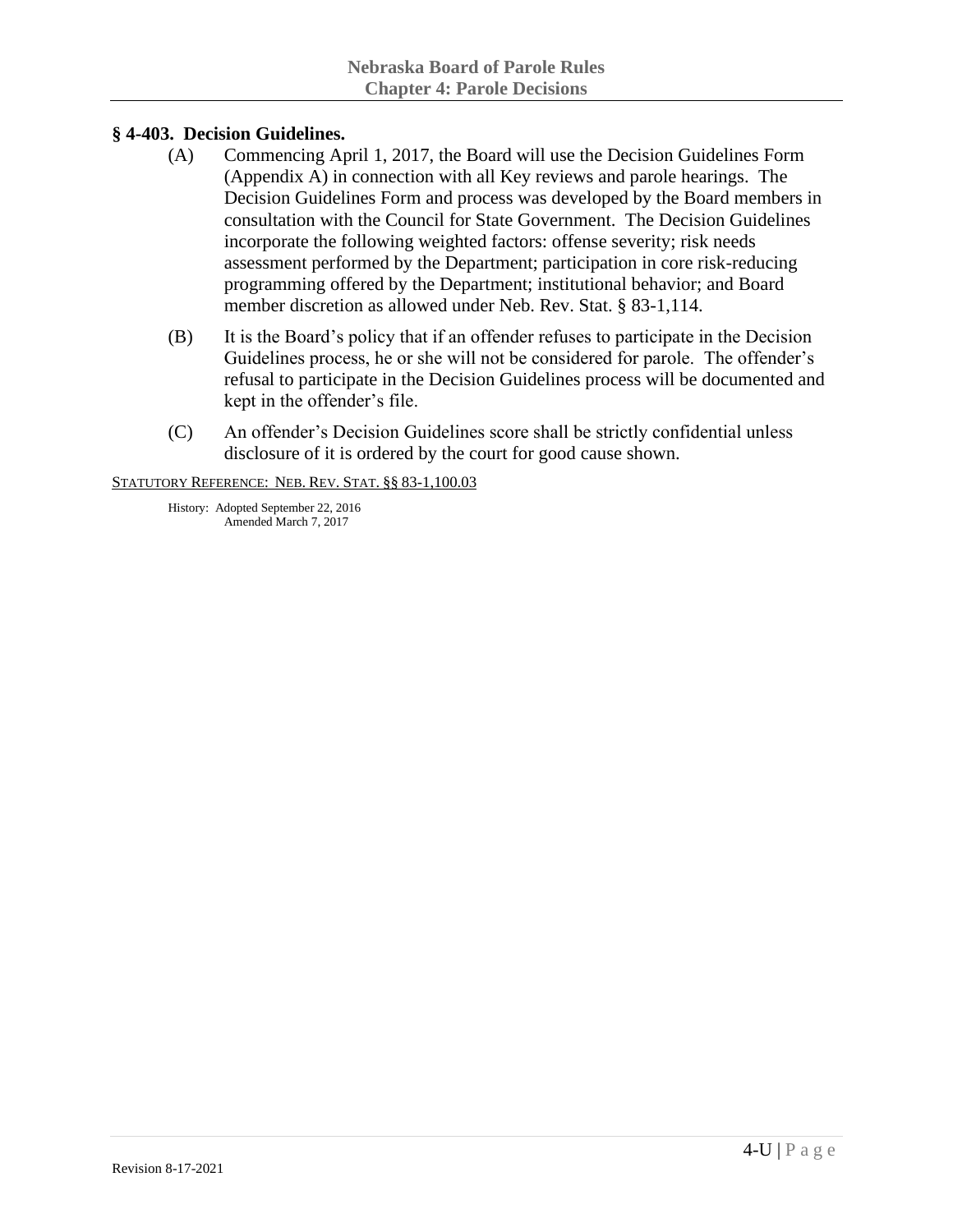# **§ 4-404. Parole eligibility for offenders with multiple driving under the influence violations.**

The Board shall require any person who is incarcerated pursuant to subdivision (9) or (10) of Neb. Rev. Stat. § 60-6,197.03 to complete all diagnostic evaluations provided by the department and all programming required by the department prior to being considered eligible for parole. If the programming required by the department cannot be completed during the person's period of incarceration but can be provided in the community, and the board in its discretion believes the incarcerated person will participate in programming available in the community, the board may waive the programming requirement of this section and, as a condition of parole, require that such programming be completed by the person during his or her parole term.

STATUTORY REFERENCE: NEB. REV. STAT. § 83-1,112.01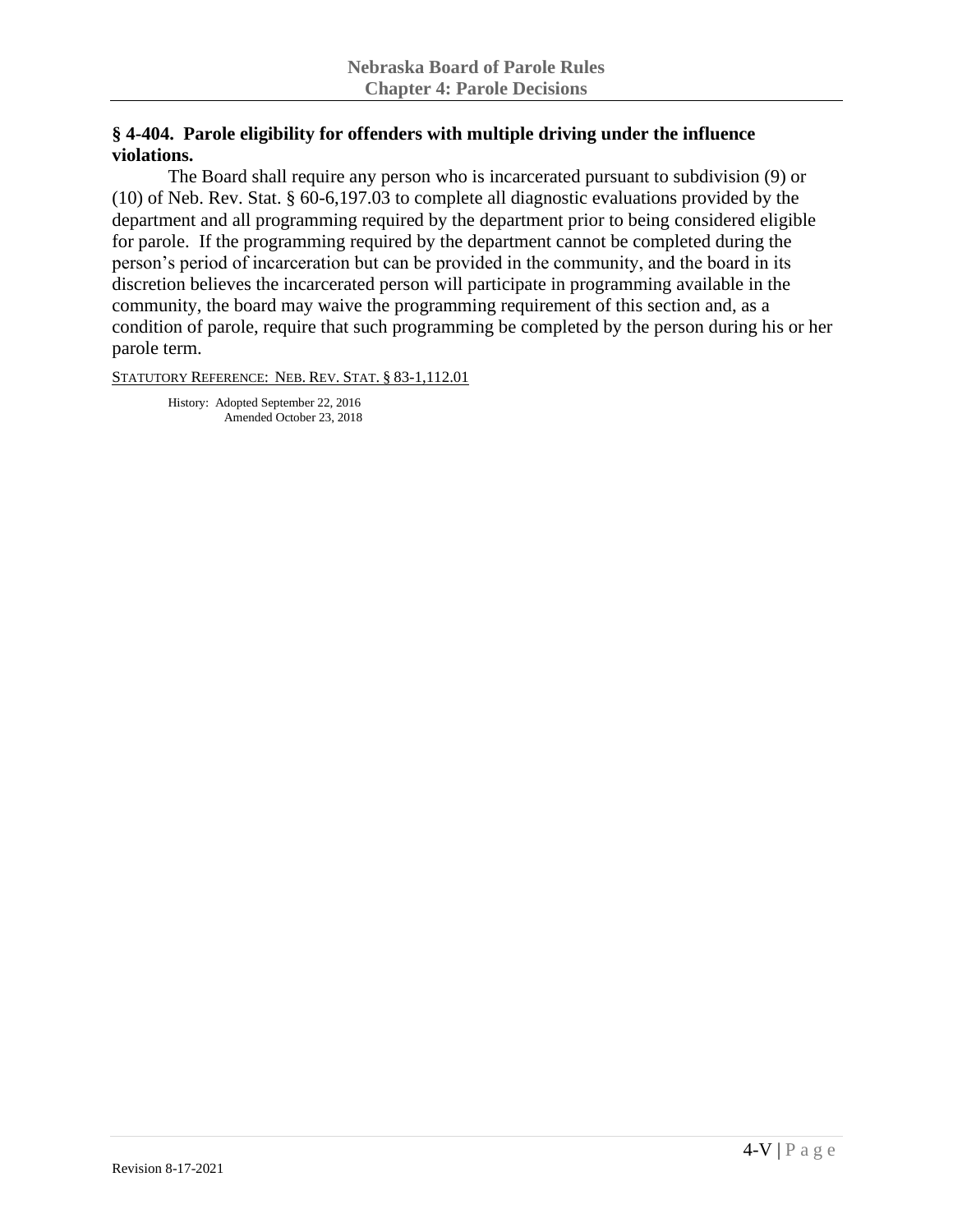#### **§ 4-405. Deferment of Parole.**

Whenever the Board of Parole considers the release of a committed offender who is eligible for release on parole, it shall order his or her release unless it is of the opinion that his or her release should be deferred because:

- (A) There is a substantial risk that he or she will not conform to the conditions of parole;
- (B) His or her release would depreciate the seriousness of his or her crime or promote disrespect for law;
- (C) His or her release would have a substantially adverse effect on institutional discipline; or
- (D) His or her continued correctional treatment, medical care, or vocational or other training in the facility will substantially enhance his or her capacity to lead a lawabiding life when released at a later date.

STATUTORY REFERENCE: NEB. REV. STAT. § 83-1,114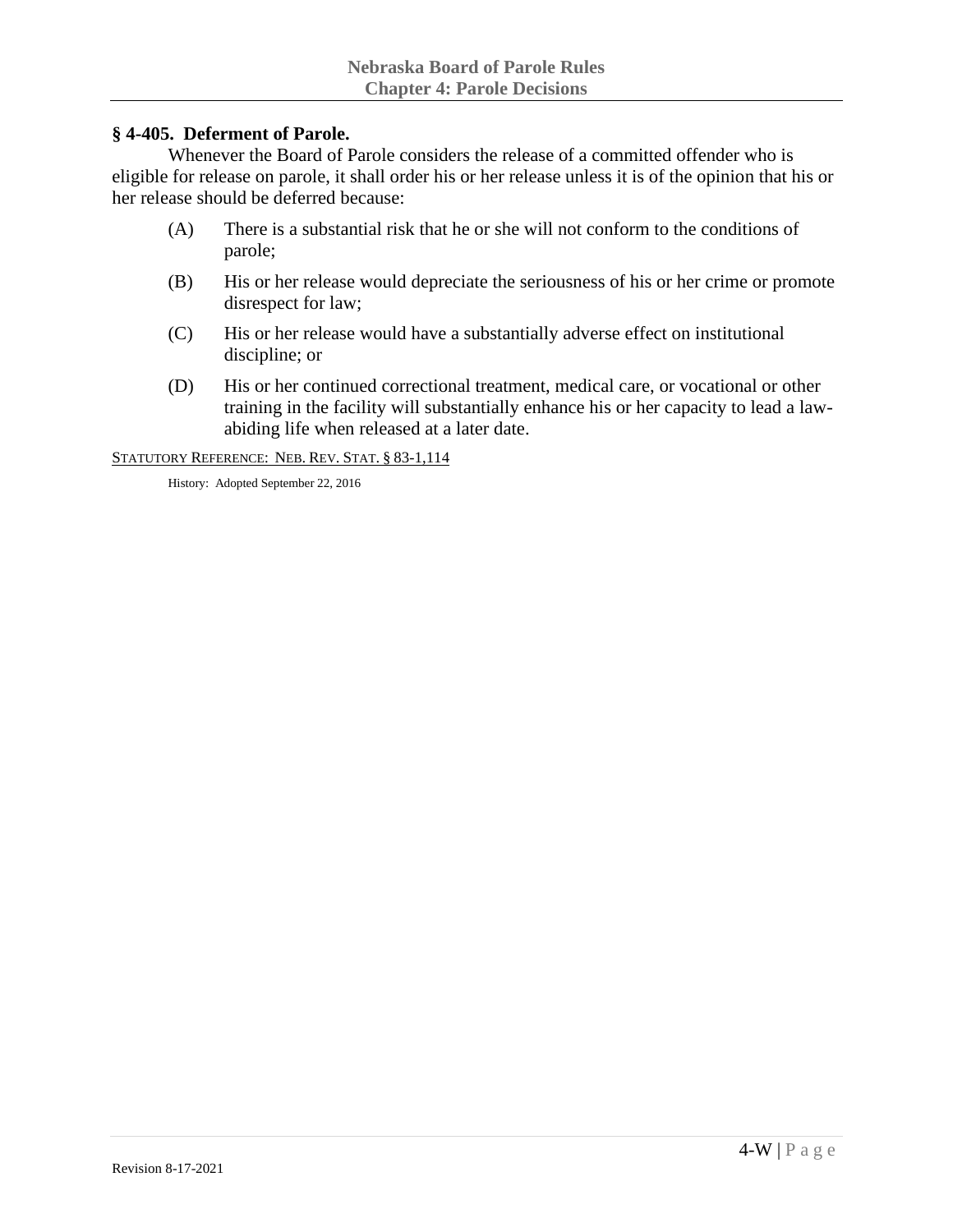### **§ 4-406. Rescinding Parole.**

An offender who has been paroled with a future effective date may have his or her parole rescinded if the Board of Parole receives information that contradicts the offender's approved parole plan or if the offender is the subject of institutional misconduct reports. The Board shall hold a rescission hearing to discuss any new facts or circumstances at which the offender is entitled to personally appear. If the Board decides to rescind the offender's parole, the offender shall remain in custody, or be immediately taken into custody by the Department of Correctional Services.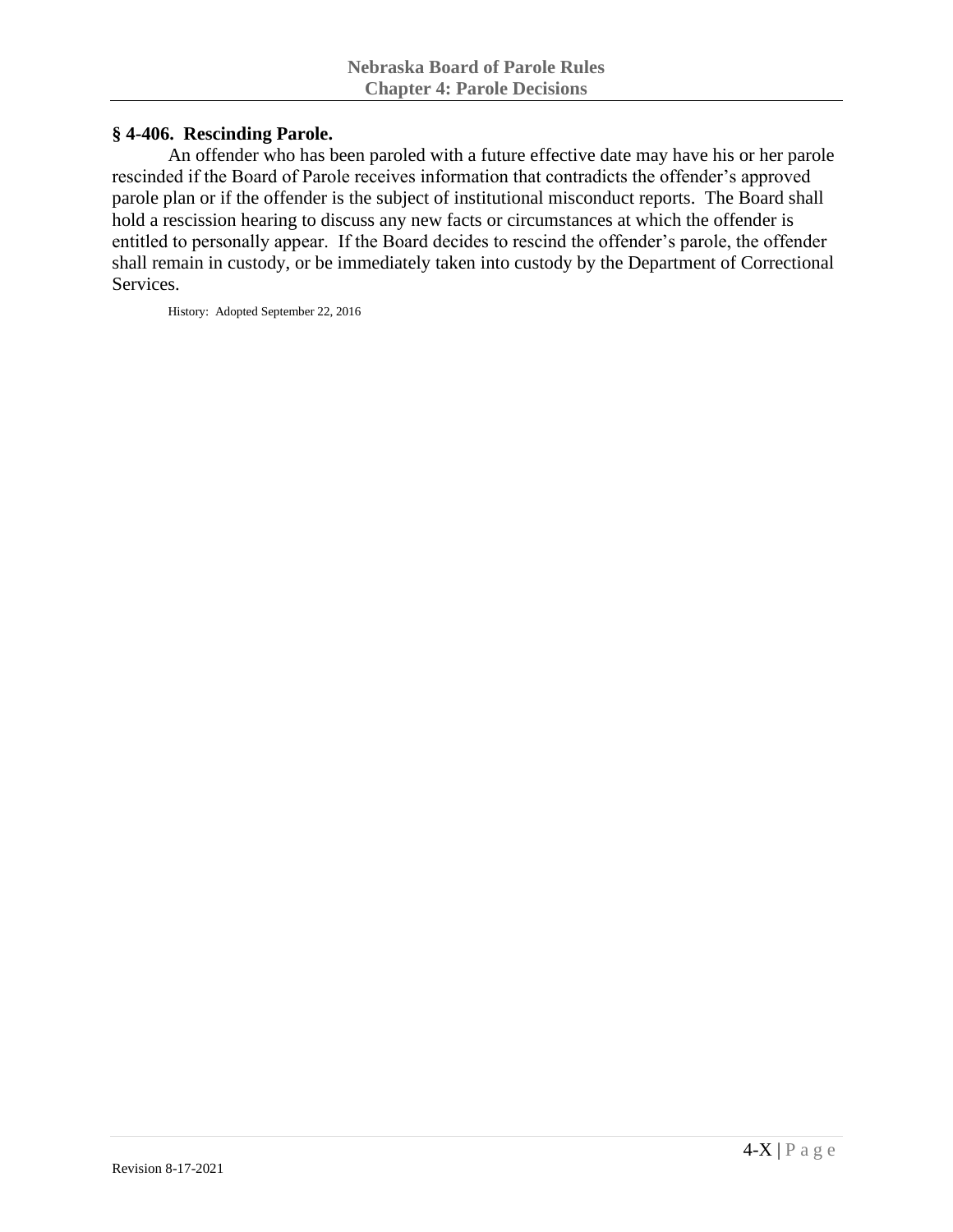## **§ 4-407. Request for Rehearing.**

- (A) Applicability. Requests for Rehearing are limited to Parole Hearing and Review of Parole Hearing decisions. Offender Board Reviews are not subject to appeal.
- (B) Procedure.
	- 1. An offender may request a rehearing by submitting a written request within seven (7) business days after the original hearing.
	- 2. The Board will deliver its decision on whether to grant or deny a rehearing in writing within 30 days after receipt of the offender's request.
	- 3. If the Board decides to grant a rehearing for the offender, the offender's case will be set for rehearing within 60 days.
- (C) Petition in Error.

There is currently no provision in the Nebraska Revised Statutes providing for an extension of time in which to file a petition in error sufficient to confer jurisdiction in the Nebraska State Courts if an offender desires to pursue such course of action.

History: Deferred April 5, 2017 Adopted May 2, 2017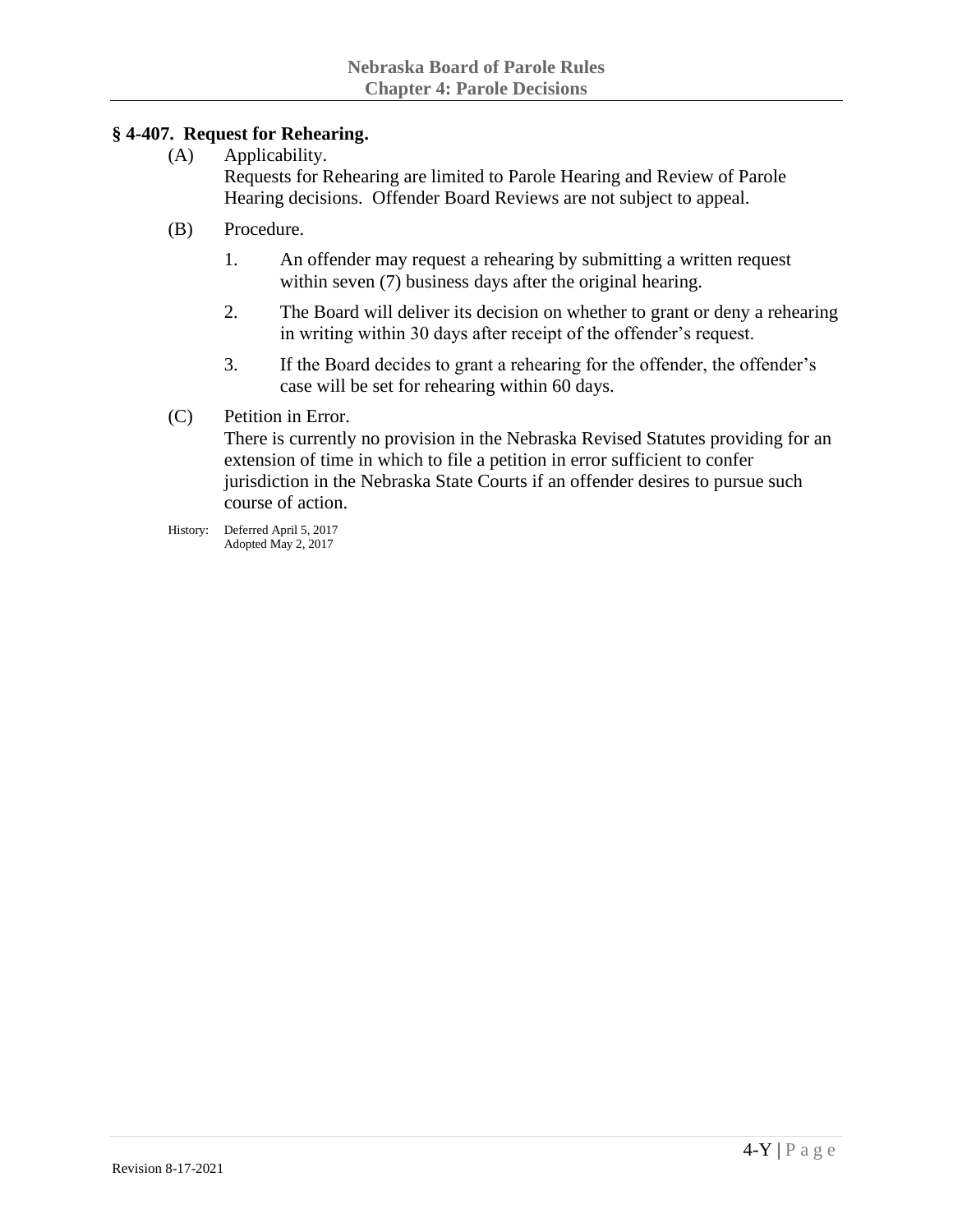# **§ 4-501. Parole conditions set by the Board.**

- (A) When a committed offender is released on parole, the Board shall require as a condition of parole that the offender refrain from engaging in criminal conduct and may require the offender to submit to periodic testing for drug and alcohol use. The Board may also require, either at the time of the offender's release on parole or at any time while the offender remains on parole, that the offender conform to any of the following conditions:
	- 1. Meet specified family responsibilities;
	- 2. Devote himself or herself to an approved employment;
	- 3. Remain in the geographic limits fixed in the certificate of parole unless granted written permission to leave such limits;
	- 4. Report, as directed, to his or her district parole officer;
	- 5. Reside at the place fixed in the certificate of parole and notify his or her district parole officer of any change in address or employment;
	- 6. Submit himself or herself to available medical, psychological, psychiatric, or other treatment;
	- 7. Refrain from associating with persons known to him or her to be engaged in criminal activities, or without permission of his or her district parole officer, with persons known to him or her to have been convicted of a crime; and
	- 8. Satisfy any other conditions specially related to the cause of his or her offense and not unduly restrictive of his or her liberty or conscience, which are known as special conditions.
- (B) Parolees shall not participate in any activity with any law enforcement agency to act as a confidential informant, undercover agent, or employee. This special condition applies to all parolees within the State of Nebraska and extends to any Interstate Compact state to where a parolee may be approved to serve his or her parole term.
- (C) During the course of the parole hearing, the offender will be questioned as to whether he or she understands the general, specific, and special conditions of parole. Individuals will also be informed that release on parole shall not occur on a weekend or State-recognized holiday.
- (D) Before release on parole, a parolee shall be provided with a certificate of parole setting forth the conditions of parole, which must be signed by the parolee indicating his or her agreement to the conditions. If the parolee is unable to read the certificate, the certificate will be read to him or her prior to the parolee affixing his or her signature.

STATUTORY REFERENCE: NEB. REV. STAT. § 83-1,116

History: Adopted September 22, 2016 Amendment Adopted May 22, 2018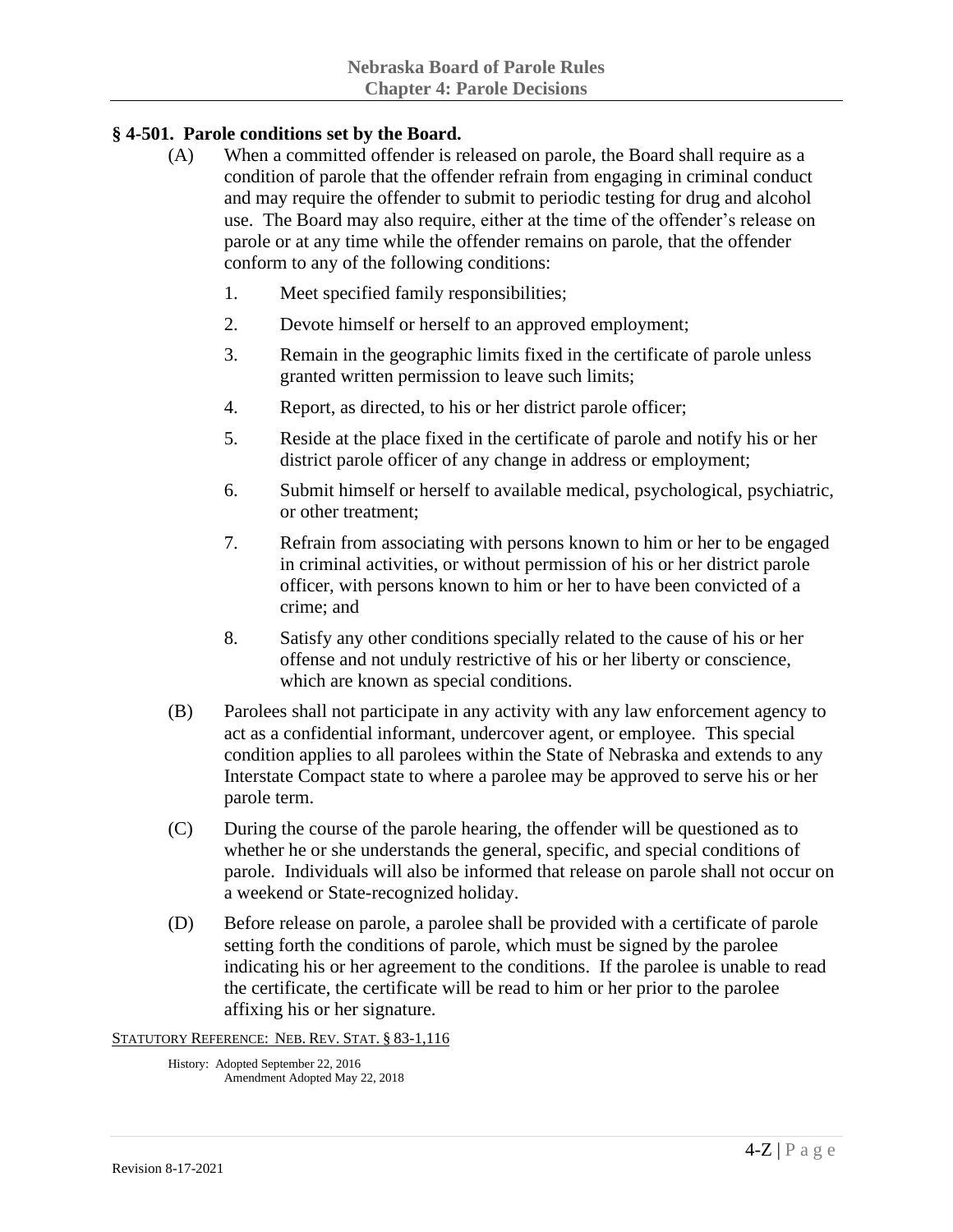### **§ 4-502. Conditions regarding residence during parole.**

The Board of Parole may in appropriate cases require a parolee, as a condition of parole, either at the time of his or her release on parole or at any time while he or she remains under parole supervision, to reside in a community guidance center, boarding facility, halfway house, hospital, or other special residence facility, for such period and under such supervision or treatment as the board may deem appropriate.

STATUTORY REFERENCE: NEB. REV. STAT. § 83-1,117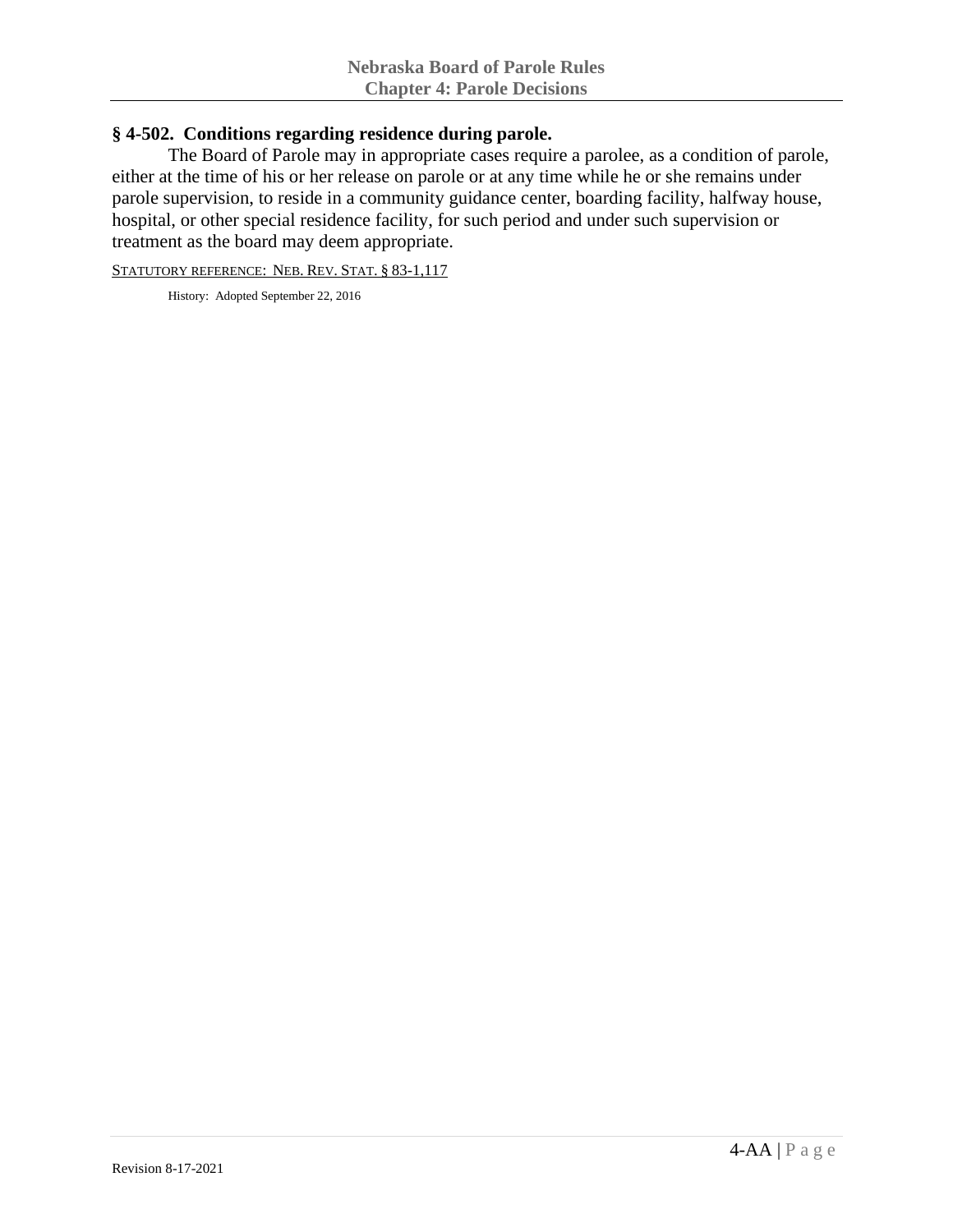# **§ 4-503. Parole program plan.**

- (A) Within thirty days after any committed offender has been paroled, all available information regarding such parolee shall be reviewed and a case plan document shall be drawn up and approved by the Division of Parole Supervision. The document shall specifically describe the approved case plan and the specific goals the division expects the parolee to achieve. The document shall also contain a realistic schedule for completion of the approved case plan. The approved case plan shall be developed with the active participation of the parolee. During the term of parole, the parolee shall comply with the approved case plan and the division shall provide programs to allow compliance by the parolee with the approved case plan. Programming may include, but is not limited to:
	- 1. Academic and vocational education;
	- 2. Substance abuse treatment;
	- 3. Mental health and psychiatric treatment, including criminal personality programming;
	- 4. Constructive, meaningful work programs;
	- 5. Community service programs; and
	- 6. Any other program deemed necessary and appropriate by the division.
- (B) A modification in the approved case plan may be made to account for the increased or decreased abilities of the parolee or the availability of any program. Any modification shall be made only after notice is given to the parolee. Intentional failure to comply with the approved case plan by any parolee as scheduled for any year, or pro rata part thereof, shall cause disciplinary action to be taken by the division resulting in the forfeiture of up to a maximum of three months' good time for the scheduled year.

STATUTORY REFERENCE: NEB. REV. STAT. § 83-1,107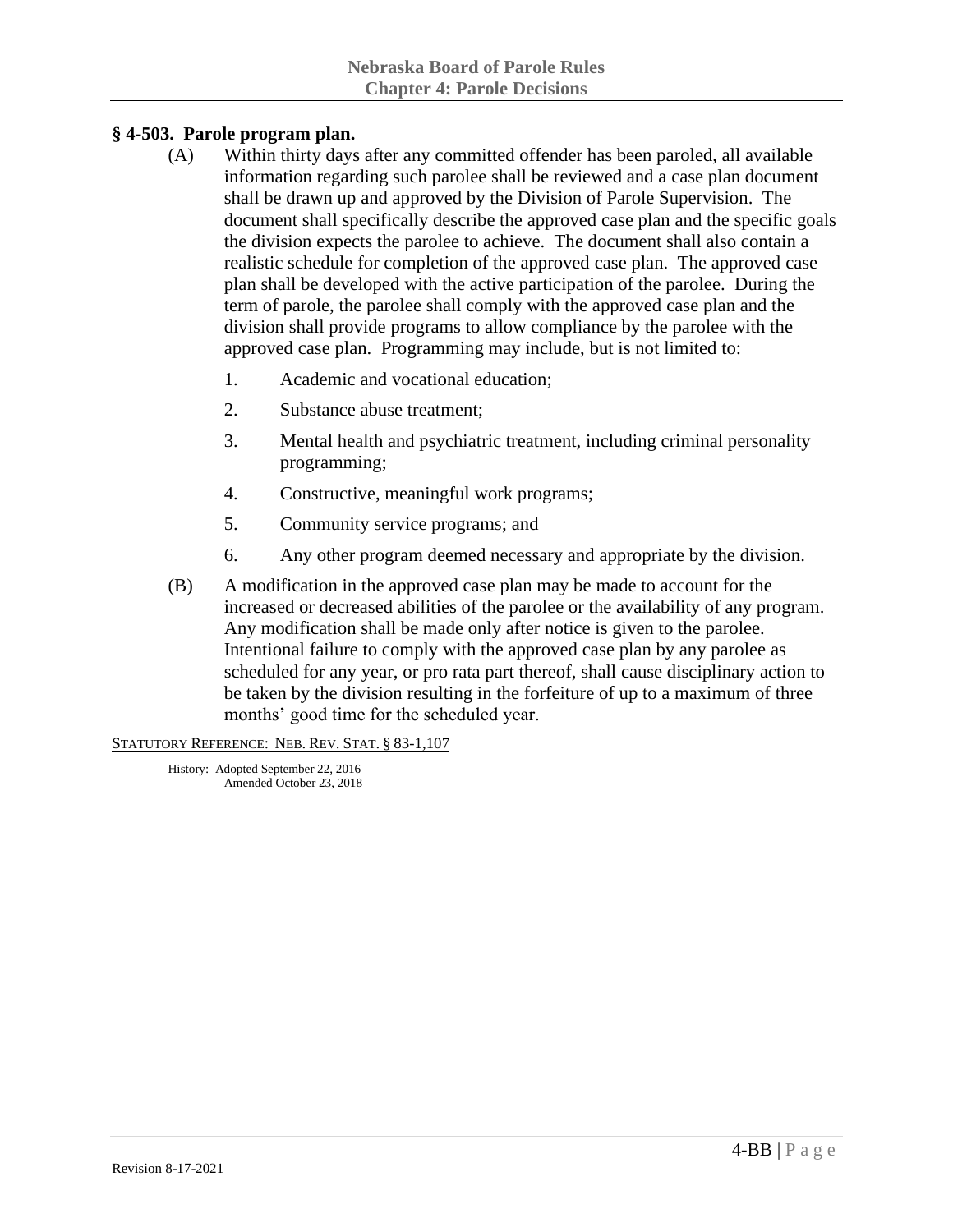#### **§ 4-504. Program fees.**

- (A) Unless otherwise provided by Neb. Rev. Stat. § 83-1,107.01 or this rule, whenever an adult offender is paroled, the board shall require a parolee to pay a monthly programming fee.
- (B) Parolees under the supervision of the Division of Parole Supervision shall pay a monthly parole programming fee of twenty-five dollars, not later than the tenth day of each month, beginning the second month of parole supervision and continuing for the duration of the parole.
- (C) The Board shall waive payment of the monthly parole programming fee in whole or in part if after a hearing a determination is made that such payment would constitute undue hardship on the parolee due to limited income, employment or school status, or physical or mental handicap. Such waiver shall be in effect only during the period of time that the parolee is unable to pay his or her monthly parole programming fee.
- (D) When monthly parole programming fees are waived, in whole or in part, the parole officer, pursuant to rules and regulations adopted by the Board, may contract with the parolee to perform approved community service at the rate of five dollars per hour in lieu of payment of monthly programming fees. A parolee may be required to pay a participation fee in order to take advantage of community service programs. A parolee may not accumulate more than three months' advance credit for community service. The use of community service alternatives does not preclude the imposition of other intermediate measures.
- (E) No parolee shall be required to pay more than one monthly parole programming fee per month.
- (F) The imposition of monthly parole programming fees in this section shall be considered separate and apart from specific service delivery fees.
- (G) Any adult offender received for supervision pursuant to section 29-2637 or the Interstate Compact for Adult Offender Supervision shall be assessed a monthly parole programming fee during the period of time the offender is actively supervised by Nebraska parole authorities.
- (H) A parolee shall pay the fees described in this section to the Division of Parole Supervision. The division shall remit all fees to the State Treasurer for credit to the Parole Program Cash Fund.

STATUTORY REFERENCE: NEB. REV. STAT. § 83-1,107.01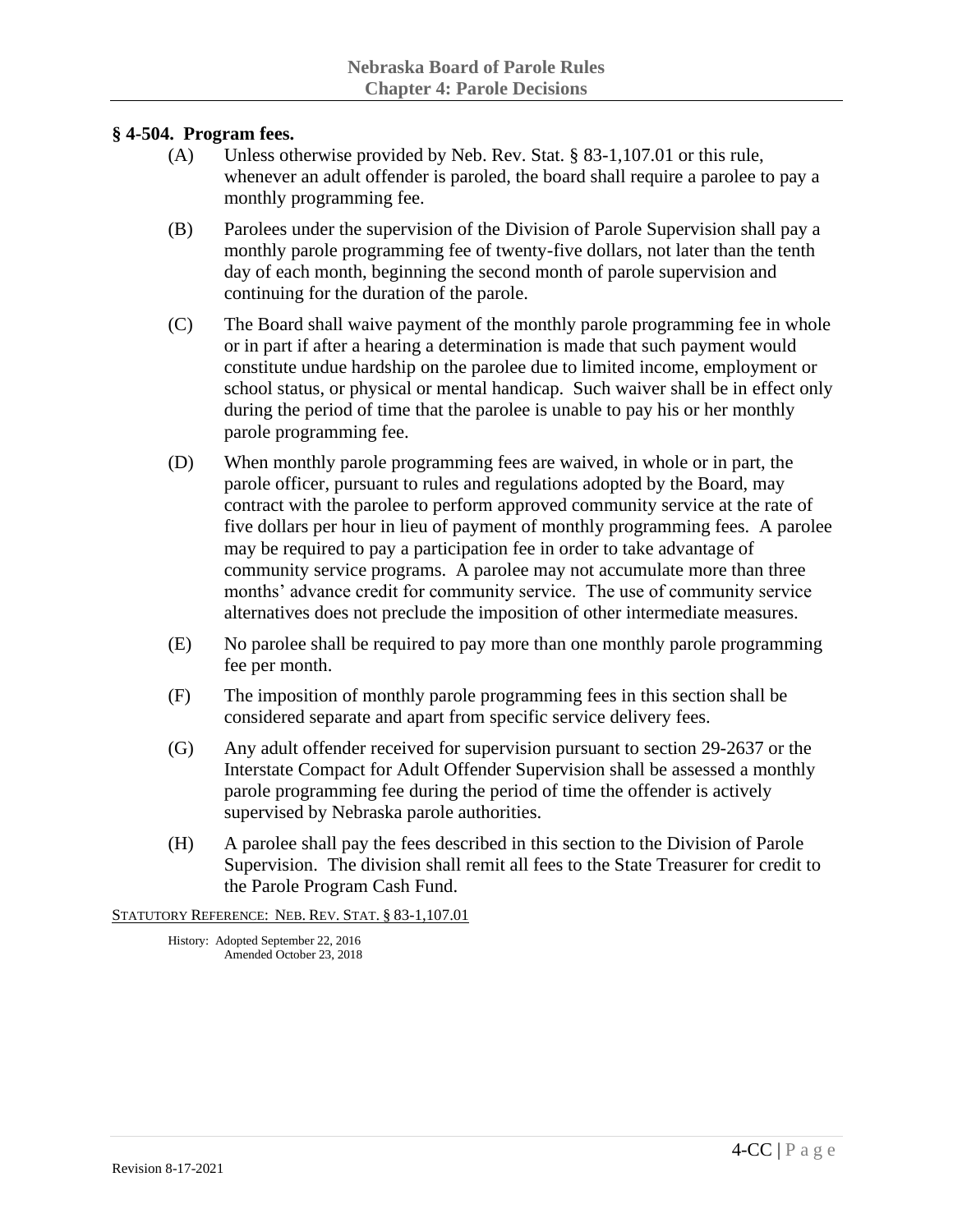#### **§ 4-505. Parole program fees accrue during abscond.**

Programming fees for parolees who abscond from supervision shall continue to accrue until the parolee's mandatory discharge date. If and when a parolee returns to the custody of the Department, the parolee shall be assessed the total amount of parole program fees that have accrued and remain unpaid. The assessment of parole program fees shall be included in the recommendations made by the Division of Parole Supervision in connection with the parolee's review of parole hearing.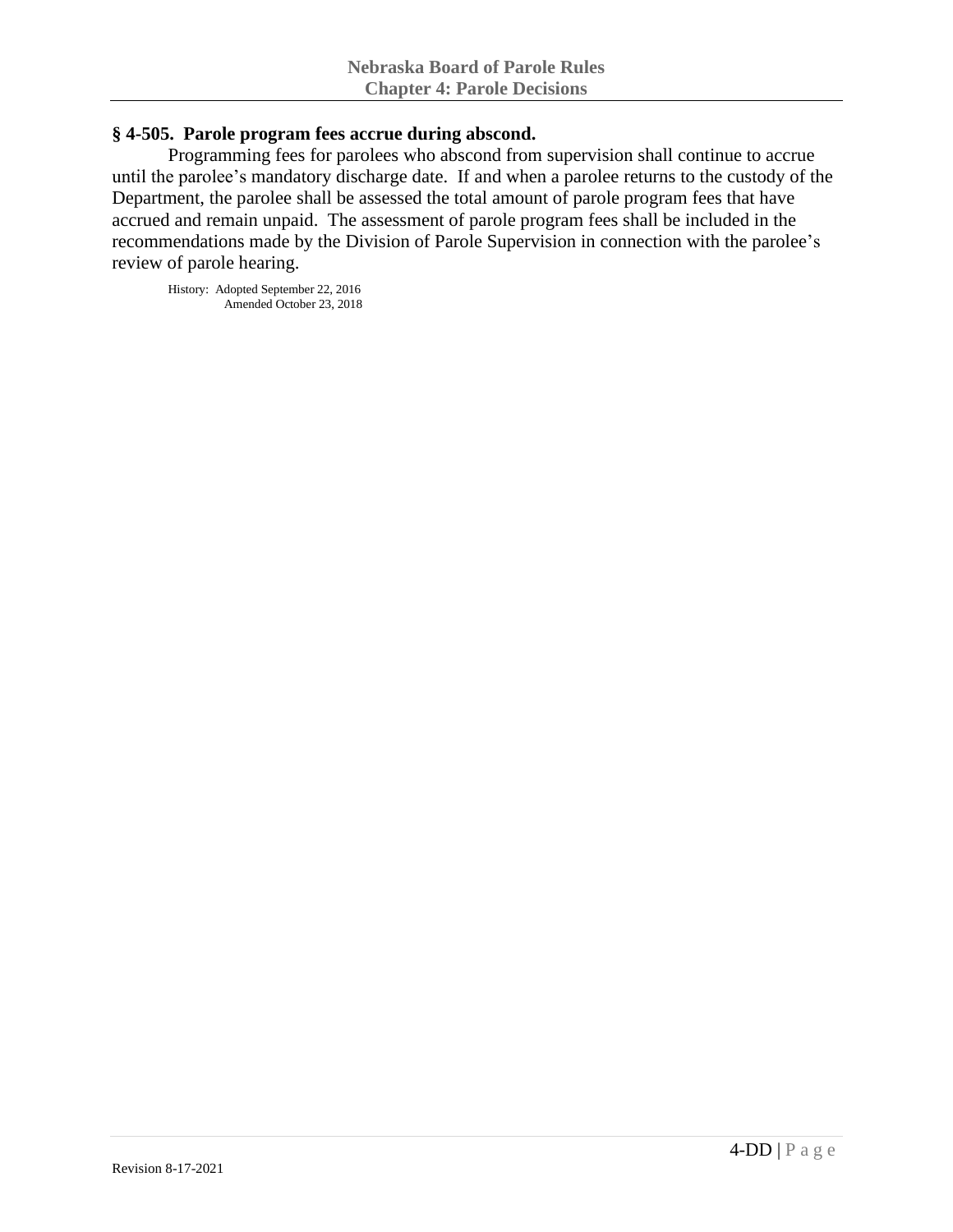# **§ 4-506. Parole Conditions regarding Criminal Gang Affiliation.**

- (A) The Parole Board may require, as a condition of release on parole, that any person documented as a Criminal Gang Member by the Nebraska Department of Correctional Services and Law Enforcement agencies submit to tracking under an electronic monitoring service or other appropriate technological service designed to track a person's location.
- (B) If a person has been documented as a Criminal Gang Member and they meet the criteria to be listed as a Hardcore Member, Member, or Suspect/Associate they may be required to submit to electronic monitoring for the duration(s) specified as follows:
	- 1. Hardcore Member- At least 180 days( 6 months) of electronic monitoring supervision
	- 2. Member- At least 120 days (4 months) of electronic monitoring supervision
	- 3. Suspect/Associate- Will be determined on a case by case basis. If electronic monitoring is deemed appropriate in the interest of public safety the parolee will be placed on electronic monitoring for a minimum of 45days.
- (C) The Parole Board may require, as a condition of release on parole, the parolee be prohibited from associating with the members of a criminal gang except for the purposes of employment, education, required programming or in the case that the criminal gang member is also an immediate family member.
- (D) The Parole Board may require, as a condition of release on parole, a 10pm to 6am curfew except for the purposes of employment, education, required programming or as approved by the supervising parole officer.
- (E) Violation of any of the above conditions may result in the parolee being returned before the Parole Board for a review of parole hearing.

History: Adopted October 19, 2016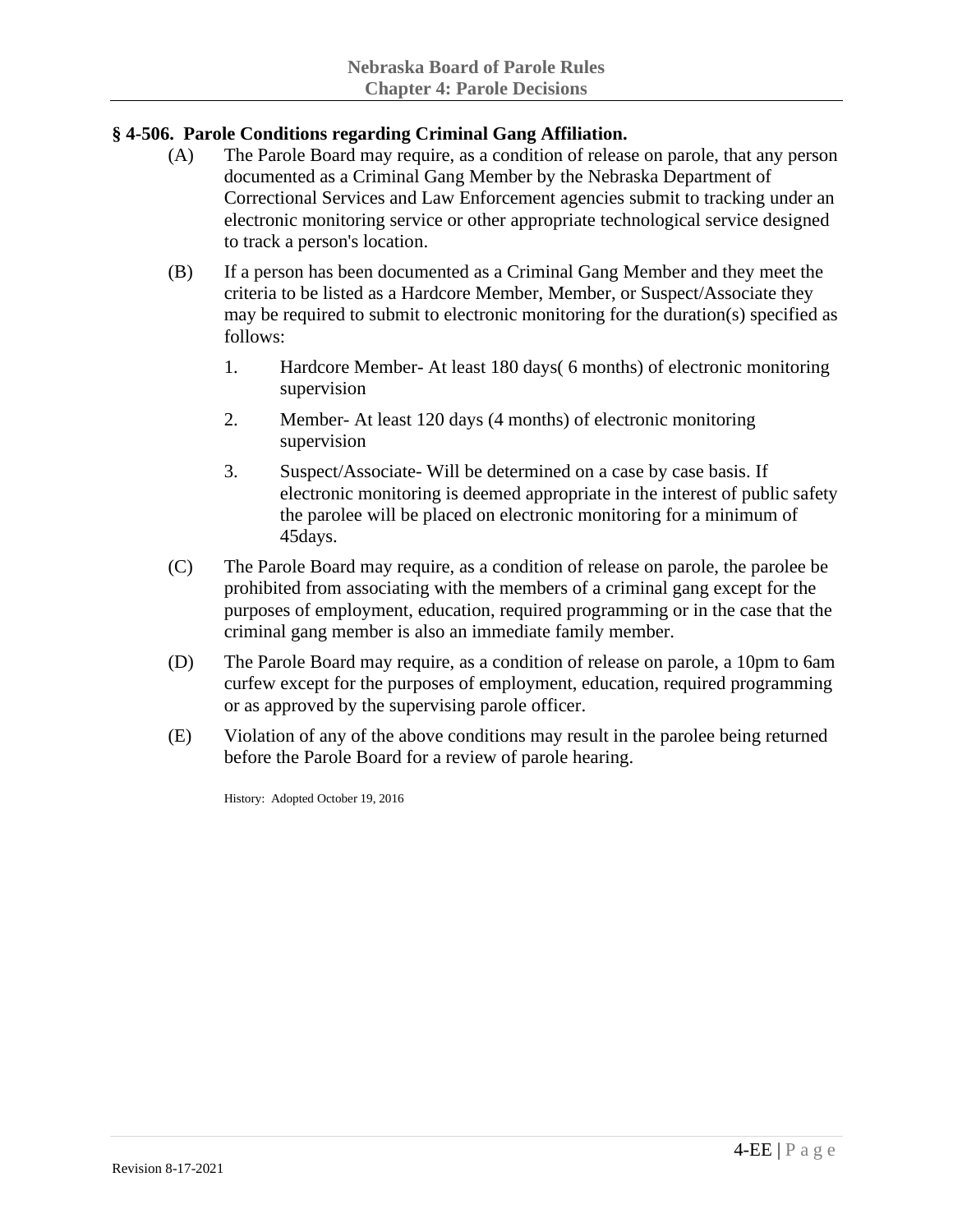# **§ 4-601. Medical parole, eligibility and conditions.**

- (A) A committed offender who is not under sentence of life imprisonment, and who because of an existing medical or physical condition is determined by the Department to be terminally ill or permanently incapacitated may be considered for medical parole by the Board. A committed offender may be eligible for medical parole in addition to any other parole. The Department shall identify committed offenders who may be eligible for medical parole based upon their medical records.
- (B) The Board shall decide to grant medical parole only after a review of the medical, institutional, and criminal records of the committed offender and such additional medical evidence from board-ordered examinations or investigations as the Board in its discretion determines to be necessary. The decision to grant medical parole and to establish conditions of release on medical parole in addition to the conditions stated in subsection (C) of this section is within the sole discretion of the Board. Documented improvement in the offender's condition that is received by the Board prior to a scheduled medical parole hearing showing that the offender is no longer considered by the Department to be terminally ill or permanently incapacitated shall obviate the necessity for a medical parole hearing before the Board of Parole.
- (C) As conditions of release on medical parole, the Board shall require that the committed offender agree to placement for medical treatment and that he or she be placed for a definite or indefinite period of time in a hospital, a hospice, or another housing accommodation suitable to his or her medical condition, including, but not limited to, his or her family's home, as specified by the Board.
- (D) The parole term of a medical parolee shall be for the remainder of his or her sentence as reduced by any adjustment for good conduct pursuant to the Nebraska Treatment and Corrections Act.

STATUTORY REFERENCE: NEB. REV. STAT. § 83-1,110.03

History: Adopted September 22, 2016 Amended October 23, 2018 Amended August 17, 2021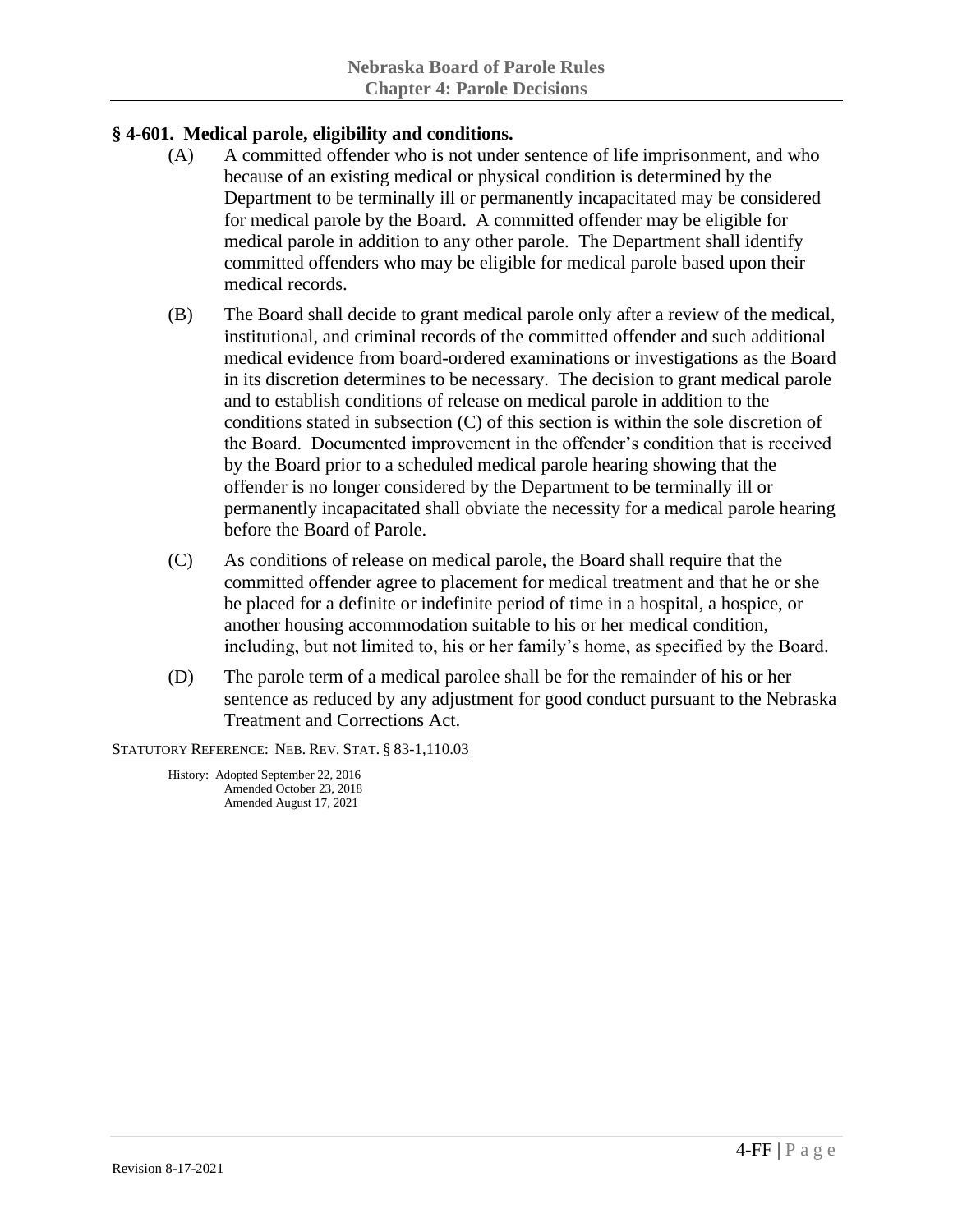## **§ 4-602. Medical parole, revocation.**

- (A) If during the term of medical parole the medical condition of a medical parolee improves to the extent that he or she is no longer eligible for medical parole, the Board may order that he or she be returned to the custody of the department to await a hearing to determine whether the medical parole should be revoked.
- (B) If medical parole is revoked due to improvement in the medical condition of the parolee, he or she shall serve the balance of his or her sentence with credit for time served on medical parole and without forfeiture of any credits accrued for good conduct pursuant to the Nebraska Treatment and Corrections Act prior to medical parole.
- (C) If a medical parolee whose medical parole is revoked due to improvement in his or her medical condition would otherwise be eligible for parole or any other release program, he or she may be considered for such release program.
- (D) In addition to revocation of medical parole due to improvement in the medical condition of the parolee, medical parole may also be revoked for violation of any condition of the medical parole established by the Board.

NEB. REV. STAT. § 83-1,110.03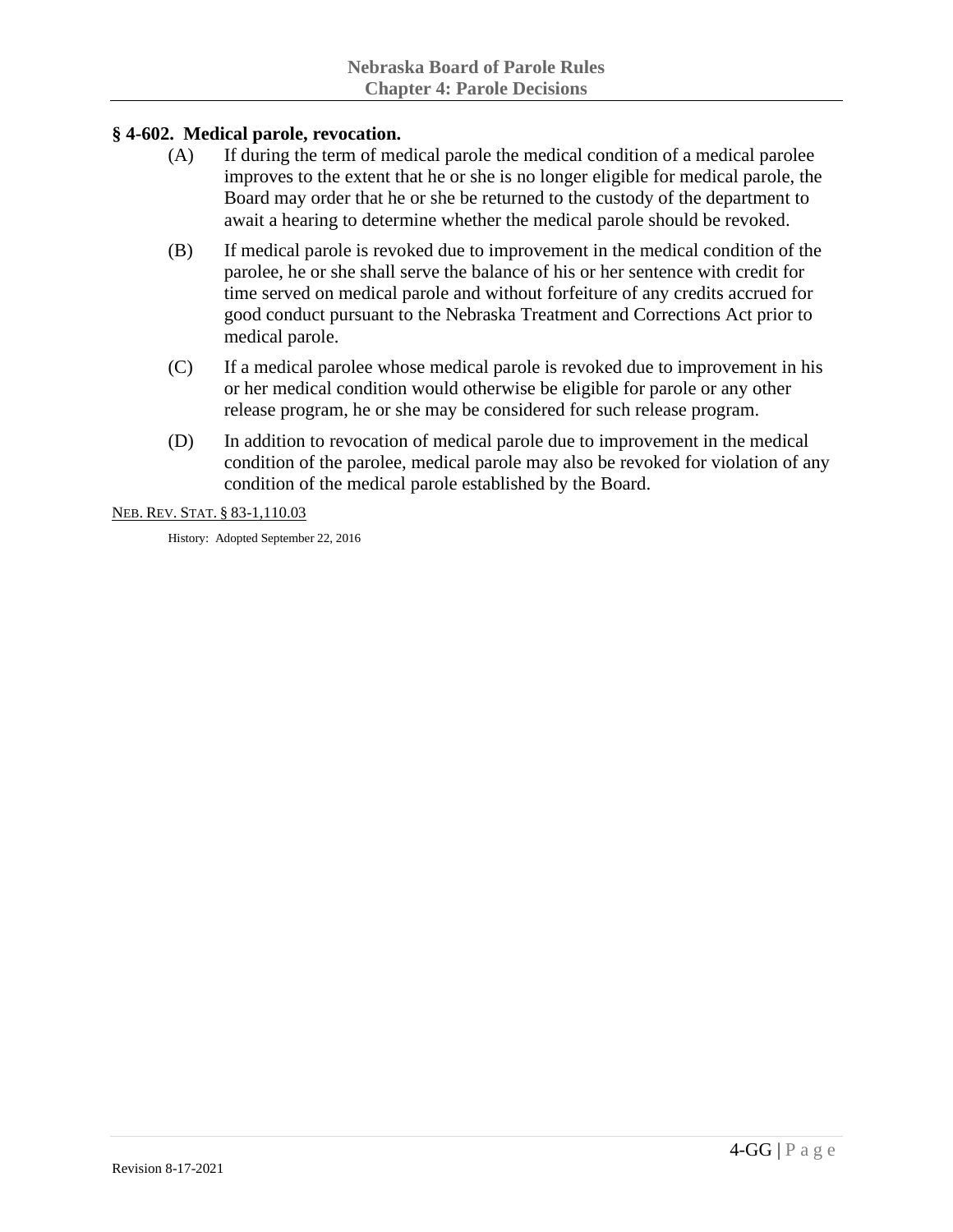## **§ 4-701. Parole decisions regarding offender who was under eighteen when offense committed.**

- (A) Any offender who was under the age of eighteen years when he or she committed the offense for which he or she was convicted and incarcerated shall, if the offender is denied parole, be considered for release on parole by the Board of Parole every year after the denial.
- (B) During each hearing before the Board of Parole for the offender, the Board shall consider and review, at a minimum:
	- 1. The offender's educational and court documents;
	- 2. The offender's participation in available rehabilitative and educational programs while incarcerated;
	- 3. The offender's age at the time of the offense;
	- 4. The offender's level of maturity;
	- 5. The offender's ability to appreciate the risks and consequences of his or her conduct;
	- 6. The offender's intellectual capacity;
	- 7. The offender's level of participation in the offense;
	- 8. The offender's efforts toward rehabilitation; and
	- 9. Any other mitigating factor or circumstance submitted by the offender.

NEB. REV. STAT. § 83-1,110.04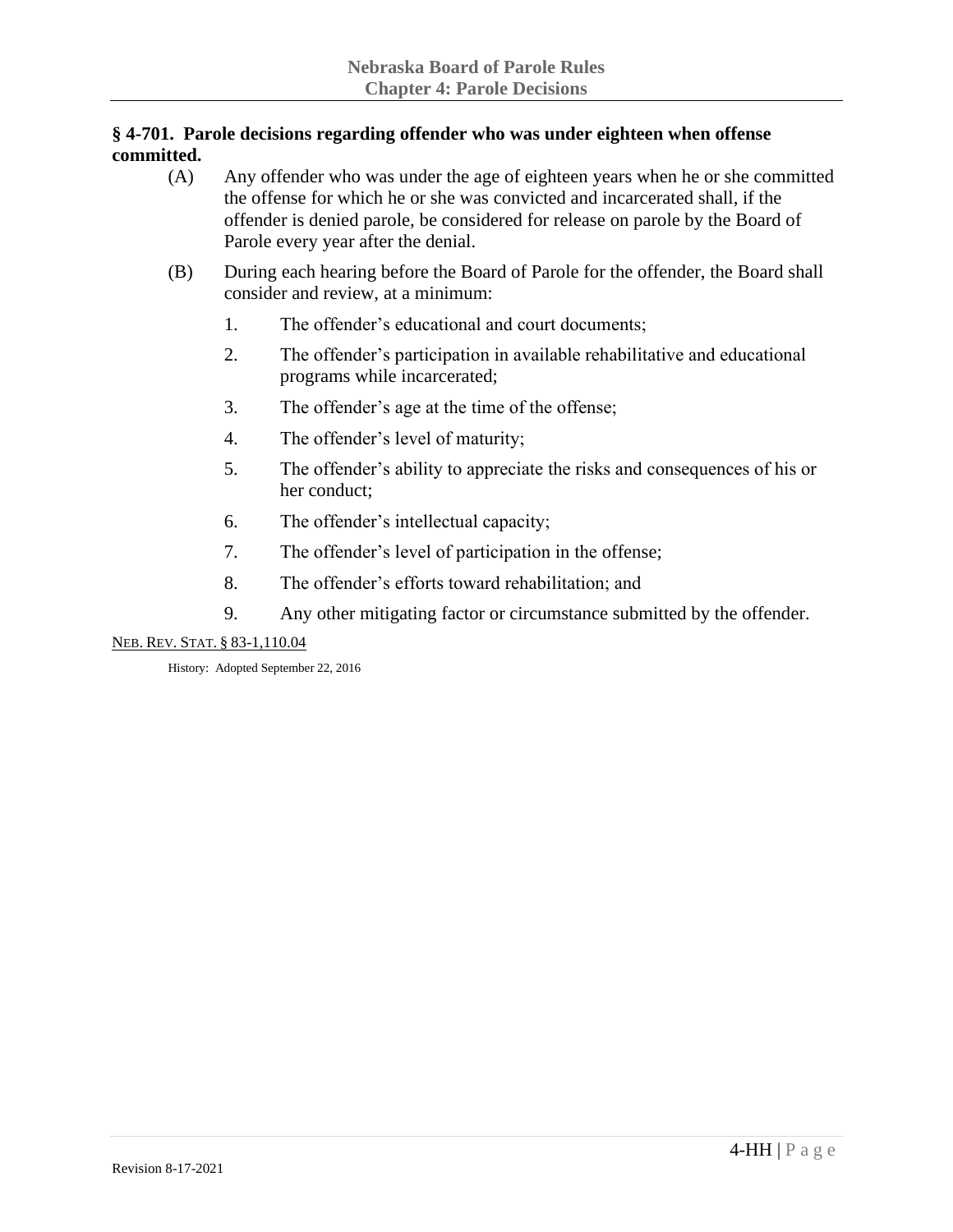## **§ 4-801. Warrant or detainer provisions.**

- (A) If a warrant or detainer is placed against a committed offender by a court, parole agency, or other authority of this or any other jurisdiction, the Director of DPS shall inquire before such offender becomes eligible for parole whether the authority concerned intends to execute or withdraw the warrant or detainer when the offender is released.
- (B) If the authority notifies the Director of DPS that it intends to execute the warrant or detainer when the offender is released, the Director of DPS shall advise the authority concerned of the sentence under which the offender is held, the time of parole eligibility, any decision of the board relating to the offender, and the nature of the offender's adjustment during imprisonment and shall give reasonable notice to such authority of the offender's release date.
- (C) The Board may parole an offender who is eligible for release to a warrant or detainer. If an offender is paroled to such a warrant or detainer, the Board may provide, as a condition of release, that if the charge or charges on which the warrant or detainer is based are dismissed, or are satisfied after conviction and sentence, prior to the expiration of the offender's parole term, the authority to whose warrant or detainer the offender is released shall return the offender to serve the remainder of the parole term or such part as the Board may determine.
- (D) If a person paroled to a warrant or detainer is thereafter sentenced and placed on probation, or released on parole in another jurisdiction, prior to the expiration of the parole term less good time in this state, the Board may permit the person to serve the remainder of the parole term or such part as the Board may determine concurrently with the person's new probation or parole term. Such concurrent terms may be served in either of the two jurisdictions, and supervision shall be administered in accordance with the Interstate Compact for Adult Offender Supervision.
- (E) It is the policy of the Board that before paroling an otherwise parole-eligible offender to a detainer, including county, state, federal, and immigration-related, the offender must have a backup residence identified and verified at the time of the offender's parole hearing. Failure to have a backup residence identified and verified at the time of a parole hearing may result in a denial of parole for the offender.
- (F) If an individual proposes an out-of-state residence plan after satisfying any outstanding detainers to which he/she is paroled, the Board shall schedule the individual for a parole hearing no less than 90 days after the date of the offender review.

STATUTORY REFERENCE: NEB. REV. STAT. § 83-1,125

History: Adopted September 22, 2016 Amendment Deferred March 7, 2017 Amended May 2, 2017 Amended May 22, 2018 Amended October 23, 2018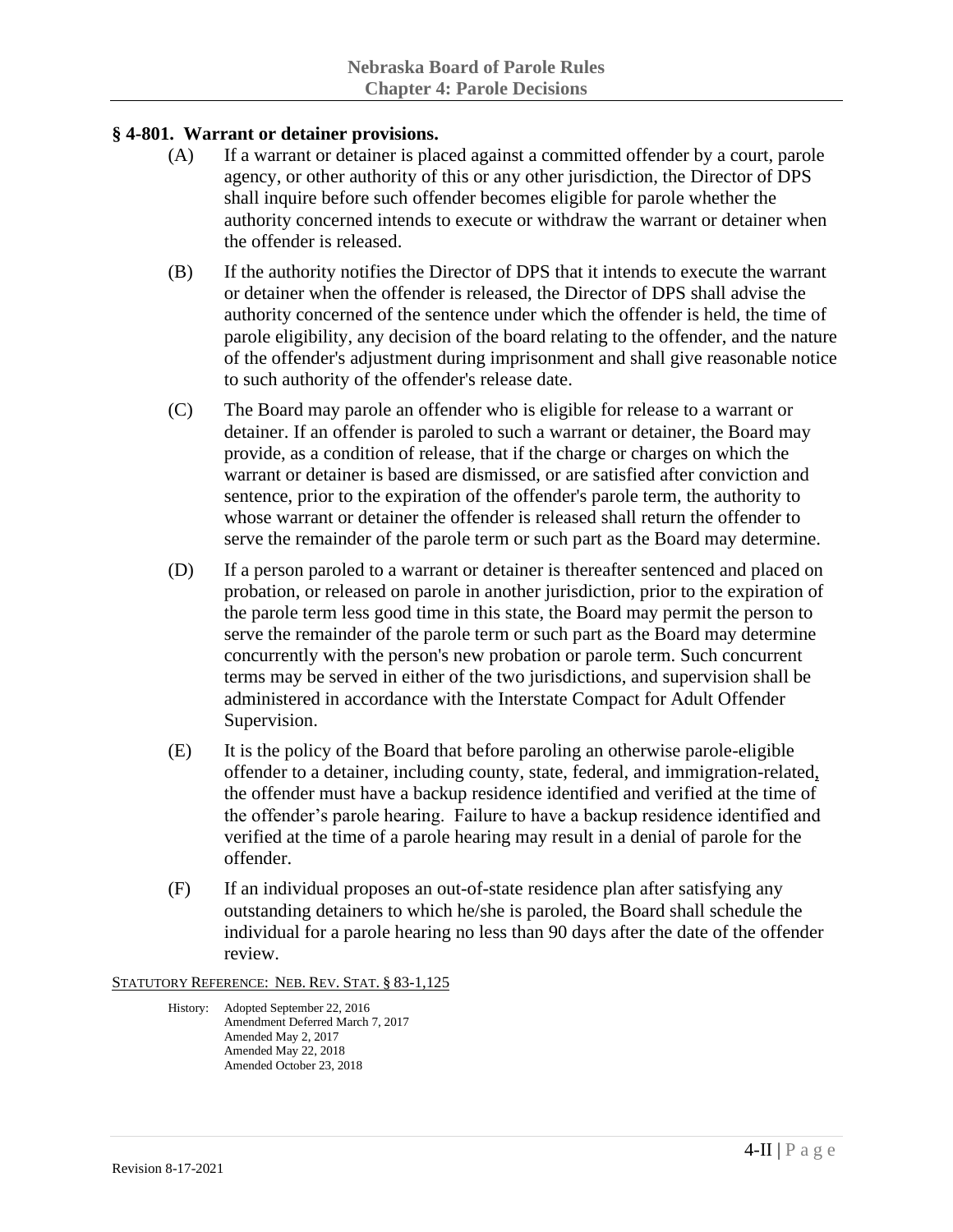## **§ 4-802. Waiver of extradition for out-of-state detainers.**

- (A) An offender may be paroled to an out-of-state detainer to resolve a pending obligation that other state and in order to facilitate the reintegration of the offender into the community.
- (B) The Board shall include as a special condition of parole that an offender waive extradition proceedings in order to return to the requesting state, as necessary.
- (C) When waiver of extradition is required, documentary evidence of the offender waiving extradition, including attestation by a state's witness, shall be furnished to the Board prior to the offender being released to an out-of-state detainer.
- (D) When waiver of extradition is required, the Board shall notify the Department in writing when the offender has been set for a parole hearing at least three (3) weeks in advance of the hearing.
- (E) If the waiver of extradition process is not complete at least 2 (two) weeks prior to the offender's parole hearing, the Board may defer the offender's parole hearing until such time as the waiver of extradition process is completed.
- (F) If an offender refuses to waive extradition, the Board may decline to release the offender on parole.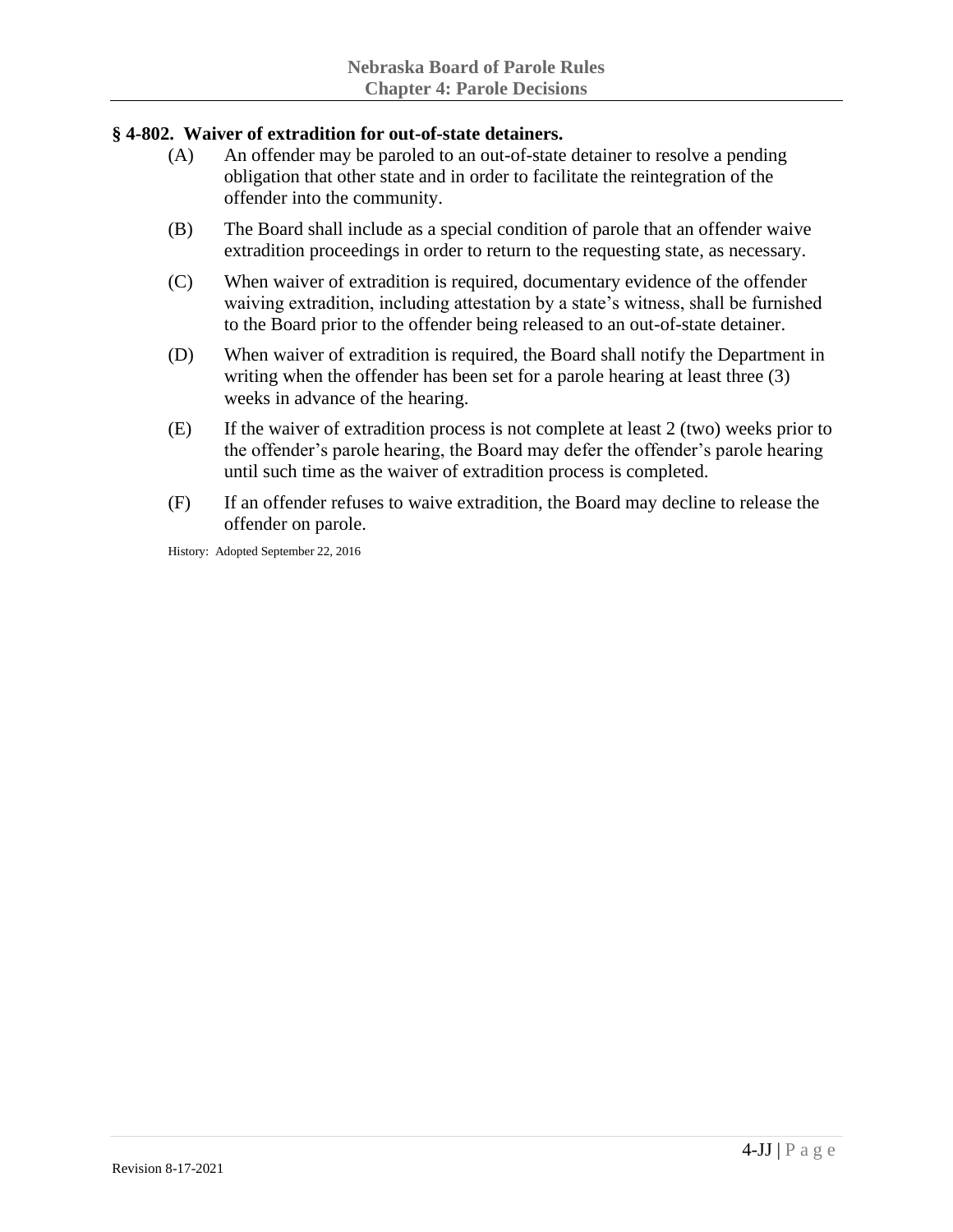### **§ 4-901. Board decisions regarding furlough and work release.**

Factors that the Board will consider when making recommendations regarding a committed offender's suitability for furlough or work release privileges include the following:

- (A) The committed offender and the general society of the state will benefit from the person's furlough or work release;
- (B) There is reason to believe that interests of the people of the state and the committed offender will be served by the person's furlough or work release; and
- (C) The committed offender has not refused or self-terminated from Department recommended programming, including, but not limited to, Residential Treatment Center, Substance Abuse Unit, and Work Ethic Camp.

STATUTORY REFERENCE: NEB. REV. STAT. § 83-184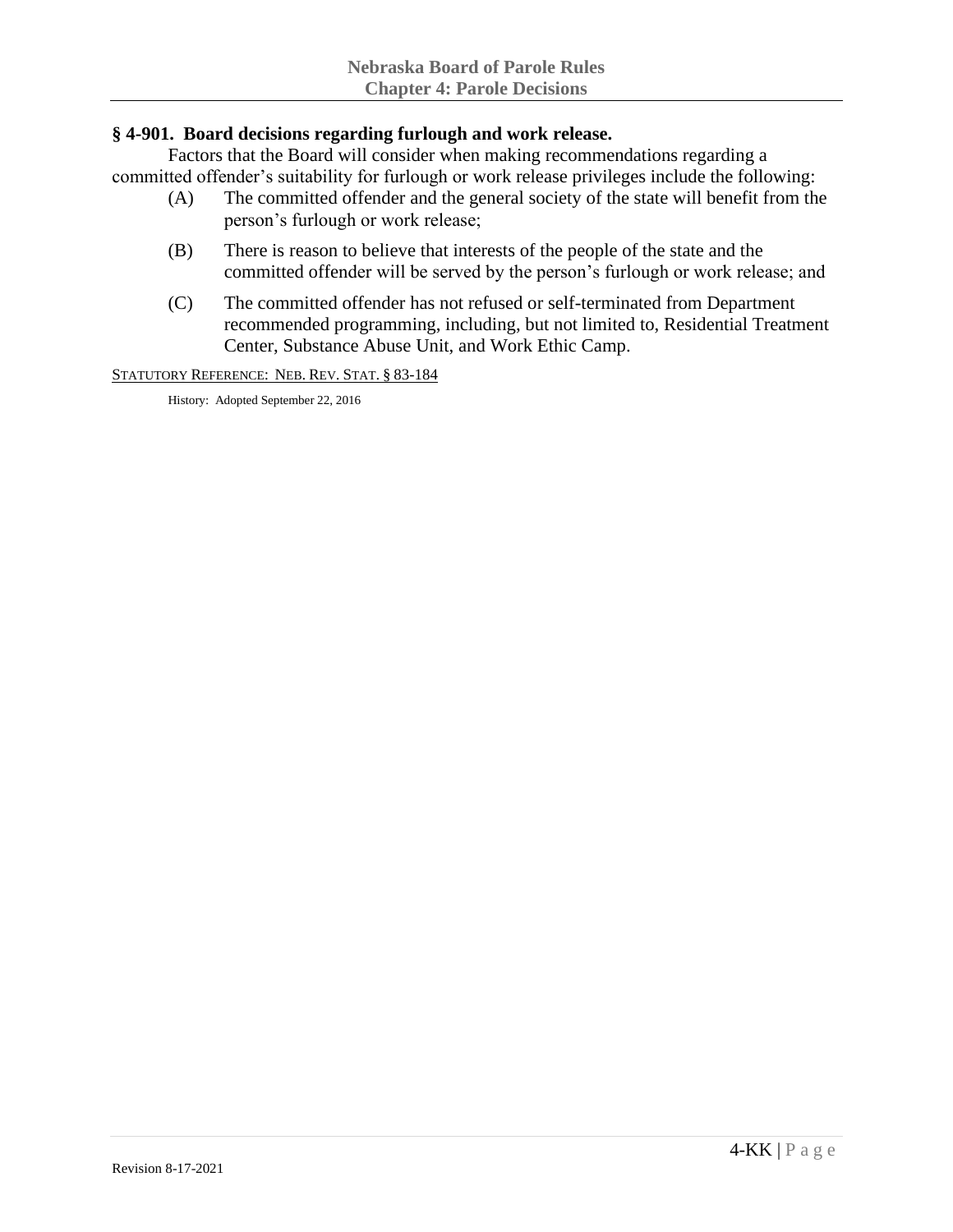## **§ 4-902. Discharge from Parole.**

- (A) If, in the opinion of the Board, upon receipt of information from the Director of Supervision and Services, a parolee has shown suitable compliance with his or her parole programming plan, the board may reduce the level of supervision for a parolee that is commensurate with the protection of the public.
- (B) The Board shall discharge a parolee from parole when the time served in the custody of the department and the time served on parole equal the maximum term less good time.
- (C) Upon completion of the lawful requirements of the sentence, the department shall provide the parolee or committed offender with a written notice regarding his or her civil rights. The notice shall inform the parolee or committed offender that voting rights are restored two years after completion of the sentence. The notice shall also include information on restoring other civil rights through the pardon process, including application to and hearing by the Board of Pardons.
- (D) The Board of Parole may discharge a parolee from parole when such parolee is under the supervision of another state's correction institution and such offender has reached the expiration date of his or her Nebraska parole term.

#### STATUTORY REFERENCE: NEB. REV. STAT. § 83-1,118

History: Adopted October 23, 2018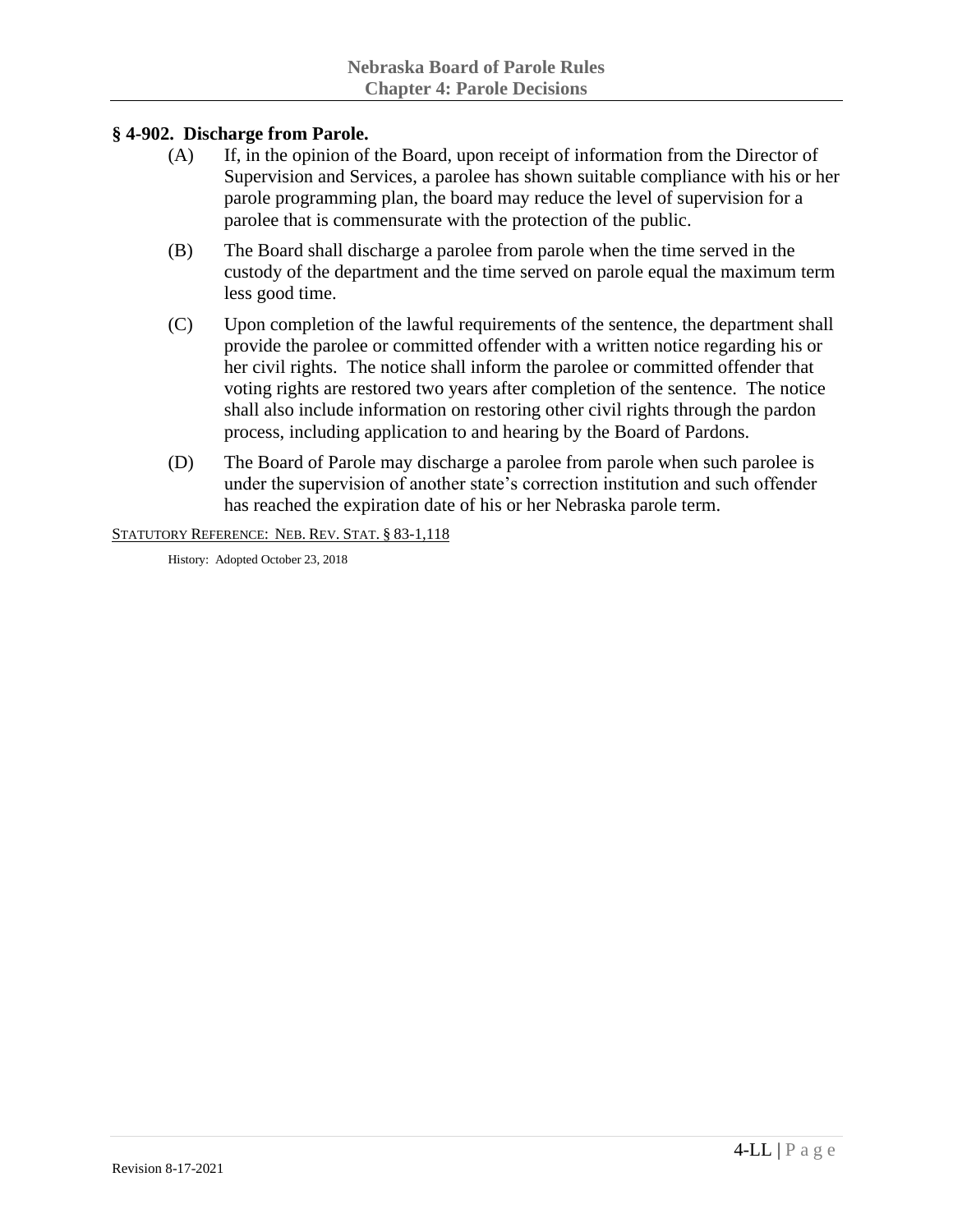## **5. Chapter 5 Parole Supervision and Services**

#### **§ 5-101. Abscond.**

- (A) The Nebraska Legislature defines absconding parole supervision as when a parolee has purposely avoided supervision for a period of at least two weeks and reasonable efforts by a parole officer and staff to locate the parolee in person have proven unsuccessful.
- (B) In the event that a parolee purposely avoids supervision for a period of less than two weeks, the Board will authorize and issue arrest warrants if there is reasonable cause to believe that:
	- 1. The parolee has violated or is about to violate a condition of parole; and
	- 2. The parolee will attempt to leave the jurisdiction or will place lives or property in danger.
- (C) When the statutory definition of absconding parole supervision has been met, the parolee will be charged with an abscond violation and Neb. Rev. Stat. § 83-1,123 will be applied to recalculate the parolee's remaining term of commitment and/or supervision.

STATUTORY REFERENCE: NEB. REV. STAT. §§ 83-1,119 AND 83-1,123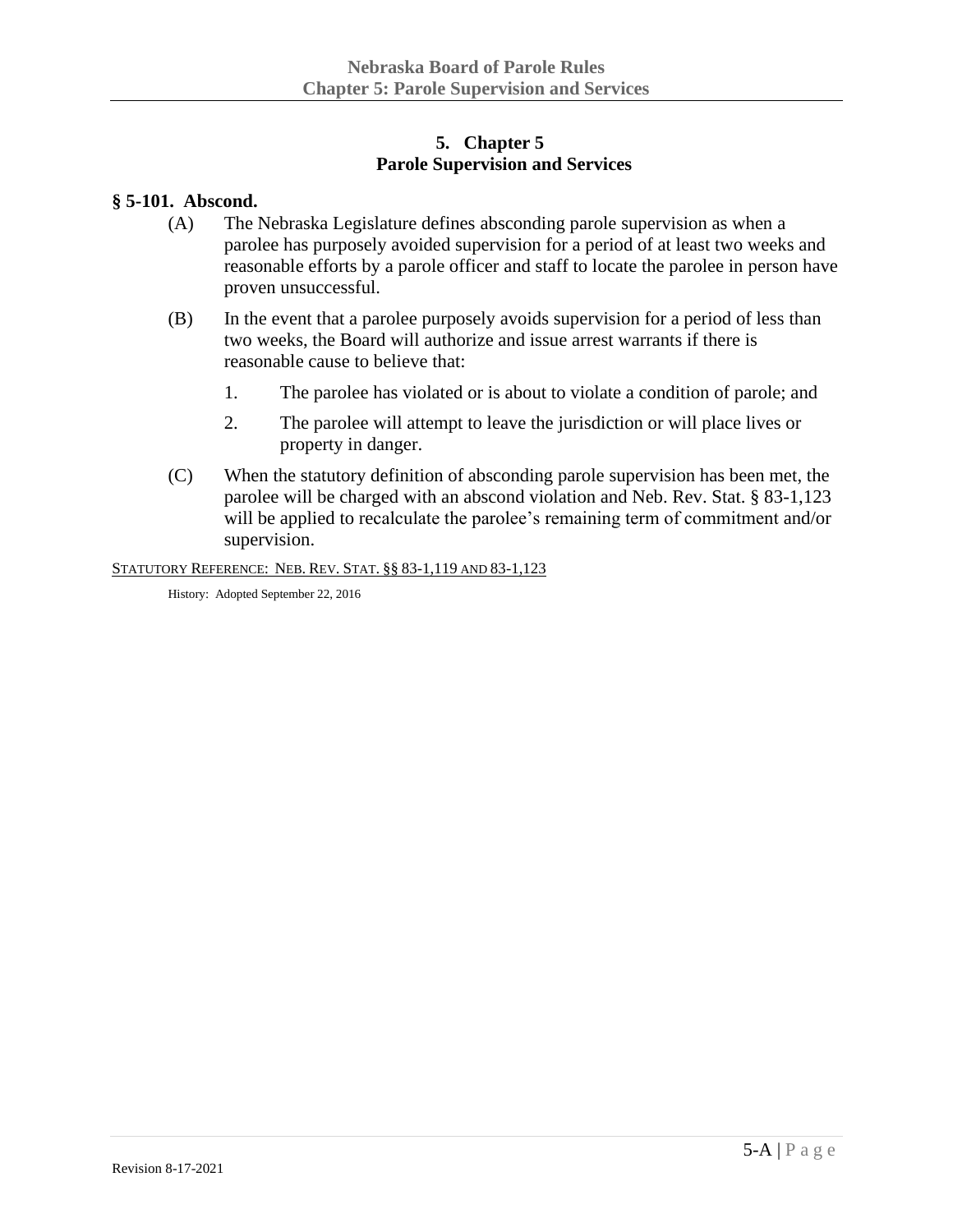#### **§ 5-102. Law Enforcement Requests for Electronic Monitoring Information.**

The Division of Parole Supervision may disclose electronic monitoring information related to a specific parole client to law enforcement personnel, and other state entities with a legitimate interest, upon receipt of a valid and enforceable subpoena and in cases where a parole officer has reasonable cause to believe that a parole client has violated or is about to violate a condition of parole and that the parole client will attempt to leave the jurisdiction or will place lives or property in danger.

STATUTORY REFERENCE: NEB. REV. STAT. §§ 83-1,119

History: Adopted July 11, 2017 Amended October 23, 2018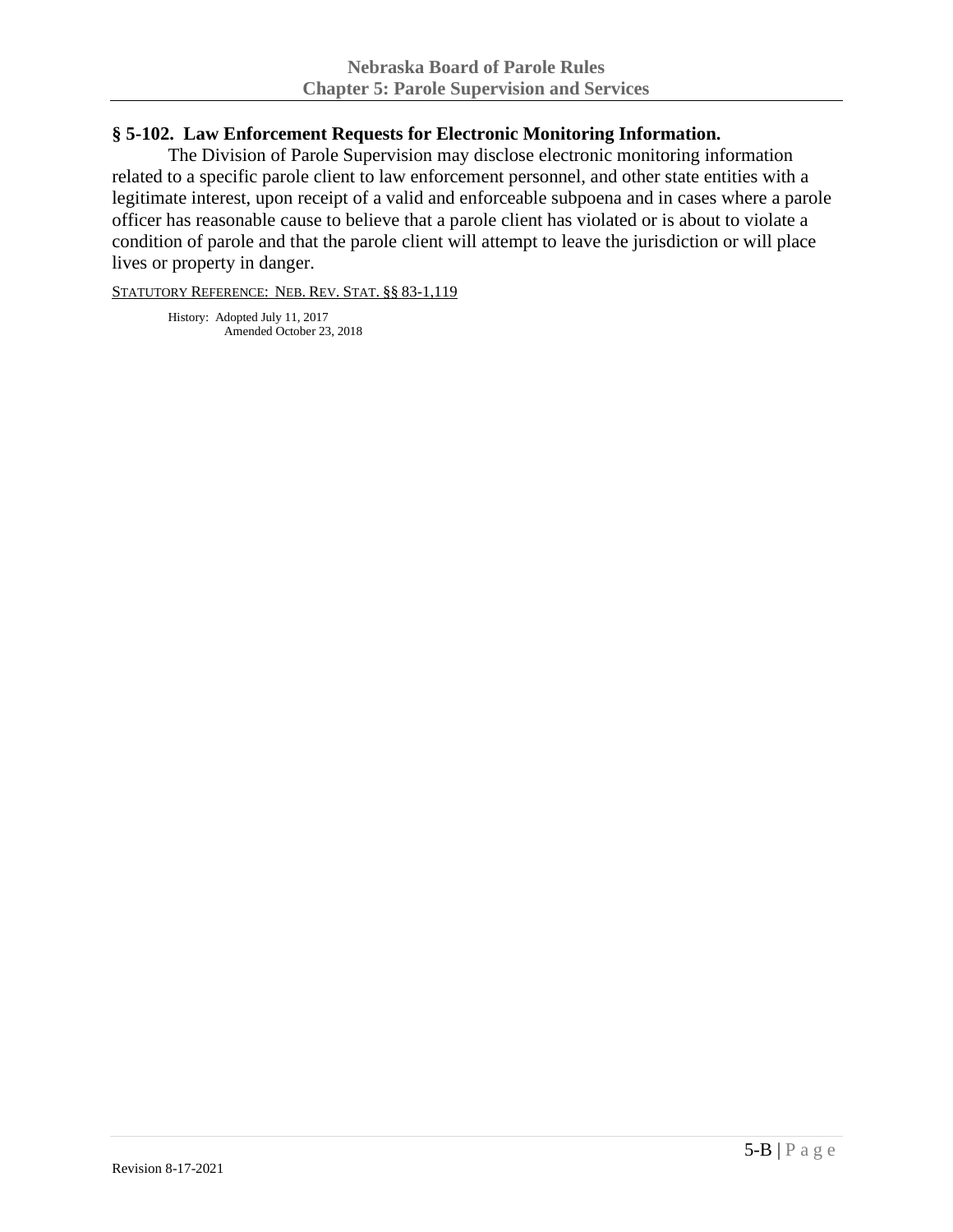### **6. Chapter 6 Parole Compliance**

#### **§ 6-101. Matrix of rewards and sanctions.**

The Division of Parole Supervision shall develop a matrix of rewards for compliance and positive behaviors and graduated administrative sanctions and custodial sanctions for use in responding to and deterring substance abuse violations and technical violations. A custodial sanction of thirty days in a correctional facility or a contract facility shall be designated as the most severe response to a violation in lieu of revocation.

STATUTORY REFERENCE: NEB. REV. STAT. § 83-1,119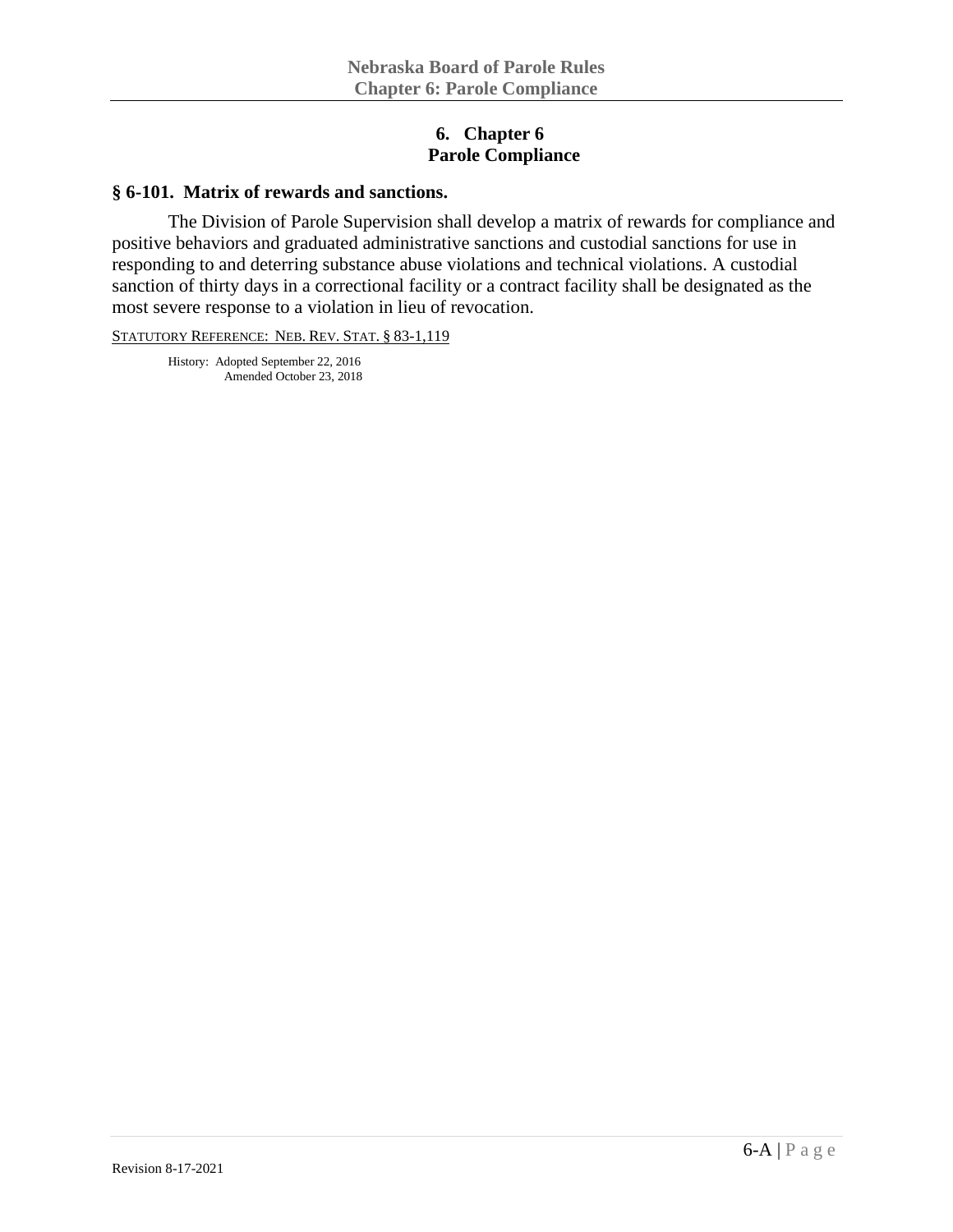## **§ 6-102. Substance abuse or technical violation, low flight or danger risk.**

Whenever a parole officer has reasonable cause to believe that a parolee has committed or is about to commit a substance abuse violation or technical violation while on parole, but that the parolee will not attempt to leave the jurisdiction and will not place lives or property in danger, the parole officer shall either:

- (A) Impose one or more administrative sanctions based upon the parolee's risk level, the severity of the violation, and the parolee's response to the violation. If administrative sanctions are to be imposed, the parolee shall acknowledge in writing the nature of the violation and agree upon the administrative sanction. The parolee has the right to decline to acknowledge the violation. If he or she declines to acknowledge the violation, the parole officer shall take action pursuant to subdivision (B) of this section. A copy of the report shall be submitted to the Board of Parole; or
- (B) Submit a written report to the Board of Parole, outlining the nature of the parole violation, and request the imposition of a custodial sanction of thirty days in a correctional facility or a contract facility. On the basis of the report and such further investigation as the Board may deem appropriate, the Board shall determine whether and how the parolee violated the conditions of parole and may:
	- 1. Dismiss the charge of violation; or
	- 2. If the Board finds a violation justifying a custodial sanction, issue a warrant if necessary and impose a custodial sanction of up to thirty days in a correctional facility or a contract facility.

STATUTORY REFERENCE: NEB. REV. STAT. § 83-1,119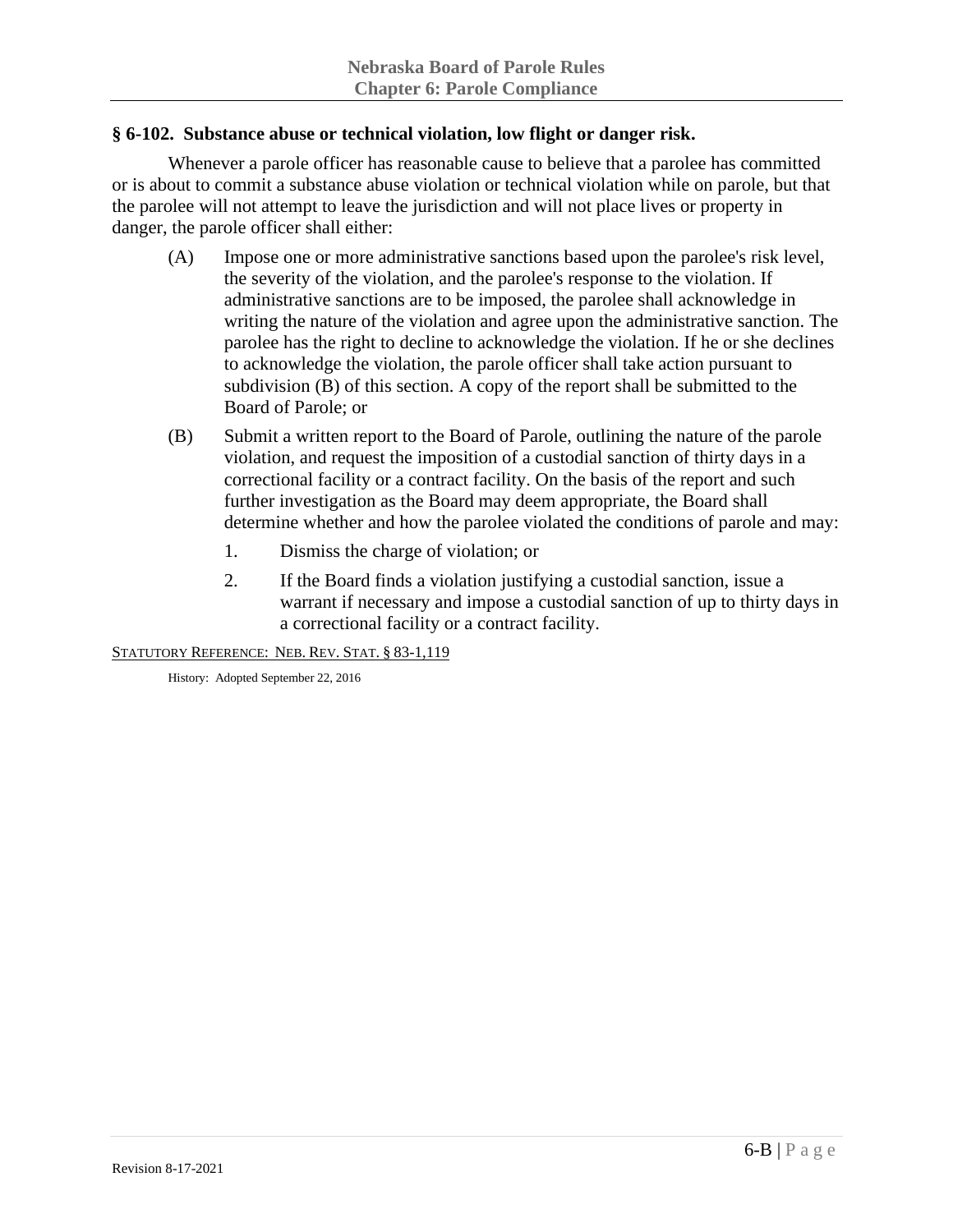#### **§ 6-103. Procedure for custodial sanctions.**

The purpose of this section is to provide the Board of Parole and the Division of Parole Supervision with a procedure to ensure prompt consideration and determination of requests to impose custodial sanctions upon parolees.

- (A) When a parole officer alleges that a parolee has violated a condition of parole that subjects the parolee to potential custodial sanctions, the parole officer shall present his or her report and request for custodial sanctions to the parolee within 48 hours. The request for custodial sanctions shall include the following information: date and time to report for custodial sanction; institutional location; and duration of custodial sanction.
- (B) The parolee shall either:
	- 1. Acknowledge the violation, waive his or her right to a hearing, and consent to the custodial sanction as requested in the parole officer's report; or
	- 2. Deny the violation and contest the imposition of a custodial sanction. Failure to acknowledge the violation and consent to the custodial sanction within 24 hours constitutes a denial.
- (C) All requests to impose a custodial sanction must be submitted to the Board within two working days following the parolee's acknowledgement or denial of the violation and request for a custodial sanction.
- (D) Upon receipt of an uncontested violation report requesting a custodial sanction, the Board, within three working days, shall take one of the following actions:
	- 1. Approve the custodial sanction as requested and issue a commitment order with instructions as to time, date, institutional location, and duration of the custodial sanction;
	- 2. Schedule a hearing before the full Board, to occur within fifteen working days, for the Board to: 1) determine whether the terms of the requested custodial sanction are appropriate under the circumstances; and 2) issue a commitment order with instructions as to date and time to appear, institutional location, and duration of custodial sanction that, in the board's judgment and discretion, comports with the acknowledged violation; or
	- 3. Deny the requested custodial sanction.
- (E) Upon receipt of a contested violation report and request for a custodial sanction, a hearing before the full Board shall be immediately scheduled. Such hearing shall occur within fifteen working days following receipt of the violation report and request for a custodial sanction. If the parolee does not have counsel retained at his or her own expense, the parolee may be entitled to appointed counsel if the following conditions are met:
	- 1. The parolee is indigent;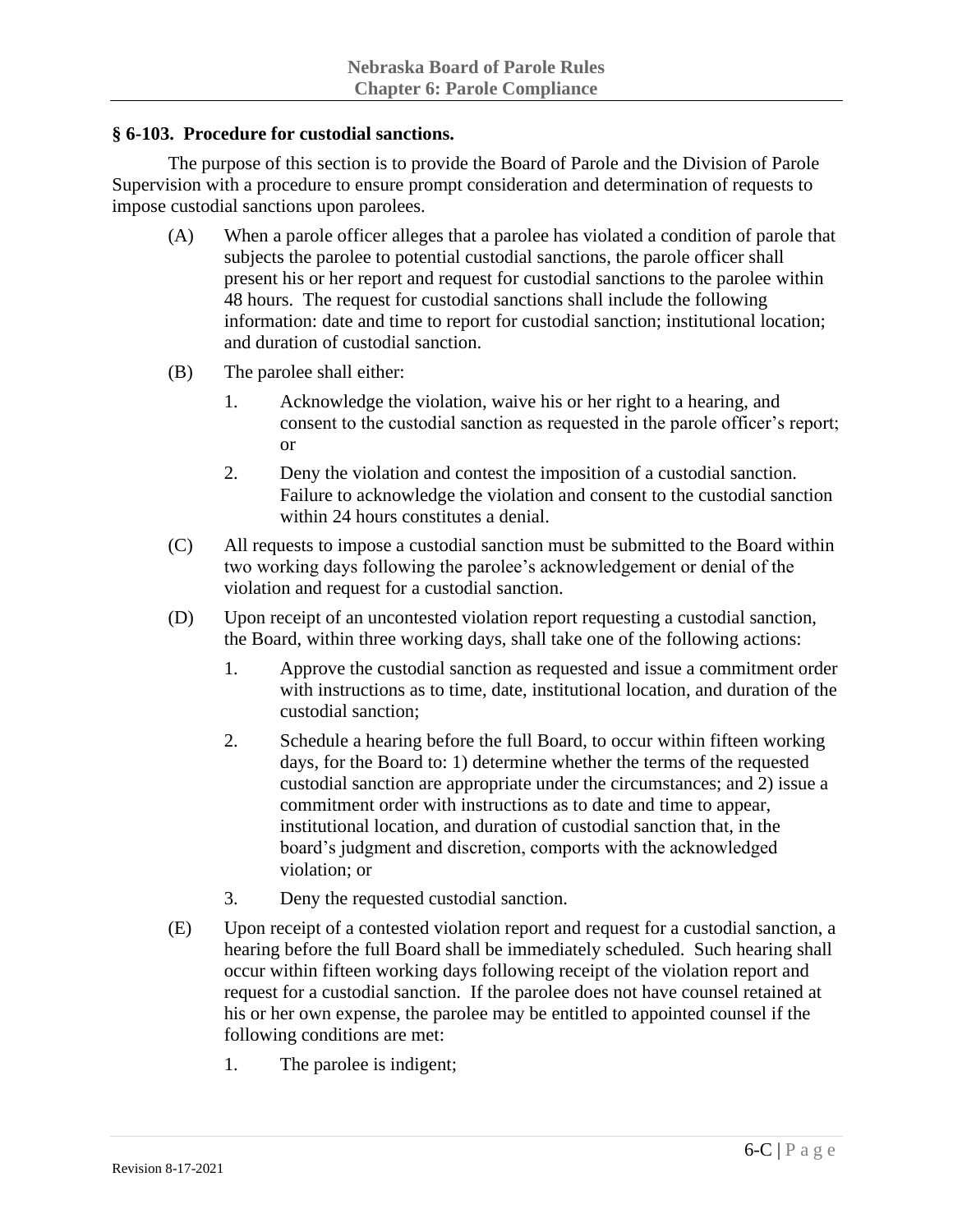- 2. The parolee makes a timely and colorable claim that he or she has not committed the violation charged, or that there are substantial reasons that justified or mitigated the violation, which make custodial sanctions inappropriate, and
- 3. The reasons involved are complex or otherwise difficult to develop or present, thereby preventing the parolee from speaking effectively on his or her own behalf.
- (F) Notice of the hearing before the full Board on a violation report and request for a custodial sanction shall be made by personal service upon the parolee by the supervising parole officer no less than five working days before the hearing date.
- (G) The Board shall receive into evidence the parole officer's violation report in support of a custodial sanction along with any documentary or testimonial evidence provided by the parolee. An assigned parole officer shall appear at the hearing and may provide evidence on behalf of the Division of Parole Supervision.
- (H) After the hearing, if the Board determines that the parolee has violated his or her parole and that a custodial sanction should be imposed, the Board shall issue a commitment order with instructions as to time, date, institutional location, and duration of the custodial sanction.
- (I) If after the hearing the Board determines that the parolee has violated his or her parole, but that a custodial sanction should not be imposed, the Board may, in its discretion order that:
	- 1. The parolee receive a reprimand and warning;
	- 2. Parole supervision and reporting be intensified;
	- 3. Good time granted pursuant to 83-1,108 (parole good time) be forfeited or withheld; or
	- 4. The parolee be required to conform to one or more additional conditions of parole which may be imposed in accordance with the Nebraska Treatment and Corrections Act.
- (J) If after the hearing the Board determines that the parolee has not violated his or her parole, the request to impose a custodial sanction shall be denied.
- (K) Parolees under supervision in Nebraska, but on parole from other states, are also subject to the application of custodial sanctions while being supervised in Nebraska pursuant to the Interstate Compact for Adult Offender Supervision which requires that parolees transferred between states be supervised as would parolees in the state in which they are supervised.

History: Adopted September 22, 2016 Amended March 7, 2017 Amended October 23, 2018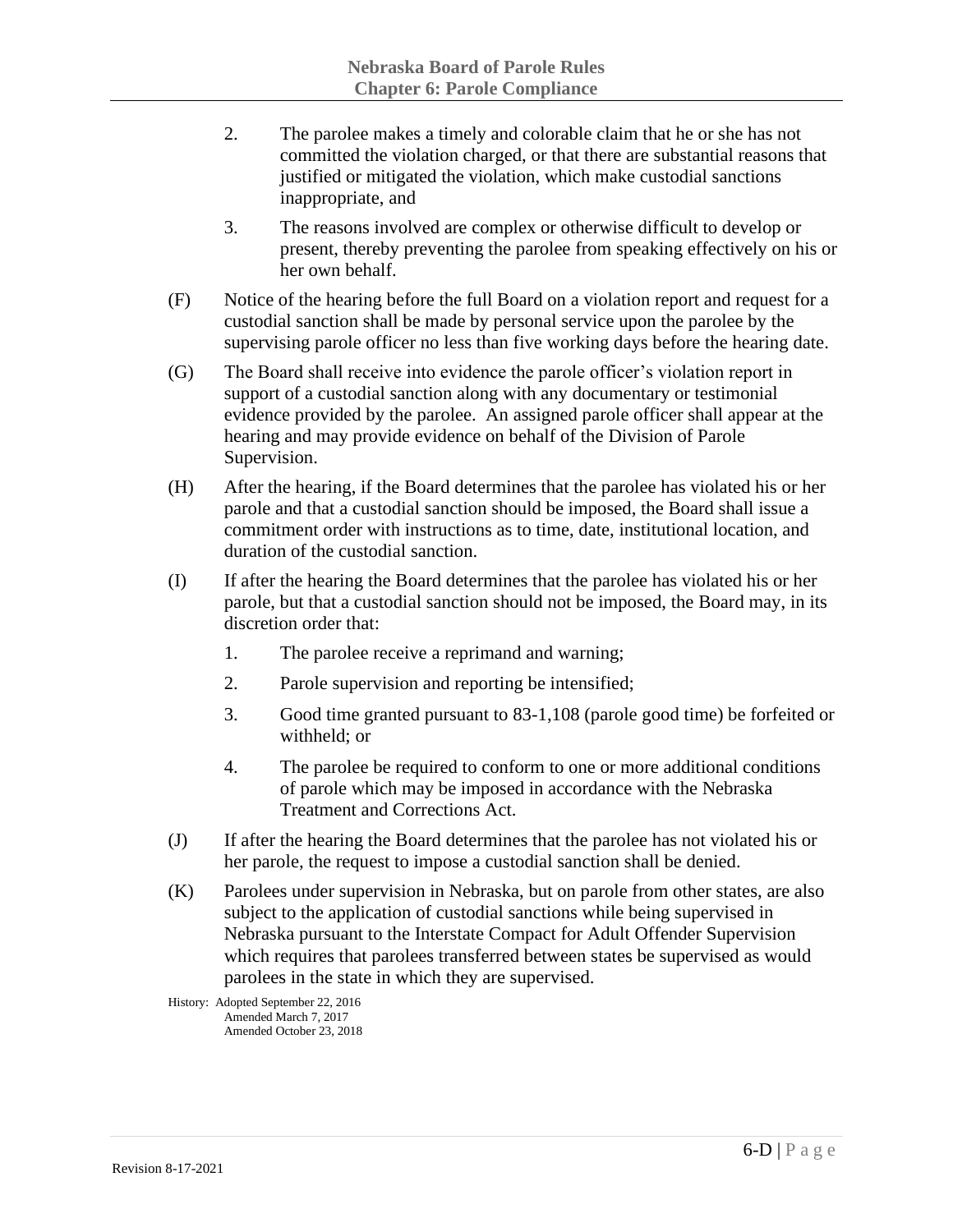## **§ 6-104. Non-technical violation, low flight or danger risk.**

Whenever a parole officer has reasonable cause to believe that a parolee has violated or is about to violate a condition of parole by a violation other than a substance abuse violation or a technical violation and the parole officer has reasonable cause to believe that the parolee will not attempt to leave the jurisdiction and will not place lives or property in danger, the parole officer shall submit a written report to the Board of Parole which, on the basis of such report and such further investigation as it may deem appropriate, may:

- (A) Dismiss the charge of violation;
- (B) Determine whether the parolee violated the conditions of his or her parole;
- (C) Impose a custodial sanction of up to thirty days in a correctional facility or a contract facility;
- (D) Revoke his or her parole in accordance with the Nebraska Treatment and Corrections Act; or
- (E) Issue a warrant for the arrest of the parolee.

STATUTORY REFERENCE: NEB. REV. STAT. § 83-1,119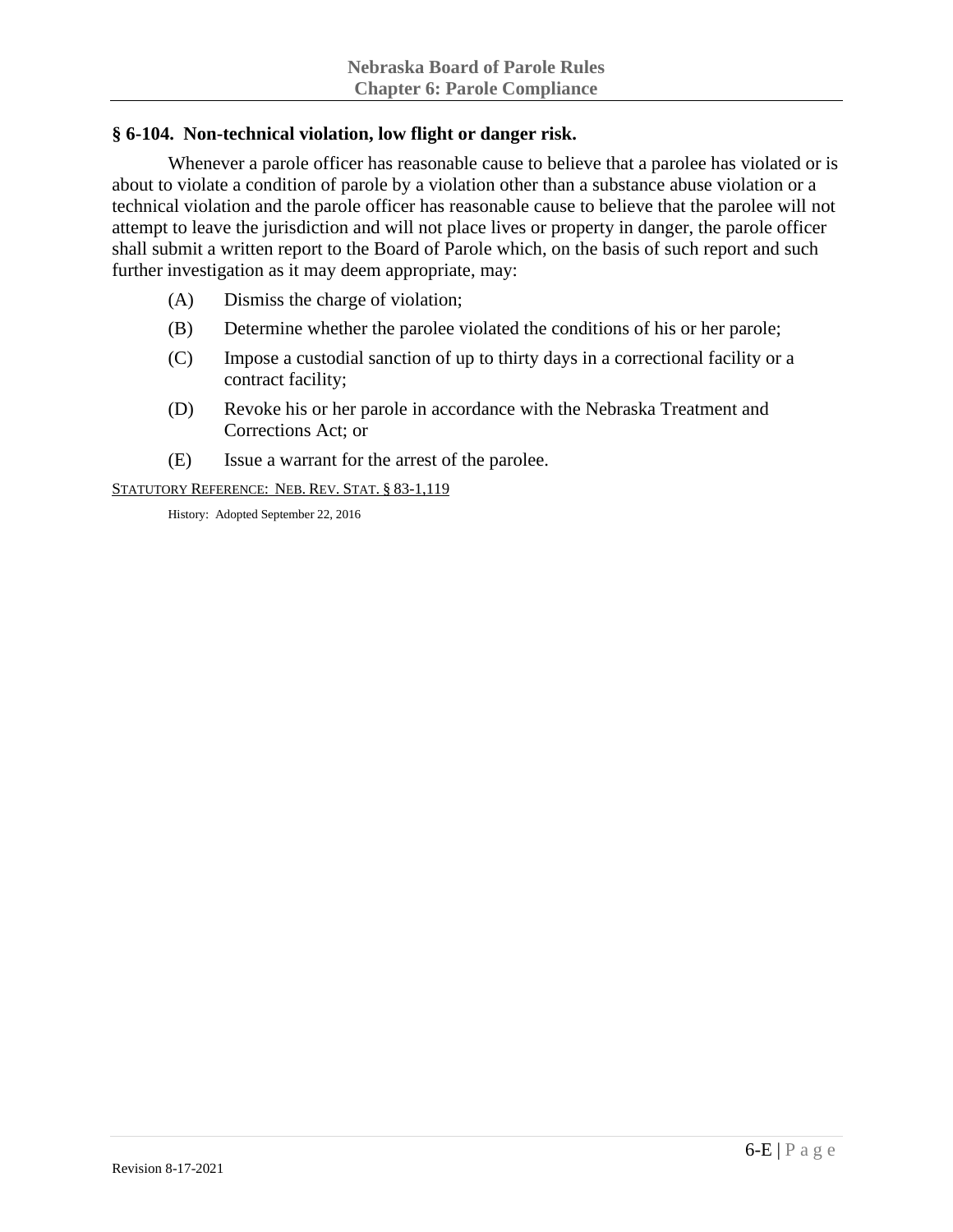### **§ 6-105. Violation, increased flight or danger risk.**

Whenever a parole officer has reasonable cause to believe that a parolee has violated or is about to violate a condition of parole and that the parolee will attempt to leave the jurisdiction or will place lives or property in danger, the parole officer shall arrest the parolee without a warrant and call on any peace officer to assist him or her in doing so.

STATUTORY REFERENCE: NEB. REV. STAT. § 83-1,119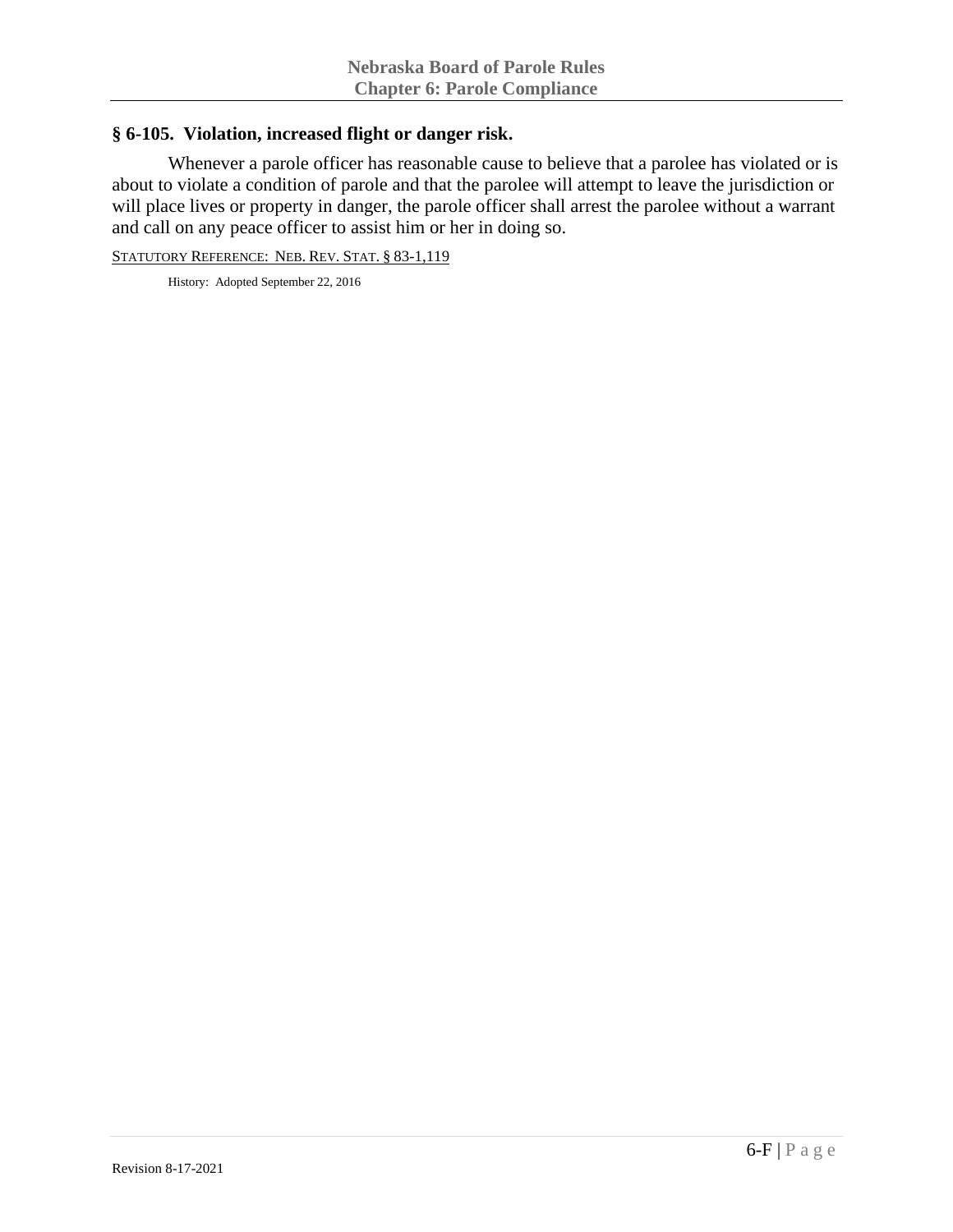#### **§ 6-106. Detention of parolee.**

Whenever a parolee is arrested with or without a warrant, he or she shall be detained in a local jail or other detention facility operated by the Department of Correctional Services pending completion of review of parole proceedings by the Board of Parole. Immediately after such arrest and detention, the parole officer shall notify the Board of Parole and submit a written report of the reason for such arrest. A complete investigation shall be made by the Division of Parole Supervision and submitted to the Board. After prompt consideration of such written report, the Board shall order the parolee's release from detention or continued confinement to await a final decision on imposition of a custodial sanction or the revocation of parole.

STATUTORY REFERENCE: NEB. REV. STAT. 83-1,119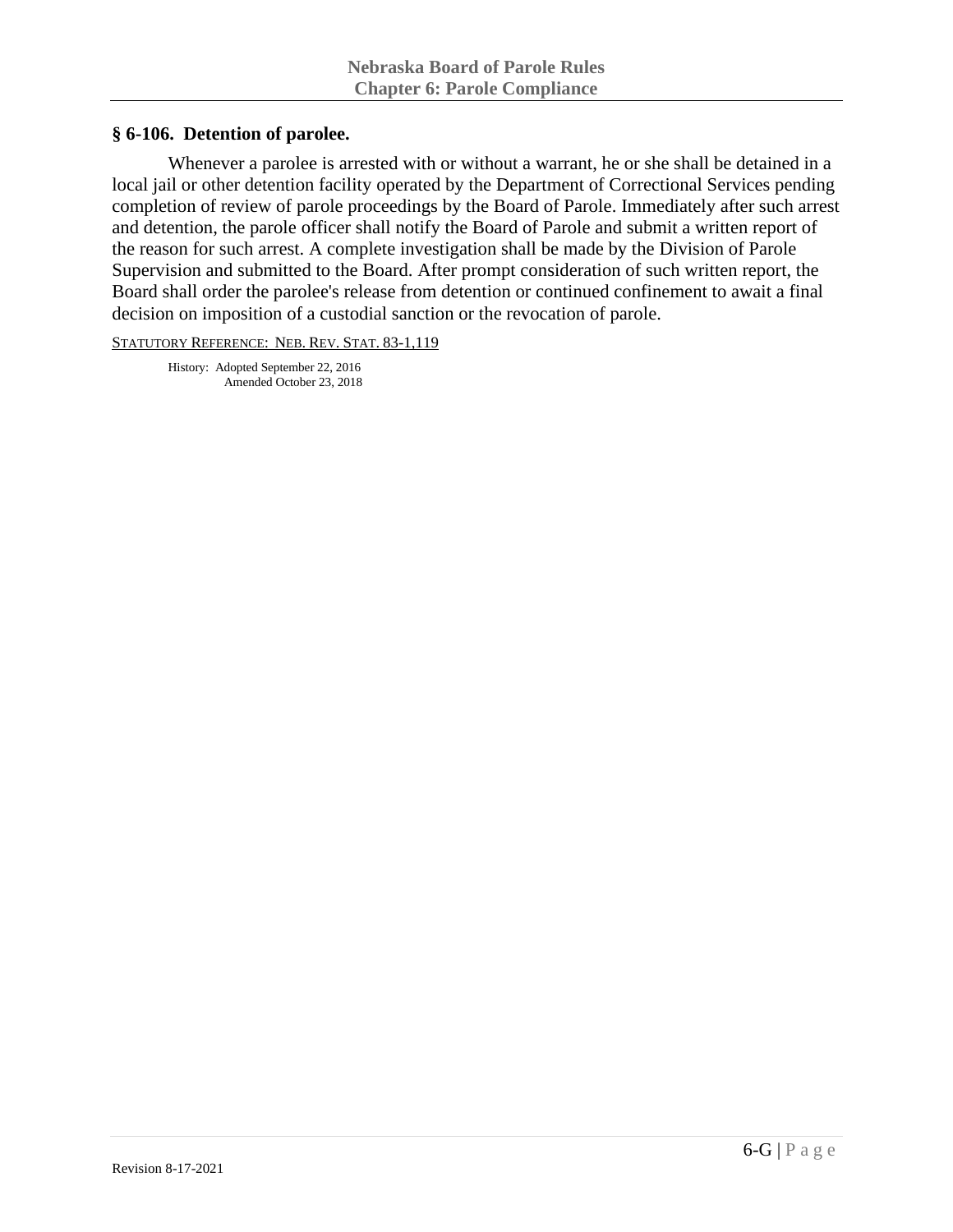## **§ 6-107. On-Call Board Member.**

- (A) For each month of the year, the Chair shall designate a member of the Board to act in an "on-call" capacity for the purpose of initiating and obtaining the requisite number of signatures on documents that require Board approval including, but not limited to, travel permits, arrest warrants, furloughs, work release applications, discharge certificates, and "buck slips" from the Division of Parole Supervision.
- (B) The on-call Board member is hereby given express authority to approve the issuance of arrest warrants during non-business hours when the interest of public safety dictates that issuance of such warrant cannot wait until the next business day. In these circumstances, the on-call Board member may give verbal and/or electronic authorization to issue the arrest warrant and will memorialize such verbal and/or electronic authorization on the warrant instrument at his or her first opportunity during the next business day and obtain the requisite signatures of other Board members.

History: Adopted March 7, 2017 Amended October 23, 2018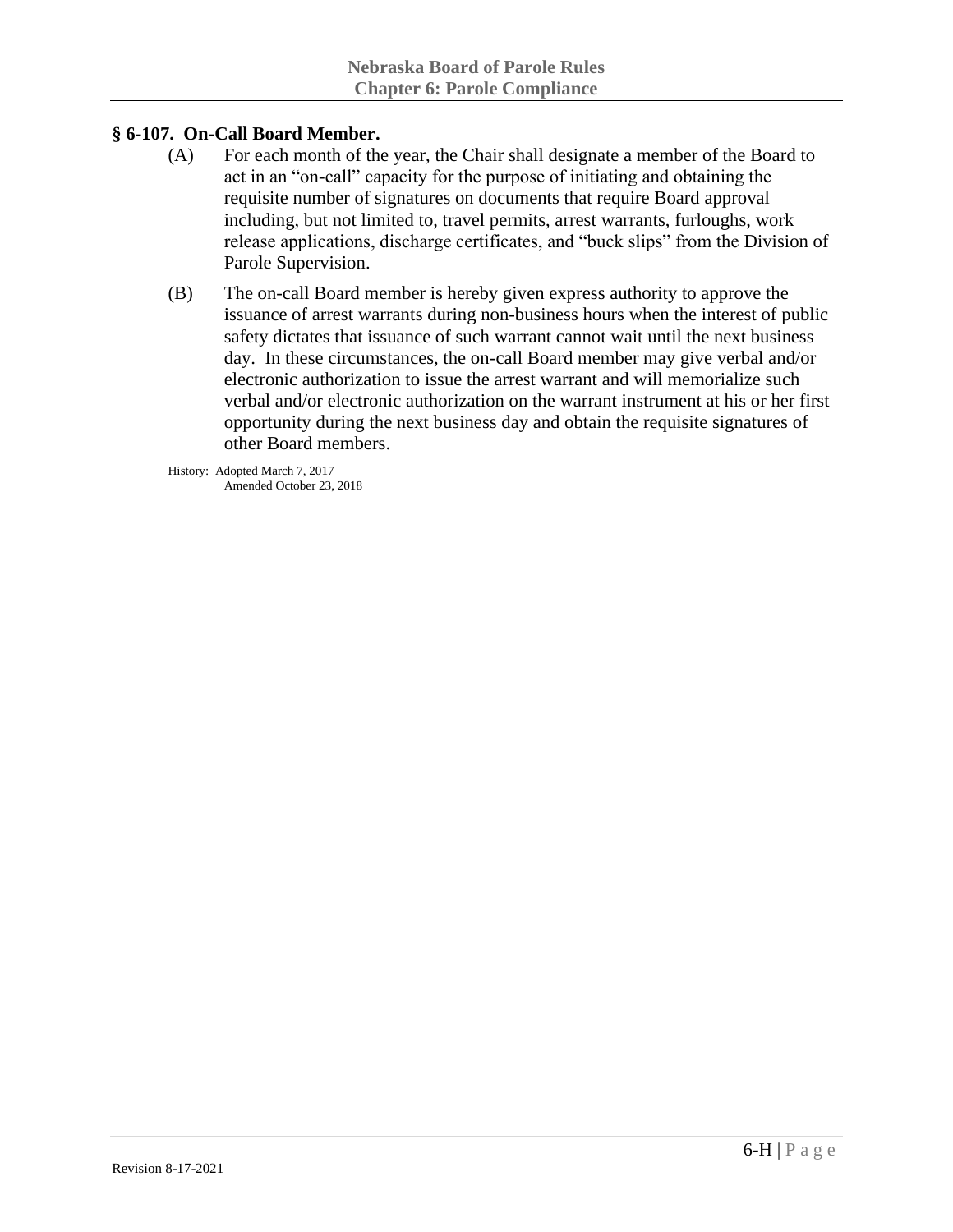# **§ 6-108. Failure to Pay Programming Fees.**

- (A) The Division of Parole Supervision with the approval of the Board of Parole shall implement sanctions if a parolee defaults in the payment of monthly parole programming fees or any installment thereof as established by Neb. Rev. Stat. § 83-1,107.01(2), except that parole shall not be revoked nor shall the parolee be imprisoned for such nonpayment if the parolee is financially unable to make the payment.
- (B) If the Board determines that the default in payment described in subsection (A) above was not attributable to a deliberate refusal to obey the order of the board or to failure on the parolee's part to make a good faith effort to obtain the funds required for payment, the board may allow the parolee additional time for payment, reduce the amount of each installment, or revoke the fees or the unpaid portion in whole or in part.

STATUTORY REFERENCE: NEB. REV. STAT. 83-1,107(5), (6).

History: Adopted October 23, 2018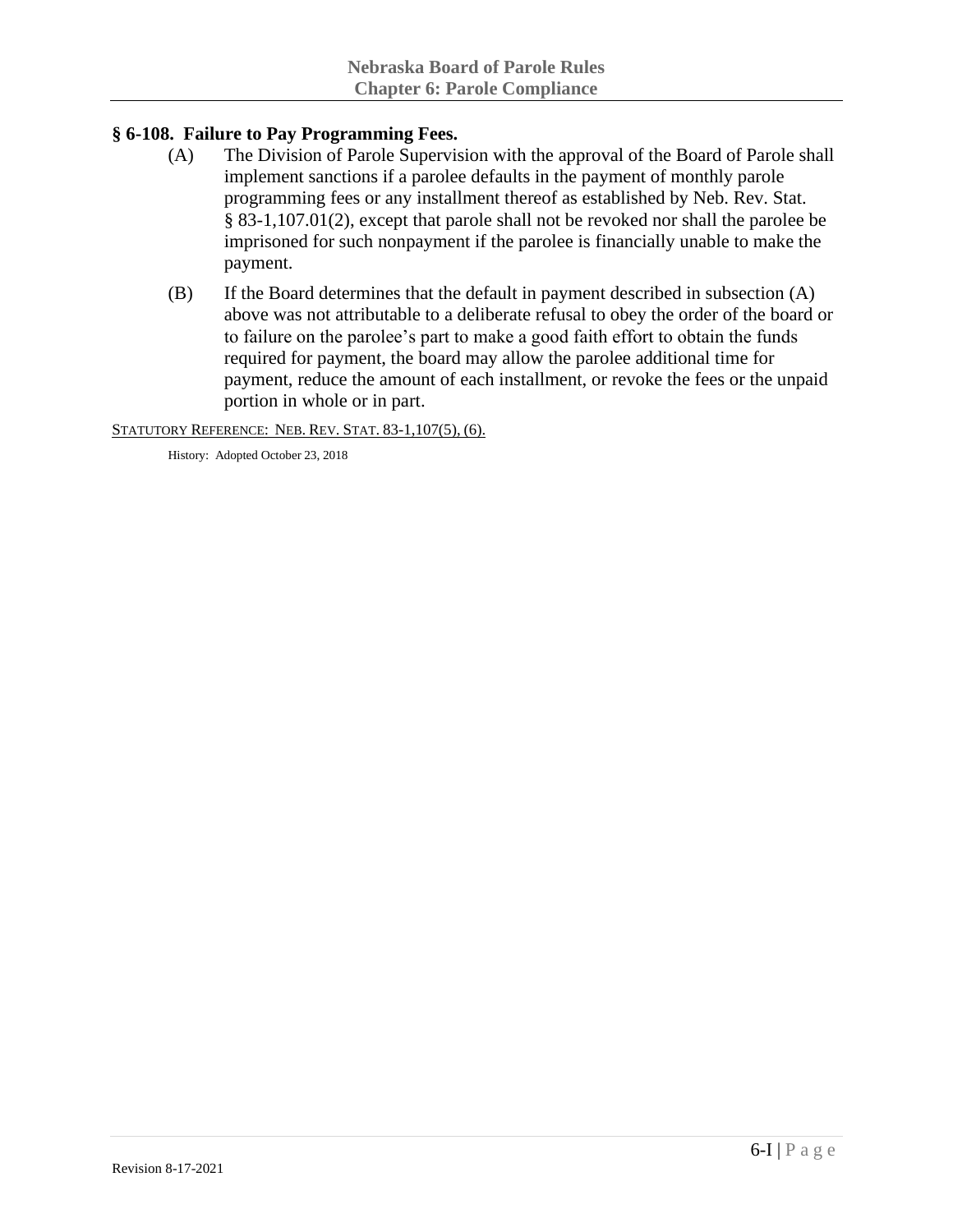# **§ 6-201. Alleged violation, preliminary hearing, petition and notice.**

- (A) Whenever a parole officer has just cause to believe a parolee has violated the conditions of parole, including arrest on a separate charge, the parole officer shall file a petition with a hearing officer employed by the Board of Parole.
	- 1. The petition shall request a preliminary hearing;
	- 2. The petition shall state the names of the parties involved; and
	- 3. The petition shall state facts that cause the parole officer to believe a preliminary hearing is necessary.
- (B) Upon receipt of a petition alleging that a parolee has violated the conditions of parole, including arrest on a separate charge, a preliminary probable cause hearing will be scheduled. The hearing will be held at or reasonably near the place of the alleged violation or arrest as promptly as practical, but shall take place within ten business days
- (C) The parolee shall be given written notice that a preliminary hearing has been scheduled.
	- 1. The notice shall state that the purpose of the hearing is to determine if probable cause exists that the parolee violated the conditions of parole; and
	- 2. The notice shall state the specific conduct that is alleged to be a violation of parole.

LEGAL AUTHORITY: *MORRISSEY V. BREWER*, 408 U.S. 471 (1972)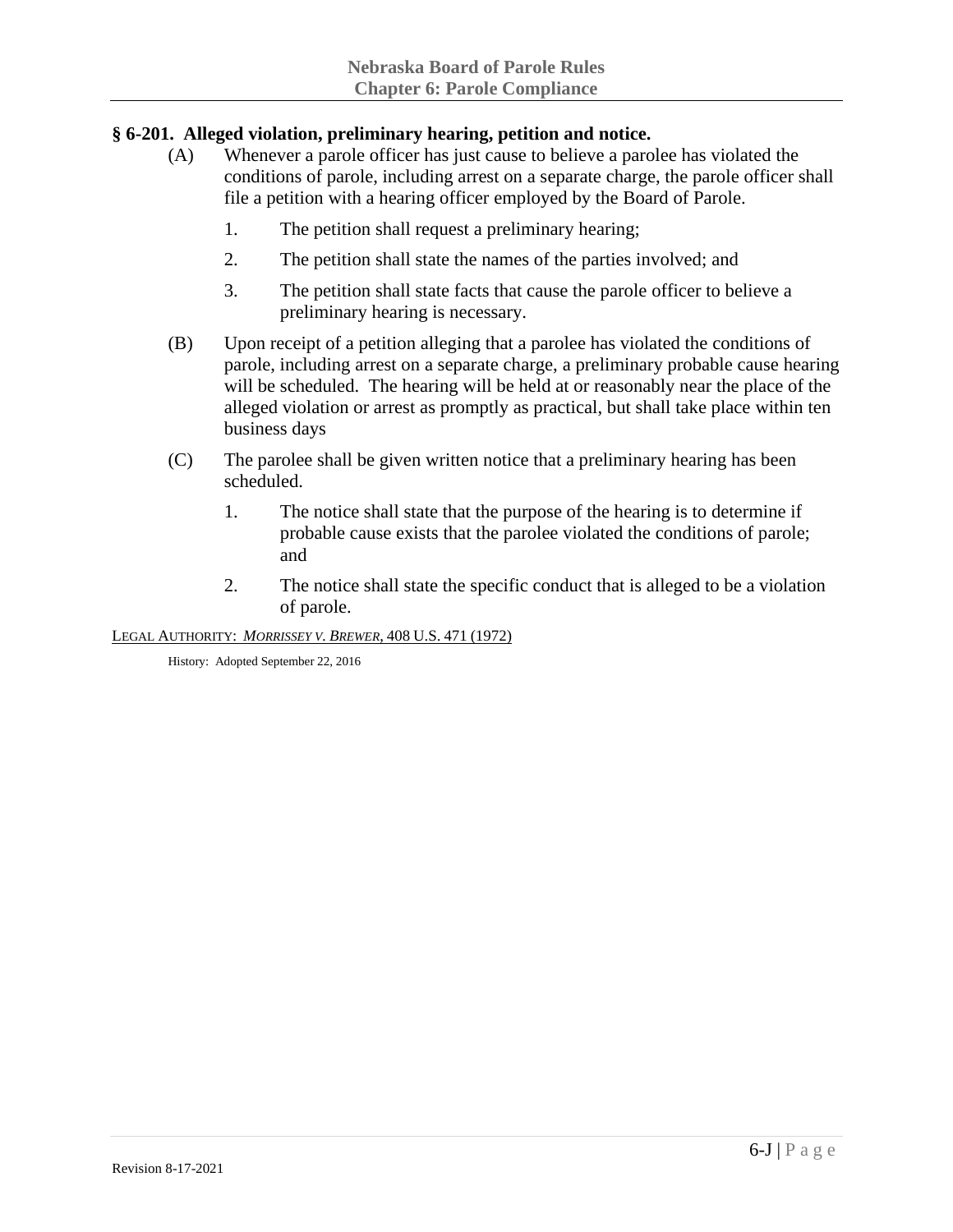# **§ 6-202. Alleged violation, preliminary hearing, hearing officer.**

- (A) The preliminary hearing shall be conducted by an impartial hearing officer not directly involved in supervision of the parolee.
- (B) The hearing officer shall conduct preliminary hearings in a fair, impartial, and orderly manner and have the following authority and duties:
	- 1. To rule on all procedural matters, objections, and motions;
	- 2. To make evidentiary rulings and admit relevant evidence;
	- 3. To hear testimony and question any witnesses that appear in order to develop facts necessary to fairly and adequately determine whether there exists probable cause to support the alleged parole violation;
	- 4. To make a finding of whether there exists probable cause and provide written notice of his or her findings, including a summary of the preliminary probable cause hearing, to the Director of DPS;
	- 5. To recognize and take notice of Federal Law and State Law that bears upon the alleged violation or arrest, if any, and;
	- 6. To take any other action necessary and authorized by the Parole Board Rules and law.

LEGAL AUTHORITY: *MORRISSEY V. BREWER*, 408 U.S. 471 (1972)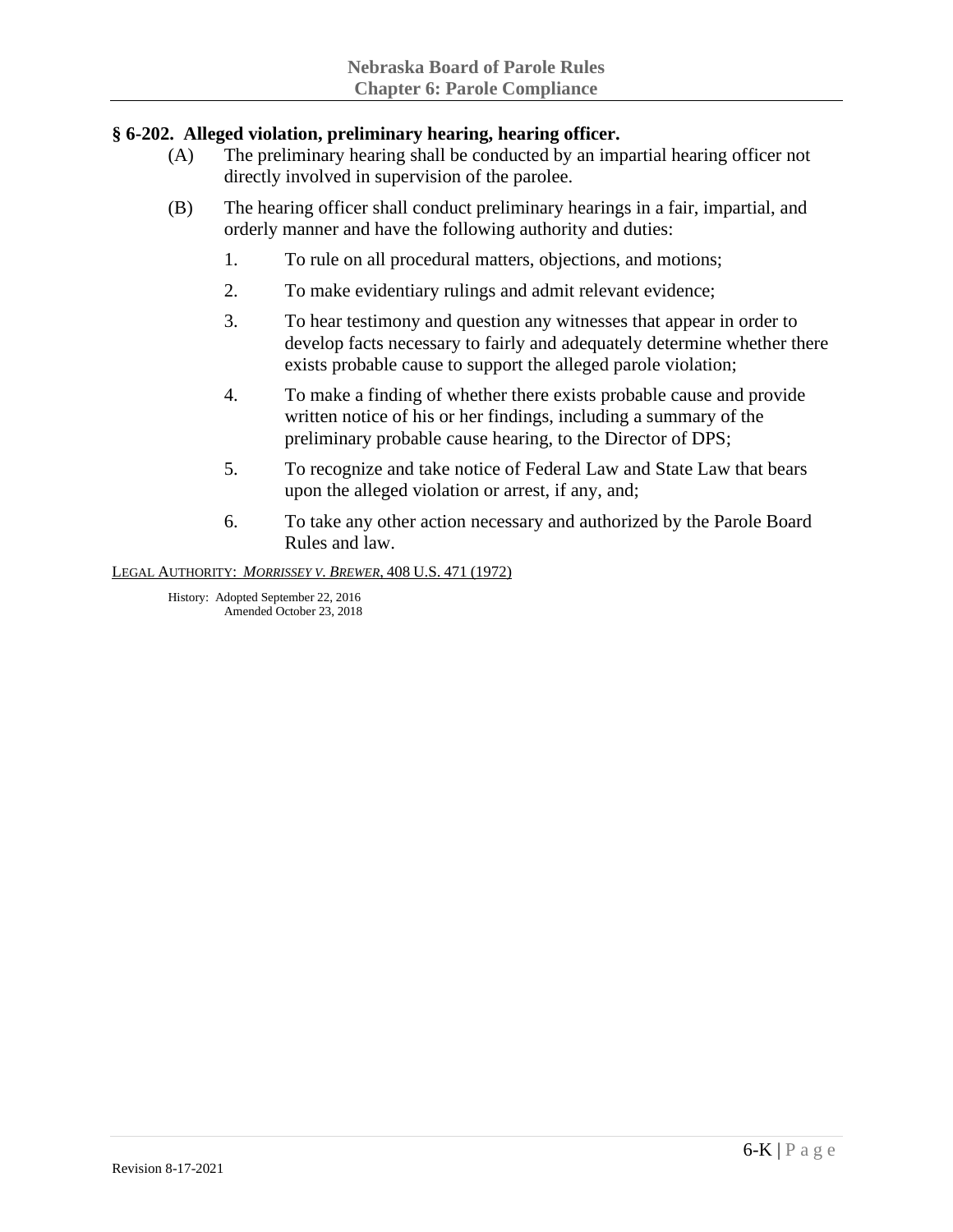# **§ 6-203. Alleged violation, preliminary hearing, proceedings.**

- (A) Evidence
	- 1. The Nebraska Rules of Evidence do not apply to preliminary probable cause hearings for alleged parole violations or arrests, but the hearing officer shall give consideration to Chapter 27 of the Nebraska Revised Statutes in relying on proffered evidence;
	- 2. All relevant evidence shall be admissible;
	- 3. Upon objection to evidence based on relevance, such evidence may be received and the matter of any objections thereto may be taken under advisement;
	- 4. The hearing officer may, subject to his or her discretion, exclude inadmissible evidence, even if no objection is raised;
	- 5. Objections to evidence shall be stated with specificity at the time such evidence is offered.
- (B) No person may appear in a representative capacity at a preliminary hearing except the following:
	- 1. The parolee may appear and participate on his or her own behalf;
	- 2. Attorneys who are licensed to practice before the courts of the State of Nebraska; and
	- 3. Any authorized representative of the State of Nebraska. This person need not be an attorney.
- (C) At the hearing, the parolee may present evidence to rebut the petition by:
	- 1. Speaking on his or her own behalf;
	- 2. Offering letters, documents, and other relevant information;
	- 3. Testimony from individuals who can provide relevant information; and
	- 4. Requesting permission to confront and cross-examine individuals who have provided information adverse to the parolee. If the hearing officer determines that an adverse witness would be subjected to risk of harm by disclosing his or her identity, that individual need not be made available for confrontation and cross-examination by the parolee or his or her attorney.
- (D) The parolee may waive his or her participation in the preliminary hearing.
- (E) The hearing officer may, at his or her discretion, continue the preliminary hearing and fix a date for the introduction of additional evidence or presentation of additional argument, if it is in the public interest or in the interest of justice, or upon notice by the parolee or his or her counsel.
- (F) The hearing officer may conduct hearings by teleconference or video conference. The hearing officer shall conduct in person or by video conference in the following situations: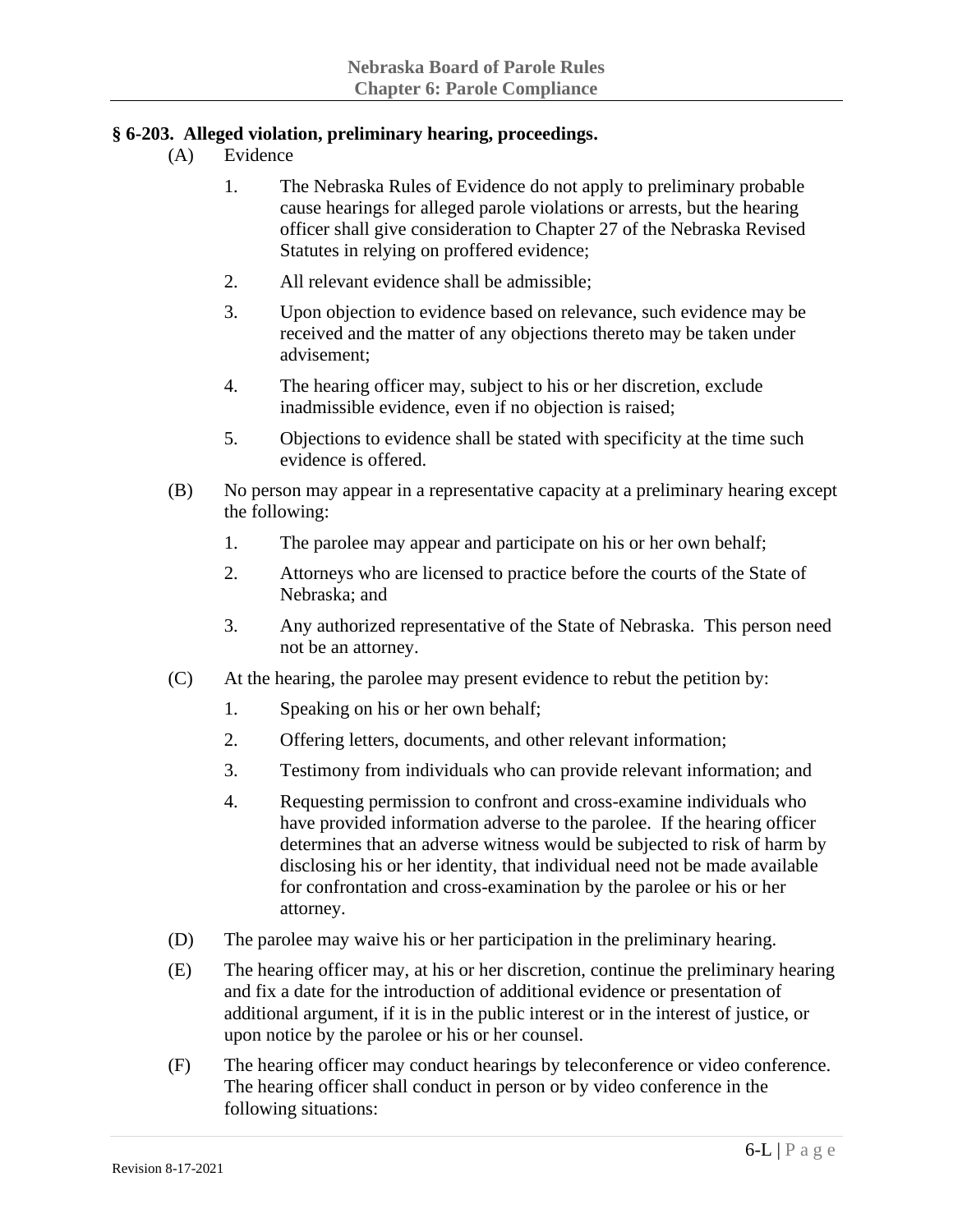- 1. The alleged violations are contested and the offender or the offender's attorney shows that the witness's credibility, including observation of the witness's demeanor is necessary;
- 2. Physical exhibits may be part of the record, viewing the exhibits is essential, and the exhibits cannot be viewed in some other manner;
- 3. There are unusual circumstances not covered by the section as determined at the hearing officer's discretion.

#### LEGAL AUTHORITY: *MORRISSEY V. BREWER*, 408 U.S. 471 (1972)

History: Adopted September 22, 2016 Amended March 7, 2017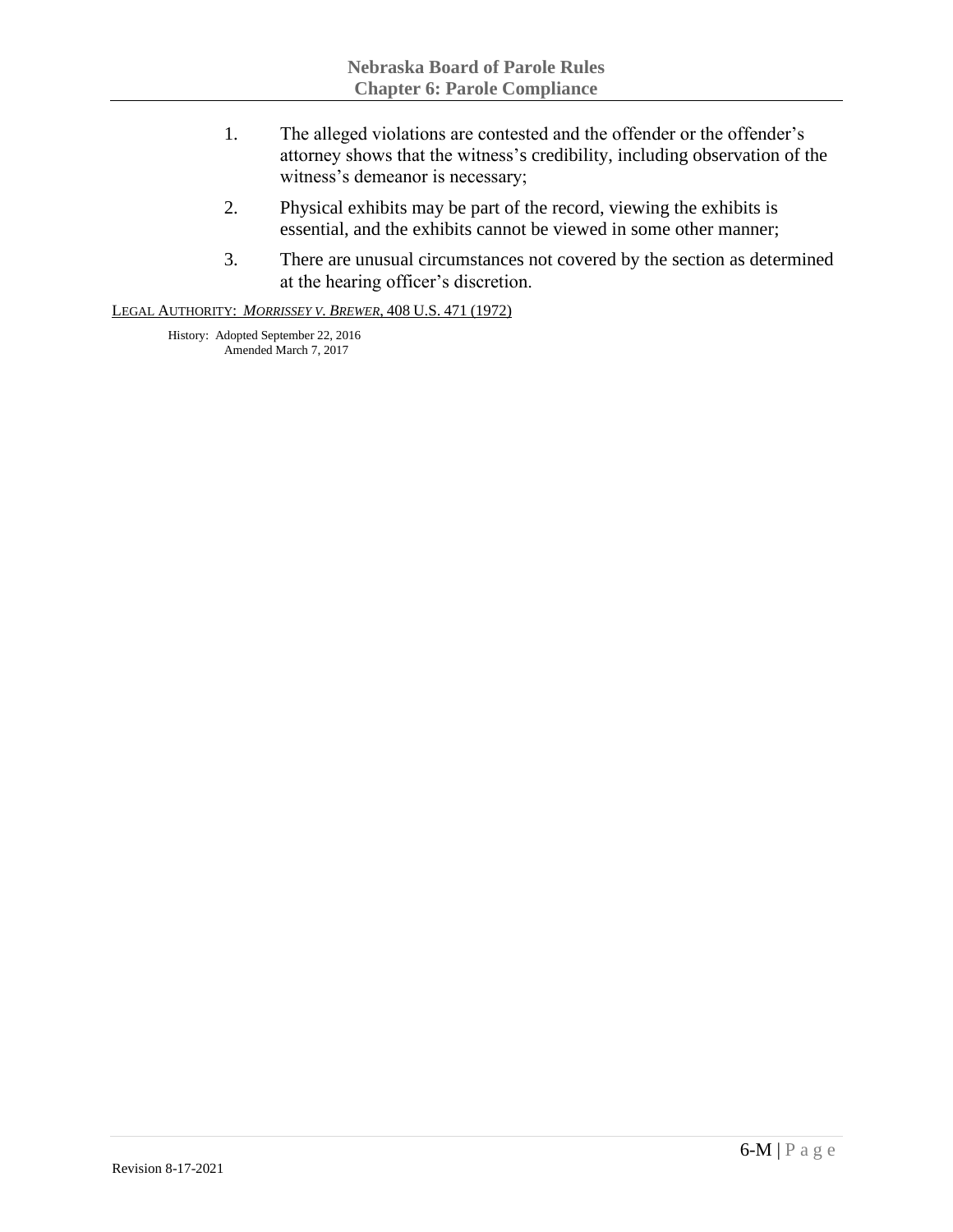## **§ 6-204. Alleged violation, preliminary hearing, findings.**

- (A) Within a reasonable period of time after the preliminary hearing, not to exceed 10 days, the hearing officer shall make a determination whether or not there is probable cause to believe that violation of parole has occurred.
- (B) The hearing officer shall provide written notice of his or her findings, including a summary of the preliminary probable cause hearing, to the Director of DPS.
- (C) Upon a finding of no probable cause, the hearing officer shall immediately notify the Board of the finding and request the parolee's release from custody.
- (D) A finding of probable cause is sufficient to warrant the parolee's continued detention and return to the Department of Correctional Services pending a Review of Parole hearing and a final decision by the Board.

LEGAL AUTHORITY: *MORRISSEY V. BREWER*, 408 U.S. 471 (1972)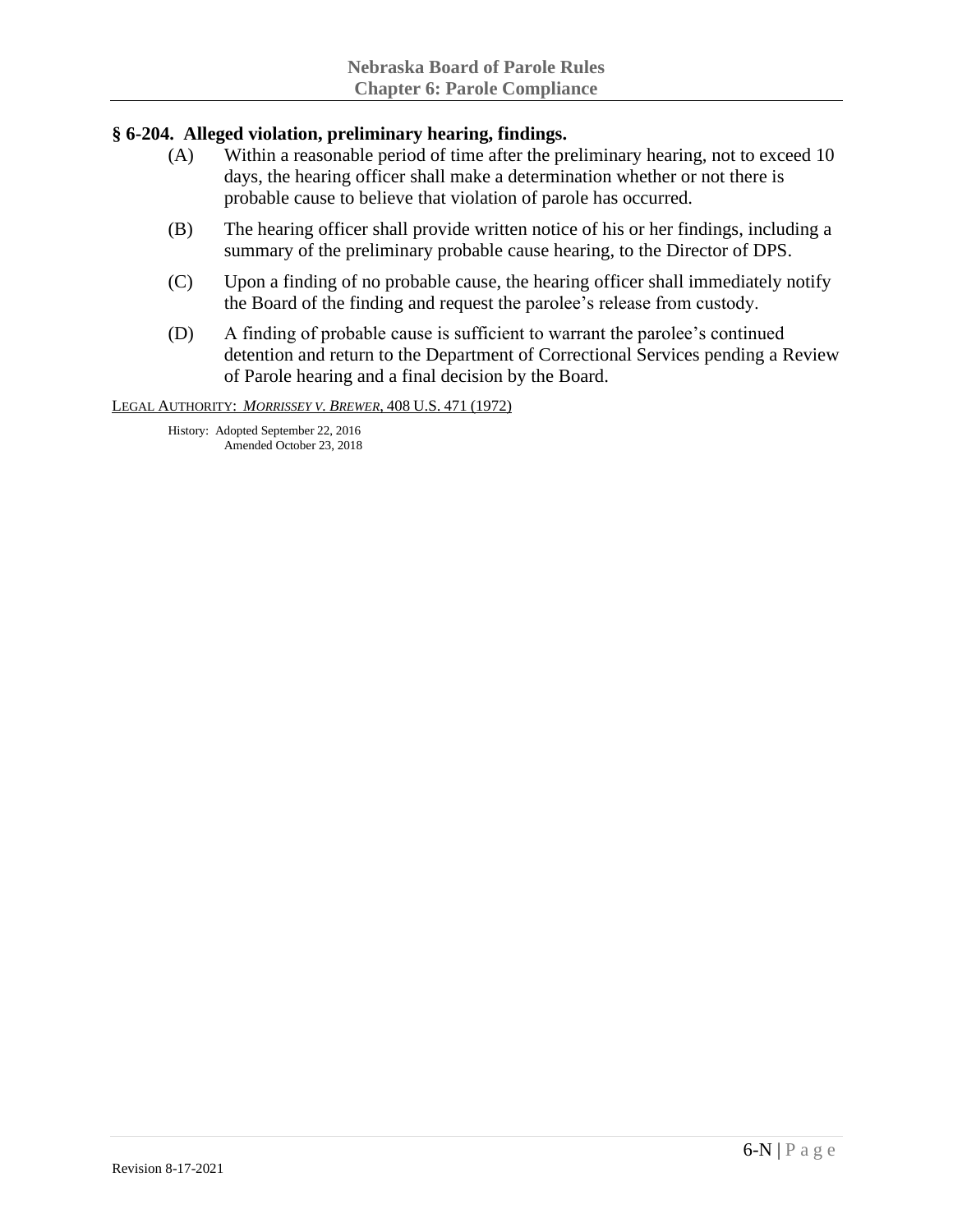#### **§ 6-301. Review of parole hearings.**

Whenever a parolee is charged with a violation of his or her parole, he or she shall be entitled to a prompt hearing on such charge by the Board of Parole, which in no event shall occur more than thirty days after receipt of the parole officer's written report.

STATUTORY REFERENCE: NEB. REV. STAT. § 83-1,120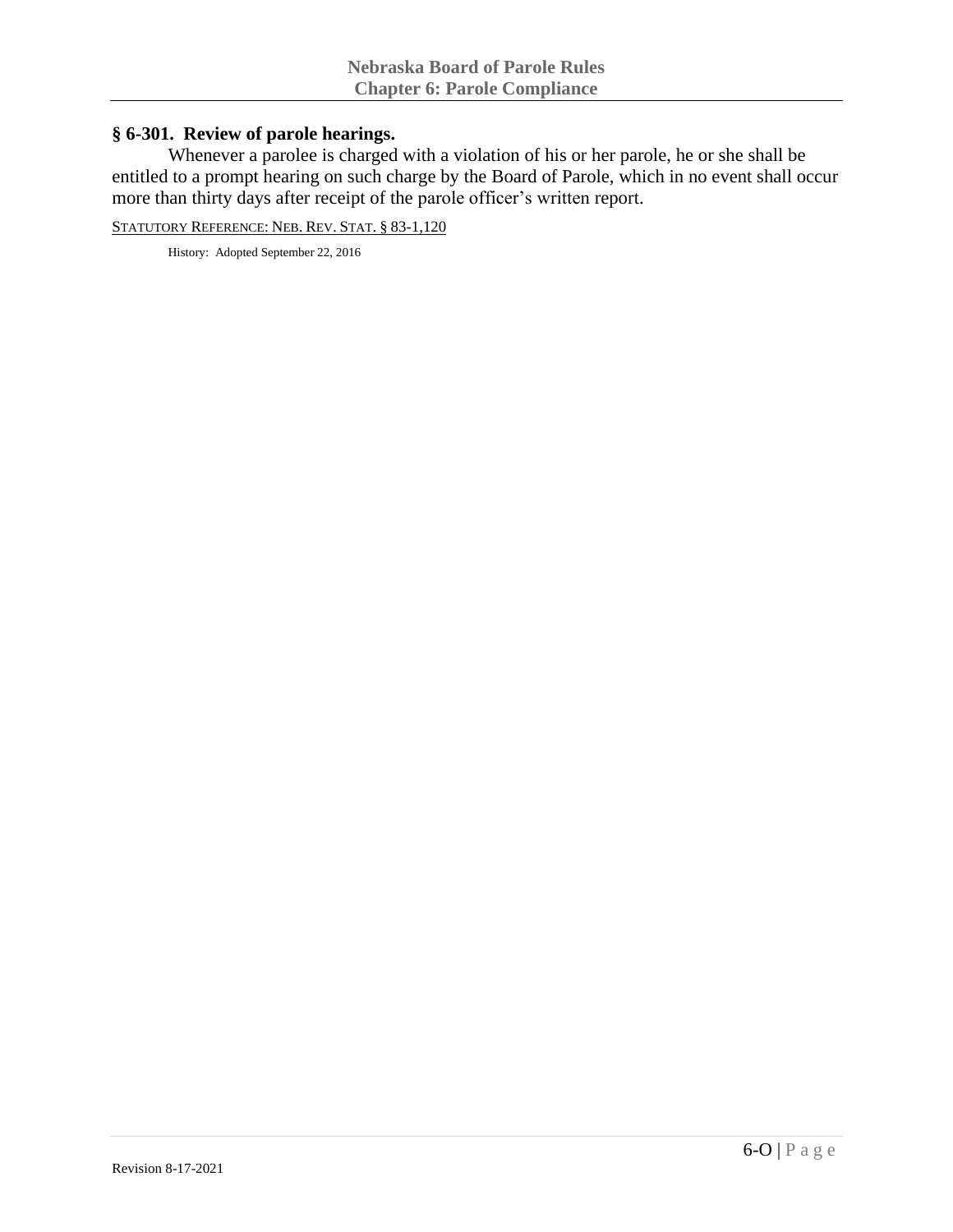## **§ 6-302. Review of parole hearings, proceedings.**

At the review of parole hearing before the Board of Parole, the parolee shall be informed by written notice of the claimed violations of parole and the evidence against him or her. The parolee shall be permitted to be present, to testify, to produce witnesses, to cross-examine adverse witnesses, and to introduce such other evidence as may be pertinent.

Review of parole hearings are open to the public pursuant to the Open Meetings Act. An offender may waive the opportunity to appear and participate in his or her review of parole hearing. A waiver form developed by the Board of Parole and signed by the offender is required. Once an offender has voluntarily signed a waiver form, the offender will not appear before the Board for a review of parole hearing. If an offender wishes to withdraw his or her waiver, a written request must be submitted to the Board at least 14 days prior to the scheduled review of parole hearing.

LEGAL AUTHORITY: *MORRISSEY V. BREWER*, 408 U.S. 471 (1972)

STATUTORY REFERENCE: NEB. REV. STAT. § 83-1,120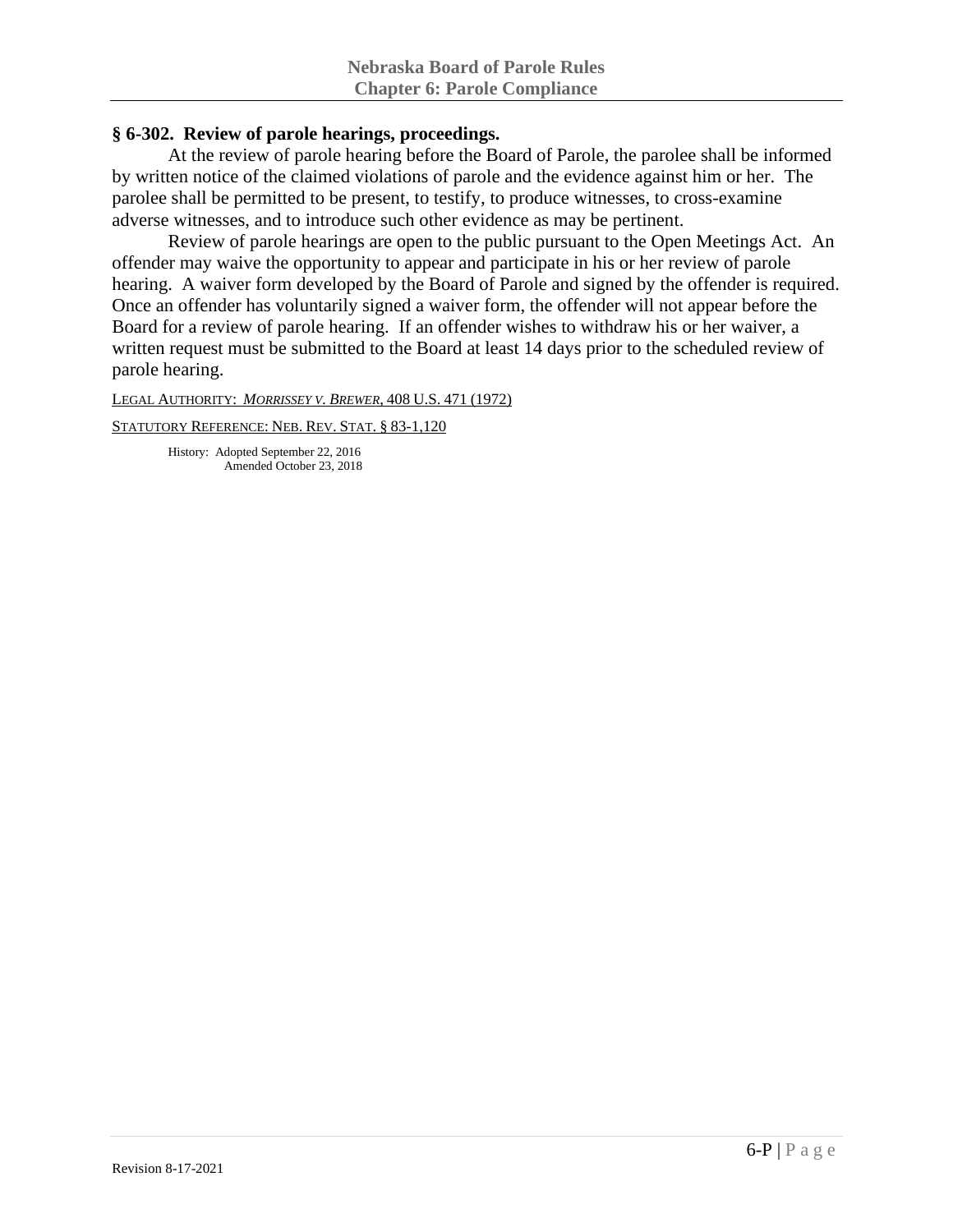### **§ 6-303. Review of parole hearings, parolee right to request counsel.**

The parolee shall be informed of his or her right to request counsel, or retain counsel at his or her own expense, at the review of parole hearing. If the board finds that the parolee appears incapable of speaking effectively for himself or herself, but has submitted a timely and colorable claim that: (1) he or she has not committed the alleged violation of the conditions upon which he or she is at liberty, or (2) even if the violation is a matter of public record or is uncontested, there are substantial reasons which justified or mitigated the violation and make revocation inappropriate and the reasons are complex or otherwise difficult to develop or present, the board in the exercise of sound discretion my provide counsel to the parolee. In every case when a request for counsel is refused, the grounds for refusal shall be stated in the record.

STATUTORY REFERENCE: NEB. REV. STAT. § 83-1,120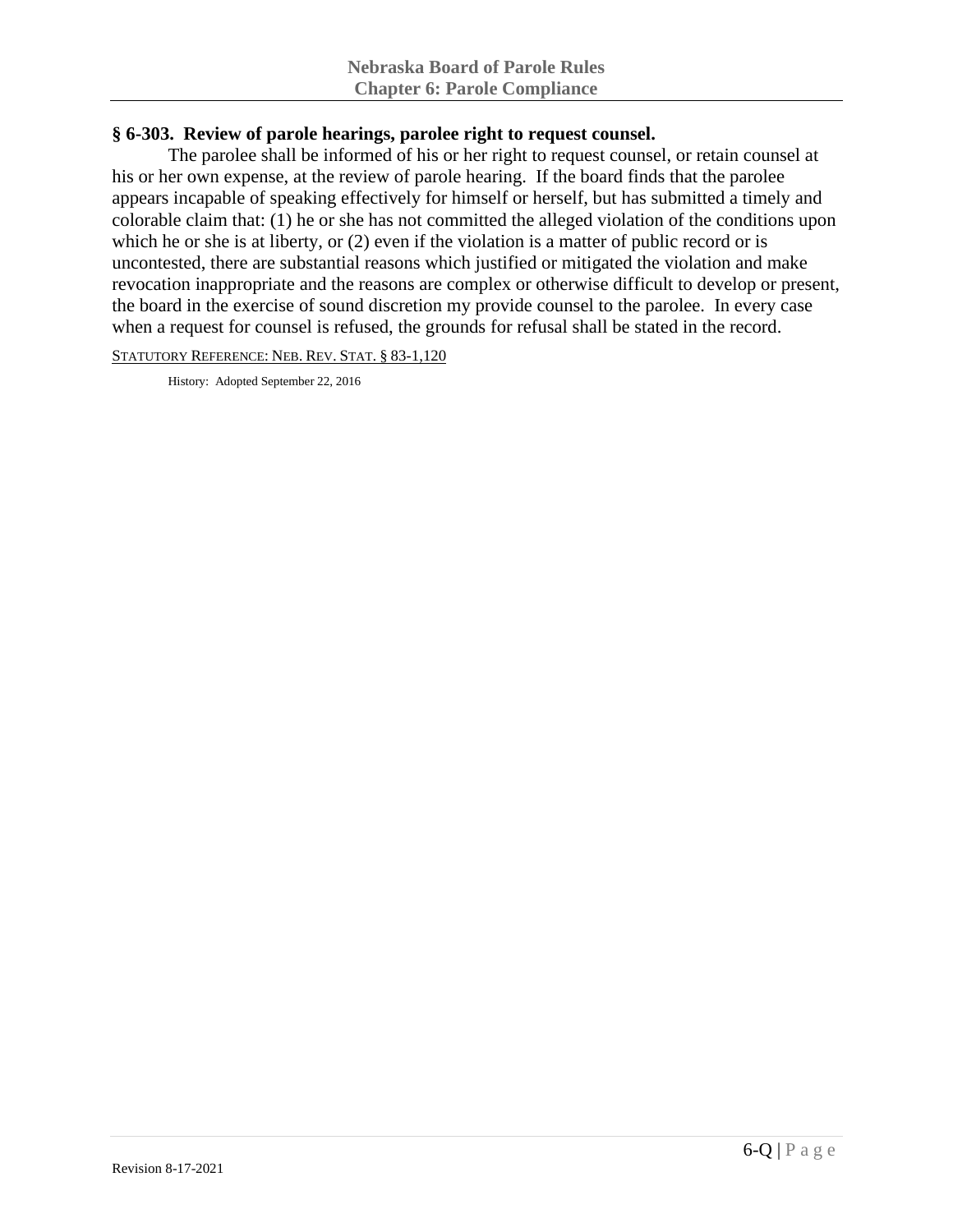## **7. Chapter 7 Parole Violations**

# **§ 7-101. Parolee in legal custody of board until recommitted.**

A committed offender while on parole shall remain in the legal custody and control of the Board of Parole. The Board may at any time revoke the parole of an offender or recommit him or her to the custody of the Department of Correctional Services, with or without cause.

STATUTORY REFERENCE: NEB. REV. STAT. § 83-1,121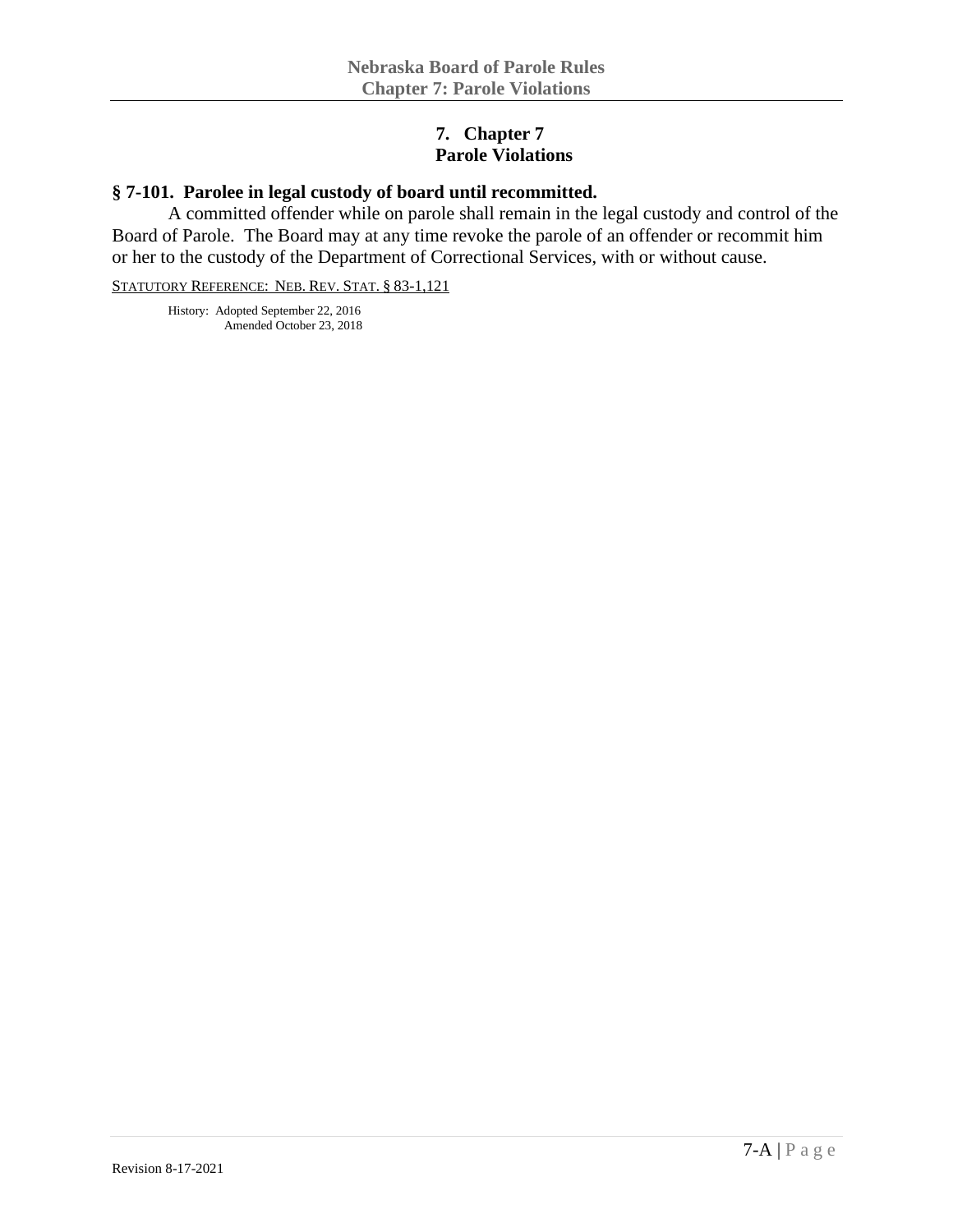## **§ 7-102. Violation of parole, board action.**

- (A) If the Board finds that the parolee has engaged in criminal conduct, the Board may order revocation of the parolee's parole.
- (B) If the Board finds that the parolee violated a condition of parole but is of the opinion that revocation of parole is not appropriate, the Board may order that:
	- 1. The parolee receive a reprimand and warning;
	- 2. Parole supervision and reporting be intensified;
	- 3. Good time granted pursuant to 83-1,108 (parole good time) be forfeited or withheld;
	- 4. The parolee served a custodial sanction of up to thirty days in a correctional or a contract facility as defined in section 83-1,119; or
	- 5. The parolee be required to conform to one or more additional conditions of parole which may be imposed in accordance with the Nebraska Treatment and Corrections Act.
- (C) Cumulative custodial sanctions in a correctional facility or a contract facility under this section and section 83-1,119 shall not exceed sixty days. If a parolee has previously received sixty days of cumulative custodial sanctions before the current violation, the board shall either order revocation of the parolee's parole or one or more of the other sanctions described in subsection (B) above.
- (D) Time spent in custodial sanctions under this section and section 83-1,119 shall be credited to the parolee's sentence.
- (E) The parolee shall be informed verbally at the Review of Parole hearing of the Board's decision, with written notice to follow within 14 days.

STATUTORY REFERENCE: NEB. REV. STAT. § 83-1,122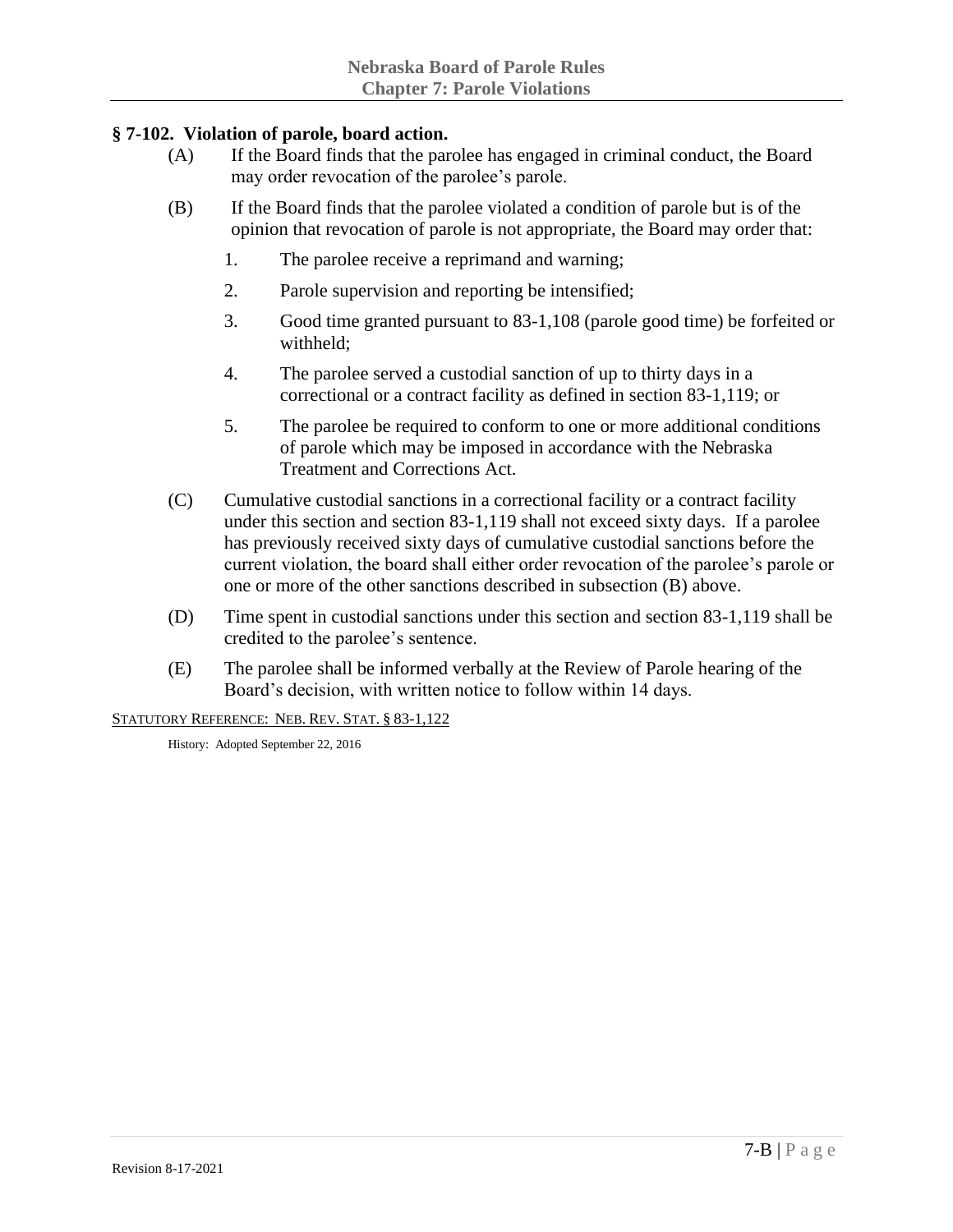#### **§ 7-103. Revocation of parole.**

- (A) A parolee whose parole is revoked shall be recommitted to the Department until discharge from the custody of the state becomes mandatory or until reparoled by the Board.
- (B) The time from the date of the parolee's declared delinquency until the date of arrest for the custody of the Board shall not be counted as any portion of the time served.
- (C) A parolee whose parole has been revoked shall be considered by the Board for reparole at any time in the same manner as any other committed offender eligible for parole.
- (D) Except in the case of a parolee who has left the jurisdiction of his or her place of residence, action revoking a parolee's parole and recommitting the parolee for violation of the conditions of parole must be taken before the expiration of the parole term less good time. A parolee who has left the jurisdiction of his or her place of residence shall be treated as a parole violator and, when apprehended, shall be subject to recommitment or to supervision for the balance of the parole term as of the date of the violation.

#### STATUTORY REFERENCE: NEB. REV. STAT. § 83-1,123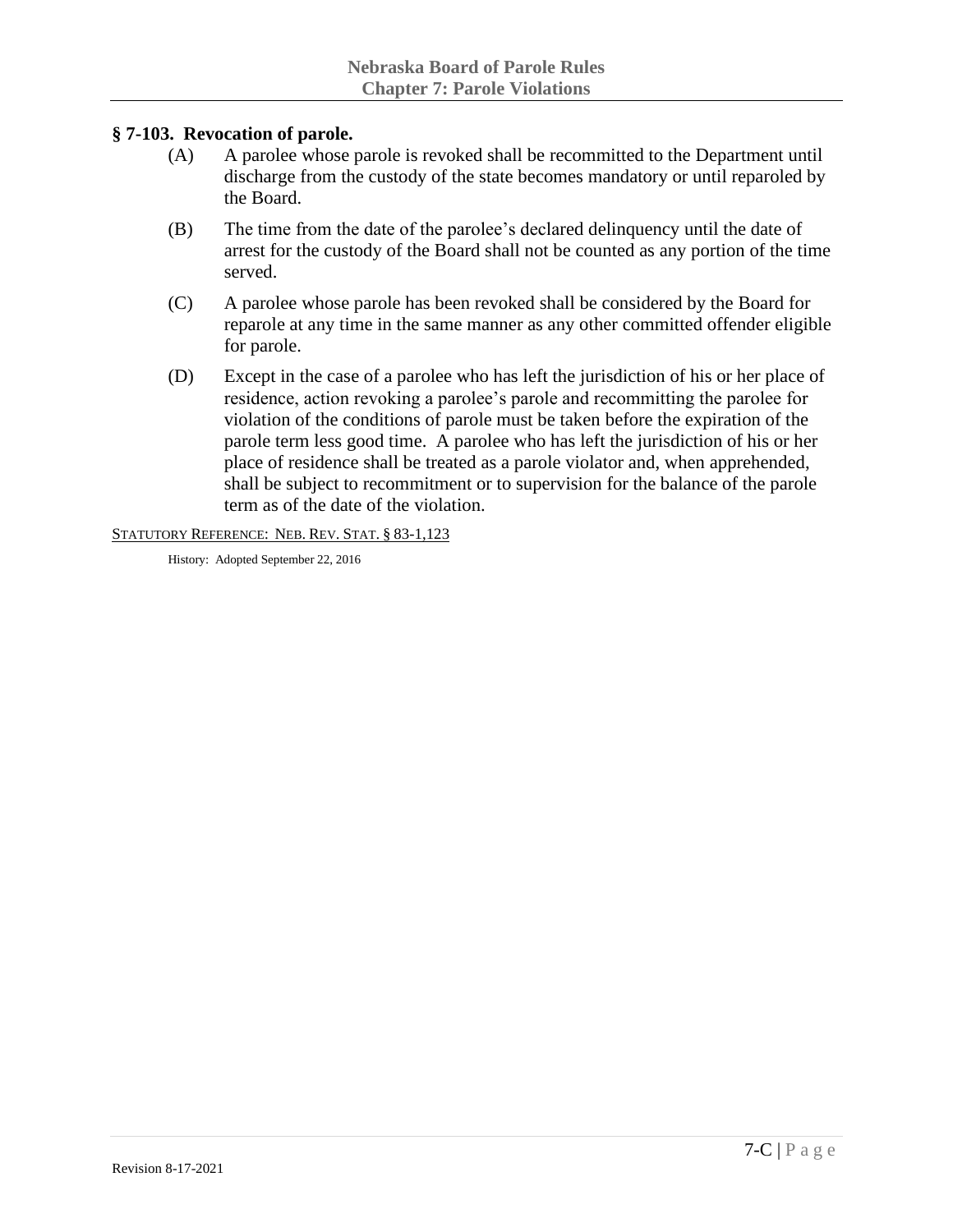### **§ 7-104. Forfeiture and Restoration of Parole Good Time.**

Upon the filing of an alleged parole violation, good time earned while on parole pursuant to Neb. Rev. Stat. § 83-1,108 may be forfeited, withheld and restored by the Board after the parolee has been consulted regarding any charge of misconduct or breach of the conditions of parole.

#### STATUTORY REFERENCE: NEB. REV. STAT. § 83-1,108

History: Adopted April 5, 2017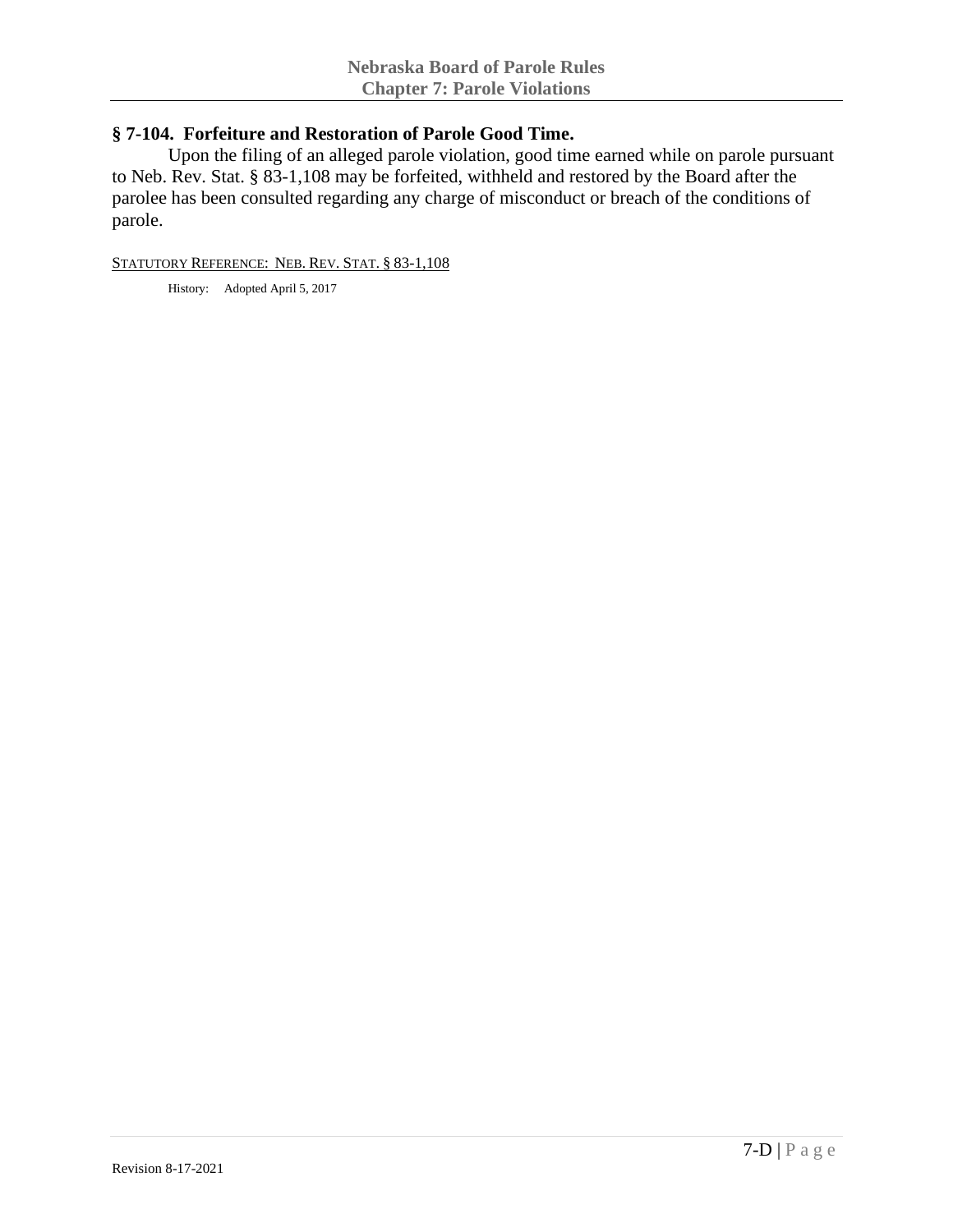### **§ 7-201. Failure to pay restitution.**

The Board of Parole may revoke the parole of a parolee who fails to comply with a court order to pay restitution. In determining whether to revoke parole, the Board of Parole shall consider the parolee's earning ability and financial resources, the willfulness of the parolee's failure to pay, and any special circumstances affecting the parolee's ability to pay. Parole may not be revoked unless noncompliance with the restitution order is attributable to an intentional refusal to obey the order or a failure to make a good faith effort to comply with the order.

STATUTORY REFERENCE: NEB. REV. STAT. § 29-2284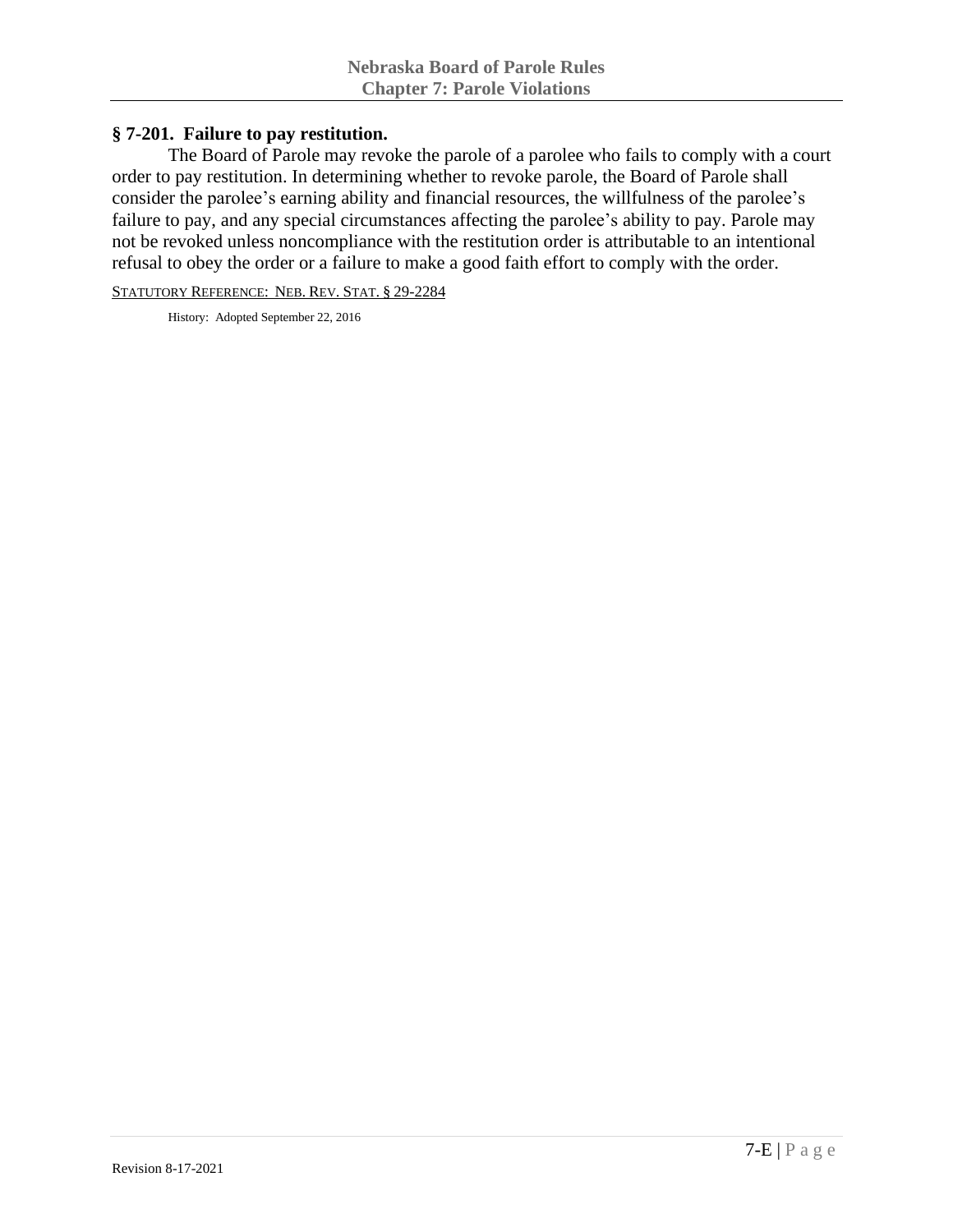# **§ 7-202. Parolee unauthorized leaving of state. (Abrogated by Repeal of Statute)**

STATUTORY REFERENCE: NEB. REV. STAT. § 83-1,124

History: Adopted September 22, 2016 Abrogated July 19, 2018 pursuant to 2018 LB 841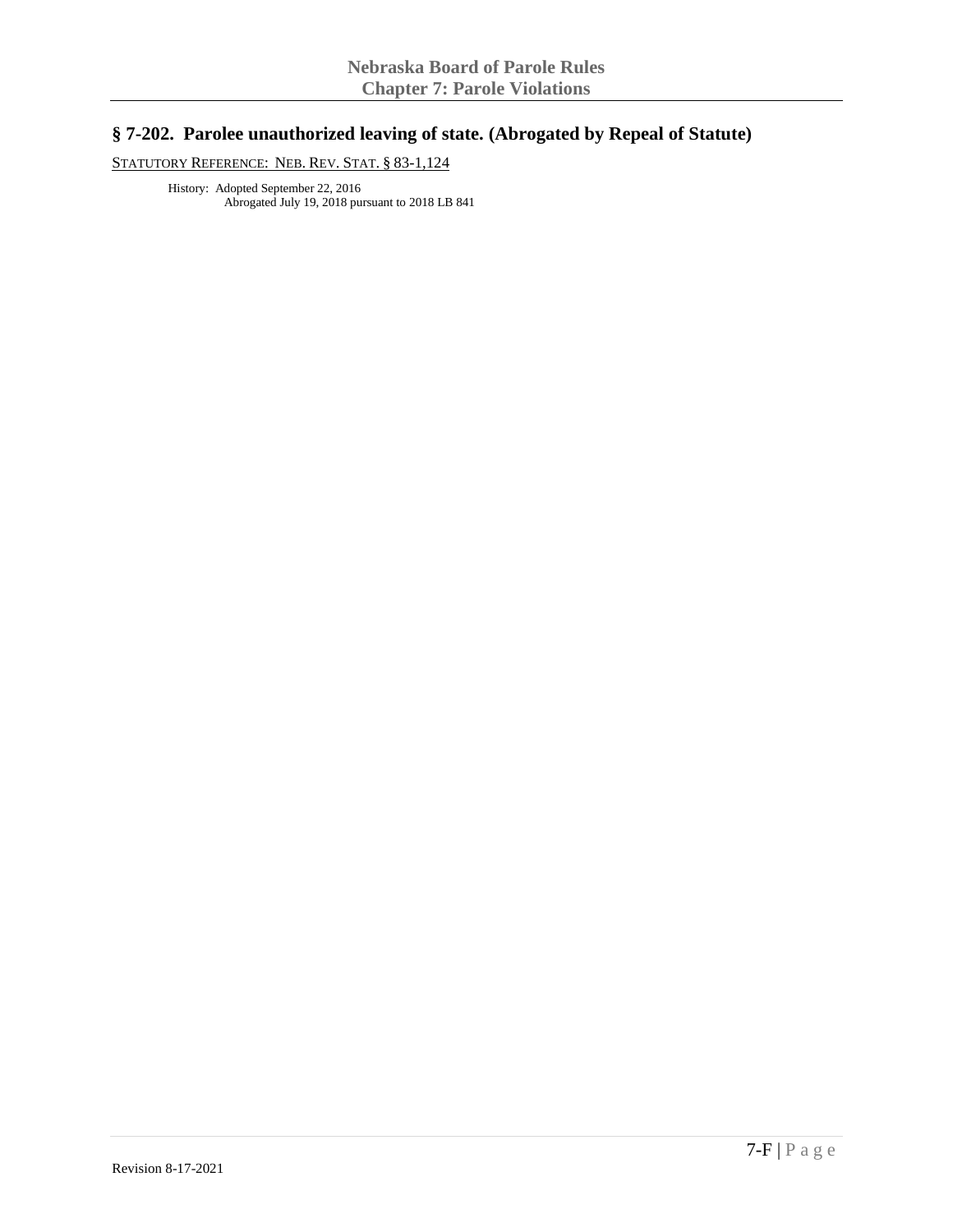## **8. Chapter 8 Victim / Witness Protocol**

#### **§ 8-101. Victims defined.**

Victim means a person who, as a result of a homicide under sections 28-302 to 28-306, a first degree sexual assault under section 28-319, a first degree assault under section 28-308, a sexual assault of a child in the second or third degree under section 28-320.01, a sexual assault of a child in the first degree under section 28-319.01, a second degree assault under section 28-309, a first degree false imprisonment under section 28-314, a second degree sexual assault under section 28-320, or a robbery under section 28-324, has had a personal confrontation with the offender and also includes a person who has suffered serious bodily injury as defined in section 28-109 as a result of a motor vehicle accident when the driver was charged with a violation of section 60-6,196 or 60-6,197 or with a violation of a city or village ordinance enacted in conformance with either section.

STATUTORY REFERENCE: NEB. REV. STAT. §§ 29-119 AND 81-1848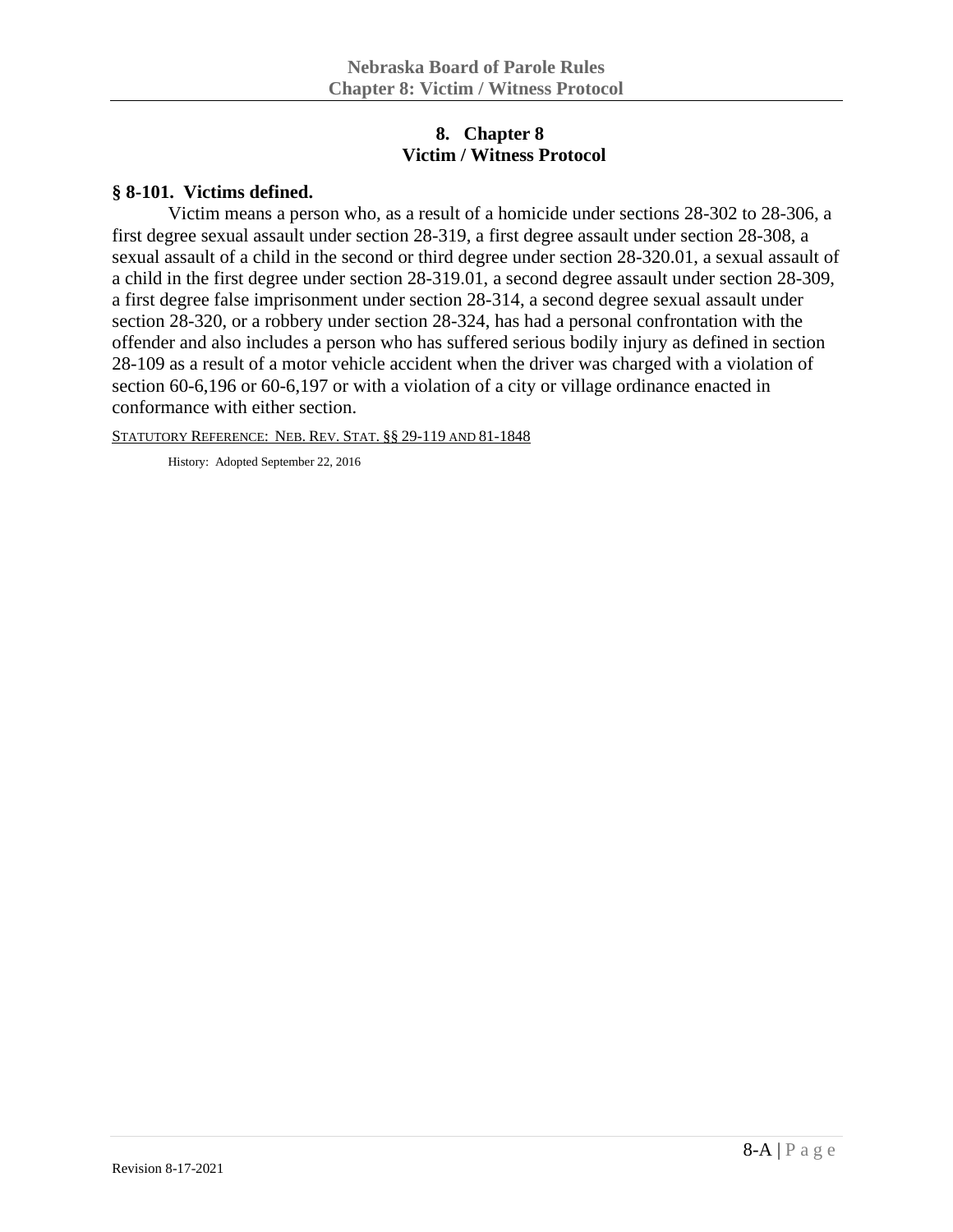## **§ 8-102. Victim rights.**

Victims as defined above and in Neb. Rev. Stat. § 29-119 shall have the following rights in connection with parole decisions and parole supervision and services:

- (A) To examine information which is a matter of public record and collected by criminal justice agencies on individuals consisting of identifiable descriptions and notations of issuance of arrest warrants, arrests, detentions, indictments, charges by information, and other formal criminal charges. Such information shall include any disposition arising from such arrests, charges, sentencing, correctional supervision, and release, but shall not include intelligence or investigative information;
- (B) To be notified as provided in Neb. Rev. Stat. § 81-1850, to testify before the Board of Parole or submit a written statement for consideration by the Board, and to be notified of the decision of and any action taken by the Board; and
- (C) To submit a written statement for consideration at any conditional release proceedings, Board of Parole proceedings, pardon proceedings, or commutation proceedings. Conditional release proceeding means a proceeding convened pursuant to a Department of Correctional Services' decision to grant a furlough from incarceration for twenty-four hours or longer or a release into communitybased programs, including educational release and work release.

#### STATUTORY REFERENCE: NEB. REV. STAT. § 81-1848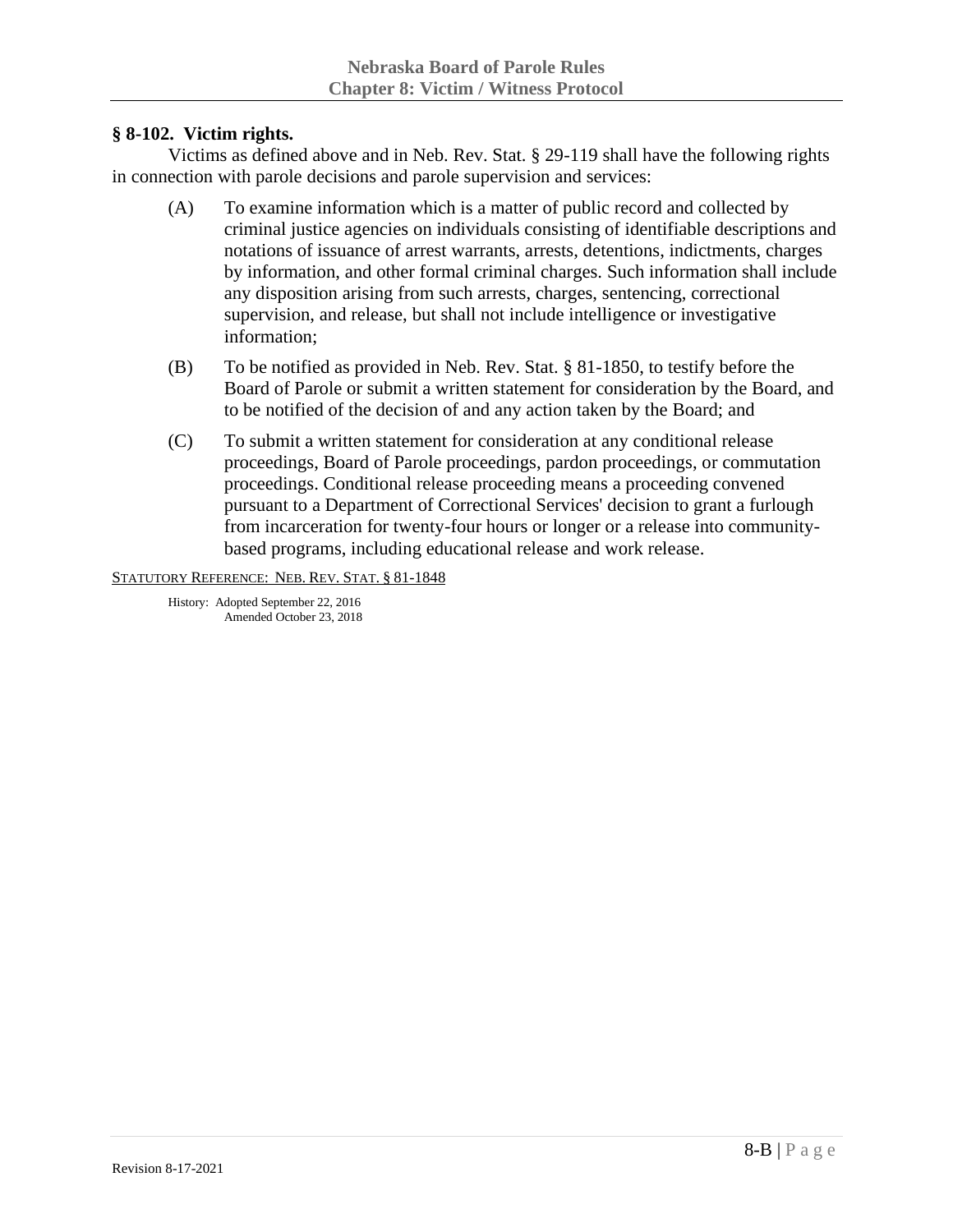# **§ 8-103. Victim and witness rights.**

Victims as defined above and in Neb. Rev. Stat. § 29-119, along with witnesses of crimes, shall have the right to be notified pursuant to Neb. Rev. Stat. § 81-1850 whenever the defendant in a felony case is released from custody.

STATUTORY REFERENCE: NEB. REV. STAT. § 81-1848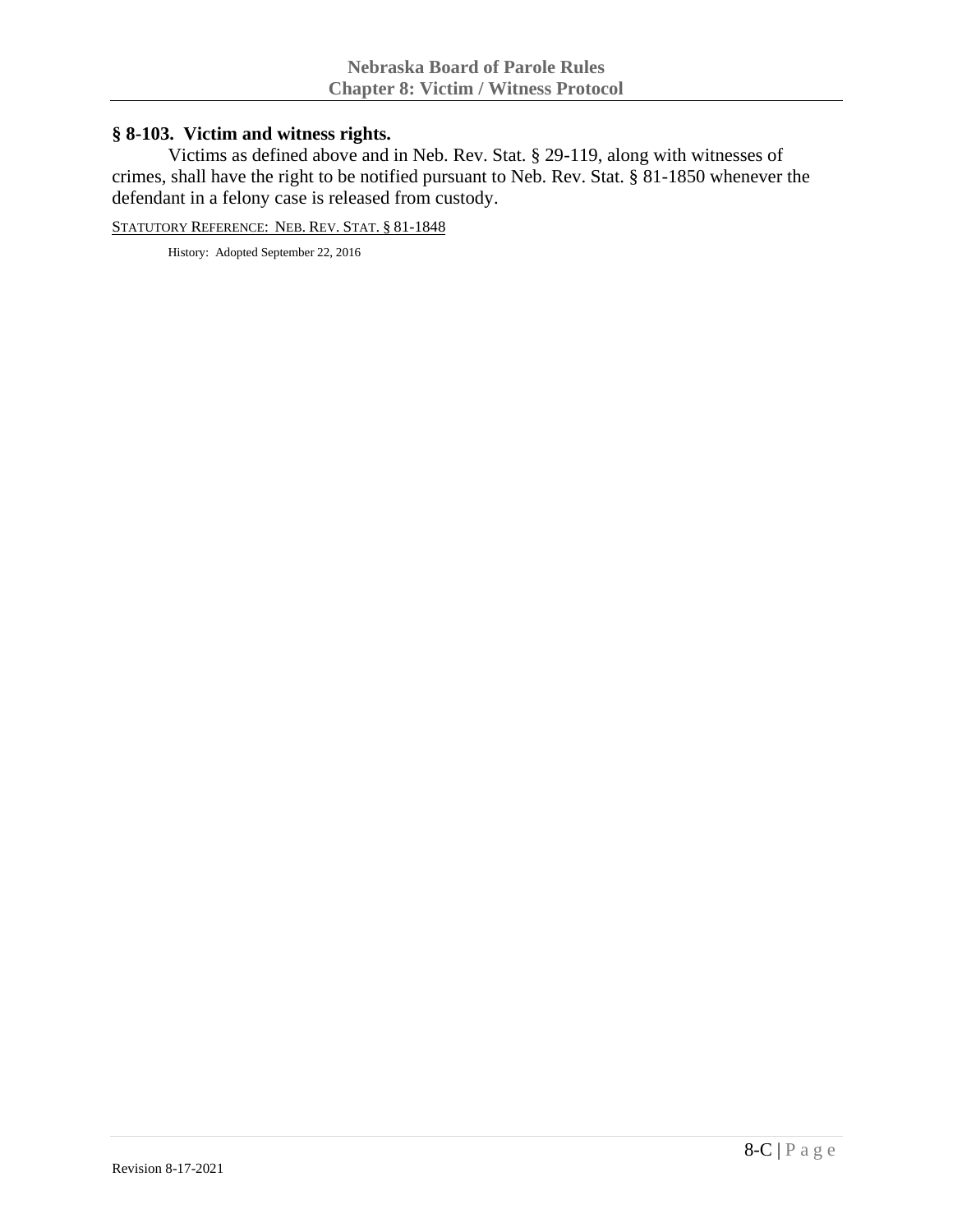## **§ 8-104. Victim request for notification.**

Upon request of the victim and at the time of conviction of the offender, the county attorney of the jurisdiction in which a person is convicted of a felony shall forward to the Board of Parole the name and address of any victim, as defined in Neb. Rev. Stat. § 29-119, of the convicted person. The Board shall include the name in the file of the convicted person, but the name shall not be part of the public record of any parole hearings of the convicted person. Any victim, including a victim who has waived his or her right to notification at the time of conviction, may request the notification prescribed in this section, as applicable, by sending a written request to the Board or if the person is under the jurisdiction of the Department of Health and Human Services, within the three-year period after the convicted person is no longer under the jurisdiction of the Board.

STATUTORY REFERENCE: NEB. REV. STAT. § 81-1850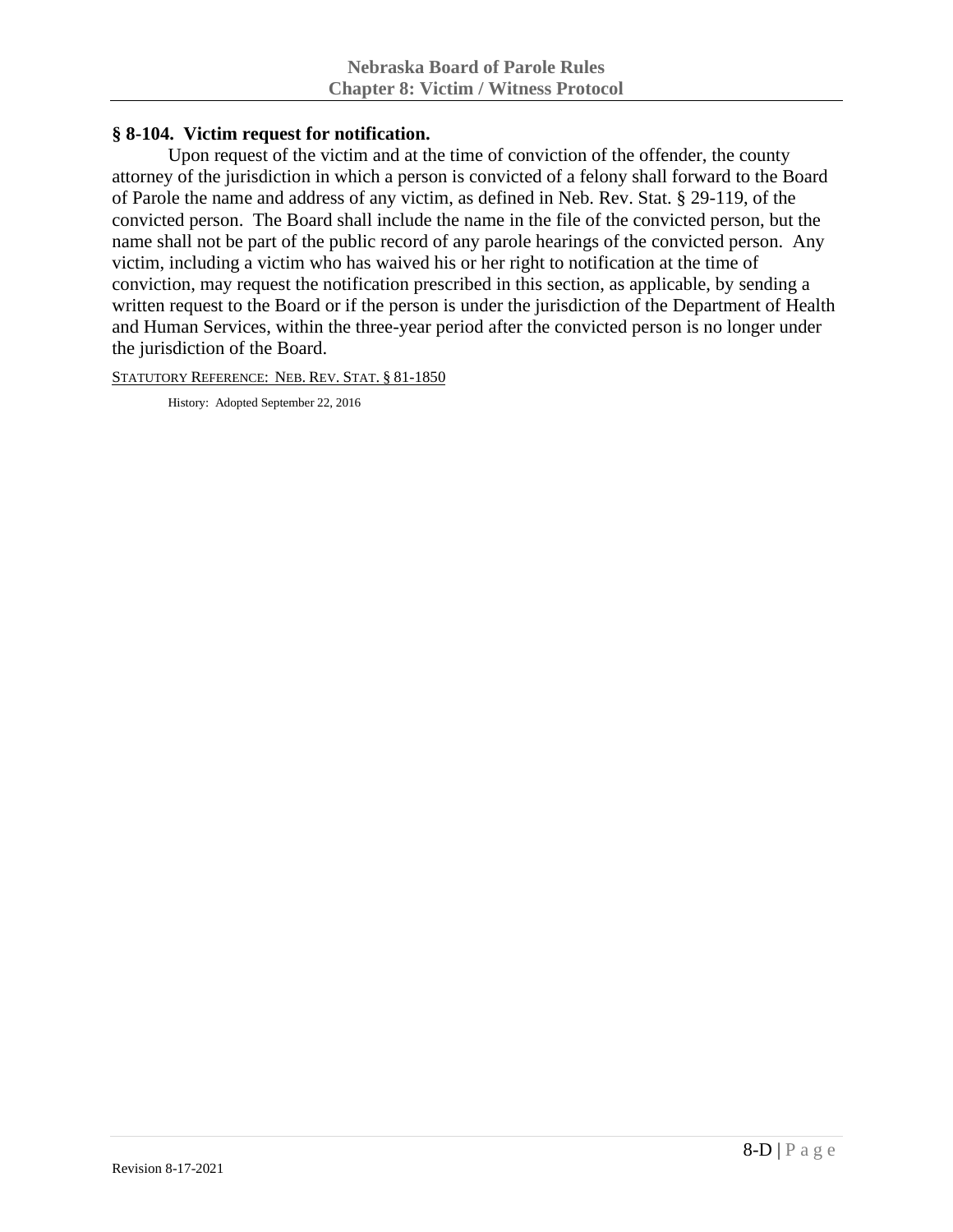## **§ 8-105. Board duties regarding victims.**

- (A) A victim whose name appears in the file of the convicted person as set forth in § 8-104 of these rules shall be notified by the Board of Parole of the following information:
	- 1. Within ninety days after conviction of an offender, of the tentative date of release and the earliest parole eligibility date of such offender;
	- 2. At least 7 days in advance of any parole hearings or proceedings;
	- 3. Within 14 days of any decision of the Board of Parole;
	- 4. Within 3 days after a convicted person who is on parole is returned to custody because of parole violations; and
	- 5. Within 1 day after a person who has been adjudged a mentally disordered sex offender or is a convicted sex offender is released from custody or treatment.
	- 6. Within 1 day after a convicted person absconds from custody and supervision of the Board and again when the convicted person is returned into custody.
- (B) Such notification shall be given in person, by telecommunication, or by mail.

STATUTORY REFERENCE: NEB. REV. STAT. § 81-1850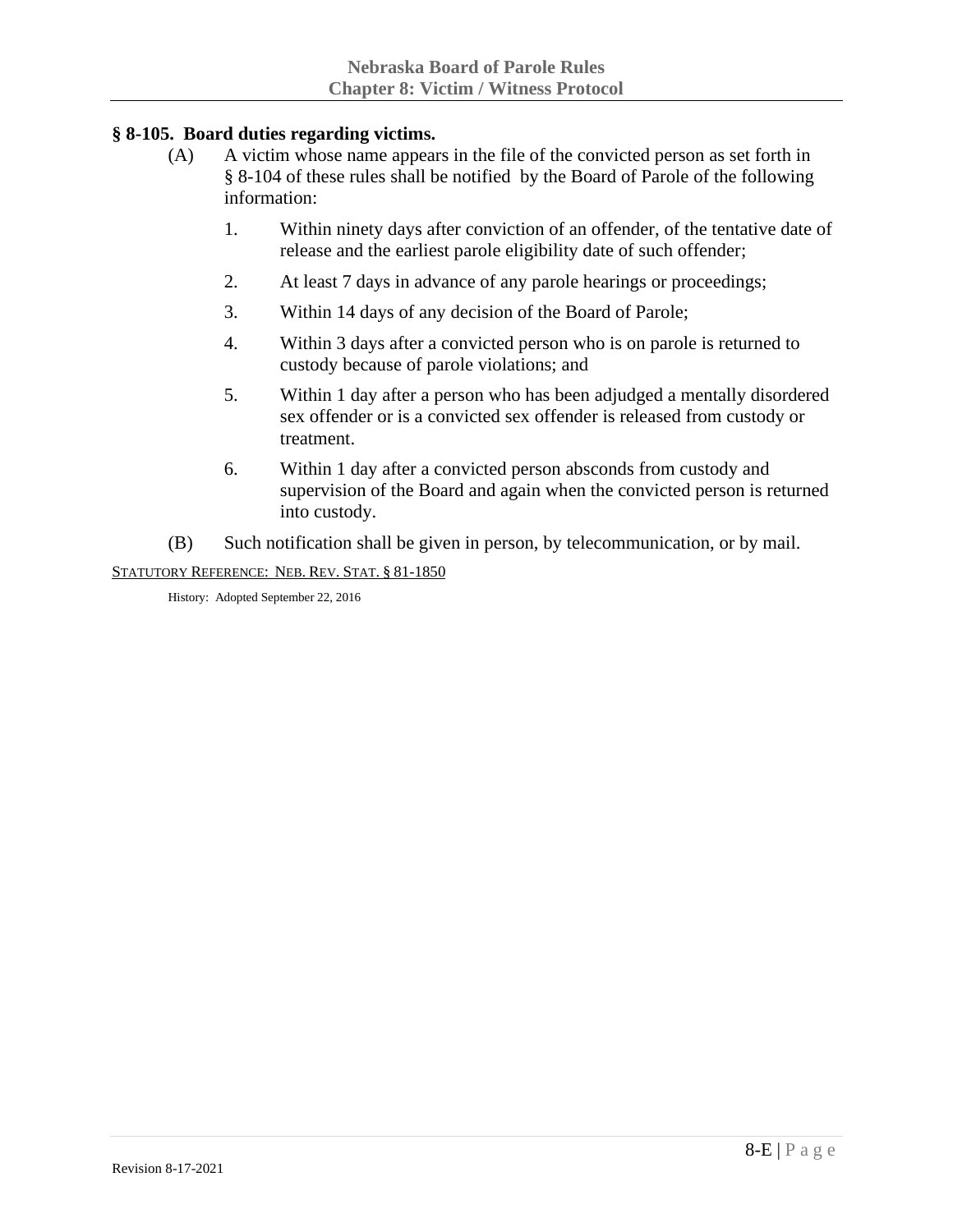#### **§ 8-106. Victim's contact information exempt from disclosure.**

The victim's address and telephone number maintained by the Board of Parole pursuant to subsection Neb. Rev. Stat. § 81-1850(1) shall be exempt from disclosure under public records laws and federal freedom of information laws, as such laws existed on January 1, 2004.

STATUTORY REFERENCE: NEB. REV. STAT. § 81-1850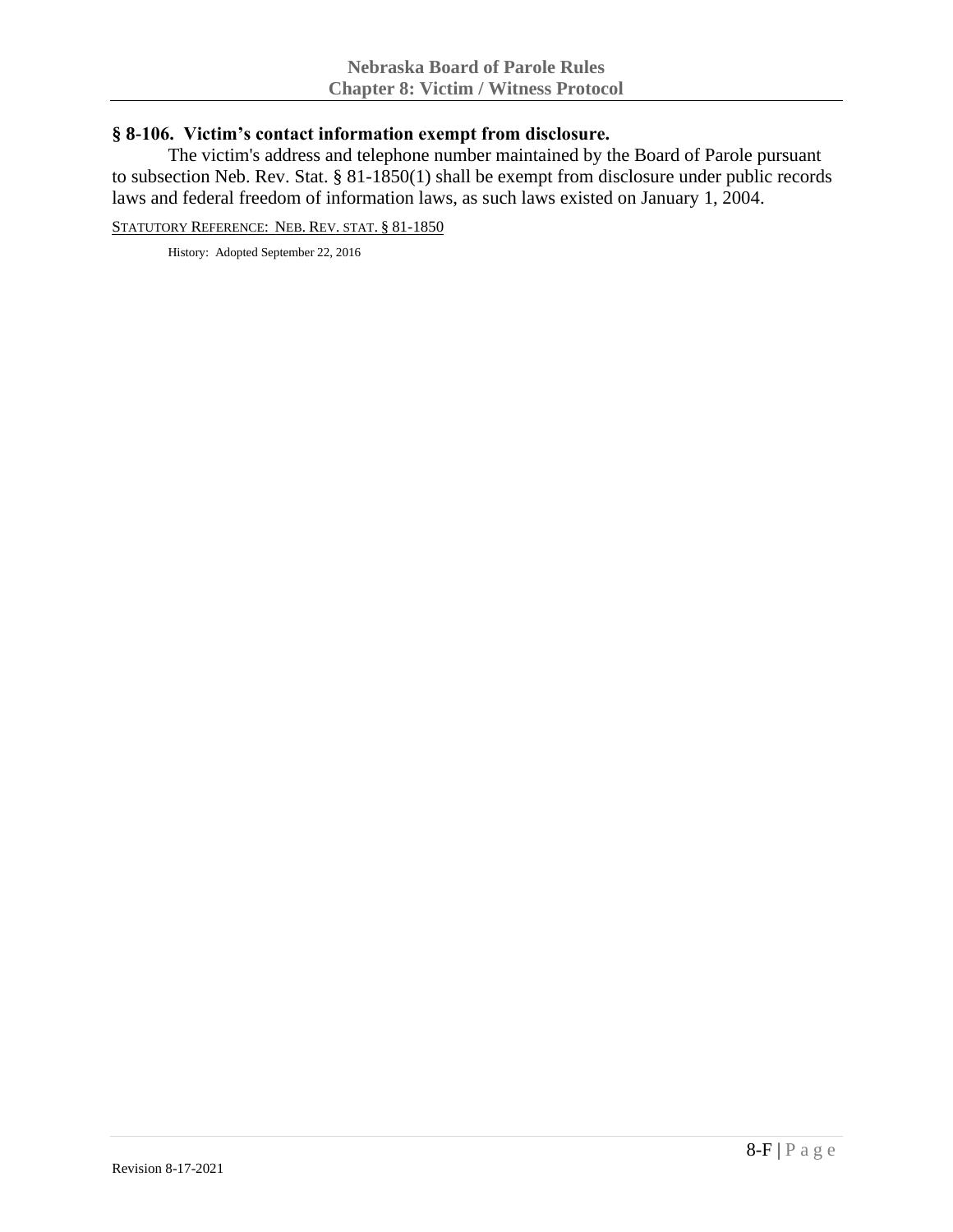# **9. Chapter 9 Sex Offender Lifetime Community Supervision**

#### **§ 9-101. Applicability.**

Any individual who, on or after July 14, 2006, (a) is convicted of or completes a term of incarceration for a registrable offense under section 29-4003 and has a previous conviction for a registrable offense under such section, (b) is convicted of sexual assault of a child in the first degree pursuant to section 28-319.01, or (c) is convicted of or completes a term of incarceration for an aggravated offense as defined in section 29-4001.01, shall, upon completion of his or her term of incarceration or release from civil commitment, be supervised in the community by the Division of Parole Supervision for the remainder of his or her life.

STATUTORY REFERENCE: NEB. REV. STAT. § 83-174.03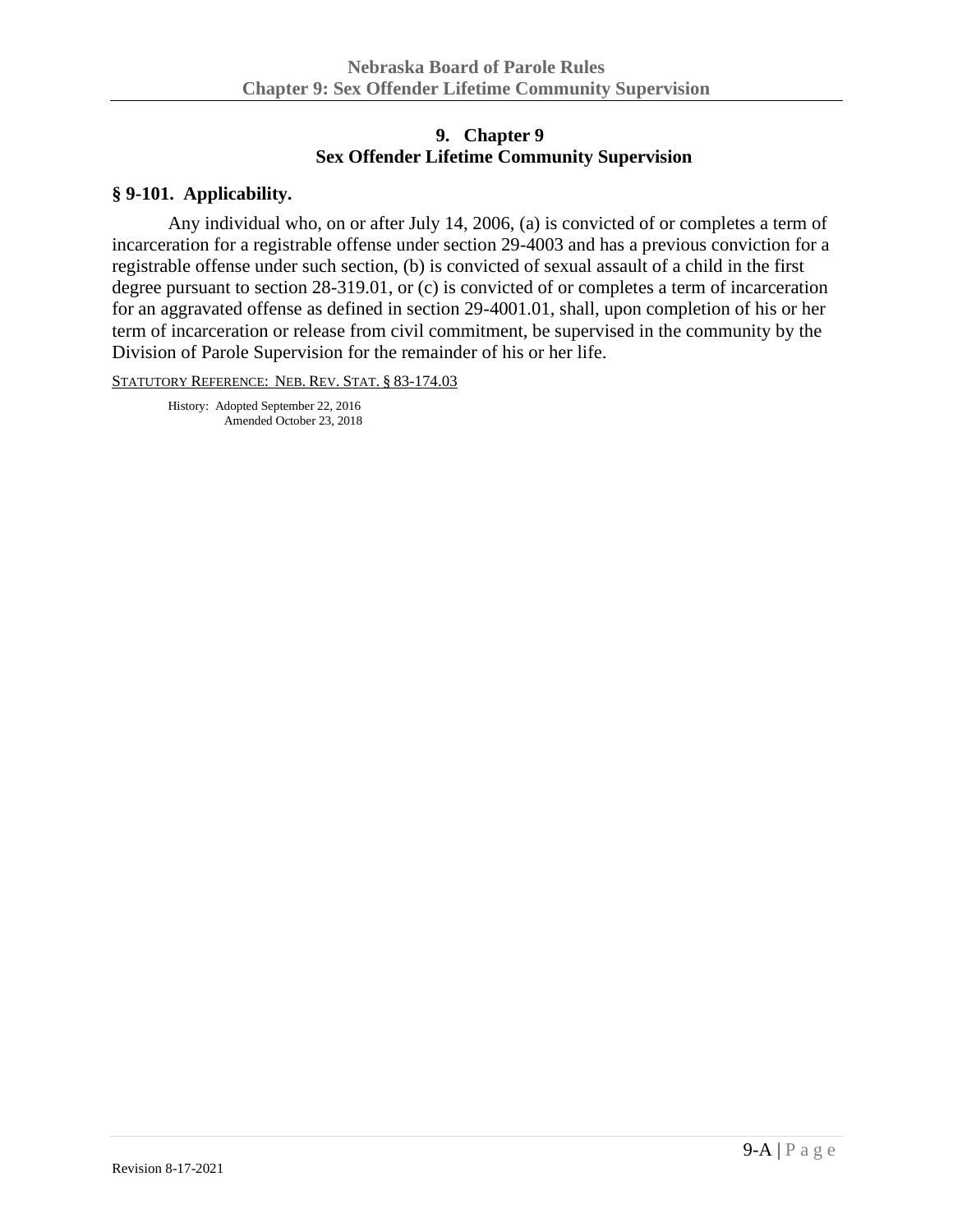## **§ 9-102. Notice to Division of Parole Supervision.**

Notice shall be provided to the Division of Parole Supervision by an agency or political subdivision which has custody of an individual required to be supervised in the community pursuant to Neb. Rev. Stat. § 83-174.03 (1) at least sixty days prior to the release of such individual from custody.

STATUTORY REFERENCE: NEB. REV. STAT. § 83-174.03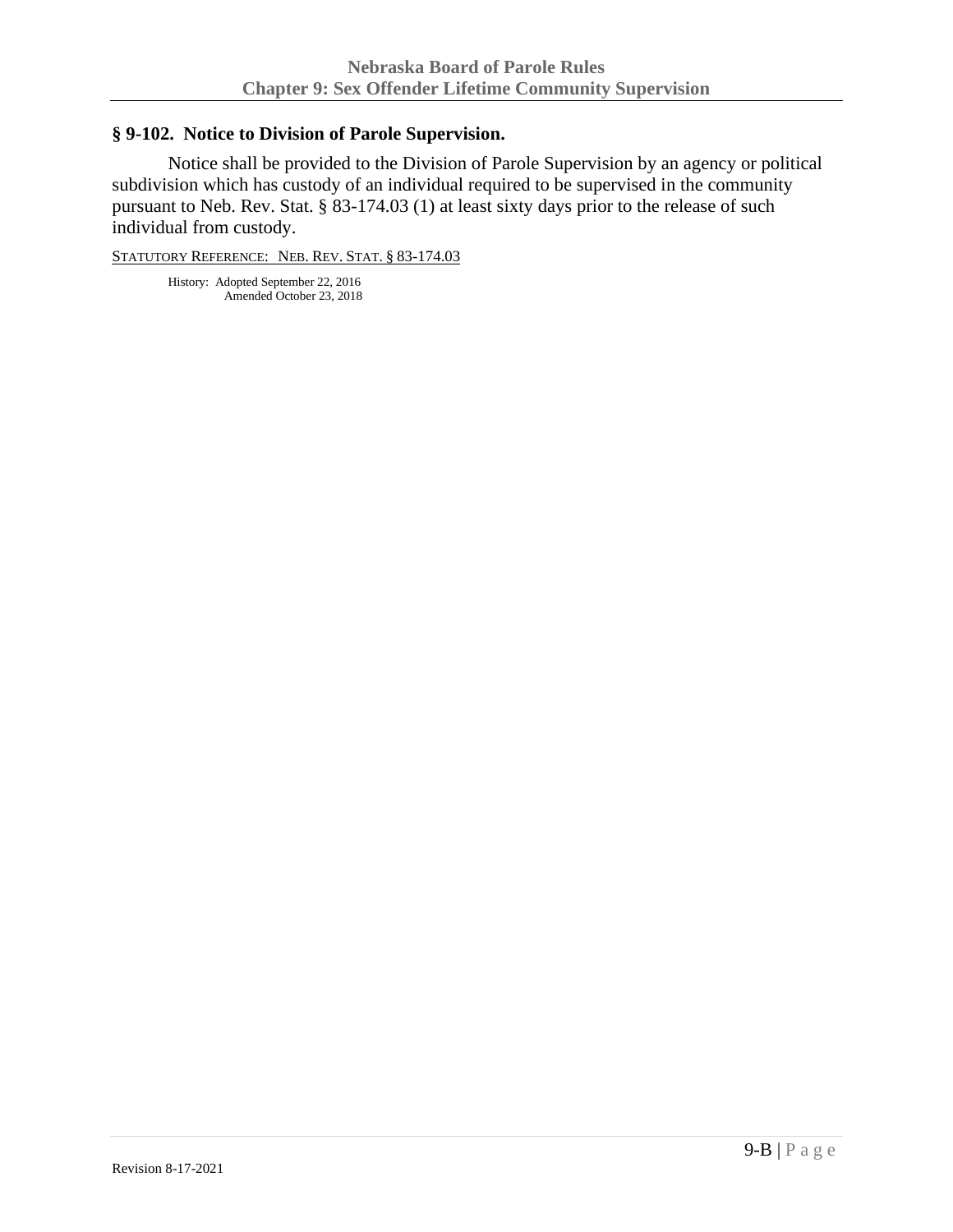#### **§ 9-103. Risk assessment and evaluation.**

Individuals required to be supervised in the community pursuant to subsection (1) of this section shall undergo a risk assessment and evaluation by the Division of Parole Supervision to determine the conditions of community supervision to be imposed to best protect the public from the risk that the individual will reoffend.

STATUTORY REFERENCE: NEB. REV. STAT. § 83-174.03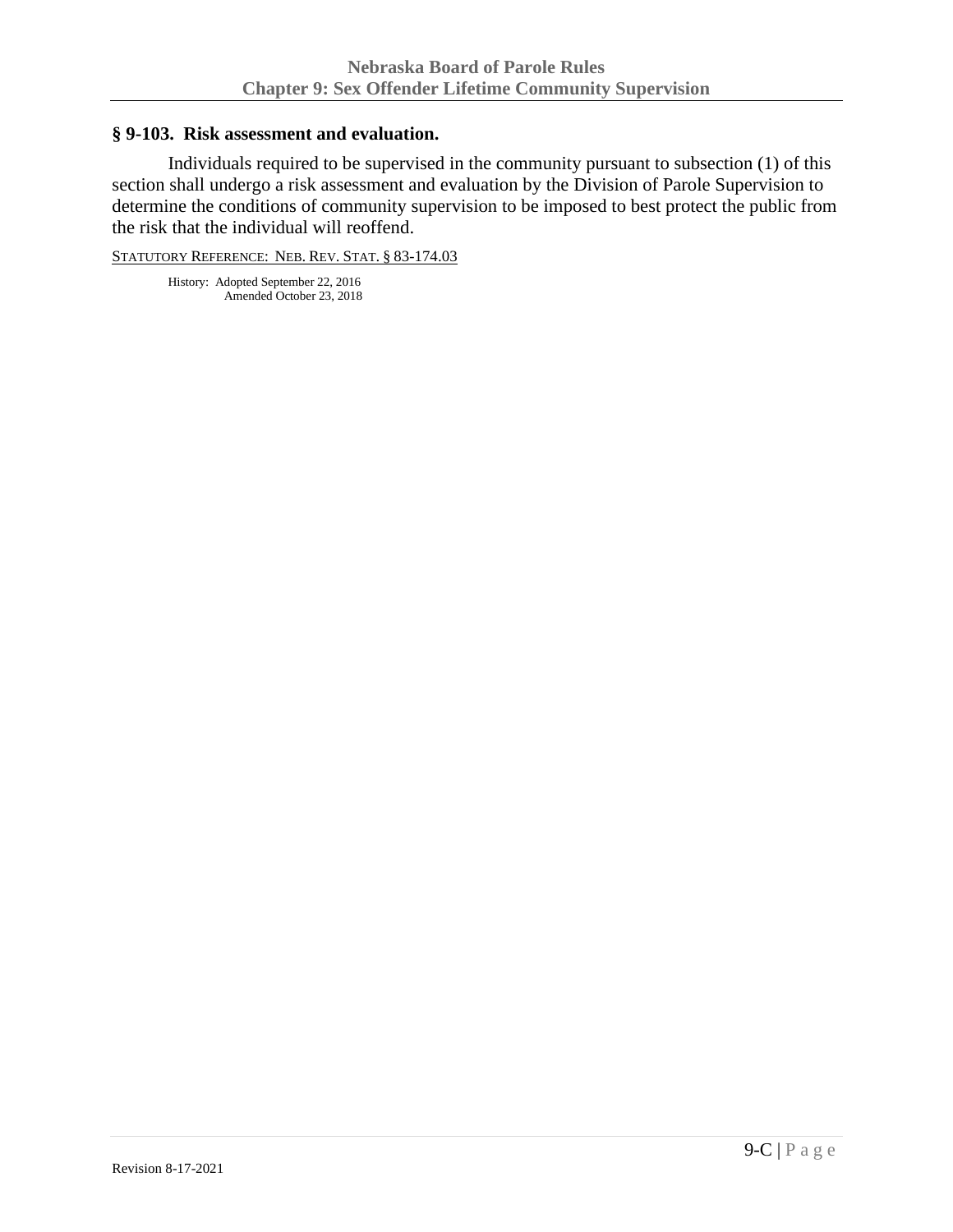## **§ 9-104. Conditions of community supervision.**

Conditions of community supervision imposed on an individual by the Division of Parole Supervision may include the following:

- (A) Drug and alcohol testing if the conviction resulting in the imposition of community supervision involved the use of drugs or alcohol;
- (B) Restrictions on employment and leisure activities necessary to minimize interaction with potential victims;
- (C) Requirements to report regularly to the individual's community supervision officer;
- (D) Requirements to reside at a specified location and notify the individual's community supervision officer of any change in address or employment;
- (E) A requirement to allow the division access to medical records from the individual's current and former providers of treatment;
- (F) A requirement that the individual submit himself or herself to available medical, psychological, psychiatric, or other treatment, including, but not limited to, polygraph examinations; or
- (G) Any other conditions designed to minimize the risk of recidivism, including, but not limited to, the use of electronic monitoring, which are not unduly restrictive.

STATUTORY REFERENCE: NEB. REV. STAT. § 83-174.03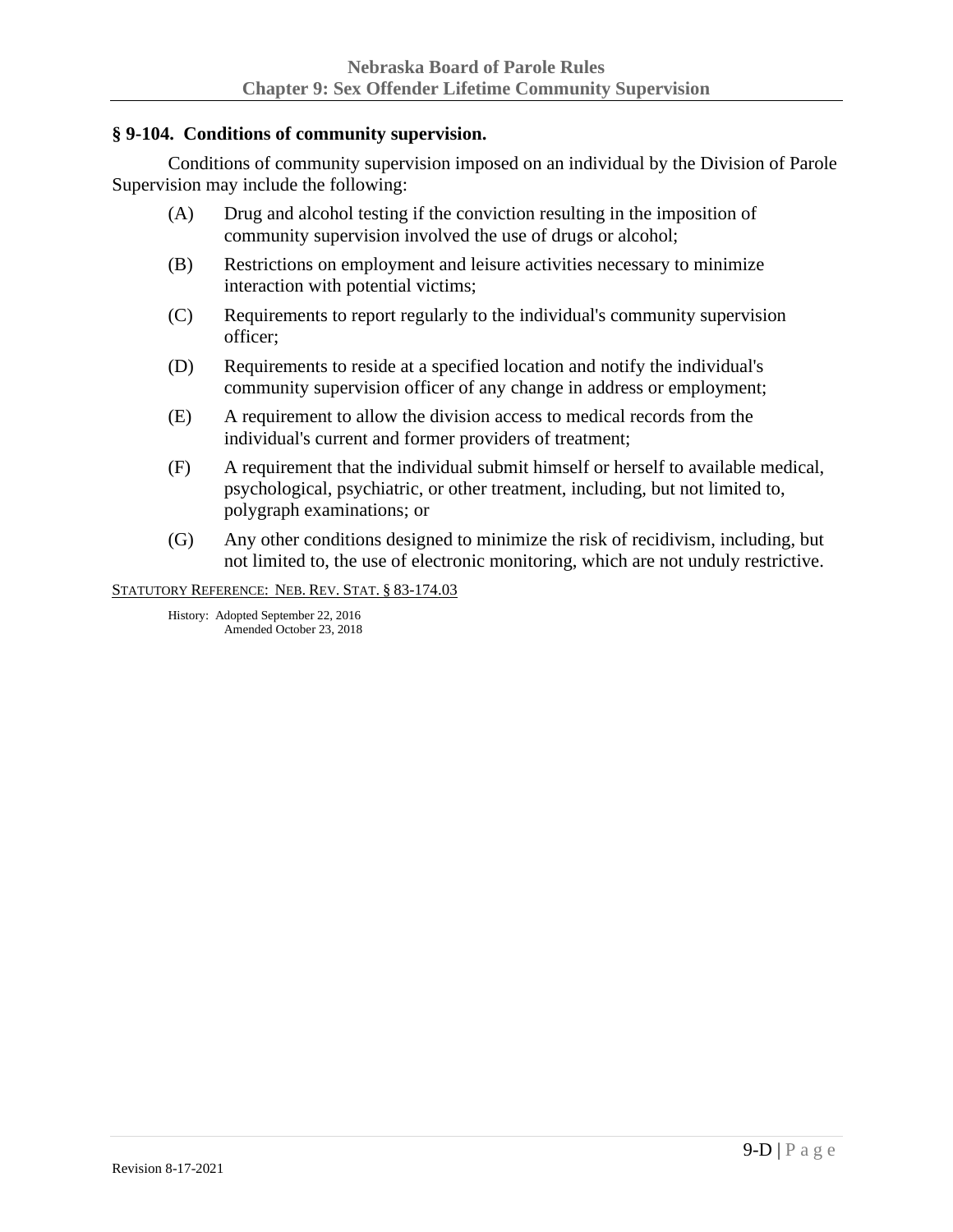## **§ 9-105. Violation of community supervision conditions.**

An individual who violates one or more of the conditions of community supervision established for him or her pursuant to section 83-174.03 shall undergo a review by the Division of Parole Supervision to evaluate the risk posed to the public by the violation in question. The division may take any of the following actions in response to a violation of conditions of community supervision:

- (A) Revise or impose additional conditions of community supervision in order to minimize the risk to the public from the continued presence of the individual in the community;
- (B) Forward to the Attorney General or the county attorney in the county where the individual resides a request to initiate a criminal prosecution for failure to comply with the terms of community supervision; or
- (C) Forward to the county attorney or Attorney General a recommendation that civil commitment proceedings be instituted with respect to the individual.

STATUTORY REFERENCE: NEB. REV. STAT. § 83-174.04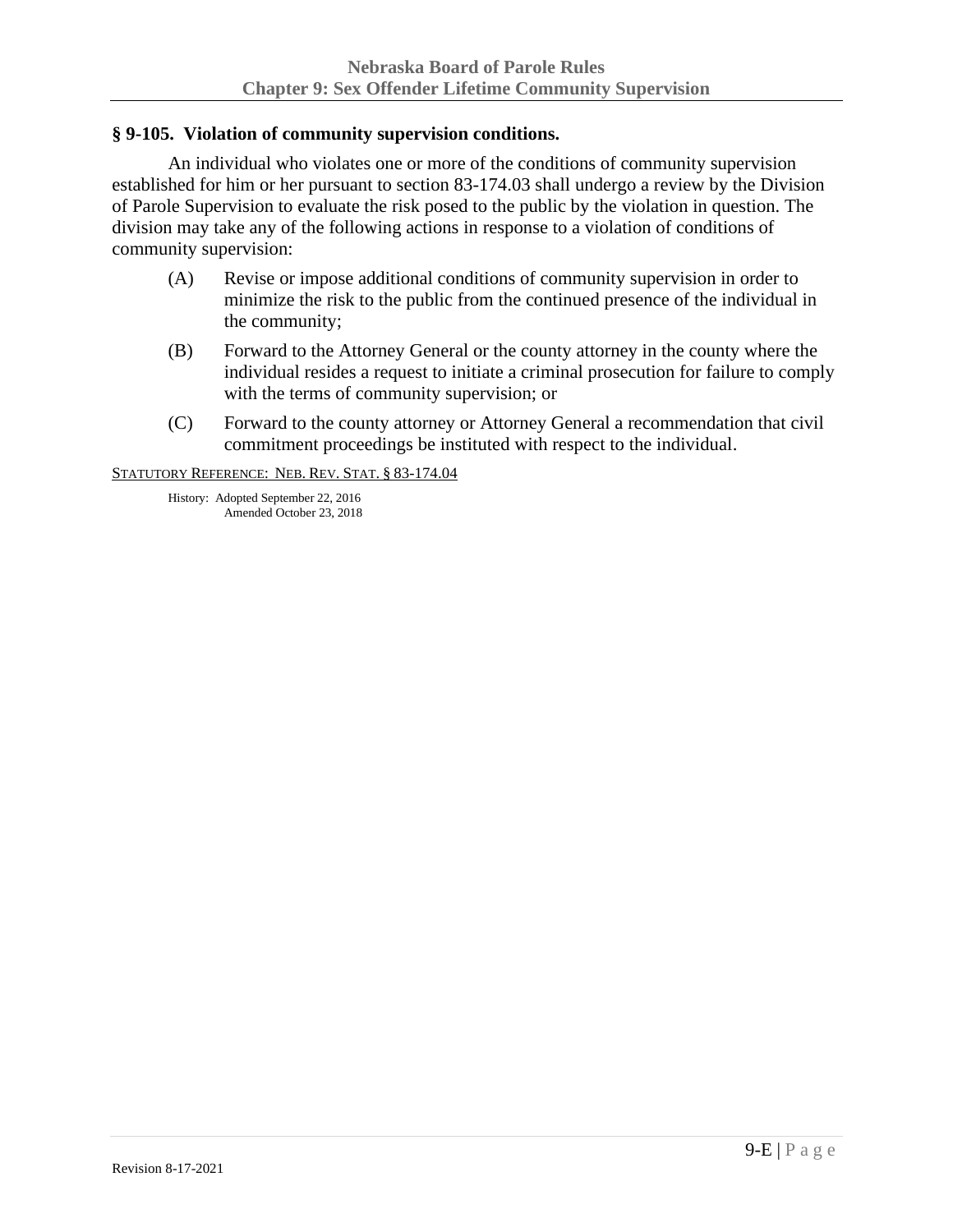#### **§ 9-201. Parole officer duties relating to sex offender lifetime community supervision.**

A parole officer assigned to supervise individuals subject to lifetime community supervision pursuant to Neb. Rev. Stat. § 83-174.03 shall:

- (A) Make investigations, prior to an individual subject to community supervision being released from incarceration, in cooperation with institutional caseworkers at prisons, mental health facilities, and county jails, to determine the community supervision conditions necessary to protect the public and make reasonable advance preparation for release into the community;
- (B) Assist individuals subject to community supervision to comply with the conditions of supervision and to make a successful adjustment in the community;
- (C) Supervise individuals subject to community supervision by keeping informed of their conduct and condition;
- (D) Make reports as required by the Director of DPS to determine the effectiveness of community supervision in protecting the public or the progress of an individual subject to community supervision;
- (E) Cooperate with social welfare agencies and treatment providers to ensure that individuals subject to community supervision receive any necessary services or treatment;
- (F) Inform the Director of DPS when, in the opinion of the community supervision officer, an individual is in violation of the conditions of his or her community supervision, and whenever necessary exercise the power of arrest as provided in Neb. Rev. Sat. § 83-1,102;
- (G) Conduct periodic reviews of the conditions of community supervision imposed on an individual as required by the Director of DPS; and
- (H) Exercise all powers and perform all duties necessary and proper in carrying out his or her responsibilities.

STATUTORY REFERENCE: NEB. REV. STAT. § 83-1,103.01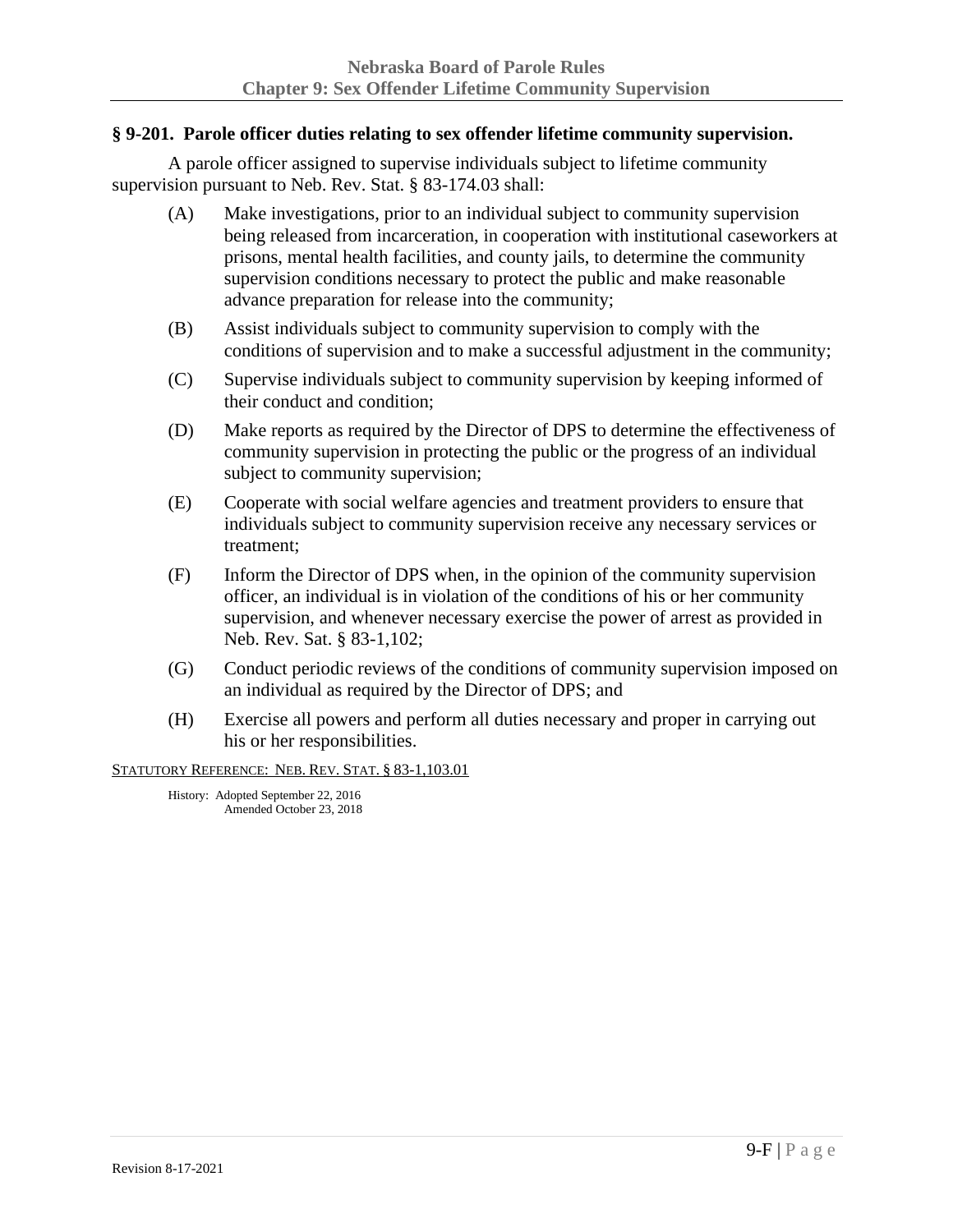## **§ 9-202. Administrative duties relating to sex offender lifetime community supervision.**

- (A) Prior to the release from incarceration of an individual subject to lifetime community supervision pursuant to section 83-174.03, the Division of Parole Supervision shall:
	- 1. Notify the individual in writing that he or she is subject to community supervision upon completion of his or her criminal sentence;
	- 2. Inform the individual subject to community supervision of the process by which conditions of community supervision are determined and his or her right to submit relevant information to the division for consideration when establishing the conditions of supervision;
	- 3. Determine the individual's risk of recidivism if released into the community, utilizing a validated risk assessment tool;
	- 4. After considering the information required in Neb. Rev. Stat. § 83- 1,103.01(e), determine the conditions of supervision which will most effectively minimize the risk of the individual committing another sex offense. The conditions shall be the least restrictive conditions available, in terms of the effect on the individual's personal freedom, which minimize the risk of recidivism and are compatible with public safety; and
- (B) Upon completion of the risk assessment and the determination of the conditions of community supervision and no later than thirty days prior to the completion of the individual's criminal sentence, the division shall issue a certificate of community supervision to the individual containing the conditions of community supervision he or she will be required to comply with upon the completion of his or her criminal sentence. The Director of DPS shall include with the certificate written information on how to appeal the determination of the conditions of community supervision.

STATUTORY REFERENCE: NEB. REV. STAT. § 83-1,103.02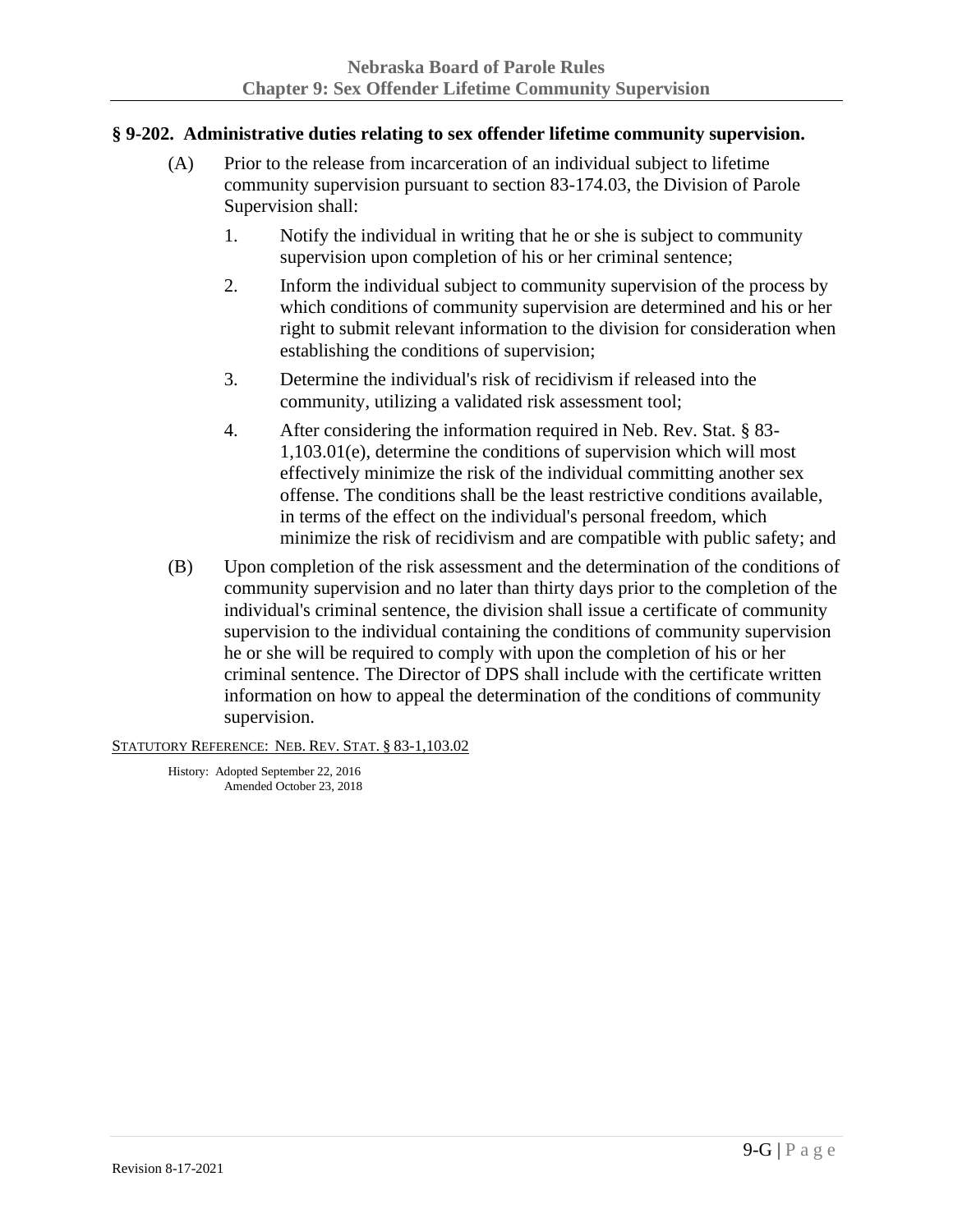#### **§ 9-203. Setting conditions for sex offender lifetime community supervision.**

In determining the conditions of supervision to be imposed, the Division of Parole Supervision shall consider the following:

- (A) A report prepared by the institutional caseworkers relating to the individual's personality, social history, and adjustment to authority and including any recommendations which the staff of the facility may make;
- (B) All official reports of the individual's prior criminal record, including reports and records of earlier probation and parole experiences;
- (C) The presentence investigation report;
- (D) The reports of any physical, mental, and psychiatric examinations of the individual;
- (E) Any relevant information which may be submitted by the individual, his or her attorney, the victim of the crime, or other persons; and
- (F) Such other relevant information concerning the individual as may be reasonably available.

STATUTORY REFERENCE: NEB. REV. STAT. § 83-1,103.02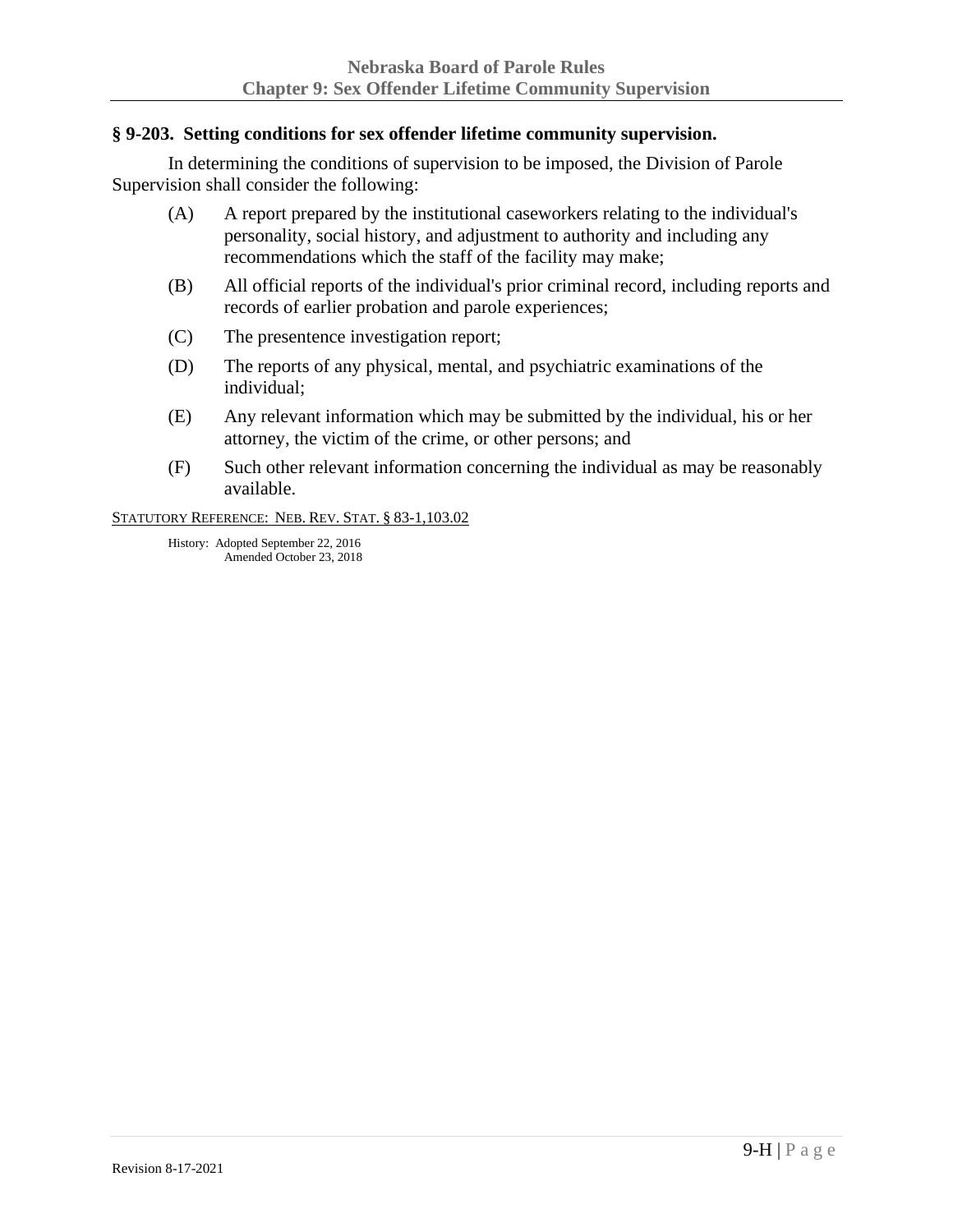#### **§ 9-204. Annual review of conditions for sex offender lifetime community supervision.**

- (A) The Division of Parole Supervision shall review the conditions of community supervision imposed on an individual pursuant to section 83-174.03 on an annual basis and shall provide the individual the opportunity to submit written materials to the division for consideration during such review.
- (B) If the division determines, after reviewing the individual's conduct while under supervision and any other relevant facts, that one or more of the conditions of community supervision imposed upon the individual is no longer necessary to reduce the risk of the individual reoffending or is no longer the least restrictive condition compatible with public safety, the division shall revise the conditions of community supervision so that the individual's freedom is not unnecessarily restricted.

#### STATUTORY REFERENCE: NEB. REV. STAT. § 83-1,103.03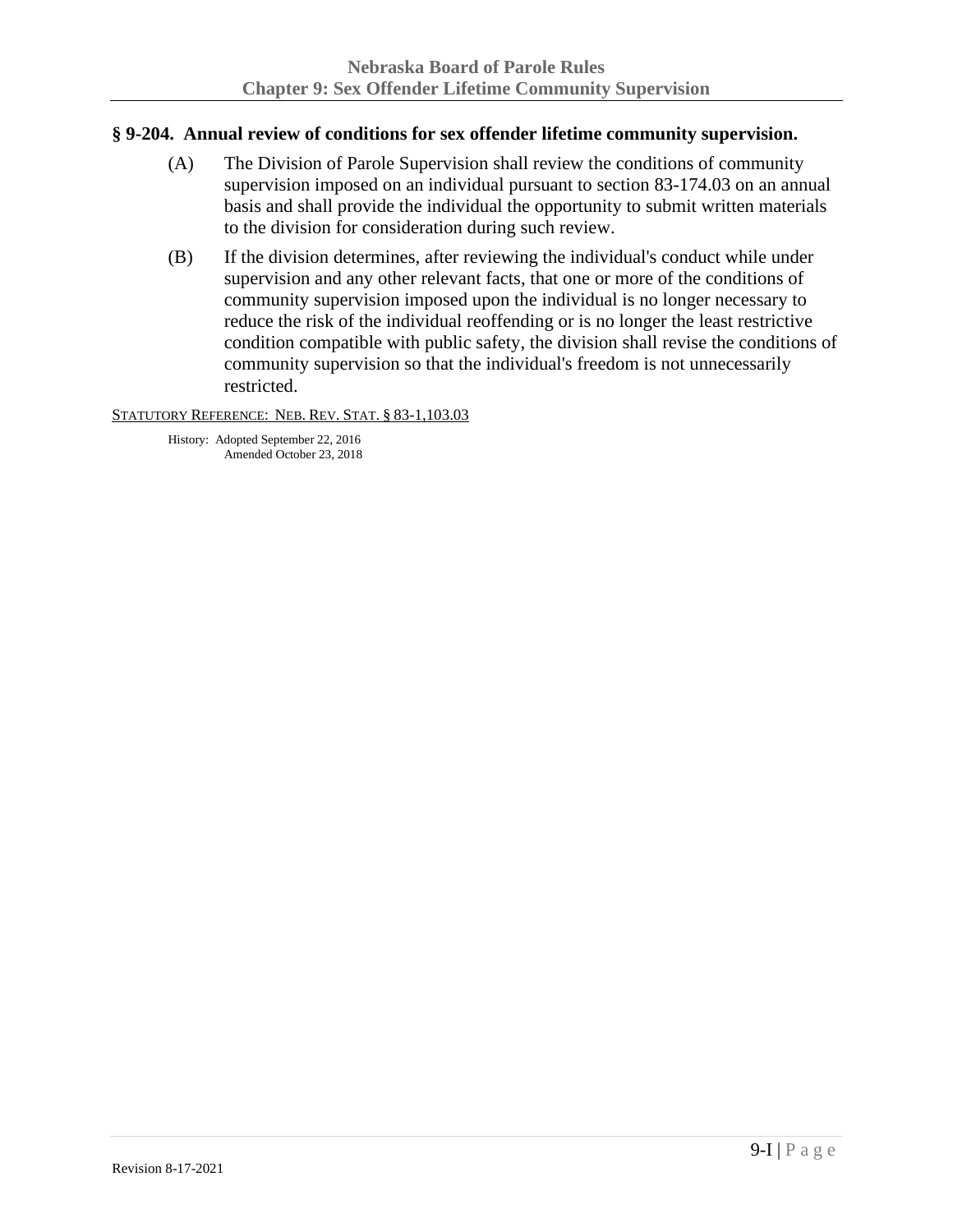## **§ 9-205. Revised conditions for sex offender lifetime community supervision, appeal.**

- (A) Whenever a determination or revision of the conditions of community supervision is made by the Division of Parole Supervision, the individual subject to the conditions shall be entitled to an appeal. The appeal shall be heard by the district court in the county where the individual resides. The individual shall be informed of his or her right to request counsel, and if counsel is requested the court shall determine if the individual is indigent. If the court finds the individual to be indigent, it shall appoint counsel from the public defender's office to represent the individual during the appeal.
- (B) In an appeal contesting the determination or revision of the conditions of community supervision, the burden of proof shall be on the individual subject to community supervision to show by clear and convincing evidence (a) that the conditions in question will not reduce the risk of the individual reoffending or otherwise protect the public or (b) that the condition is overly restrictive of the individual's freedom and a less restrictive condition is available which is equally or more effective in reducing the risk of the individual reoffending.

STATUTORY REFERENCE: NEB. REV. STAT. § 83-1,103.04.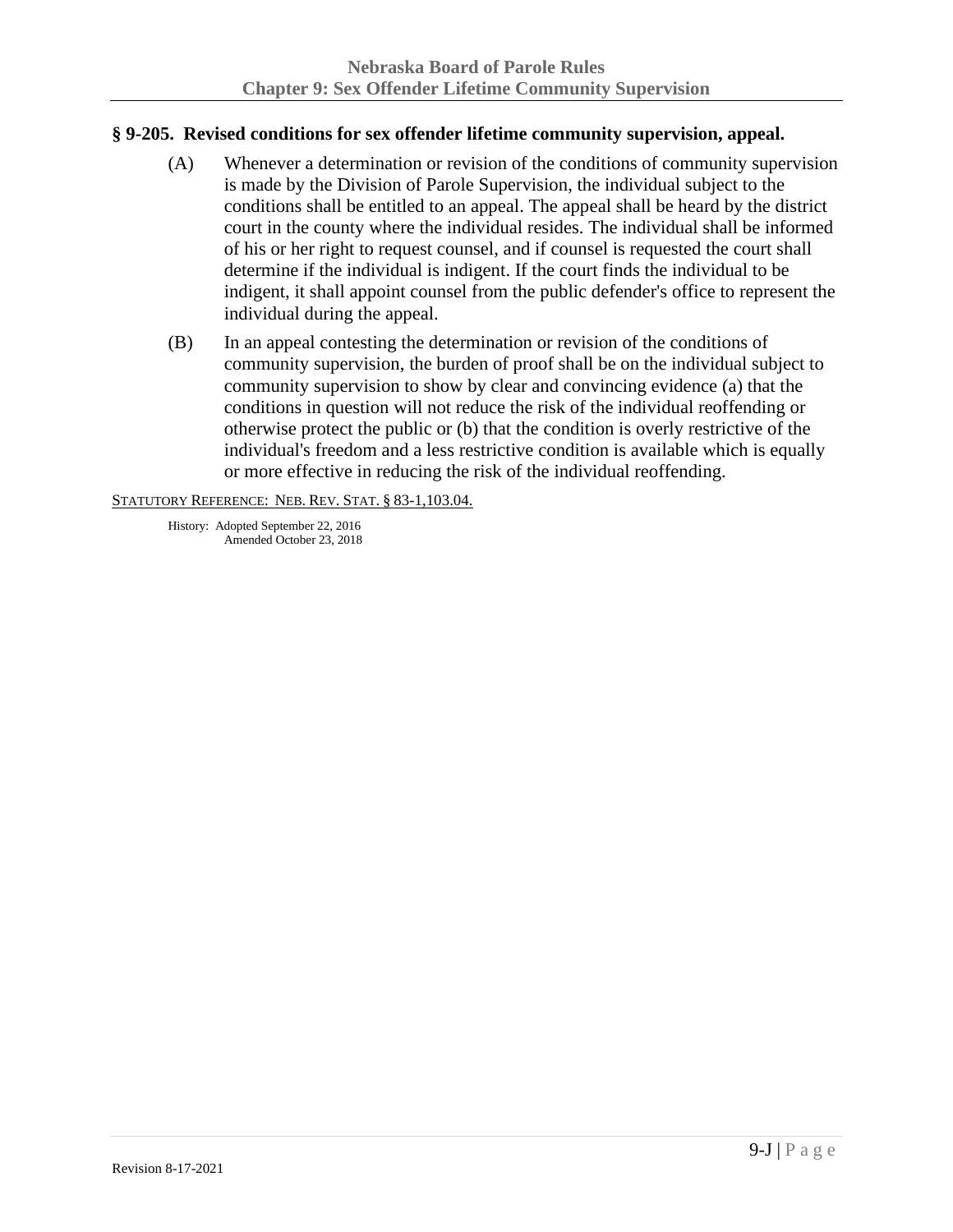## **10. Chapter 10 Public Information**

#### **§ 10-101. Criminal History Record Information.**

- (A) Criminal history record information means information collected by the Board of Parole on individuals consisting of identifiable descriptions and notations of issuance of arrest warrants, arrests, detentions, indictments, charges by information, and other formal criminal charges, and any disposition arising from such arrests, charges, sentencing, correctional supervision, and release.
- (B) Complete criminal history record information maintained by the Board of Parole shall be a public record open to inspection and copying by any person during normal business hours.
- (C) Requests for inspection and copying of criminal history record information collected and maintained by the Board of Parole shall be made in writing. If the information requested is not available at the time an applicant asks to examine it, the Board will notify the applicant of such fact. If requested to do so by the applicant, the Board shall set a date and hour within three working days at which time the record shall be available for inspection.

STATUTORY REFERENCE: NEB. REV. STAT. §§ 29-3506, 29-3520, 29-3522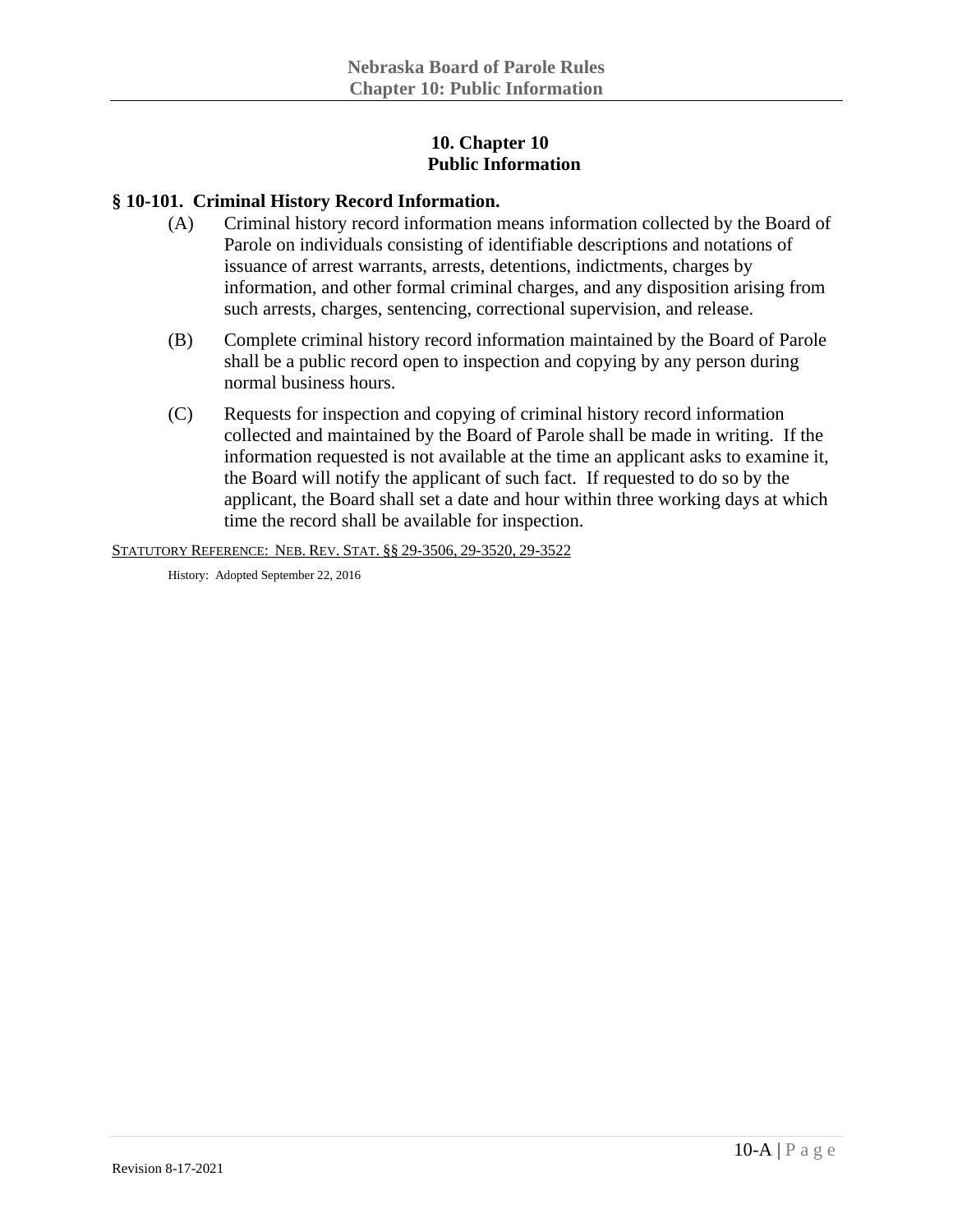#### **§ 10-102. Public Records.**

- (A) Records as defined by Neb. Rev. Stat. § 84-712 and otherwise exempt records that are the subject of or are disclosed in connection with the Board of Parole's public hearings and meetings are available for public inspection and copying in accordance with Neb. Rev. Stat. § 84-712.05.
- (B) Requests for information contained within files under the control and custody of the Department of Correctional Services will not be entertained by the Board. The Board will refer such requests to the Department.
- (C) Upon receipt of a written request for access to or copies of a public record, the Board will provide to the requester within four business days after actual receipt of the request, an estimate of the expected cost of the copies and either (a) access to or, if copying equipment is reasonably available, copies of the public record, (b) if there is a legal basis for denial of access or copies, a written denial of the request together with the information specified in section 84-712.04, or (c) if the entire request cannot with reasonable good faith efforts be fulfilled within four business days after actual receipt of the request due to the significant difficulty or the extensiveness of the request, a written explanation, including the earliest practicable date for fulfilling the request, an estimate of the expected cost of any copies, and an opportunity for the requester to modify or prioritize the items within the request. The requester shall have ten business days to review the estimated costs, including any special service charge, and request the Board to fulfill the original request, negotiate with the Board to narrow or simplify the request, or withdraw the request. If the requester does not respond to the Board within ten business days, the Board shall not proceed to fulfill the request. The four business days shall be computed by excluding the day the request is received, after which the designated period of time begins to run. Business day does not include a Saturday, a Sunday, or a day during which the Board of Parole offices are closed.
- (D) Current costs for public records from the Board of Parole files are as follows:
	- 1. Electronic (emailed) certified Photocopies .......................\$1.00 per request
	- 2. Electronic (emailed) certified Audio files........................\$10.00 per request
	- 3. Mailed certified Photocopies ...................................................\$.25 per page
	- 4. Mailed certified Audio files (CD and shipping) ............ \$15.00 per package
	- 5. Certification Statement ...................................................... Included in costs
- (E) Copies will be provided at no cost to the requester when ordered by the court. Copies may be provided at no cost to criminal justice agencies or other government agencies, including Members of the Board of Parole.

STATUTORY REFERENCE: NEB. REV. STAT. §§ 84-712 AND 84-712.05

History: Adopted September 22, 2016 Amended August 17, 2021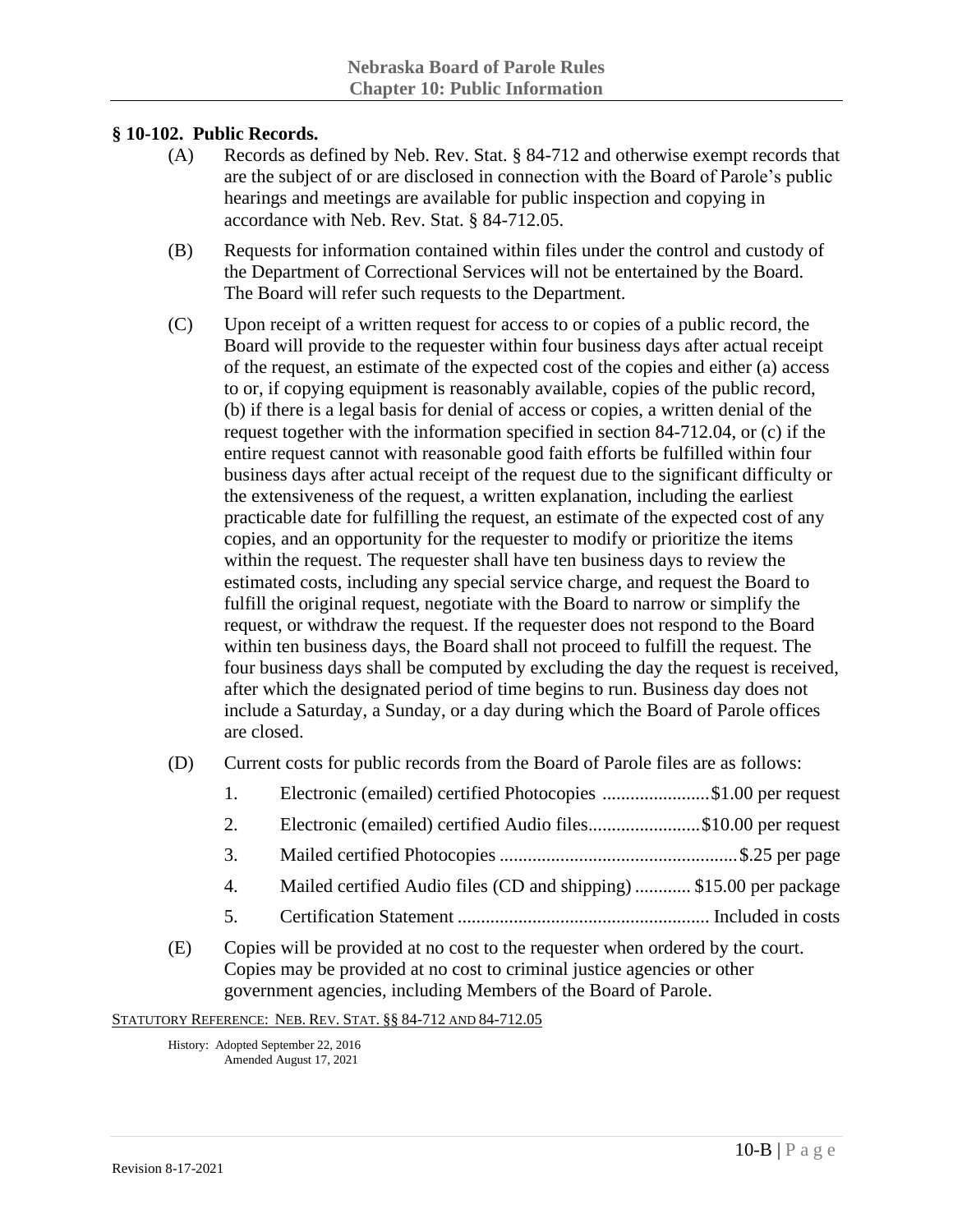#### **§10-103. Public Information and Outreach.**

The Board of Parole will participate in efforts to educate the public on the Board of Parole and its role in criminal justice. Efforts may include, but are not limited to, the following:

- (A) Informational brochures and pamphlets;
- (B) Speaking engagements;
- (C) Participating in training with other related fields;
- (D) Press releases and press conferences; and
- (E) Information regarding parole on its website.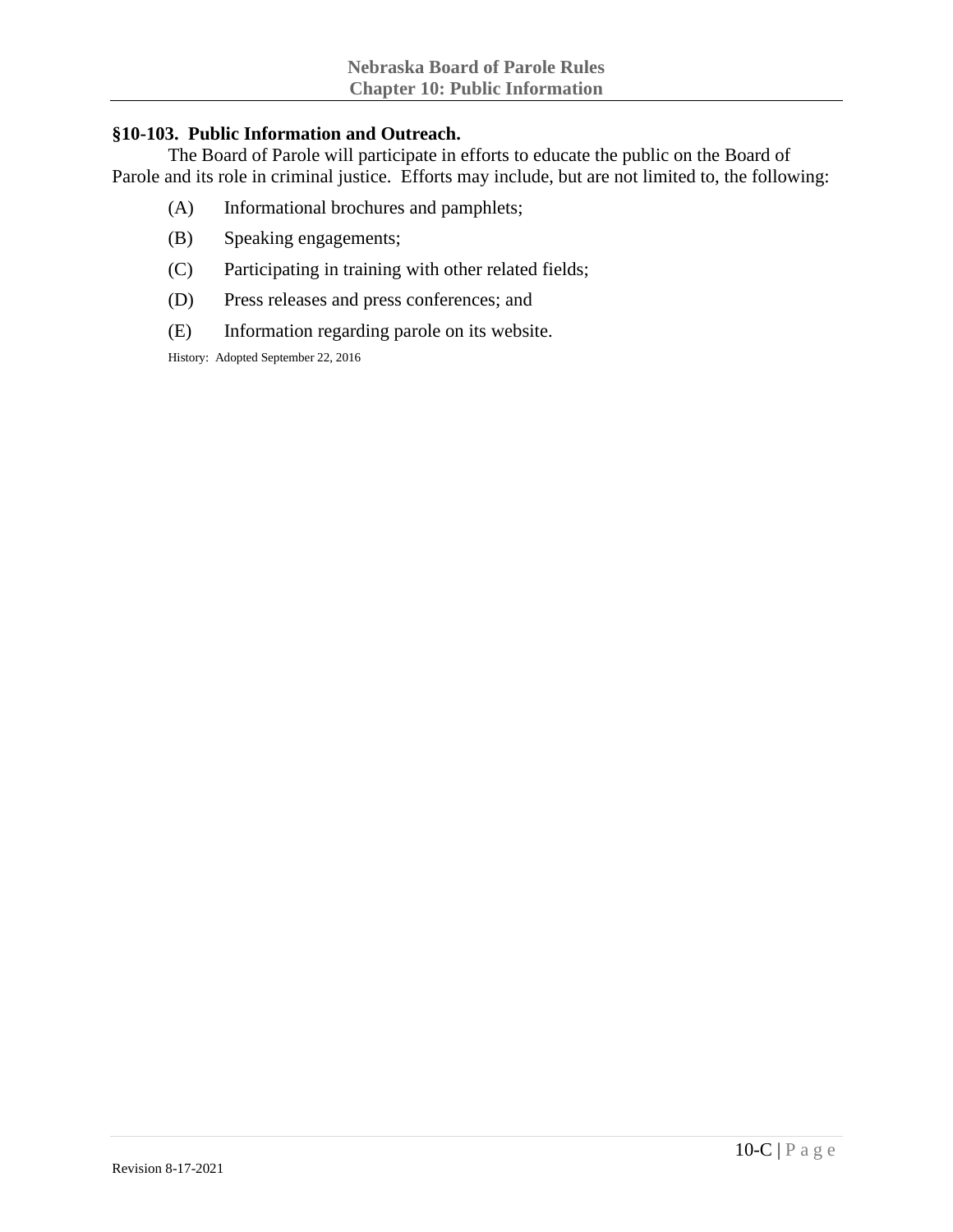## **§ 10-104. Communicating with the public.**

- (A) The Chairperson shall be the official spokesperson for the Board of Parole to news media and government agencies, except when the Chairperson authorizes another Board member to serve as temporary spokesperson.
- (B) Other Board members are not precluded from responding to individual requests from the news media or government agencies; however, all media contacts shall be timely reported to the Board. The content of any statements to the news media should be approved by the Chairperson or Vice Chair prior to release.
- (C) In all cases, the Chairperson and/or designee will express views that are consistent with approved policies and procedures formulated by the majority of the Board.
- (D) Board members shall refrain from expressing their personal opinions as being Board policy. Board members are required to clearly state whether the statement is an expression of a personal opinion or is a statement of board policy.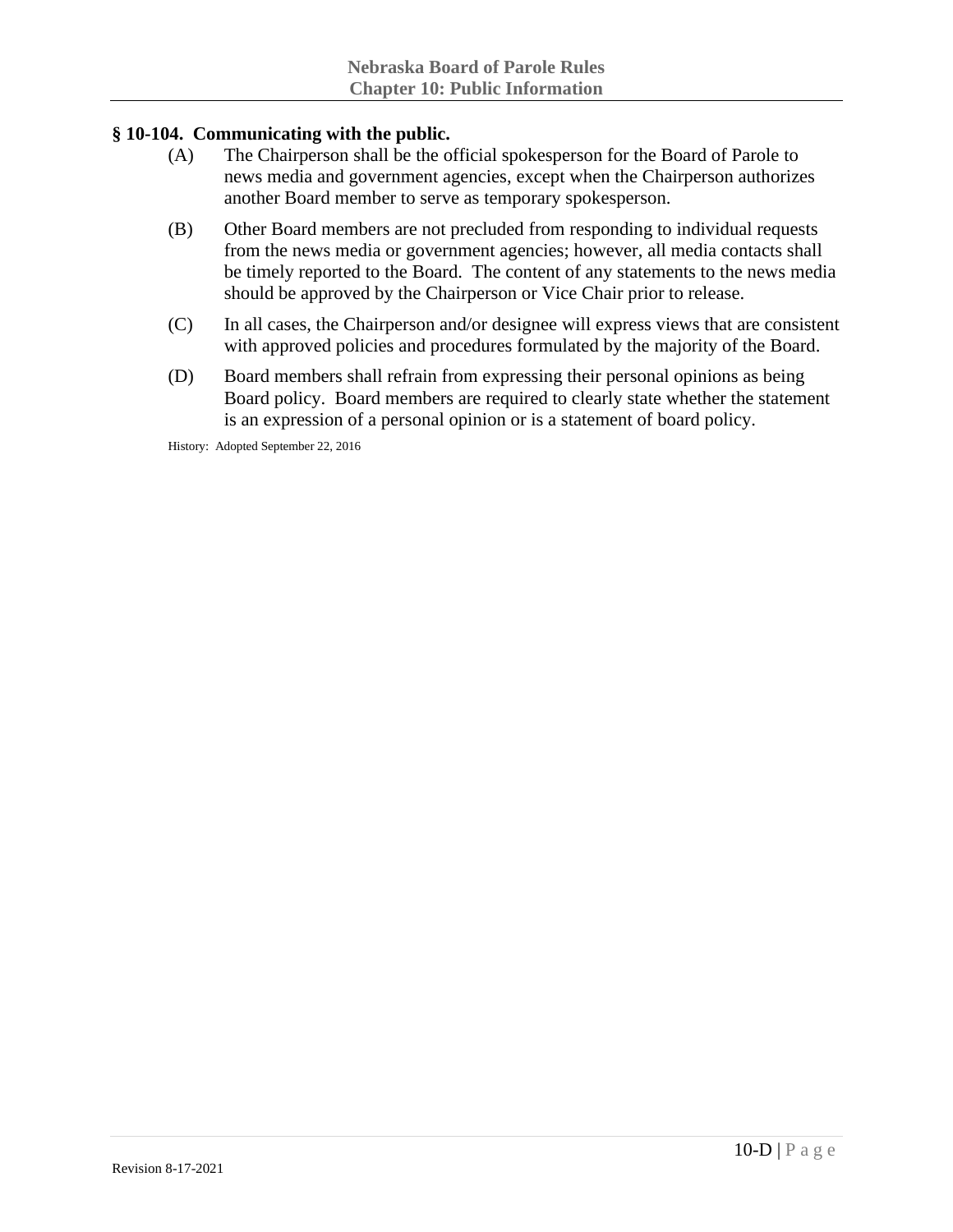## **§ 10-105. Information Related to Parole Decisions.**

Information on which parole and review of parole decisions are based shall be available for review by each offender upon written request, except that which is deemed "confidential" by statute or Board of Parole rules. Confidential information includes, but is not limited to, psychiatric evaluations, confidential juvenile records, informant names, plea bargains made by co-defendants, Executive Sessions of the Board, and presentence investigations.

History: Adopted May 2, 2017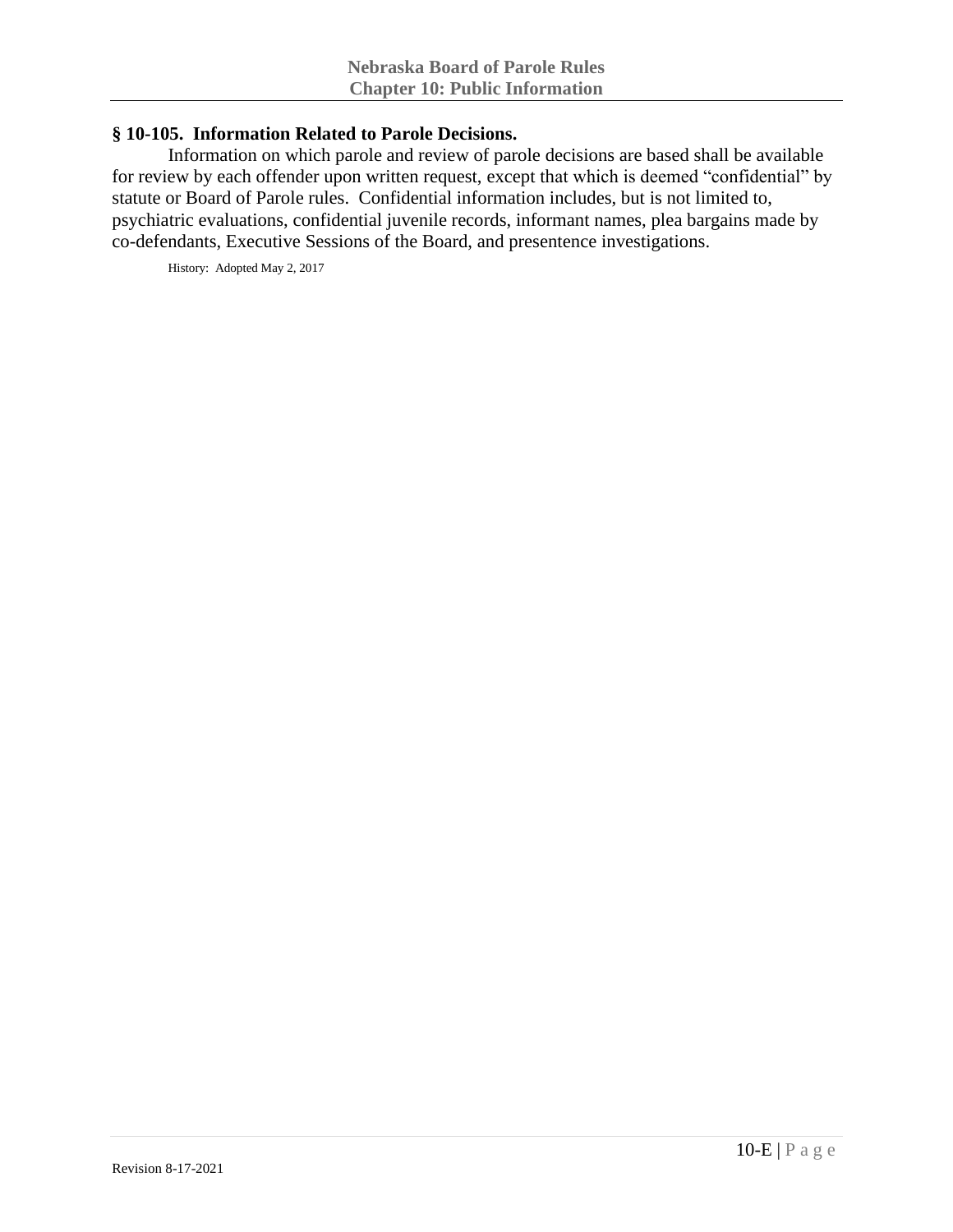## **§ 10-106. Parole Board and Division of Parole Supervision Files Confidential.**

- (A) The Board of Parole and the Division of Parole Supervision may maintain an individual file for each person who is under the jurisdiction of the Board of Parole. Such file may be maintained electronically and shall include, when available and appropriate, the following information on such person:
	- 1. Admission summary;
	- 2. Presentence investigation report;
	- 3. Classification reports and recommendations;
	- 4. Official records of conviction and commitment along with any earlier criminal records;
	- 5. Progress reports and admission-orientation reports;
	- 6. Reports of any disciplinary infractions and their disposition;
	- 7. Risk and needs assessments;
	- 8. Parole plan and parole placement and investigation worksheets;
	- 9. Decision guideline scores;
	- 10. Parole case plan;
	- 11. Parole progress reports and contact notes;
	- 12. Arrest and violation reports, including disposition;
	- 13. Parole proceedings orders and notices;
	- 14. Other documents related to parole supervision;
	- 15. Correspondence; and
	- 16. Other pertinent data concerning his or her background, conduct, associations, and family relationships.
- (B) Any decision concerning release on or revocation of parole or imposition of sanctions shall be made only after the individual file has been reviewed. The contents of the individual file shall be confidential unless disclosed in connection with a public hearing and shall not be subject to public inspection except by court order for good cause shown. The contents of the file shall not be accessible to any person under the jurisdiction of the Board of Parole. A person under the jurisdiction of the board may obtain access to his or her medical records by request to the provider pursuant to sections 71-8401 to 71-8407 notwithstanding the fact that such medical records may be a part of his or her parole file. The board and the Division of Parole Supervision have the authority to withhold decision guideline scores, risk and needs assessment scores, and mental health and psychological records of a person under the jurisdiction of the board when appropriate.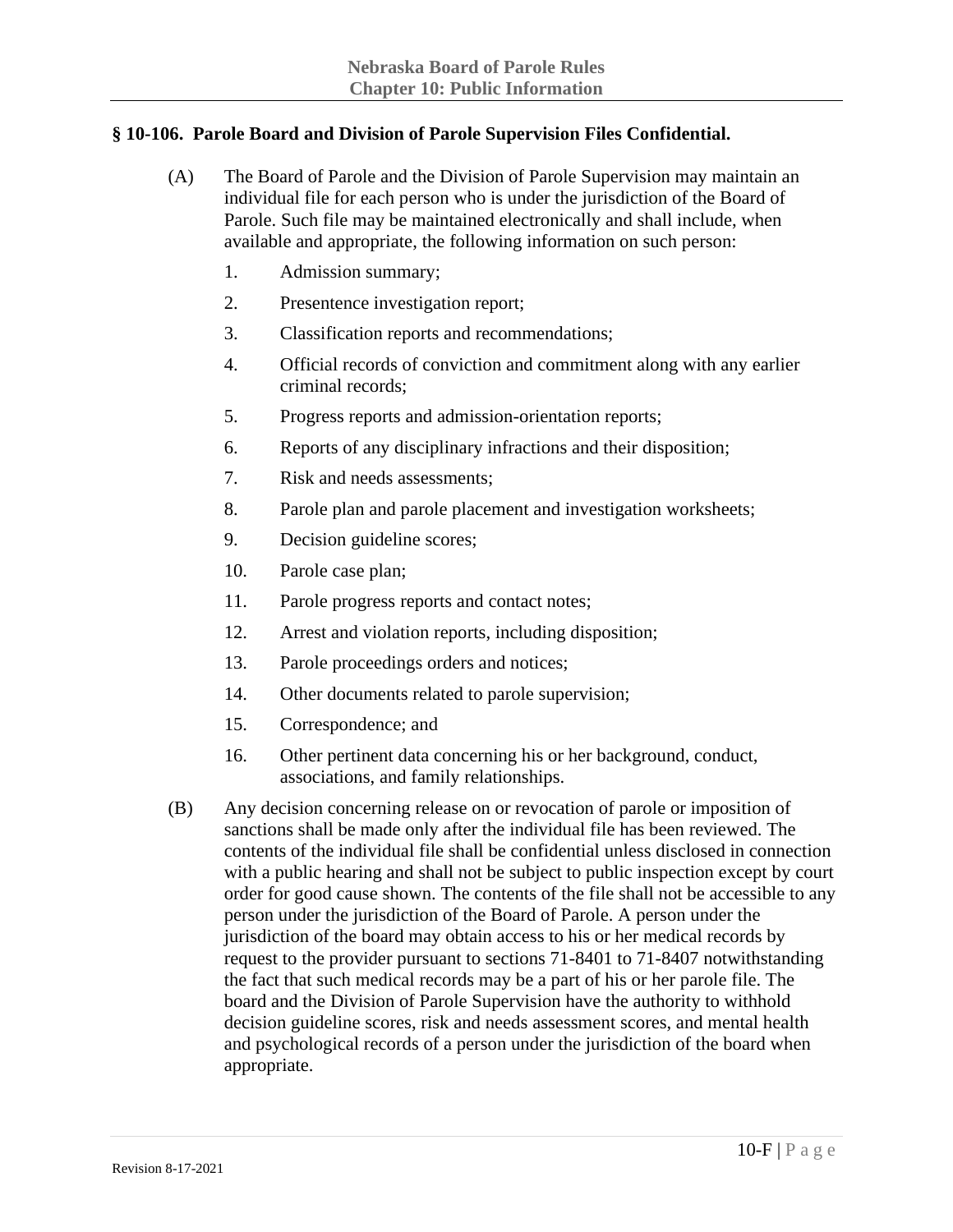(C) (3) Nothing in this section limits in any manner the authority of the Public Counsel to inspect and examine the records and documents of the board and the Division of Parole Supervision pursuant to sections 81-8,240 to 81-8,254, except that the Public Counsel's access to the medical or mental health records of a person under the jurisdiction of the board shall be subject to his or her consent. The office of Public Counsel shall not disclose the medical or mental health records of a person under the jurisdiction of the board to anyone else, including any other person under the jurisdiction of the board, except as authorized by law.

STATUTORY REFERENCE: NEB. REV. STAT. §§ 83-1,125.01712

History: Adopted October 23, 2018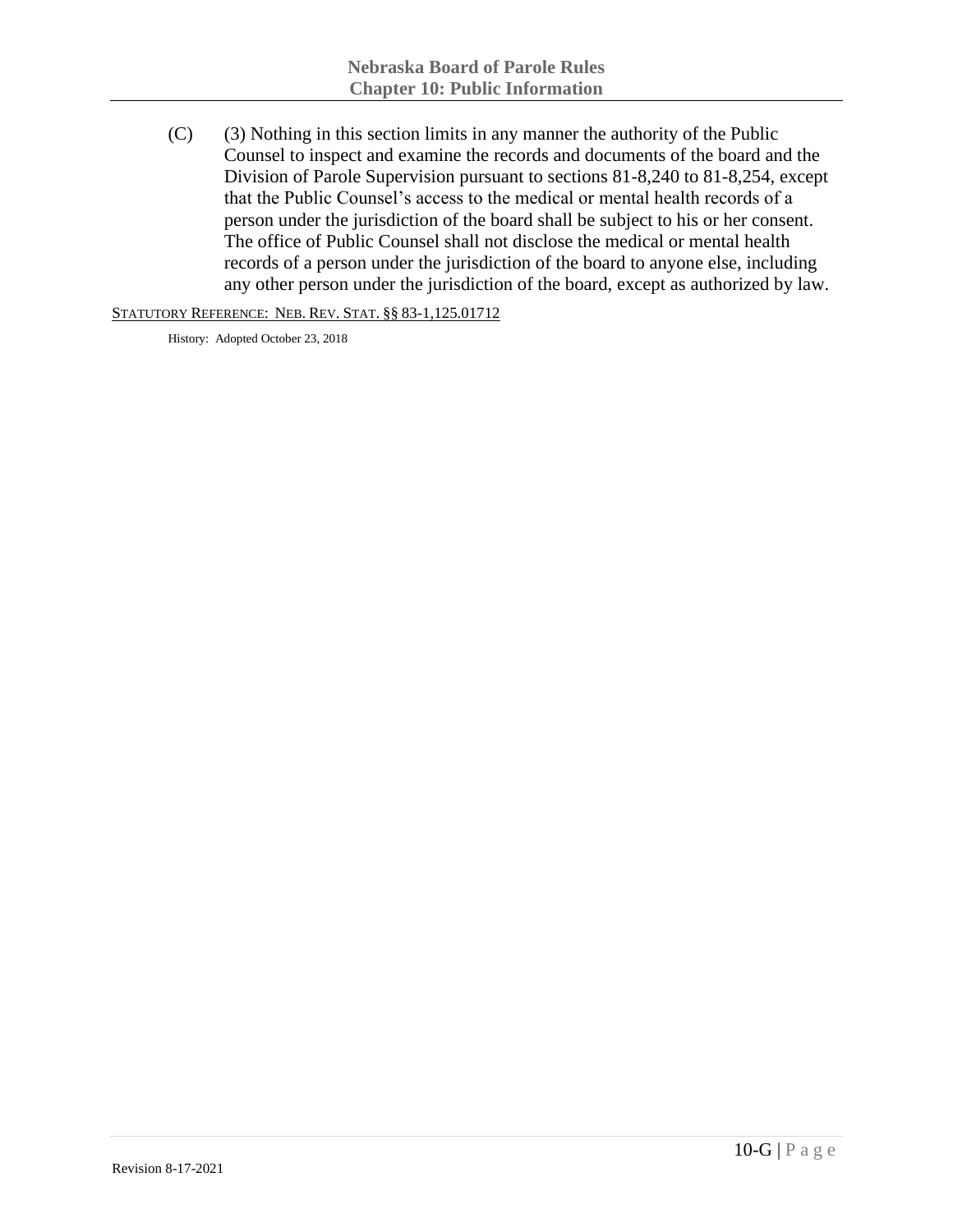## **11. Chapter 11 General Policies**

## **§ 11-101. Governing Rules and Contracts.**

Employees of the Board of Parole are subject to and covered by the State Personnel System including any labor contracts by and between the State of Nebraska and the Nebraska Association of Public Employees, if applicable or otherwise non-exempt. The following rules in this section are intended to only supplement the rules, regulations, and contractual provisions of the Nebraska State Personnel System to the extent necessary as applied specifically to the Board of Parole.

STATUTORY REFERENCE: NEB REV. STAT. §§ 81-1301 ET. SEQ.;

OTHER REFERENCES: NEBRASKA ADMINISTRATIVE CODE, TITLE 273;

LABOR CONTRACTS BY AND BETWEEN THE STATE OF NEBRASKA AND THE NEBRASKA ASSOCIATION OF PUBLIC EMPLOYEES LOCAL 61 OF THE AMERICAN FEDERATION OF STATE, COUNTY AND MUNICIPAL EMPLOYEES (NAPE/AFSCME)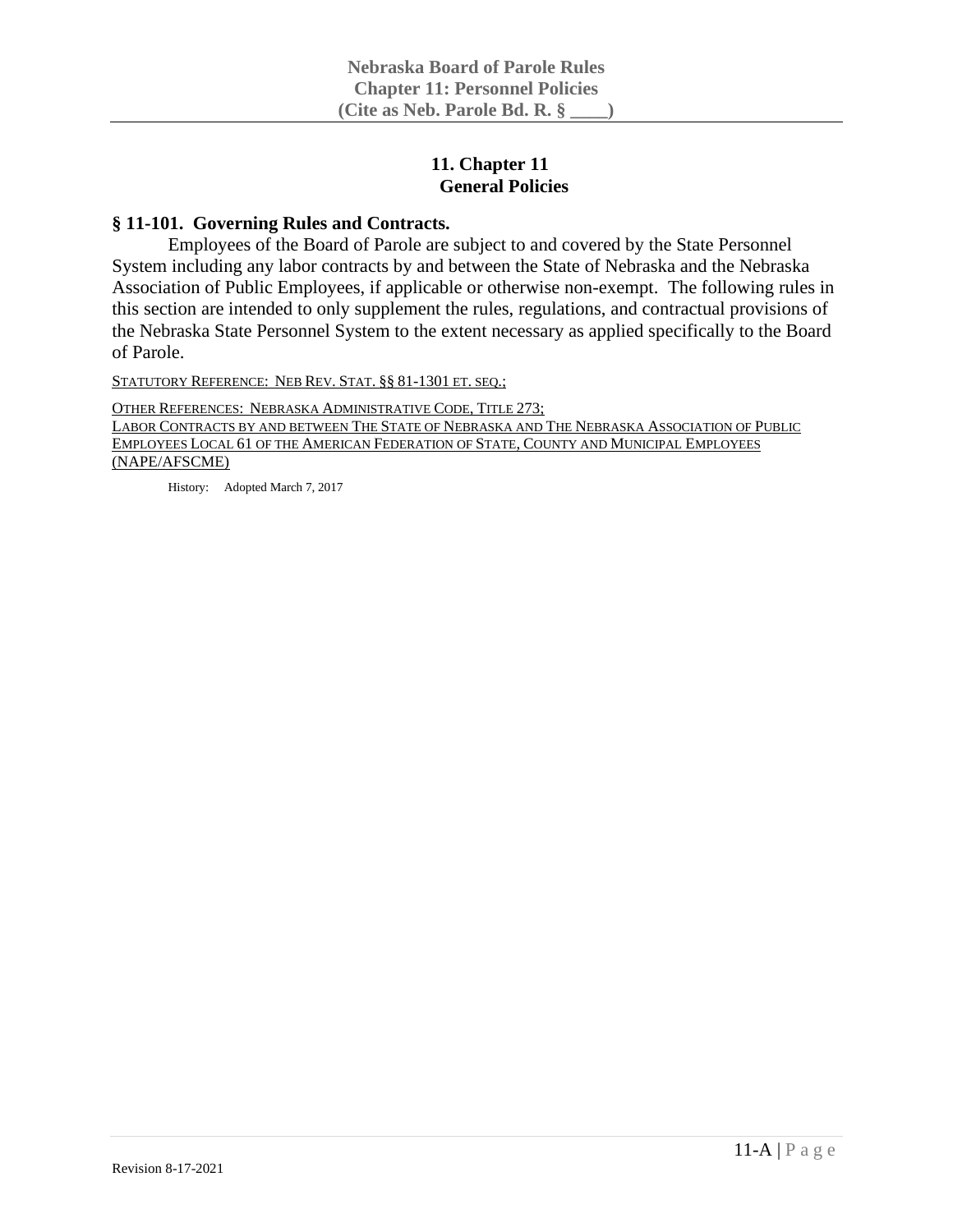## **§ 11-102. Employee Awards.**

- (A) The Board has authorized and approved an employee recognition program. The Board will recognize the following annual service awards with up to a \$100 bonus for each, if within the budgeted appropriations of the Board: Staff employee of the year, Parole Officer of the year, and Supervisor of the year. These bonuses will be awarded in accordance with the Nebraska Classified System Personnel Rules Chapter 18, Section 001.
- (B) The Board may discontinue the employee recognition program at any time.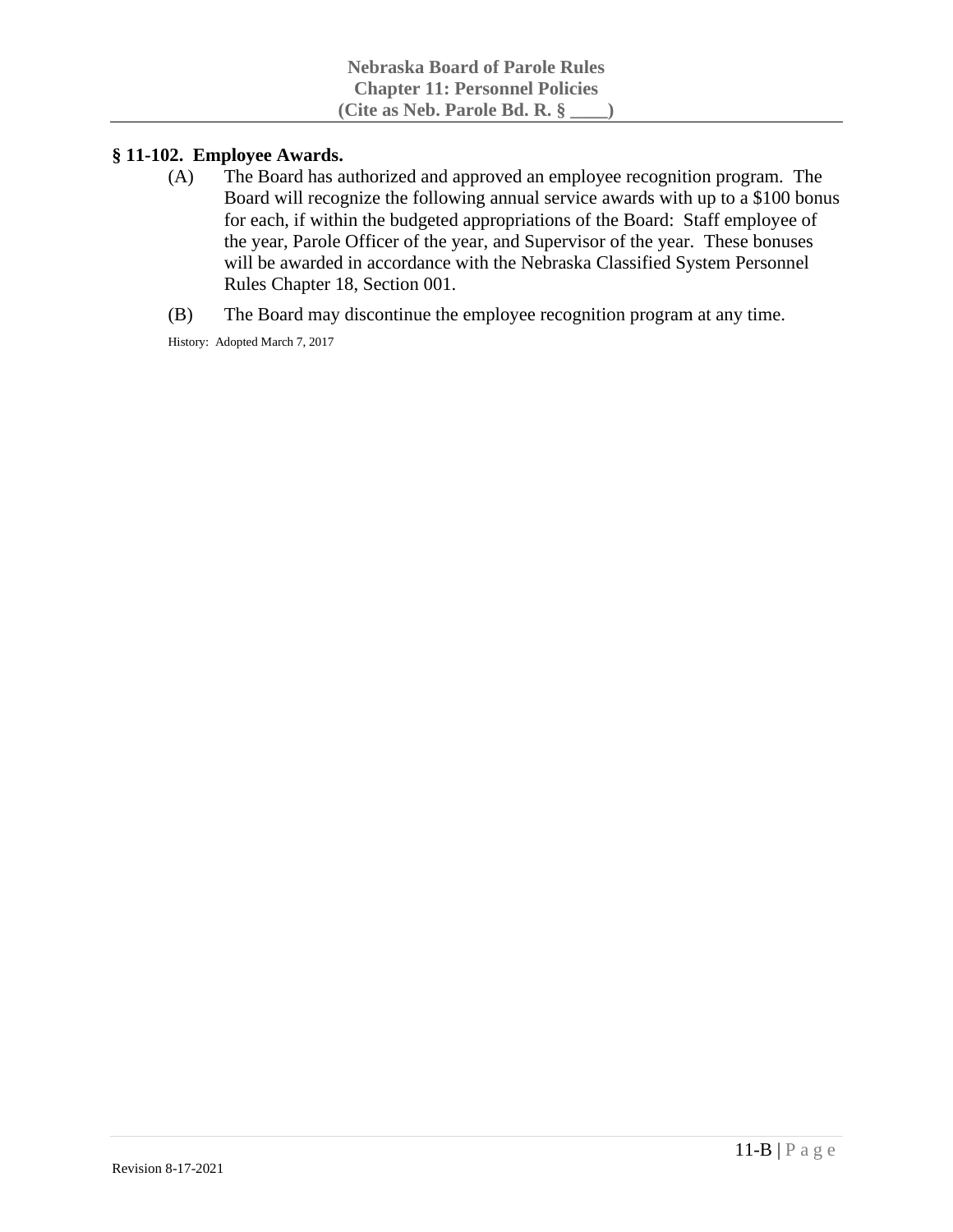## **§ 11-103. Acceptable Use Policy for Computer, Electronic Device, and Internet Use.**

- (A) Acceptable Use. Equipment owned by the State of Nebraska and provided to Parole Board Members and employees of the Nebraska Board of Parole may be used for the following acceptable purposes:
	- 1. To provide and simplify communications with other state agencies, units of government, and citizens.
	- 2. To communicate and exchange professional development information, including online discussion or debate of issues in a field of knowledge.
	- 3. To exchange communications in conjunction with professional associations, advisory committees, standards activities, or other purposes related to the user's professional capacity.
	- 4. To apply for or administer grants or contracts for work-related applications.
	- 5. To carry out regular administrative communications in direct support of work-related functions.
	- 6. To announce new products or services within the scope of work-related applications.
	- 7. To access databases or files for purposes of work-related reference or research material.
	- 8. To post work-related questions or to share work-related information.
	- 9. To communicate to children, teachers, doctors, day care centers, babysitters, or other family members to inform them of unexpected schedule changes, and for other minimal personal business. The use of the State's telecommunications systems for personal business shall be kept to a minimum and shall not interfere with the conduct of state business. Personal use of electronic communications resources shall be kept to a minimum and shall not adversely affect the performance Such personal use shall not (i) directly or indirectly interfere with the Board of Parole's operation of electronic communications resources; (ii) interfere with the user's employment or other obligations to the Board of Parole; or (iii) burden the Board of Parole with additional costs.
- (B) Unacceptable Use. Equipment owned by the State of Nebraska and provided to Parole Board Members and employees of the Nebraska Board of Parole may be NOT used for the following unacceptable purposes:
	- 1. Violation of the privacy of other users and their data. For example, users shall not intentionally seek information on, obtain copies of, or modify files, other data, or passwords belonging to other users, or represent themselves as another user unless explicitly authorized to do so by that user.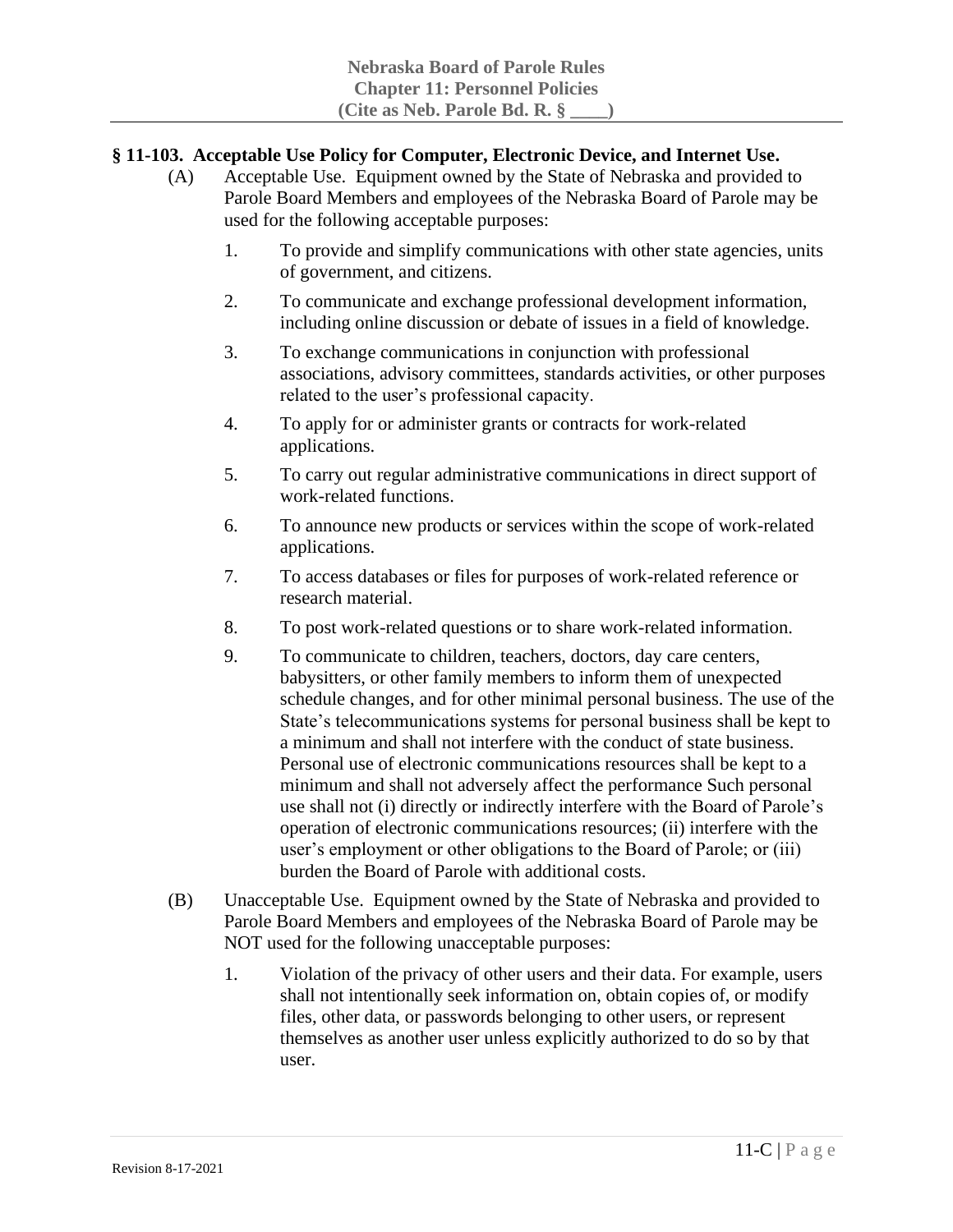- 2. Violation of the legal protection provided by copyright and licensing laws applied to programs and data. It is assumed that information and resources available via the State Data Communications Network (SCDN) are private to those individuals and organizations owning or holding rights to such information and resources, unless specifically stated otherwise by the owners or holders, or unless such information and resources clearly fall within the statutory definition of a public record. It is unacceptable for an individual to use the SDCN to gain access to information or resources not considered a public record without the granting of permission to do so by the owners or holders of rights to such information or resources.
- 3. Downloading or installation of unauthorized software or hardware in violation of license agreements.
- 4. Violation of the integrity of computing systems. For example, users shall not intentionally develop programs that harass other users or infiltrate a computer or computing system and/or damage or alter the software components of a computer or computing system.
- 5. Use of the SDCN for fund-raising or public relations activities unrelated to an individual's employment with the Nebraska Board of Parole.
- 6. Use inconsistent with laws, Nebraska Board of Parole rules and policies, regulations, or accepted community standards. Transmission of material in violation of any local, state, or federal law or regulation is prohibited. It is not acceptable to transmit or knowingly receive threatening, obscene, or harassing material,
- 7. Malicious or disruptive use, including use of the SDCN or any attached network in a manner that precludes or significantly hampers its use by others. Disruptions include, but are not limited to, distribution of unsolicited advertising, propagation of computer worms or viruses, and use of the SDCN to make unauthorized entry to any other machine accessible via the network.
- 8. Unsolicited advertising, except for announcement of new products or services as described in item No. 6 under "Acceptable Uses."
- 9. Use of the SDCN for recreational games.
- 10. Use in conjunction with for-profit activities, unless such activities are stated as a specific acceptable use.
- 11. Use for private or personal business ventures such as second sources of income, other family member personal business interests, et cetera.
- 12. Misrepresentation of one's self, the Nebraska Board of Parole, or the State of Nebraska when using the SDCN.
- 13. Contacting senators, lobbyists, and coworkers regarding legislative matters, unless requested as part of a unified strategy to do so. Communication via SDCN to contact senators or lobbyists regarding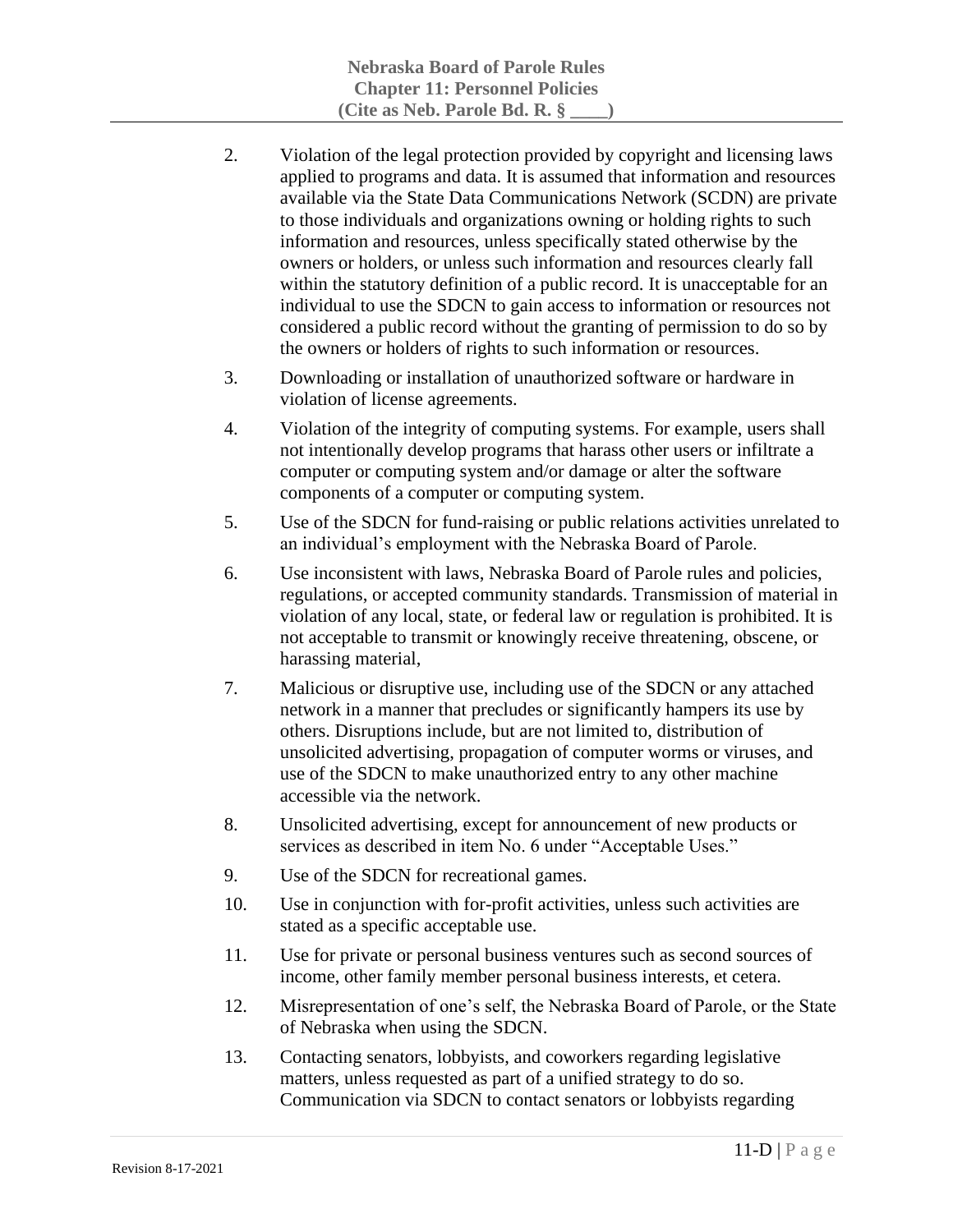personal issues or the advancement of legislation for the sole benefit of a specific employee group (e.g., salary bills, retirement benefits) and not the court as a whole.

- (C) Remedial Action. Remedial action for violations of this Acceptable Use policy may include disciplinary proceedings against the individual or individuals responsible for the violation of this policy, including termination of employment or reporting to the appropriate disciplinary authority. If, in the judgment of the Board of Parole, it is believed that criminal activity has taken place within the SDCN infrastructure, the Board will notify the proper authorities and will assist in any investigation of any offense.
- (D) Reimbursement for Non-incidental Personal Use. Any additional costs for personal use of a State-provided electronic communications resource must be reimbursed by the employee furnished with the resource.
- (E) Data Security and Confidentiality. Employees are hereby advised that all records related to the purchase, use and disposition of State-owned electronic communications equipment, including cell phone statements, are the property of the Nebraska Board of Parole and are potentially subject to disclosure under the Nebraska Public Records Act.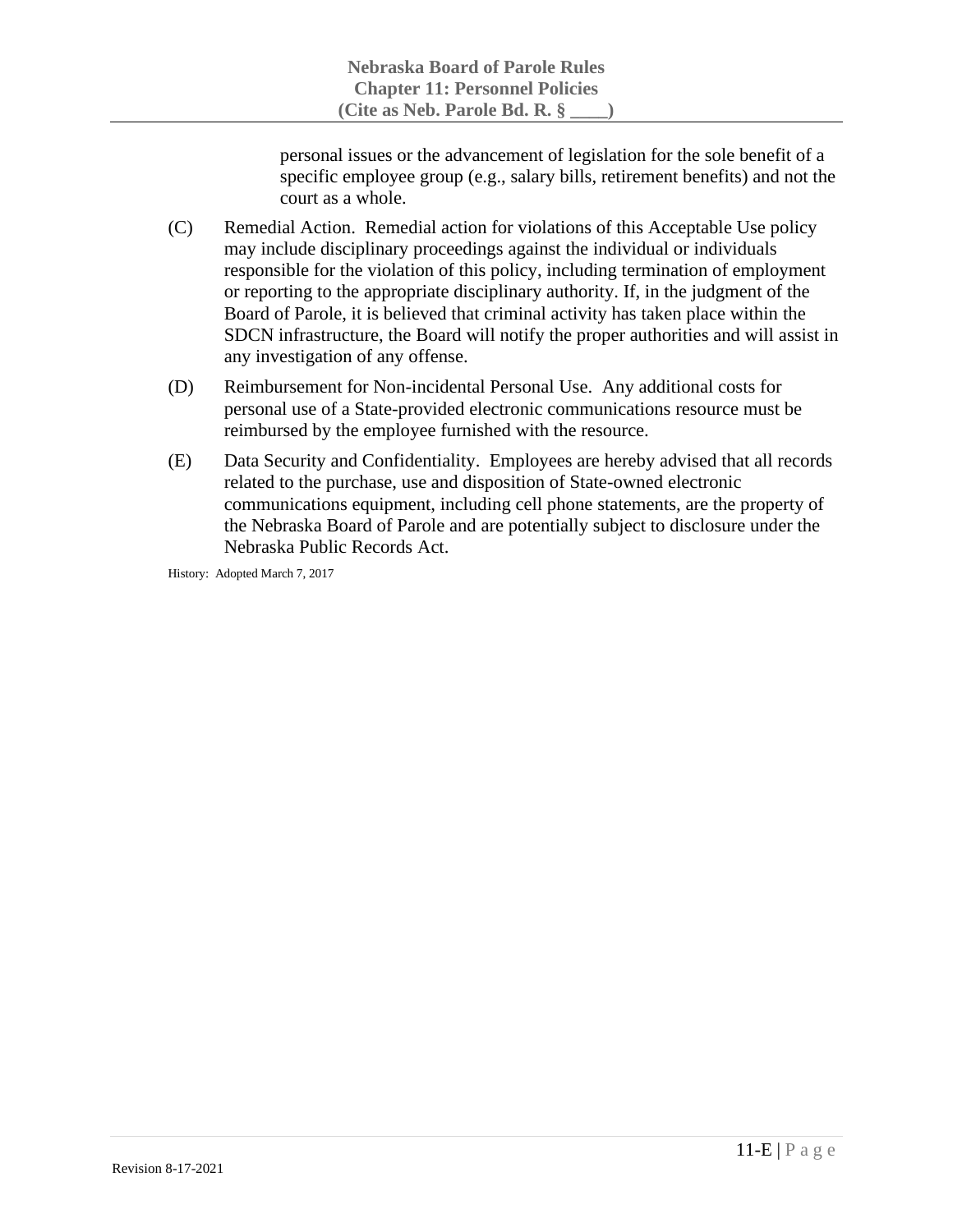#### **§ 11-104. Training Programs for Board Members and Staff.**

- (A) Board Members.
	- 1. The Chairperson shall be responsible for orientation of new Parole Board Members.
	- 2. The Parole Board Members will participate in training to keep updated on trends and changes in the behavioral and social sciences, and also the law. Each Board Member shall attempt to participate in at least 24 hours of training each year. Expenses for Board Member training will be paid out of the Board's budget with prior approval of the Chairperson.
	- 3. The Board will recognize credit hours by attendance at correctional institutes, conferences, and college courses. Recognized sponsoring organizations include the American Probation and Parole Association, the Association of Paroling Authorities International, and the National Institute of Corrections, and any other Board-approved program.
	- 4. Board Members will complete a Record of Training Form within 10 days following the training attended. The Administrative Assistant will maintain a record of training attended by each Board Member.
- (B) Staff.
	- 1. Training of new staff members will be performed by the existing staff under the supervision of the Administrative Assistant.
	- 2. Full-time employees shall attempt to receive a minimum of 16 hours of relevant training and education annually, depending on adequate budget appropriations sufficient to reimburse staff training expenses.
	- 3. Staff will be responsible for training in operation of the agency, offender files, State Personnel Rules and Regulations, and any other relevant subjects.
	- 4. Expenses for training will be paid by the agency with prior approval by the Chairperson.
	- 5. Each staff person shall complete a Record of Training Form within 10 days following the training attended. The form shall be given to his or her immediate supervisor for recording.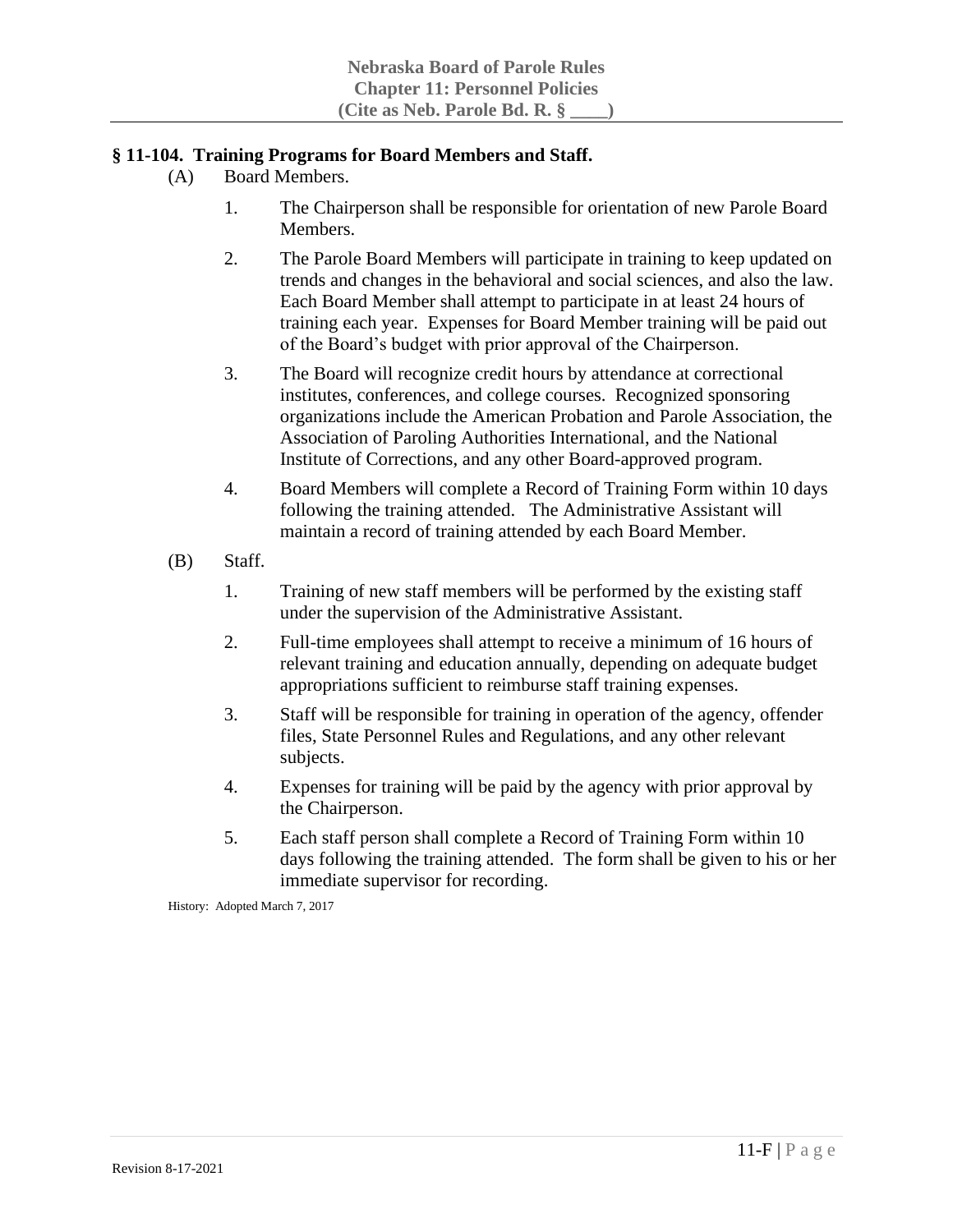## **§ 11-105. Security and Storage of Inmate Files.**

Physical documents and material relating to an offender or parole client shall be clearly identified and placed in a file folder to be kept on file in the Records area of the Parole Board offices. Parole files may be checked out by a Board member or other authorized staff. Files that are checked out must be kept and stored in a secured area until they are returned to the Records area of the Parole Board offices. At no time will parole file information that is confidential be left in an unsecured area.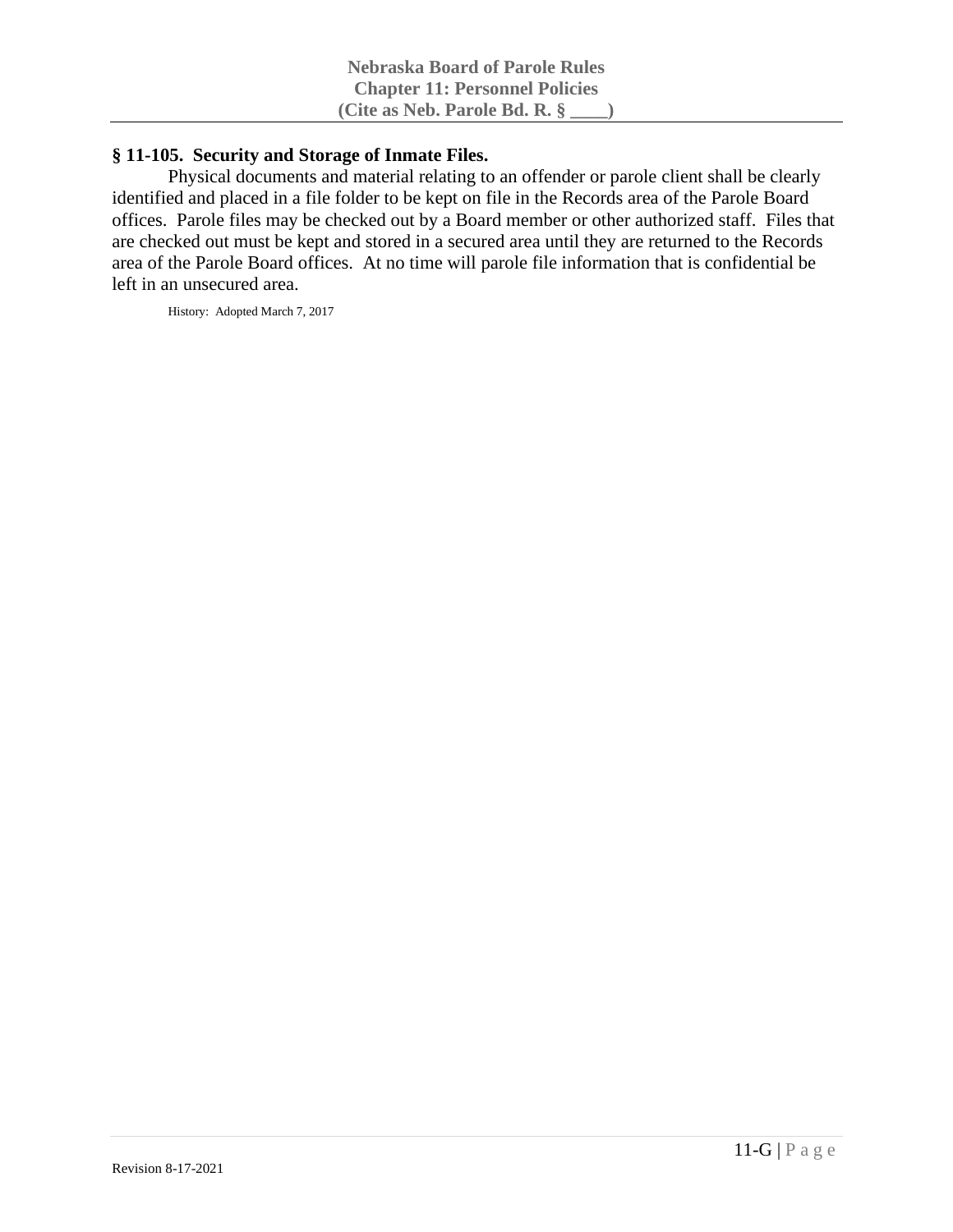#### **§ 11-106. Seat Belt Use Required.**

All Board Members and employees of this agency are required to use an approved seat belt while driving or riding in any motor vehicle while on State business. Use of seat belts and other safety restraints that the motor vehicle is equipped with is required by the operator and all passengers when operating and riding in State-owned vehicles, including the rear seats.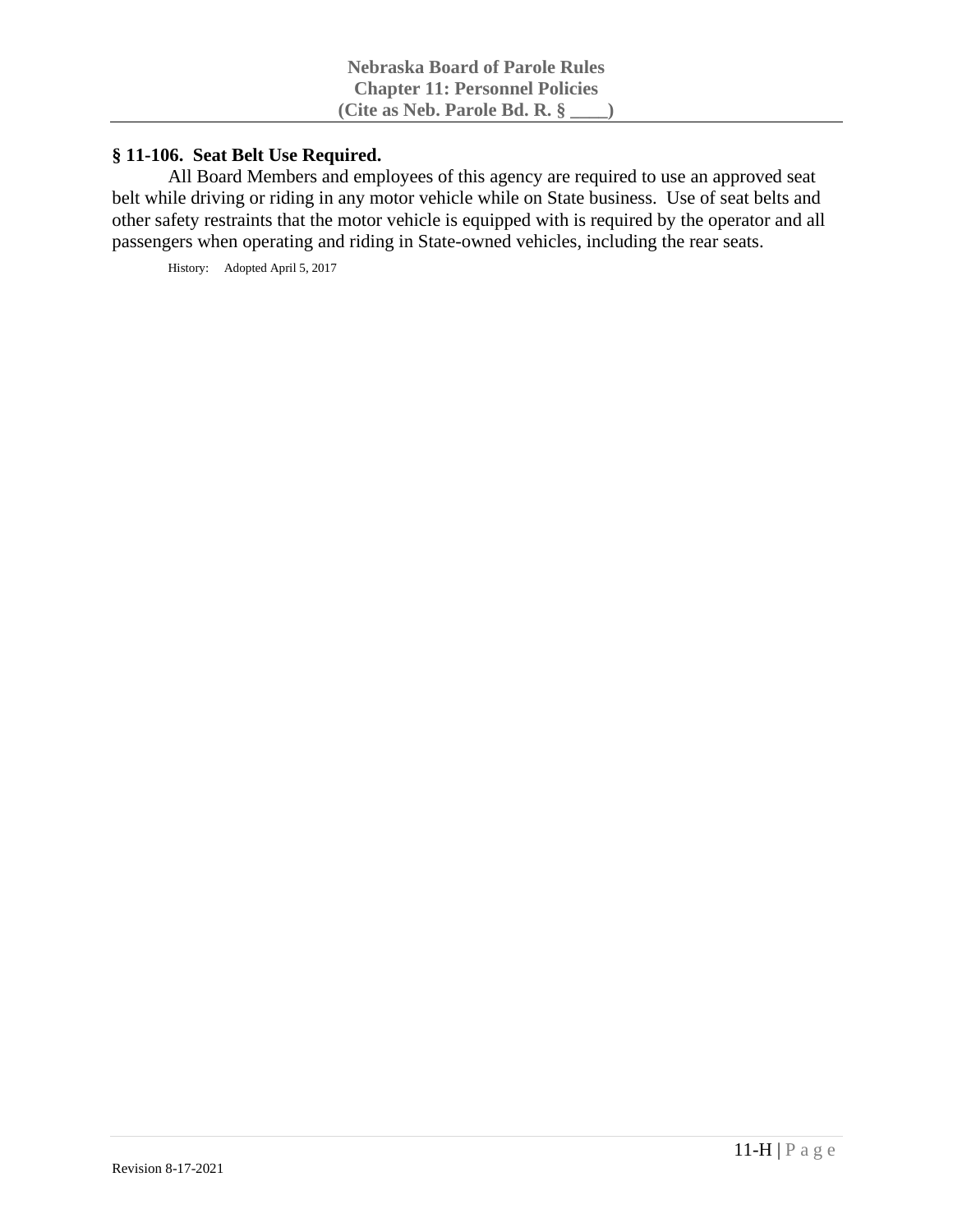#### **§ 11-107. Service Contracts.**

- (A) No personnel of the Board of Parole shall attempt to influence, participate in, or assume any responsibility in the evaluation of any proposals or selection of contractors when participation would constitute a conflict of interest.
- (B) No information, technical or price competitive, shall be given to any bidder that would give a direct or indirect advantage or disadvantage to that bidder. All bidders shall receive the same information regarding material or services required.
- (C) All contracts executed by this agency will contain Equal Opportunity and Disadvantaged Business Enterprise statements to ensure compliance with State and Federal government requirements associated with Title VI and Title VII of the Civil Rights Act of 1964 and other appropriate Equal Opportunity procurement policies.
- (D) Any contract/vendor doing business with the Nebraska Board of Parole must file a written drug free work place policy with the State Purchasing Department.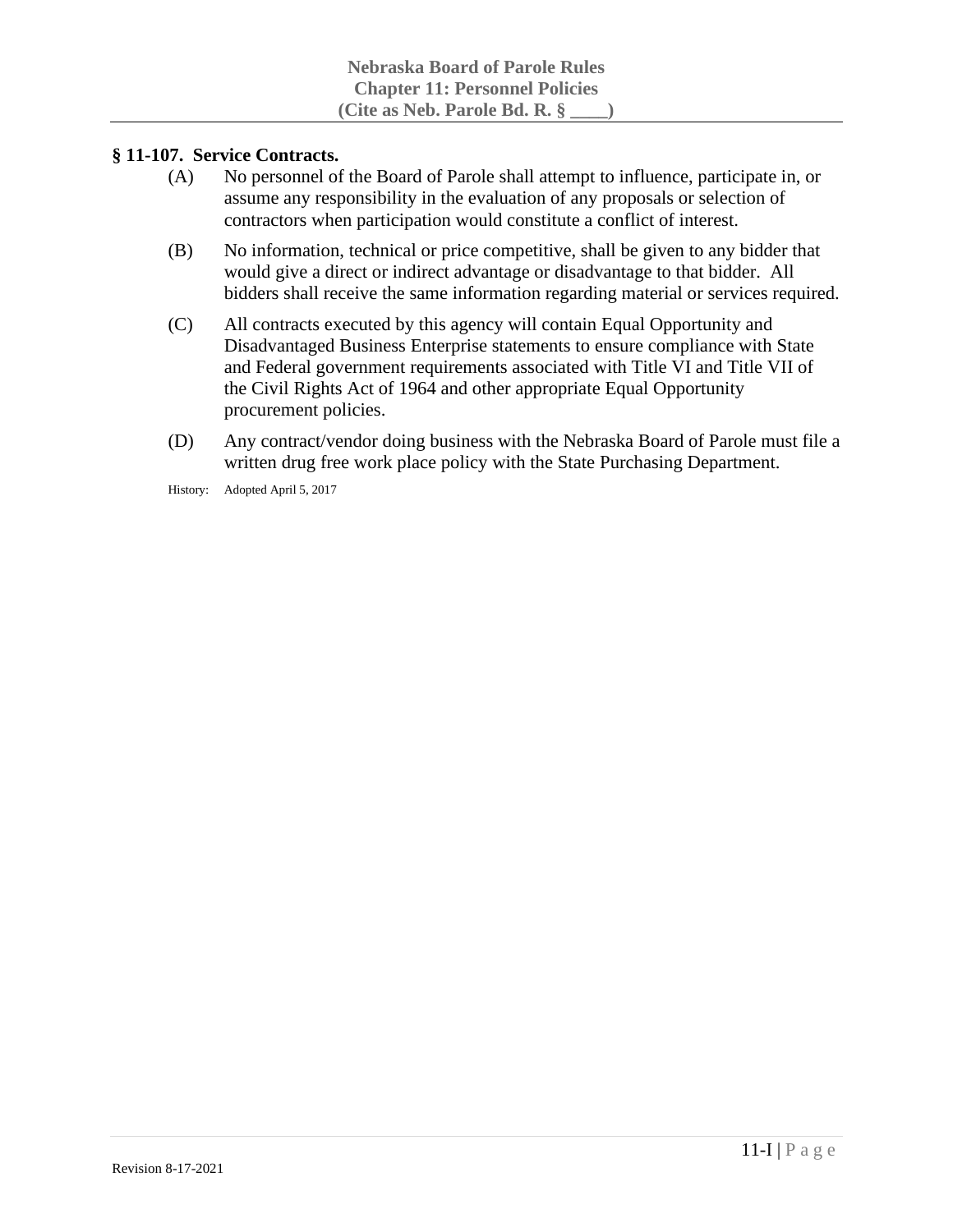# **§ 11-108. Computer Software.**

Installation of outside software by staff members of this agency must be approved by their immediate supervisor prior to installing. Installation of outside software by a Board Member must be approved by the Chairperson prior to installing.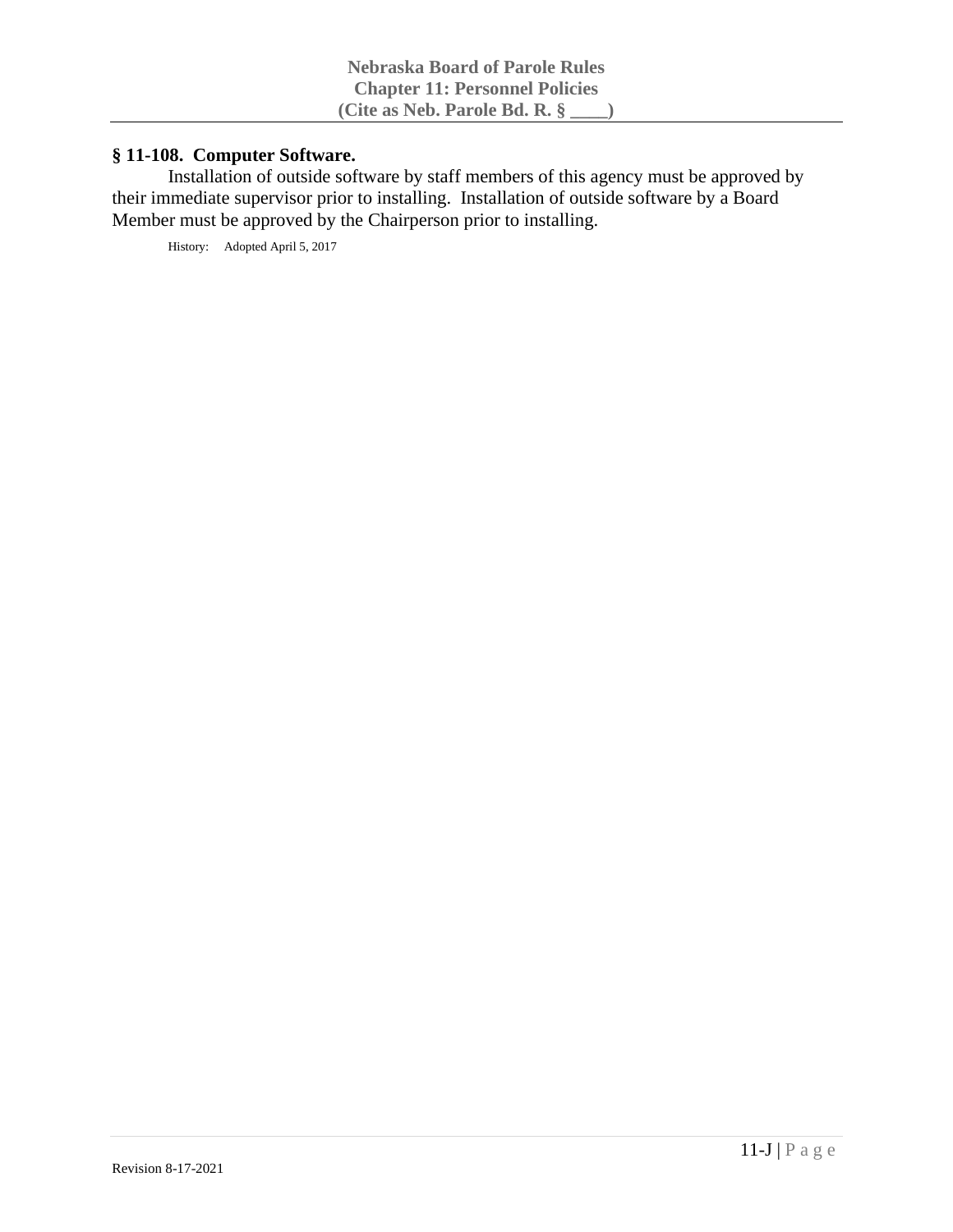## **§ 11-109. Drug-Free / Smoke-Free Workplace.**

- (A) The Nebraska Board of Parole affirms that it is unlawful to illegally manufacture, distribute, dispense, possess or use a controlled substance in the work place. Therefore, it is the policy of the Nebraska Board of Parole that the unlawful manufacture, distribution, dispensation, possession or use of a controlled substance in this work place is prohibited. Any employees violating this policy will be subject to discipline up to and including termination and referral to a law enforcement agency.
- (B) All employees and each new hire will receive a copy of this policy along with a Drug Abuse Awareness Form which states that it is unlawful to manufacture, distribute, possess, or use a controlled substance in the work place. Each employee will sign and date this statement certifying that they understand and will abide by the Drug Free Work Place Policy, and that they have knowledge of disciplinary actions which may be imposed for violations of the Drug Free Work Place Policy. The signed and dated statement will be permanently maintained in the employee's personnel file.
- (C) All current employees and new hires will receive drug abuse awareness training which will include a definition of drug abuse; information on specific drugs and the effects of drug abuse; dangers of drug abuse in the work place; availability of counseling and treatment services; and disciplinary actions which may be imposed on employees for violations of this policy.
- (D) If an employee violates the drug free work place policy, disciplinary action may be imposed according to established rules and regulations of the State Department of Personnel or applicable labor agreements.
- (E) If an employee is convicted of violating any criminal drug statute while in the work place, they will be subject to discipline up to and including termination. Alternatively, the Board may require the employee to successfully finish a drug abuse program sponsored by an approved private or governmental institution.
- (F) Each employee is required to inform their immediate supervisor within five (5) days after they are convicted for violation of any federal or state criminal drug statute where such violation occurred in the work place. A conviction means a finding of guilty (including a plea of nolo contendre) or the imposition of a sentence by a judge or jury in any federal or state court.
- (G) Smoking is not permitted in any agency area, including State vehicles. There are no designated smoking areas in or near Board of Parole offices or campuses. "No Smoking" signs will be posted in agency offices.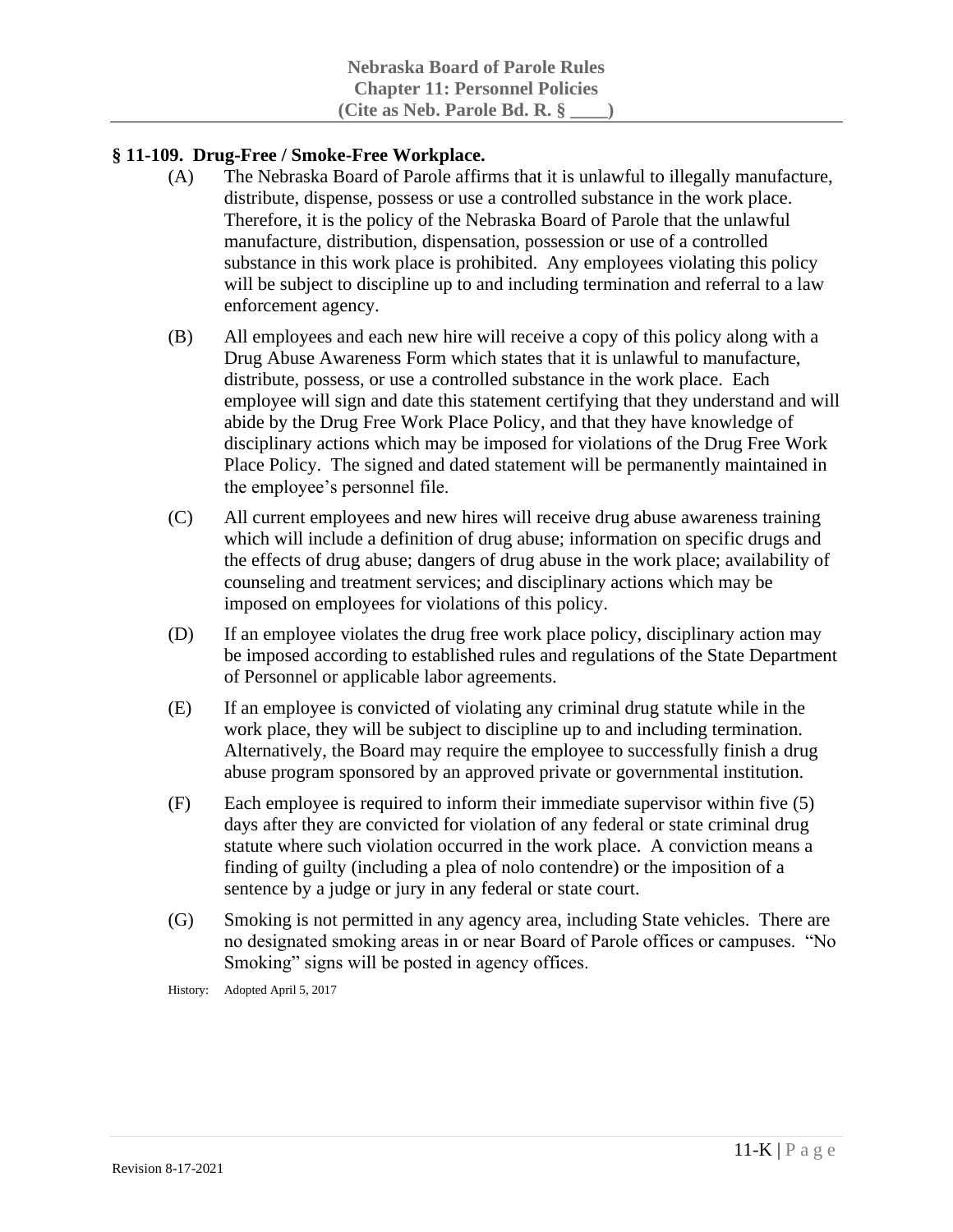# **§ 11-110. Balancing of Vacation Leave.**

All employees' accumulated vacation time in excess of 280 hours (35 days) shall be forfeited as of December 31st of each calendar year. In special and meritorious cases, when it would cause hardship for an employee to take earned vacation leave before December 31st, excess carryover leave may be approved by the Board. In these cases, the Board shall assure hours carried over shall be used within the next six (6) months. In no case shall approved carryover vacation continue from year to year.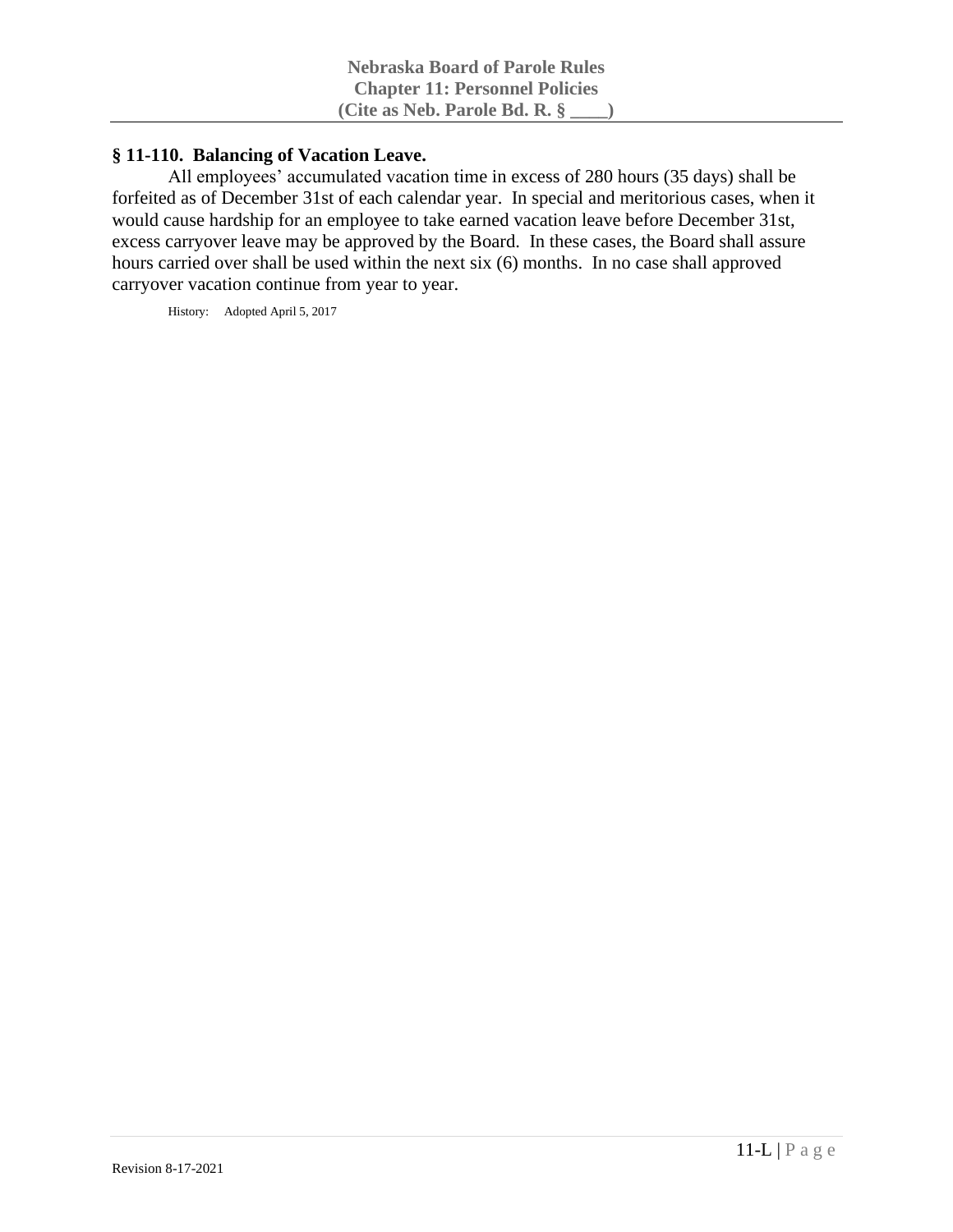# **§ 11-111. Employee Tuition Assistance Program.**

- (A) Consistent with the Nebraska Classified System Personnel Rules Chapter 15, Section 002, employees of the Parole Board, other than temporary, may, with the approval of the Board by majority vote, receive reimbursement for up to 100% of tuition costs for the completion of a course of instruction of a related field through an accredited university, college, technical school or community college. Prior to the class starting date, employees must complete a "Request for Tuition Assistance" form, in the number of copies prescribed by the Chairperson of the Board of Parole, for final approval (including reimbursement rate) or disapproval by the Board. All copies of the "Request for Tuition Assistance" form shall be retained at the Board of Parole level.
	- 1. Employees will be limited to twelve (12) credit hours per fiscal year or the equivalent number of quarterly hours.
	- 2. Employees enrolling in a course may do so either by correspondence or attendance at classes during working or non-working hours. Employees granted permission by the Board to attend classes during working hours shall arrange their work schedule so that they continue to work their normal number of hours per week. The Chairperson may approve the use of earned compensatory time, vacation time, or leave without pay to attend classes during working hours.
	- 3. Employees successfully completing the approved course or courses with a passing grade (C or above) shall be reimbursed for whatever rate is indicated on the form. The rate may be up to 100% of the tuition cost. Tuition cost shall be the cost per credit hour and shall not include fees or the cost of the books. Amount of tuition refund will be no more than the tuition hour cost at the University of Nebraska, Lincoln and Omaha campuses.
	- 4. Employees eligible for other educational reimbursements through other governmental programs shall use these programs first. If the cost on an approved course is more than the amount available from other sources, the state may reimburse the employee for up to 100% of the difference.
	- 5. Employees who receive tuition assistance may be asked by the Agency Head to reimburse the state if they leave employment of the state within one (1) year of the course completion date.
- (B) Employees shall be full-time personnel.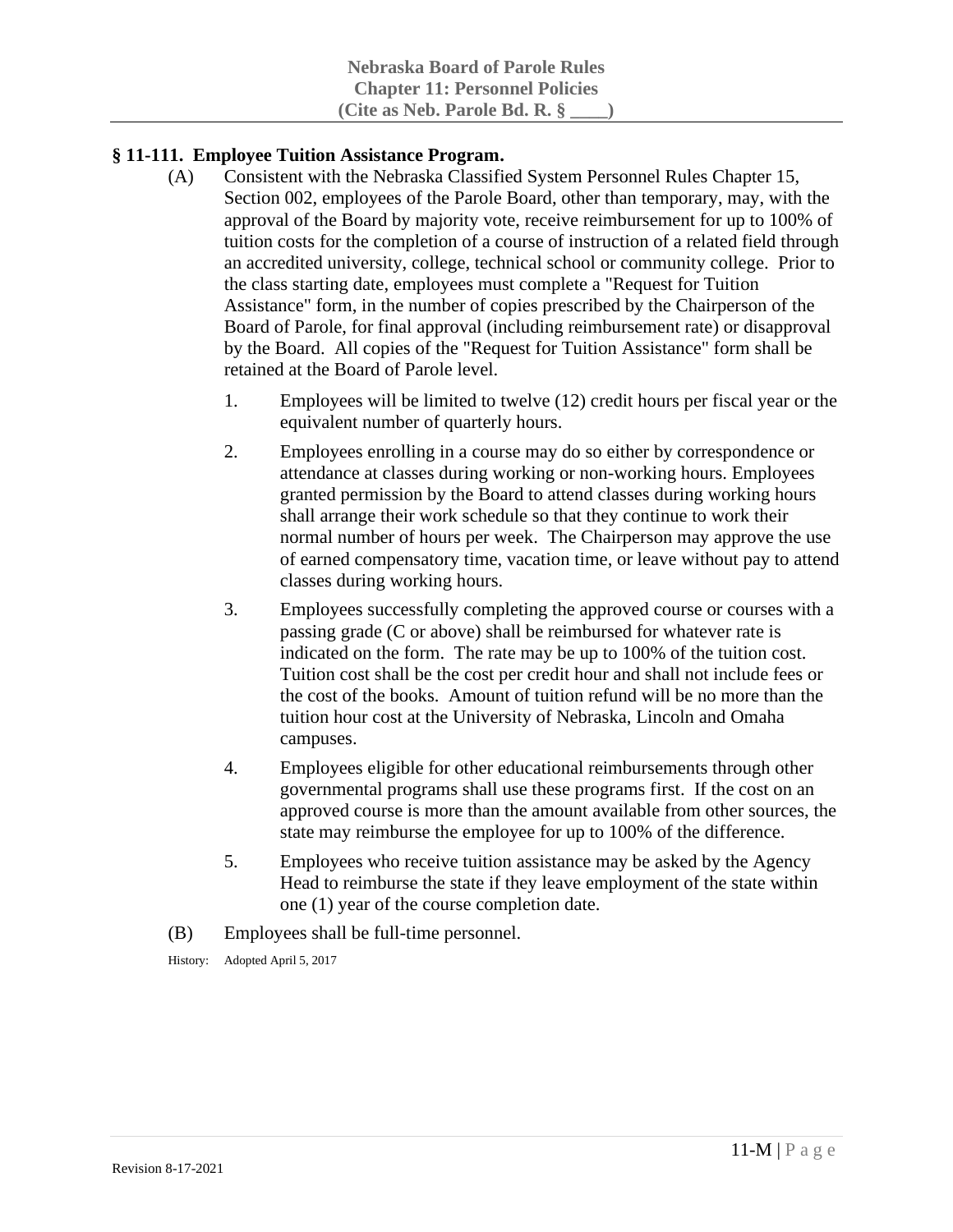### NEBRASKA BOARD OF PAROLE REQUEST FOR TUITION ASSISTANCE

|         |                                          | School/Institution:                                                                                                                                                                                                                                                                                                                                                                                                                  |                  |
|---------|------------------------------------------|--------------------------------------------------------------------------------------------------------------------------------------------------------------------------------------------------------------------------------------------------------------------------------------------------------------------------------------------------------------------------------------------------------------------------------------|------------------|
|         |                                          | Course Title and Number:<br><u>Course Title and Number:</u>                                                                                                                                                                                                                                                                                                                                                                          |                  |
|         | Type of Course: Day of Week Class Meets: |                                                                                                                                                                                                                                                                                                                                                                                                                                      |                  |
|         | Day Classes ________                     | Mon. Tues. Wed. Thurs. Fri. Sat. Sun.                                                                                                                                                                                                                                                                                                                                                                                                |                  |
|         | Evening Classes                          | Hours of Class:                                                                                                                                                                                                                                                                                                                                                                                                                      |                  |
|         | Correspondence                           | <u> 1980 - Johann Barn, fransk politik fotograf (d. 1980)</u>                                                                                                                                                                                                                                                                                                                                                                        |                  |
|         |                                          | Date of Course: Total Tuition:                                                                                                                                                                                                                                                                                                                                                                                                       |                  |
| course. |                                          | I understand I will be eligible for reimbursement of up to 100% of the above tuition cost after<br>submitting official evidence of course completion and passing grade. I further understand I am<br>responsible for all other costs (matriculation, laboratory fees, textbooks, supplies, etc.). Provided I receive<br>tuition assistance, I agree to remain in the service of the state for 12 months following completion of this |                  |
|         | Date                                     | Signature                                                                                                                                                                                                                                                                                                                                                                                                                            |                  |
|         |                                          | Recommend Approval<br>Recommend Disapproval.                                                                                                                                                                                                                                                                                                                                                                                         |                  |
|         |                                          | Participation in this study____will___will not adversely affect performance of work.<br>schedule or requirements _____will_____will not permit regular attendance of                                                                                                                                                                                                                                                                 | Work<br>classes. |
|         | Date                                     | <b>Employee Supervisor</b>                                                                                                                                                                                                                                                                                                                                                                                                           |                  |
|         |                                          | ____________________________________Disapproved                                                                                                                                                                                                                                                                                                                                                                                      |                  |
|         | <b>BOARD MEMBERS VOTING IN APPROVAL:</b> | Date:                                                                                                                                                                                                                                                                                                                                                                                                                                |                  |
|         |                                          |                                                                                                                                                                                                                                                                                                                                                                                                                                      |                  |
|         |                                          |                                                                                                                                                                                                                                                                                                                                                                                                                                      |                  |
|         |                                          |                                                                                                                                                                                                                                                                                                                                                                                                                                      |                  |
| XC:     | Employee<br><b>Board File</b>            |                                                                                                                                                                                                                                                                                                                                                                                                                                      |                  |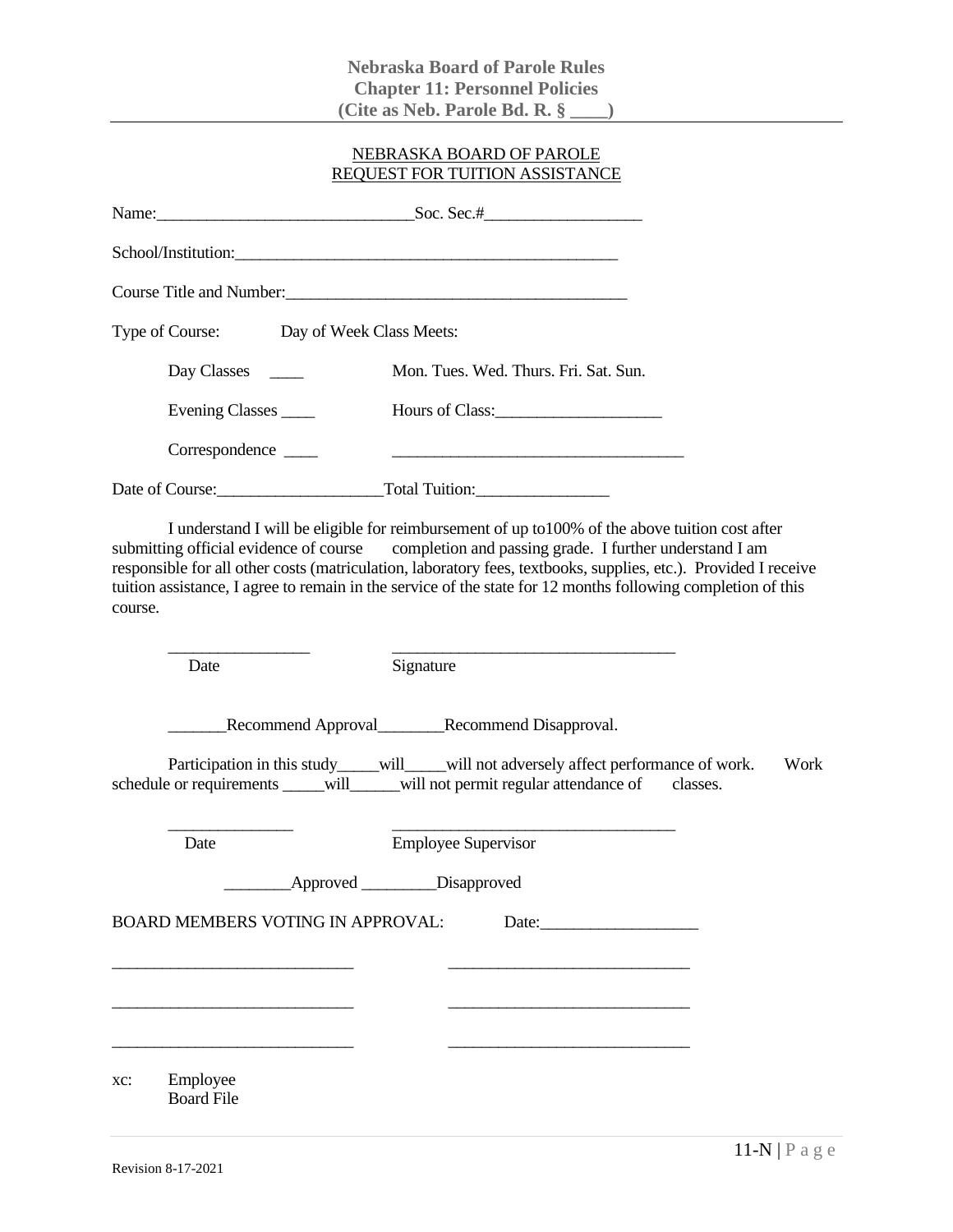### **§ 11-112. Employee – Inmate/Parole Client Relationships.**

- (A) Employees shall conduct themselves in a professional manner when dealing with inmates and parolees.
- (B) No employee of the Board of Parole will give, accept, or exchange property, services, gifts, gratuities, or favors with an inmate or parolee or with the friends or relatives of an inmate or parolee outside the scope of the employee's official duties.
- (C) No employees will fraternize with an inmate or parolee, or with friends or relatives of an inmate or parolee. If an employee has reason to believe that he or she may have violated one of the provisions of this policy, the employee shall immediately notify his/her supervisor in writing. The Chair may permit exceptions to the prohibitions set out in this paragraph, after considering all relevant information.
- (D) Employees shall refrain from discussing, in the presence of the inmate population, matters relating to Parole Board business.
- (E) Employees shall not work for the parole, pardon, commutation of sentence or other appeal of any inmates/parolees, write letters on their behalf in an unofficial capacity, or interest themselves in same without prior approval of the Chair.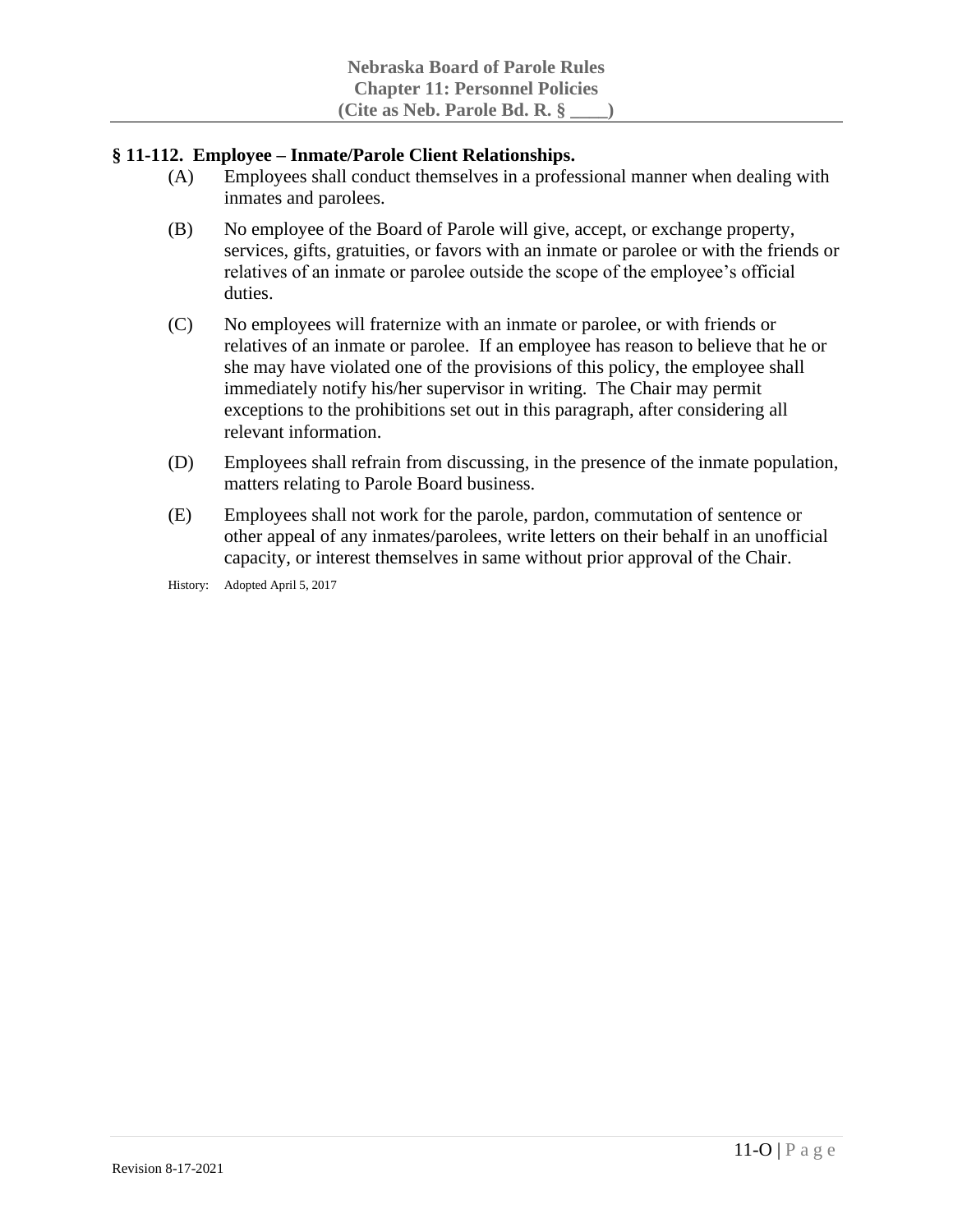### **§ 11-113. Dress Standards.**

It is important for Board of Parole members and staff to dress and groom themselves appropriately and in accordance with the following policy:

(A) Male Employees:

Normal attire will be business suits (or sports coats) or dress shirt and slacks. Footwear should be considered appropriate for wear with suitable business attire. Athletic shoes or house slippers are not appropriate footwear, unless authorized by the employee's supervisor based upon certified medical reasons.

(B) Female Employees:

Normal attire will be dresses, pant suits, slacks, blouses, etc. Denim material skirts and dresses are considered acceptable dress under these regulations. Athletic shoes or house slippers are not appropriate footwear, unless authorized by the employee's supervisor based upon certified medical reasons.

(C) All Employees:

All employees shall wear and undergarments while at work. All employees shall keep their clothing clean, pressed, and well maintained at all times. All employees are expected to keep their hair clean and well groomed.

- (D) Blue denim jeans, t-shirts, and sweatshirts are not acceptable wear for the office. Colored denim jeans and capris are permissible when worn in the office, but unacceptable when accompanying the Parole/Pardons Board to public Hearings and Reviews.
- (E) WHEN ATTENDING HEARINGS AND REVIEWS, ALL EMPLOYEES SHALL ABIDE BY THE DEPARTMENT OF CORRECTIONS' ADMINISTRATIVE REGULATION 205.2 ADDRESSING VISITOR ATTIRE which prohibits wearing shorts; skirts/dresses/skorts/culottes less than knee length; halter or tube tops or other clothing revealing bare shoulders, midriff, or any part of the breast; tights/leggings, stirrup pants; and see-through clothing.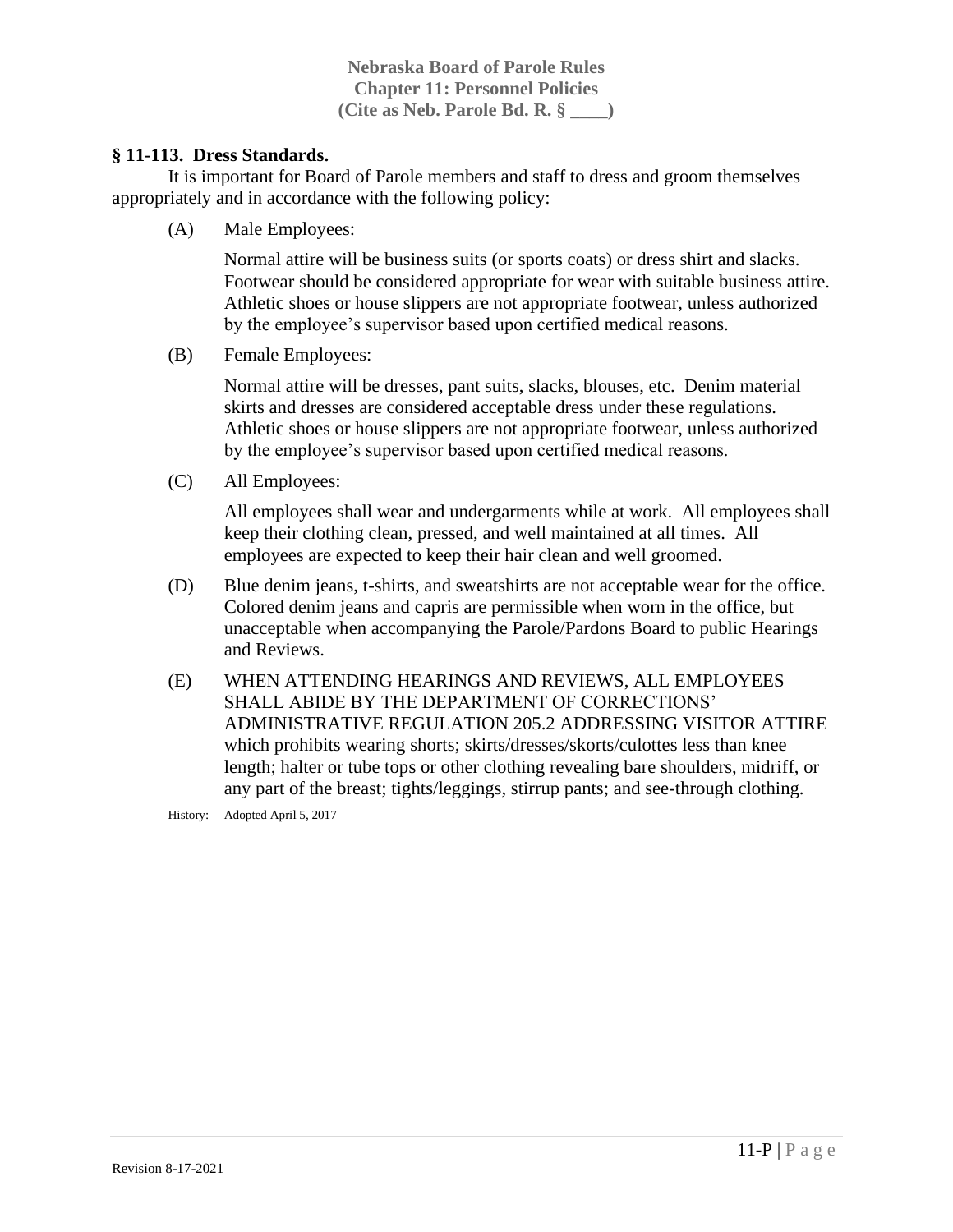### **§ 11-114. Volunteers and Interns.**

- (A) The Nebraska Board of Parole may utilize the volunteer services of persons, both retired and working, as well as those of other persons with time available. This decision is based upon the understanding that these persons have skills, experiences, training, time available, and other characteristics while matching our organizational needs.
- (B) Nebraska Board of Parole volunteers are to be afforded dignity and respect by all full-time paid staff and Parole Board Members. They shall be treated by all employees as equals and/or valuable members of the organization working together to improve the services provided.
- (C) In that volunteers are to be treated as employees, the Board of Parole expects that volunteers shall perform their duties in a manner which reflects positively on themselves and the Board of Parole and its staff. Volunteers shall be responsible for complying with the Nebraska Board of Parole Policies and Procedures.
- (D) Volunteers are expected to perform their duties in a professional manner and shall be briefed about the confidentiality of their assigned position. They shall not discuss their assignments which may pertain to confidential records with anyone outside the organization. Good judgment must be used at all times by volunteer employees on when to exercise the confidentiality of all conversation.
- (E) Prior to beginning service, all volunteers will be screened by the Board of Parole/staff. Screening will include a criminal record check, a motor vehicle record check, and personal reference checks. Upon completion of this process, a volunteer program coordinator will schedule an interview between the volunteer and at least two (2) members of the Board of Parole, and one staff member who will be the volunteer's supervisor.
- (F) Each volunteer shall receive orientation and shall receive on-the-job training from the appropriate member of staff to ensure that the volunteer will be a professional/efficient member of our team.
- (G) The time/length of service of a Nebraska Board of Parole volunteer employee shall be determined on an "as needed" basis. The schedule shall be discussed in detail with the selected volunteer and a mutual agreement shall be reached at the time that the volunteer begins his/her duties; however, volunteer services may be discontinued at the discretion of the Board.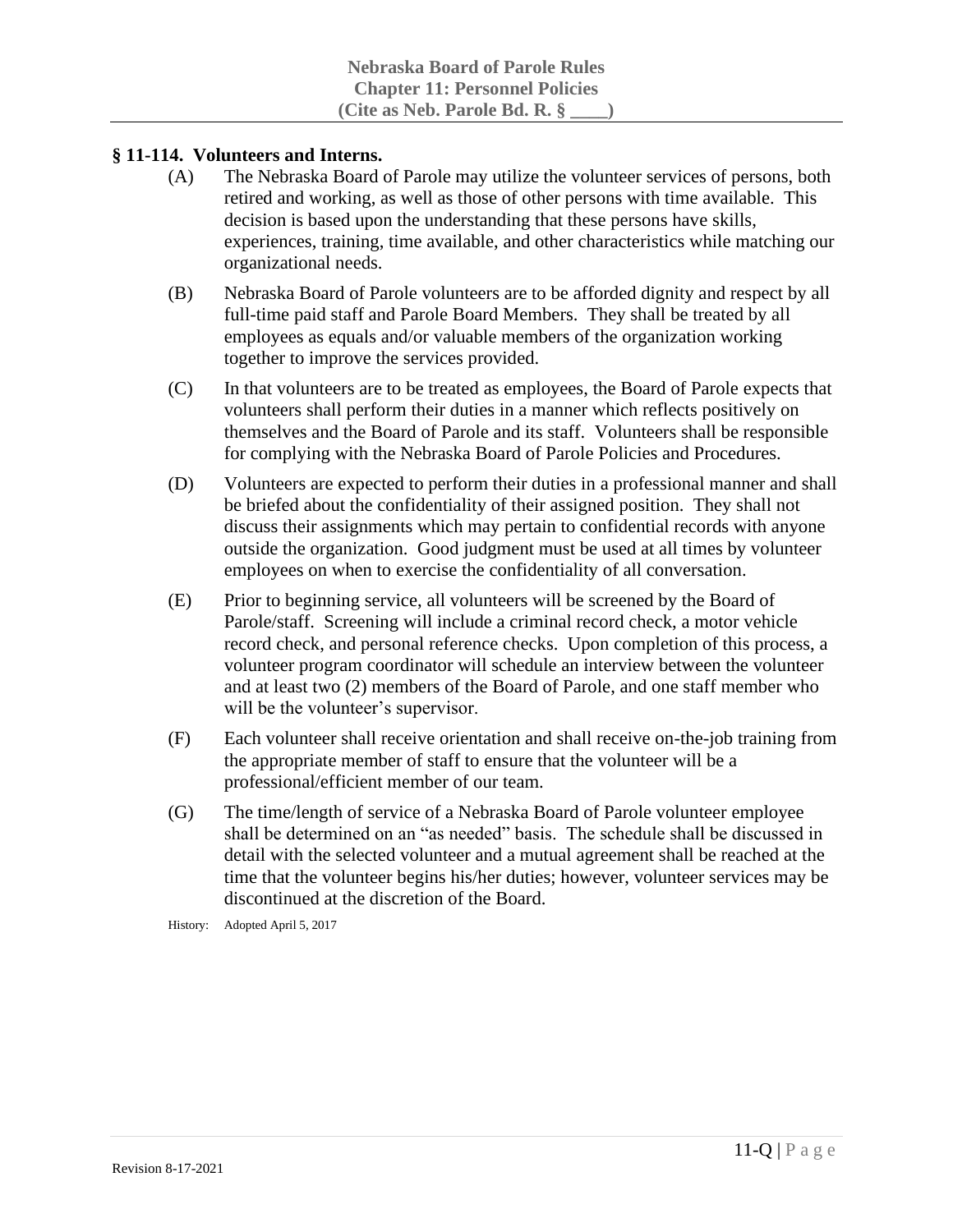# **§ 11-115. Inclement Weather Policy.**

Parole Board Members and Employees of the Board of Parole. Agencies and departments of the State of Nebraska have a statutory responsibility to be open for the transaction of business from at least 8:00 a.m. to 5:00 p.m., Monday through Friday, except for state holidays.

- (A) Prior to the onset of inclement weather, agencies should determine how best to serve the public should a weather emergency arise. All employees should be made aware of the procedures developed for that agency.
- (B) The safety and welfare of our employees is of utmost concern, therefore each employee will determine for himself or herself his or her ability to drive to work safely, the condition of his or her vehicle, and the immediate road conditions.
- (C) If an employee chooses not to report to work, he or she should report their absence to their supervisor prior to the start of their work shift.
- (D) Employees choosing not to work during adverse weather conditions must use accrued vacation leave, earned compensatory time, or leave without pay.
- (E) If feasible, the Parole Board Chairperson or designee may allow employees to make up missed work time within the pay period.
- (F) Supervisors are directed to be as reasonable as possible in the approval of the use of vacation, compensatory time, or leave without pay. Also, if possible or necessary, supervisors are encouraged to allow the employees to make up any lost work time due to weather related conditions within the pay period.
- (G) The Parole Board Chairperson or designee and the Director of Supervision and Services may authorize employees to work from other locations.

History: Adopted May 2, 2017 Amended October 23, 2018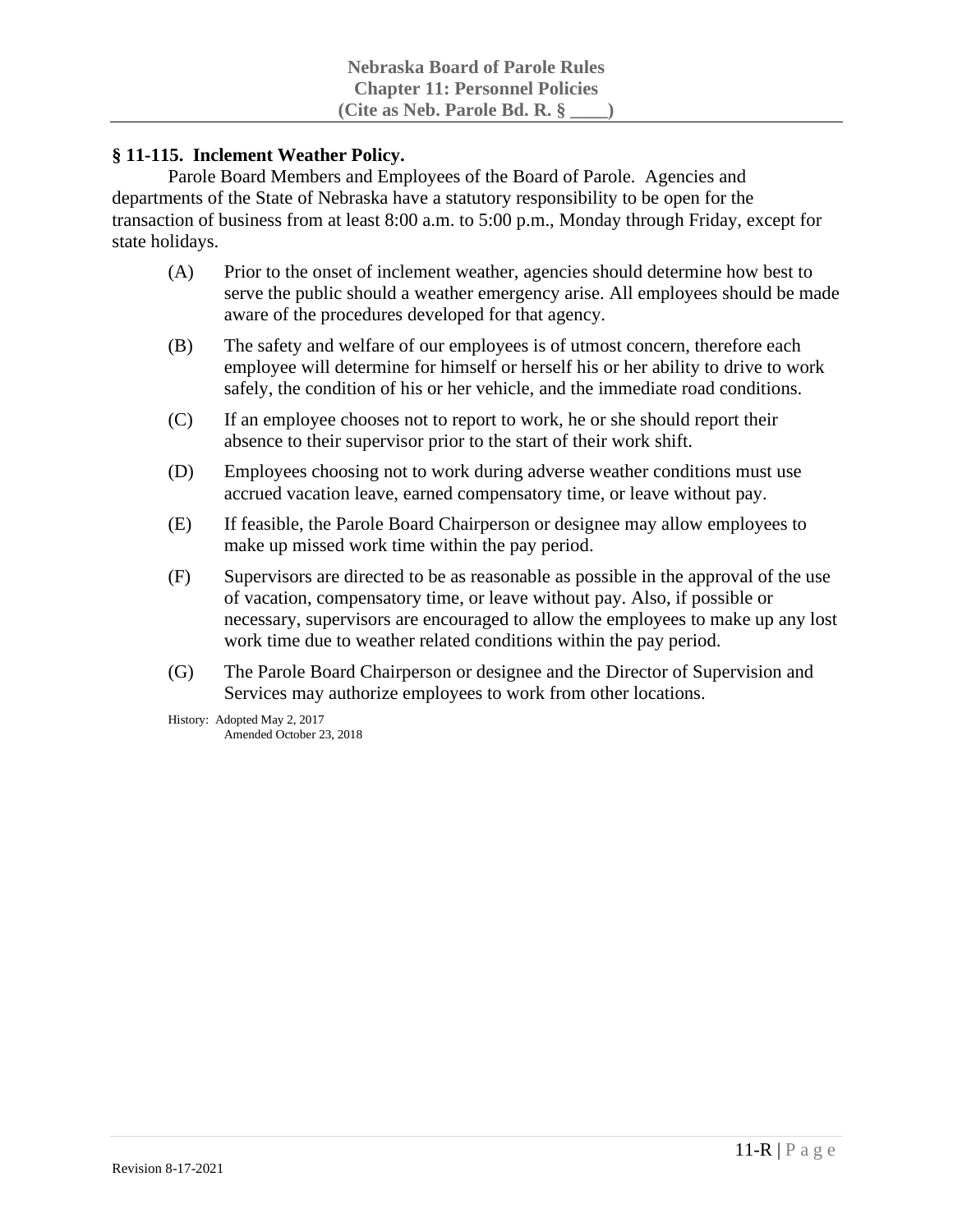### **§ 11-116. Employment Applications and Interviews.**

- (A) All employees of the Board of Parole applying for positions with any other State agency or any employer outside the State Personnel System must use personal time for applications and interviews.
- (B) Lunch periods may be adjusted or vacation leave requested prior to submission of applications or scheduled interviews. This time will be assessed as unauthorized absence, without pay, if this procedure is not followed.
- (C) Vacation leave need not be used for interviews for positions within the agency by existing staff.

History: Adopted May 2, 2017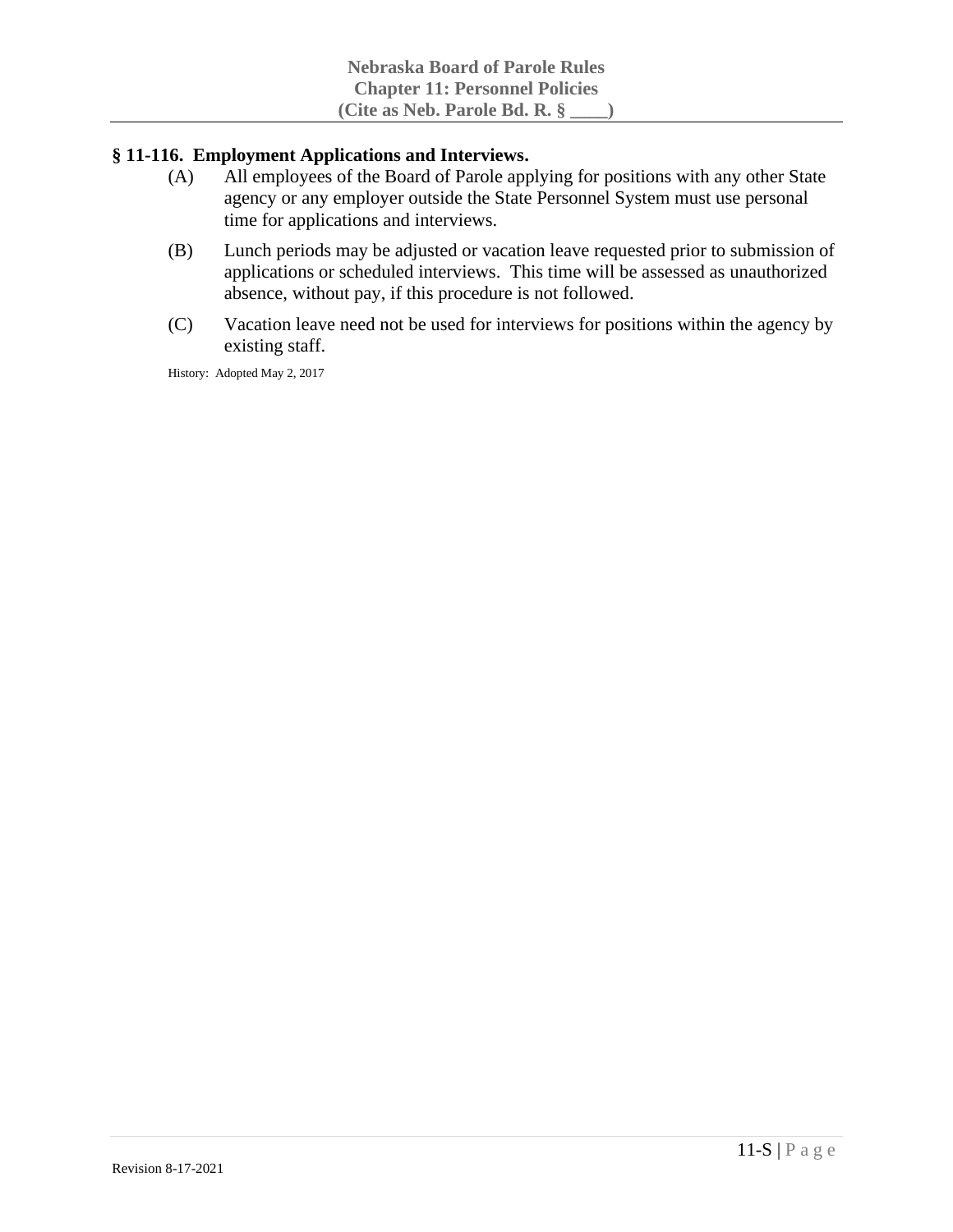### **§ 11-117. Board Member Leave.**

- (A) Personal time out of the office. Board Members may be out of the office for the purpose of non-essential personal matters when such absence does not unduly interfere with the Board's ability to perform its statutory duties. A non-essential personal matter does not include health-related or weather-related absences, jury duty, or funeral attendance for close family members, as that term is defined by the Nebraska Personnel Rules. Board Members must communicate in advance with the Chairperson and coordinate with each other their scheduled out of the office time to the greatest extent possible so as to insure that a quorum of the Board is available to conduct Board business on any given day.
- (B) Health-related absences, jury duty, and funeral attendance. Health-related absences that will exceed 5 working days must be substantiated by written documentation from a health practitioner. To the greatest extent possible, scheduled health-related absences must be communicated in advance to the Chairperson. In the event a Board Member becomes incapable of carrying out his or her duties permanently, such Board Member should advise the Chairperson and the Governor of his or her intent to resign. Weather-related absences should be communicated to the Chairperson when weather conditions prohibit a Board Member from traveling to the Parole Board offices and/or the institution/facility scheduled for that day. Absences for jury duty should be communicated with the Chairperson after receipt of the jury summons. Absences to attend a funeral of a close family member, as that term is defined in the Nebraska Personnel Rules, should be communicated to the Chairperson in advance.
- (C) Telecommuting. Neb. Rev. Stat. § 83-189 provides that "the Board of Parole shall consist of five full-time members to be appointed by the Governor." Full-time service typically requires at least 40 hours per week in order to receive the health insurance and retirement benefits provided by the State, unless a board member is unavailable under subsections (A) or (B) above. Occasionally, a board member may desire to perform his or her duties from home under a telecommuting arrangement. The telecommuting agreement must be in writing in a form similar to that required of employees subject to the Personnel Rules of the State of Nebraska and will include a list of job duties that are deemed necessary by the Board that must be performed if a Board member is telecommuting. Board members who telecommute should coordinate such arrangement with the Chairperson reasonably in advance so as to ensure that a quorum is available in office to conduct Board business on any given day. A Board member who telecommutes must also abide by guidance set forth in State Personnel Rules ensuring that he or she is available during normal work hours and is responsive via email, Skype and/or telephone as he or she would be if physically working from the Board's offices or other DPS location. Board member attendance at parole-related meetings or other parole-related events are considered part of a Board member's duties and is not considered to be time spent out of the office under subsection (A) or hours worked under a telecommuting arrangement under this subsection (C).

History: Adopted October 3, 2017 Amended August 13, 2019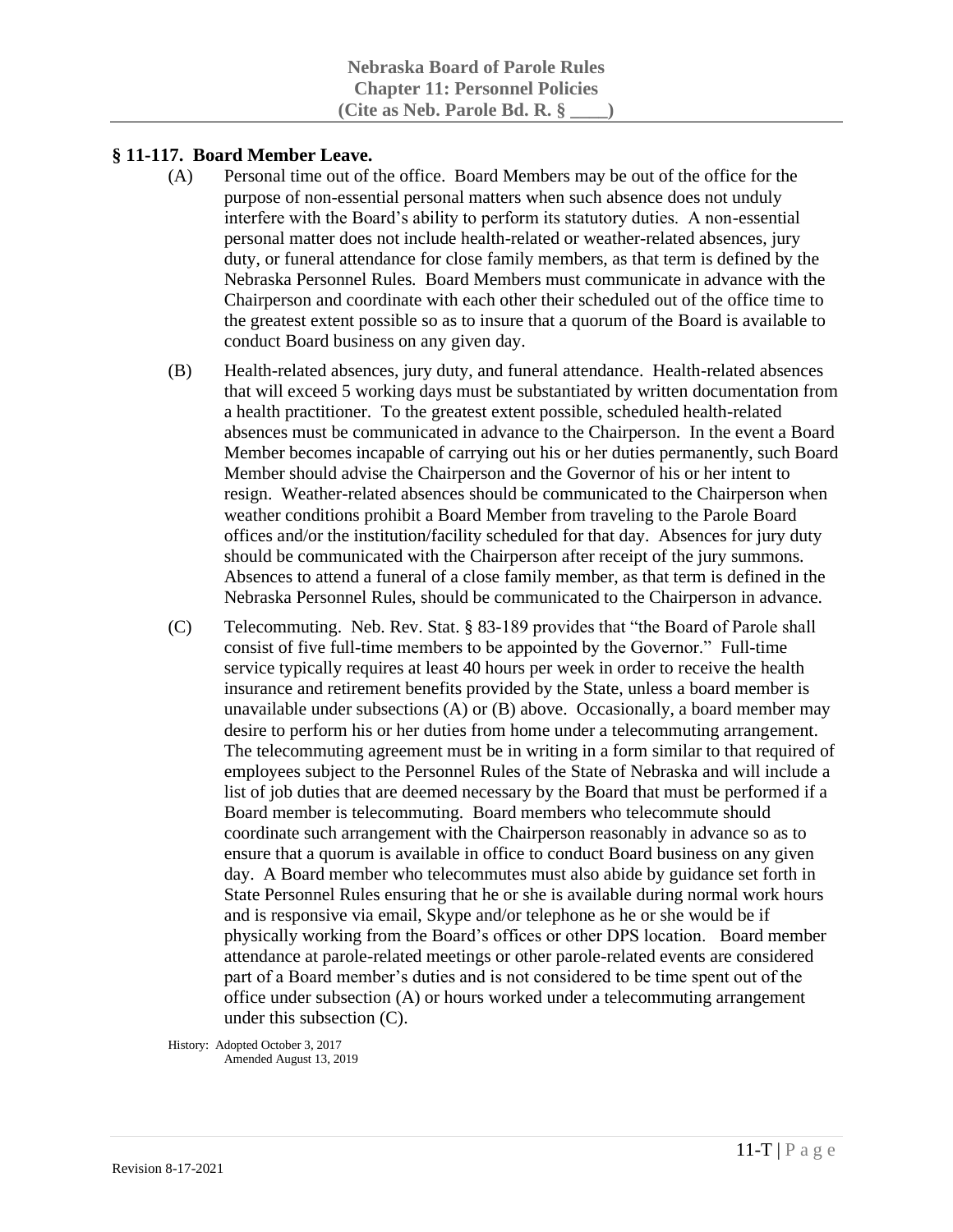## **§ 11-118. Providing Refreshments.**

Food and refreshments may be purchased for an all-staff event approved by the Board Chairperson, but must be funded out of existing Board of Parole budget allocations. These should be at a level commensurate with the activity. Food and refreshments such as coffee, punch, cake and cookies and appropriate tableware are examples of acceptable items. Certain items are not acceptable, including but not limited to, flowers and decorations. Monetary limits for events for which food and refreshments are requested are limited to \$3.00 per person expected to attend. A request for funds is submitted through the Board Chairperson or the Director of Supervision Services to the Director of AS-Personnel in advance of the event. A copy of the request and approval shall then be forwarded to NDCS Accounting.

History: Adopted January 16, 2018